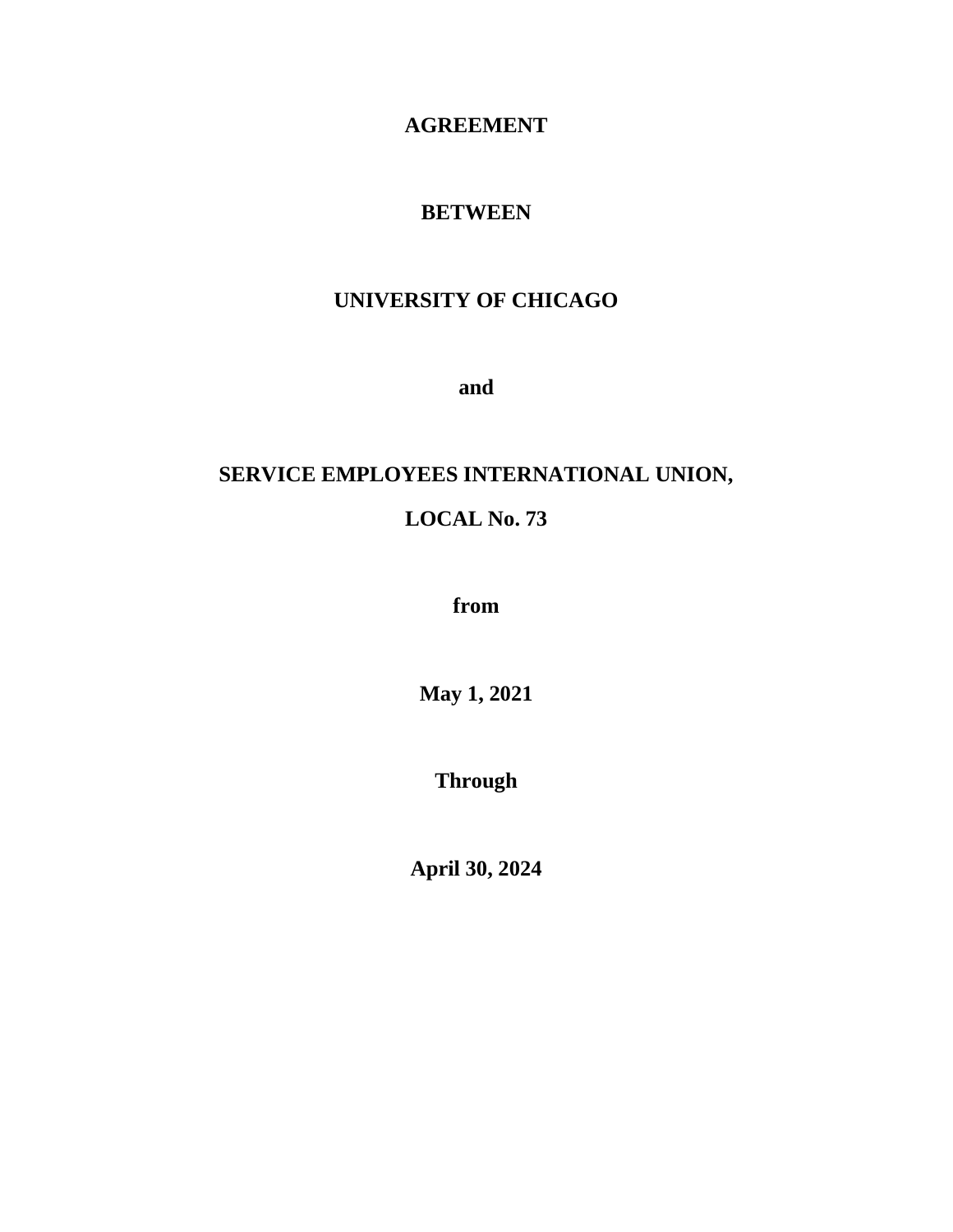# **TABLE OF CONTENTS**

| <b>ARTICLE 1 - RECOGNITION AND BARGAINING</b> |                |
|-----------------------------------------------|----------------|
|                                               | 2              |
|                                               | 2              |
|                                               | 3              |
|                                               | 3              |
|                                               | 3              |
|                                               | $\overline{4}$ |
|                                               | $\overline{4}$ |
|                                               | 6              |
|                                               | 6              |
|                                               | 8              |
|                                               | 9              |
|                                               | 10             |
|                                               | 10             |
|                                               | 10             |
|                                               | 10             |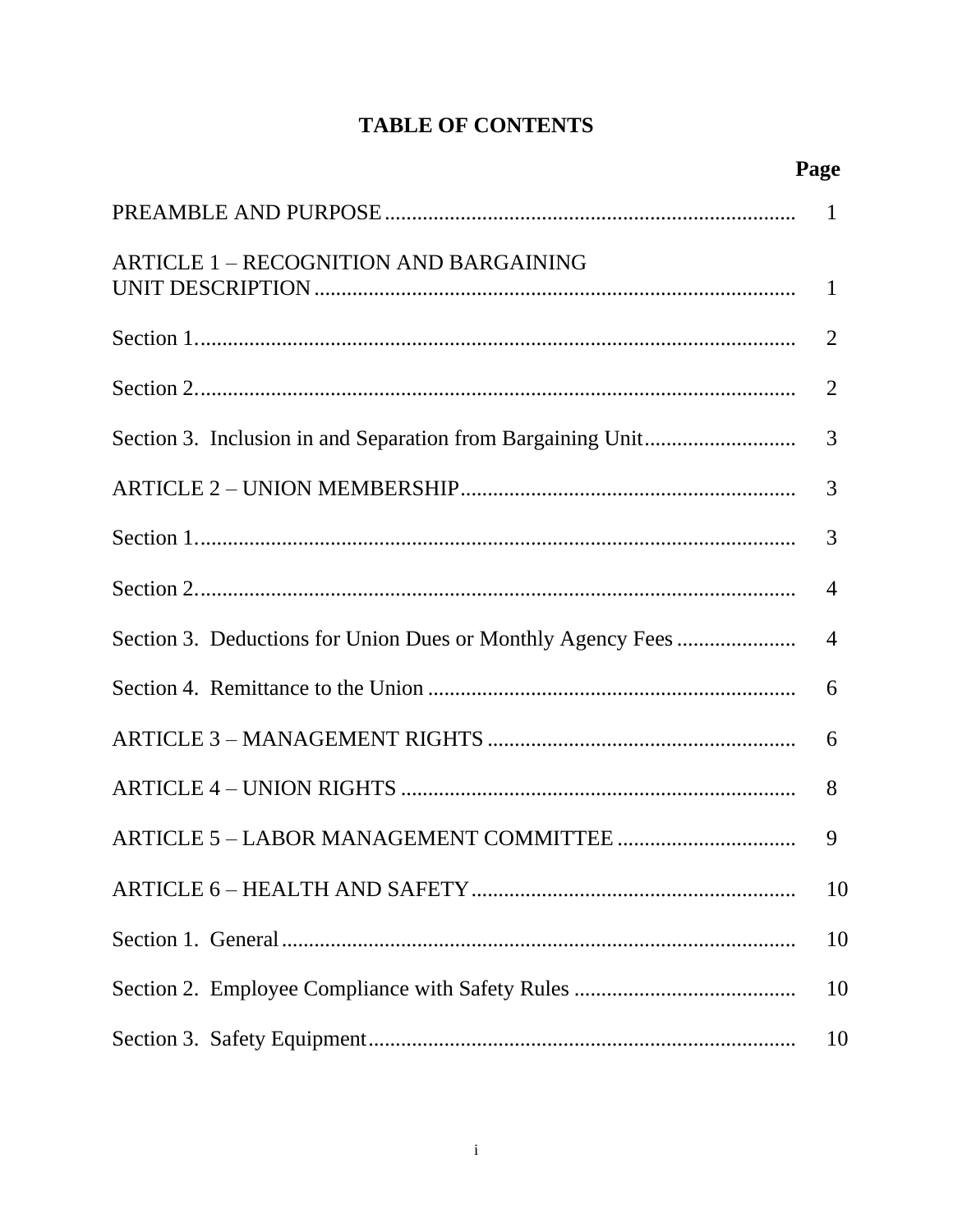| ARTICLE 7 - EQUAL EMPLOYMENT OPPORTUNITY & | 10 |
|--------------------------------------------|----|
|                                            | 10 |
|                                            | 11 |
|                                            | 11 |
|                                            | 11 |
|                                            | 11 |
|                                            | 12 |
|                                            | 13 |
|                                            | 15 |
|                                            | 15 |
|                                            | 15 |
|                                            | 15 |
|                                            | 15 |
|                                            |    |
|                                            | 16 |
|                                            | 16 |
|                                            | 22 |
|                                            | 23 |
|                                            | 23 |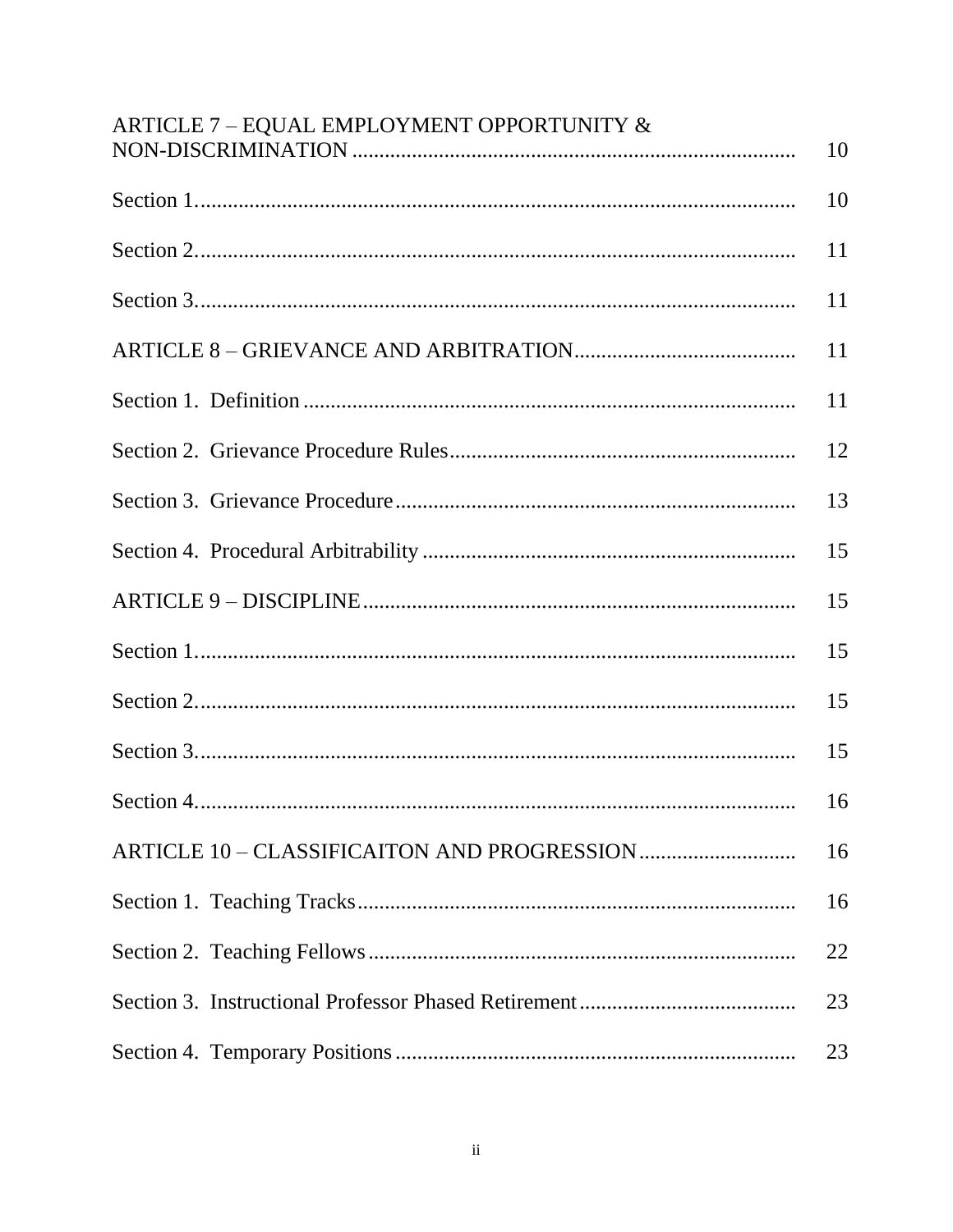|                                                                      | 24 |
|----------------------------------------------------------------------|----|
|                                                                      | 24 |
|                                                                      | 25 |
|                                                                      | 25 |
|                                                                      | 27 |
|                                                                      | 30 |
|                                                                      | 30 |
|                                                                      | 30 |
|                                                                      | 31 |
|                                                                      | 31 |
|                                                                      | 31 |
|                                                                      | 31 |
|                                                                      | 31 |
|                                                                      | 32 |
|                                                                      | 33 |
| Section 6. Inability to Fulfill the Terms of an Accepted Appointment | 34 |
|                                                                      | 34 |
|                                                                      | 34 |
| <b>ARTICLE 13 - LECTURER 1B AND LECTURER 2</b>                       | 35 |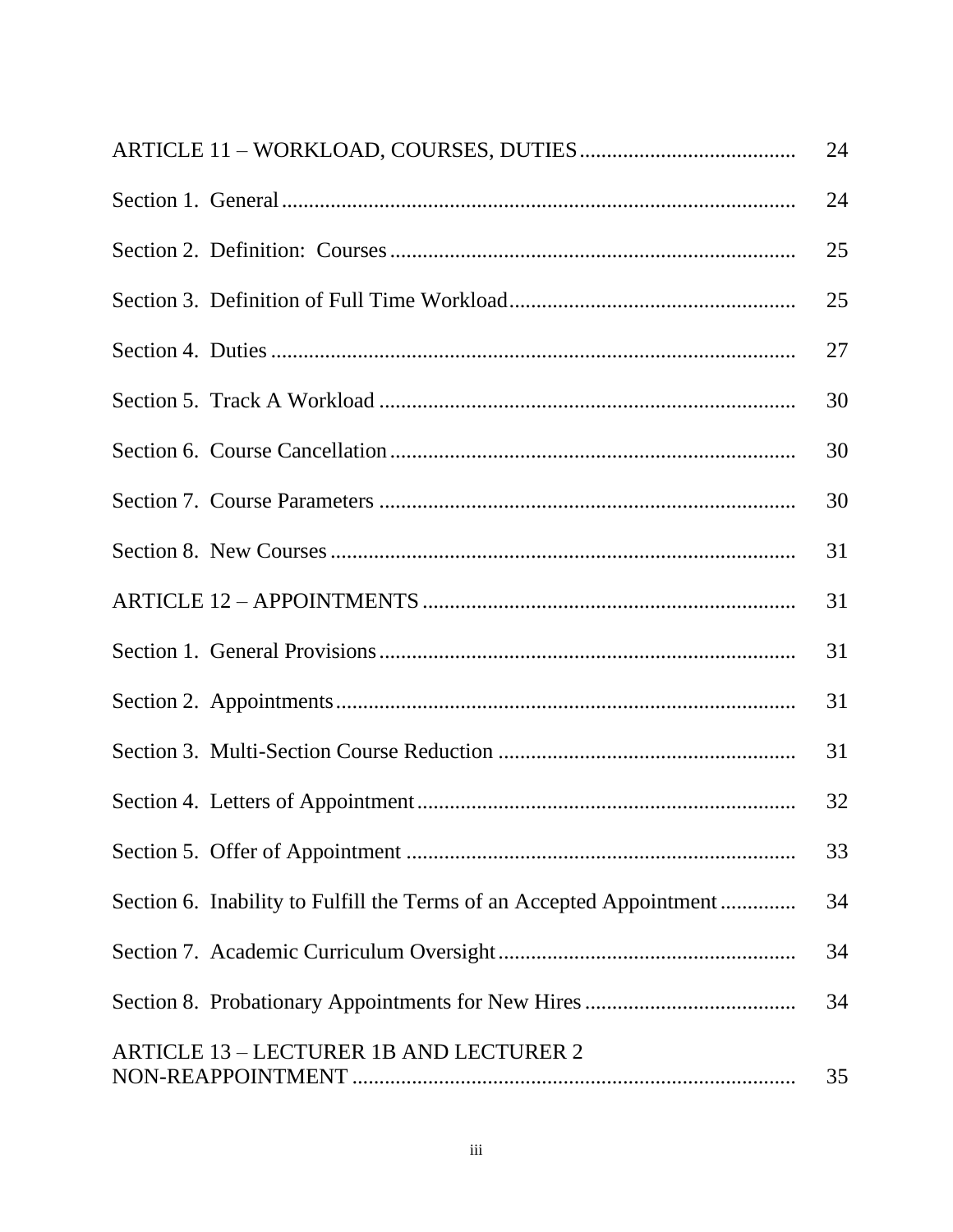|                                                            | 35 |  |  |  |
|------------------------------------------------------------|----|--|--|--|
|                                                            |    |  |  |  |
|                                                            | 36 |  |  |  |
| ARTICLE 14 - ASSISTANT, ASSOCIATE, AND PROFESSOR           | 37 |  |  |  |
|                                                            | 37 |  |  |  |
| A.                                                         | 37 |  |  |  |
| <b>B.</b>                                                  | 38 |  |  |  |
| $\mathsf{C}.$                                              | 38 |  |  |  |
|                                                            | 38 |  |  |  |
|                                                            | 39 |  |  |  |
| Section 4. Review, Renewal, and Promotion of Professors of | 40 |  |  |  |
|                                                            | 40 |  |  |  |
| B. Associate Professor of Practice                         | 42 |  |  |  |
|                                                            | 43 |  |  |  |
| ARTICLE 15 - SUMMER QUARTER COURSE ASSIGNMENTS             | 44 |  |  |  |
|                                                            | 44 |  |  |  |
|                                                            | 45 |  |  |  |
|                                                            | 45 |  |  |  |
|                                                            | 46 |  |  |  |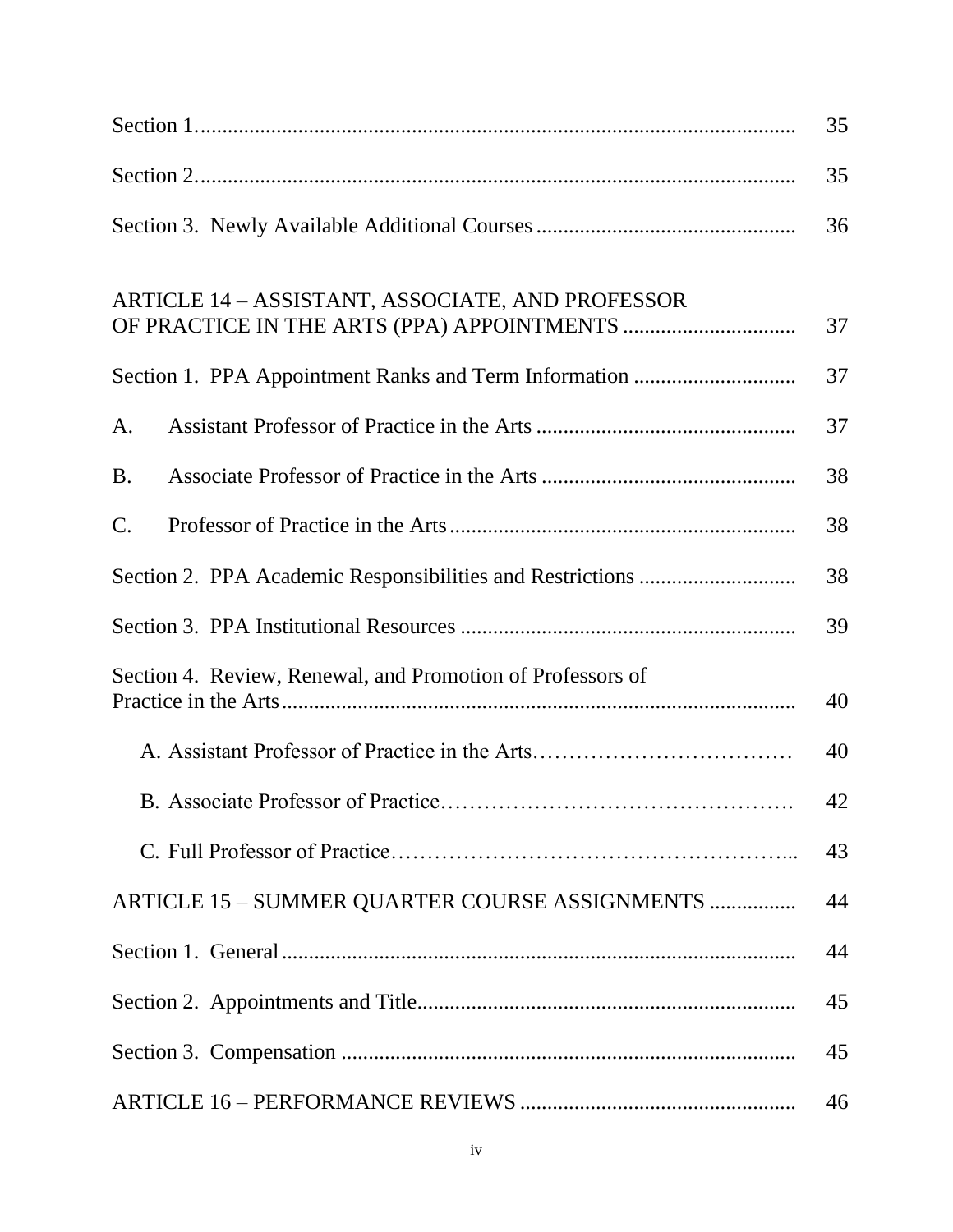|                                                  | 46 |
|--------------------------------------------------|----|
|                                                  | 46 |
|                                                  | 46 |
|                                                  | 47 |
|                                                  | 49 |
|                                                  | 50 |
|                                                  | 51 |
|                                                  | 51 |
|                                                  | 52 |
|                                                  | 52 |
|                                                  | 52 |
|                                                  | 52 |
| ARTICLE 18 - ACCESS TO RESOURCES AND SERVICES    | 53 |
|                                                  | 53 |
|                                                  | 55 |
|                                                  | 55 |
|                                                  | 55 |
| ARTICLE 19 - INCLUSION IN THE ACADEMIC COMMUNITY | 55 |
|                                                  | 55 |
|                                                  | 56 |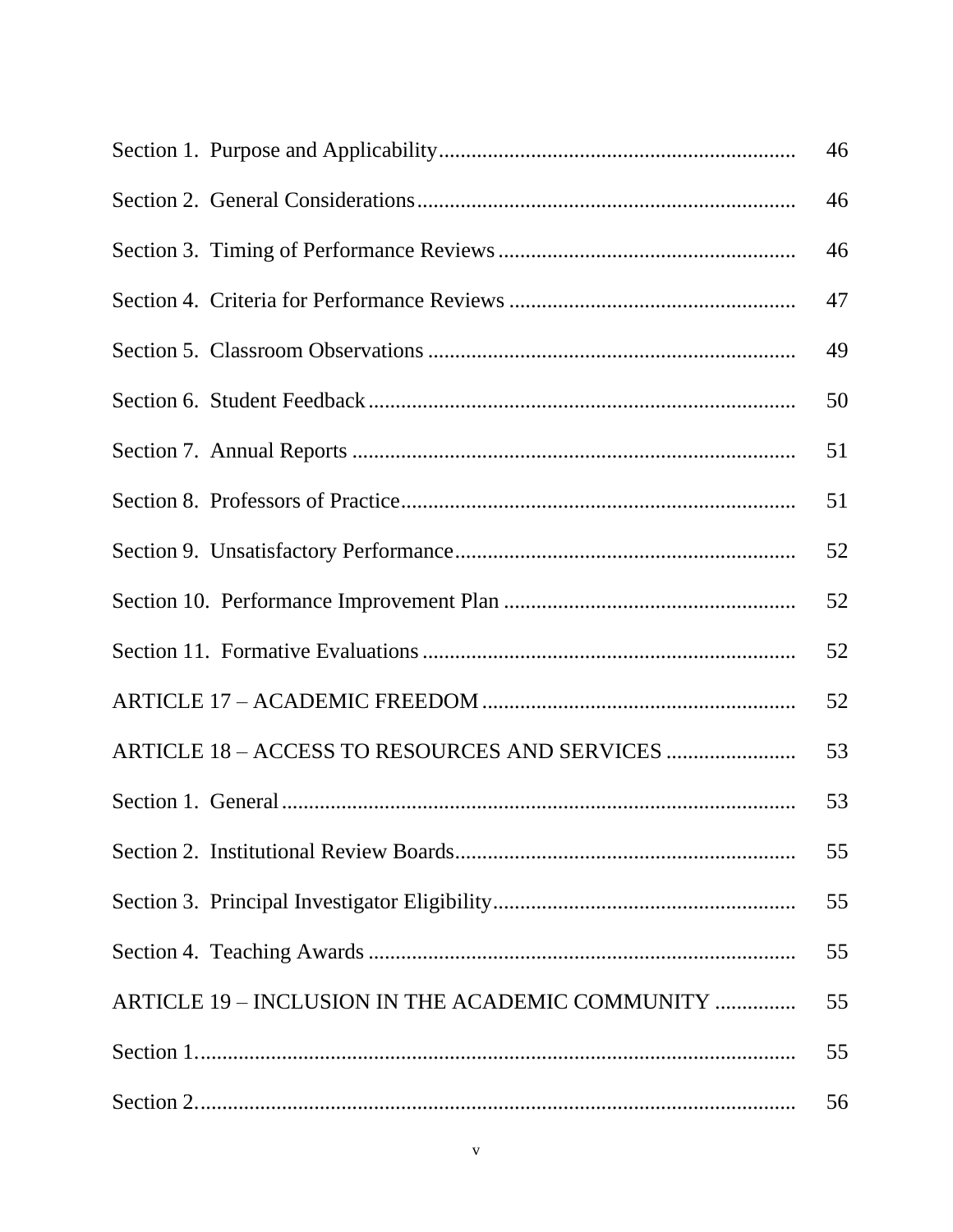|                                                                                                             | 56 |  |  |  |  |
|-------------------------------------------------------------------------------------------------------------|----|--|--|--|--|
|                                                                                                             | 56 |  |  |  |  |
| 56                                                                                                          |    |  |  |  |  |
|                                                                                                             | 57 |  |  |  |  |
| A.                                                                                                          | 57 |  |  |  |  |
| Crown Family School of Social Work, Policy, and Practice<br><b>B.</b>                                       | 57 |  |  |  |  |
| Section 3. Group Professional Development Account HCD/HD                                                    | 57 |  |  |  |  |
| Section 4. Group Professional Development Account<br>(Consortium for Language Teaching and Learning "CLTL") | 58 |  |  |  |  |
|                                                                                                             | 58 |  |  |  |  |
|                                                                                                             | 58 |  |  |  |  |
|                                                                                                             | 58 |  |  |  |  |
|                                                                                                             | 59 |  |  |  |  |
|                                                                                                             | 59 |  |  |  |  |
| ARTICLE 21 - SALARY AND PER COURSE COMPENSATION                                                             | 60 |  |  |  |  |
|                                                                                                             | 60 |  |  |  |  |
|                                                                                                             | 61 |  |  |  |  |
|                                                                                                             | 61 |  |  |  |  |
| ARTICLE 22 – CANCELLATION FEES FOR LECTURER 1As, 1Bs                                                        | 62 |  |  |  |  |
| ARTICLE 23 - PPA COMPENSATION, PROFESSIONAL                                                                 | 62 |  |  |  |  |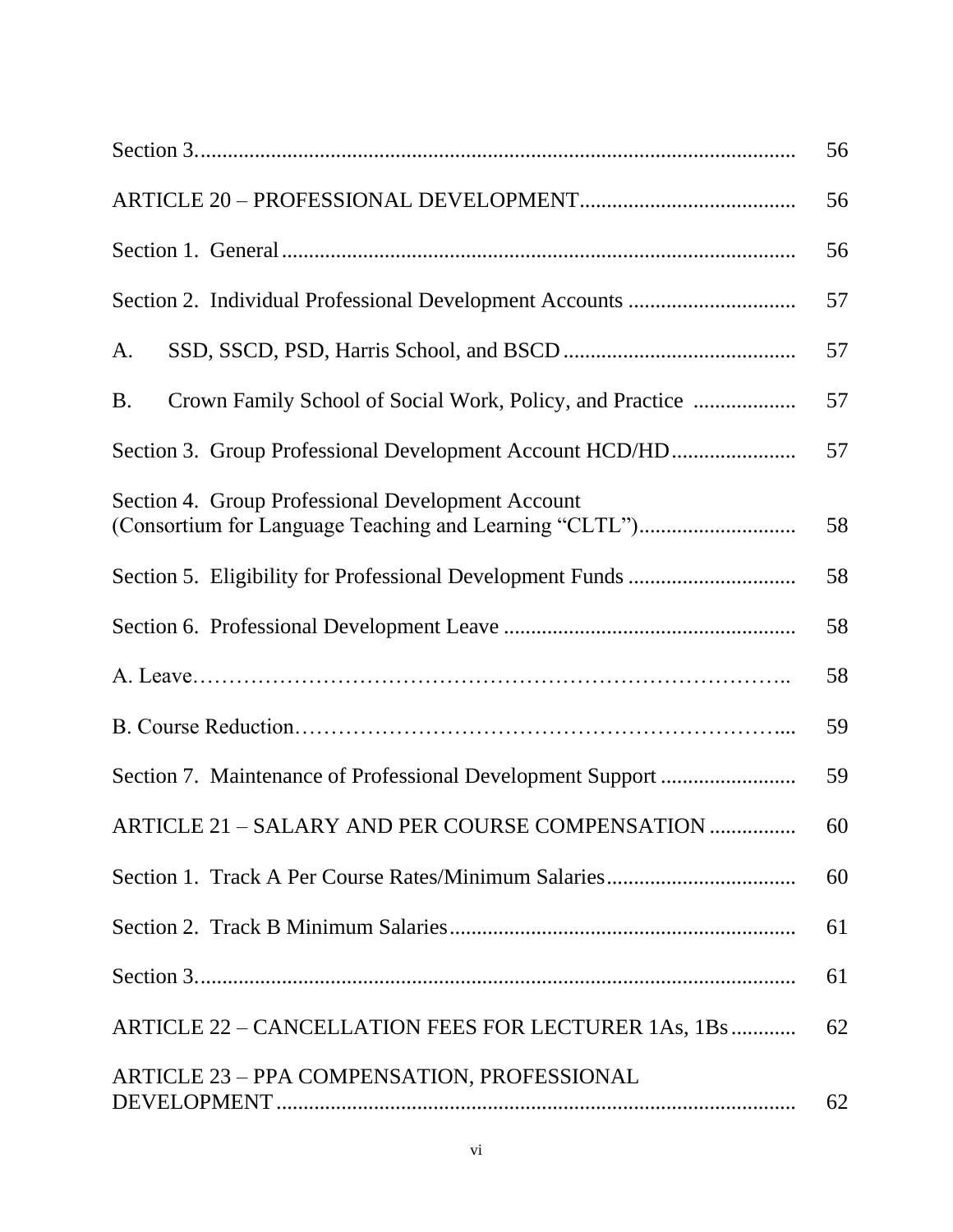| 62 |
|----|
| 62 |
| 63 |
| 69 |
| 69 |
| 69 |
| 69 |
| 70 |
| 70 |
| 70 |
| 71 |
| 71 |
| 71 |
| 71 |
| 71 |
| 71 |
| 72 |
| 72 |
| 72 |
| 72 |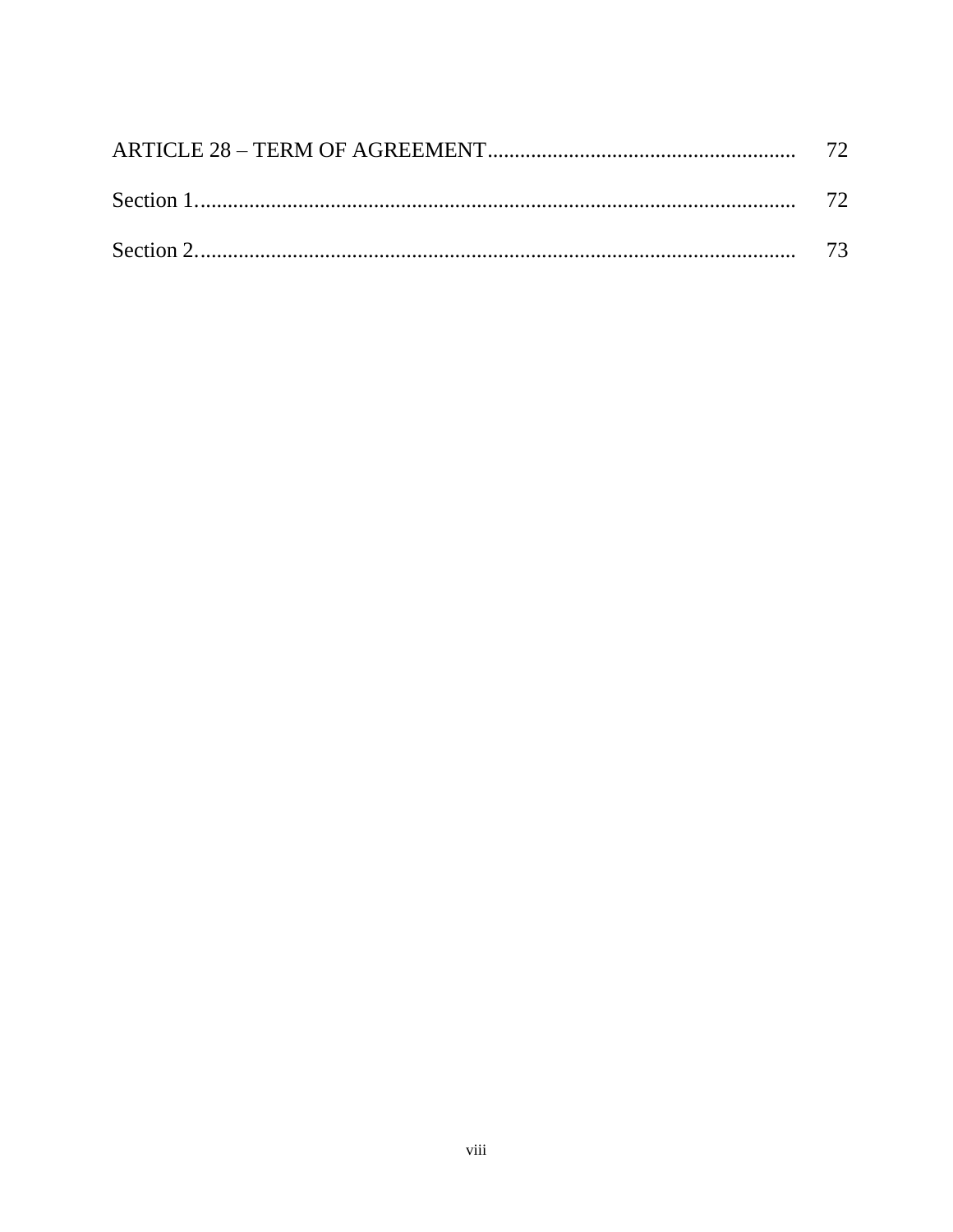This Collective Bargaining Agreement ("Agreement") is by and between the University of Chicago, a corporation not for pecuniary profit, organized under the laws of the state of Illinois ((the "University") and Local 73 of the Service Employees International Union (the "Union") for and on behalf of itself and the employees covered by this Agreement.

For purposes of this Agreement, "Lecturer" means all employees in the bargaining unit as defined in Article 1, Section 1. When the Agreement speaks specifically to the terms and conditions of employment of employees in the bargaining unit who have the Statutory titles "Assistant Instructional Professor", "Associate Instructional Professor", "Instructional Professor", or "Professors of Practice in the Arts in the Division of the Humanities," and not to other employees in the bargaining unit, that class of titles will be named or enumerated.

#### **PREAMBLE AND PURPOSE**

The Union and the academic leadership of the University value and respect the contributions the Lecturers make to the programs in which they are appointed to teach, and to the University's mission to advance and communicate knowledge. The parties to this Agreement believe a culture that encourages collaboration and respect promotes a climate of responsibility that is critical to achieving those common objectives. The University and the Union are committed to communicating with one another in a clear manner, characterized by a spirit of professionalism, collegiality, and cooperation toward the common objective of providing an exceptional educational experience for the University's students.

The purpose of this Agreement is to provide terms and conditions of employment for the Lecturers covered by this Agreement. It is the intent of both the Union and the University to work together to provide and maintain satisfactory terms and conditions of employment and to prevent and adjust misunderstandings or grievances relating to employment. This Agreement also provides formal procedures for addressing grievances that may arise between the parties to the Agreement over matters contained in the Agreement. The University recognizes and respects the Union's commitment to advocating for the interest of its members as valued contributors to the institution's mission.

# **ARTICLE 1 – RECOGNITION AND BARGAINING UNIT DESCRIPTION**

Pursuant to the Certification of Representation, issued by the National Labor Relations Board in Case No. 13-RC-162896 the University hereby recognizes the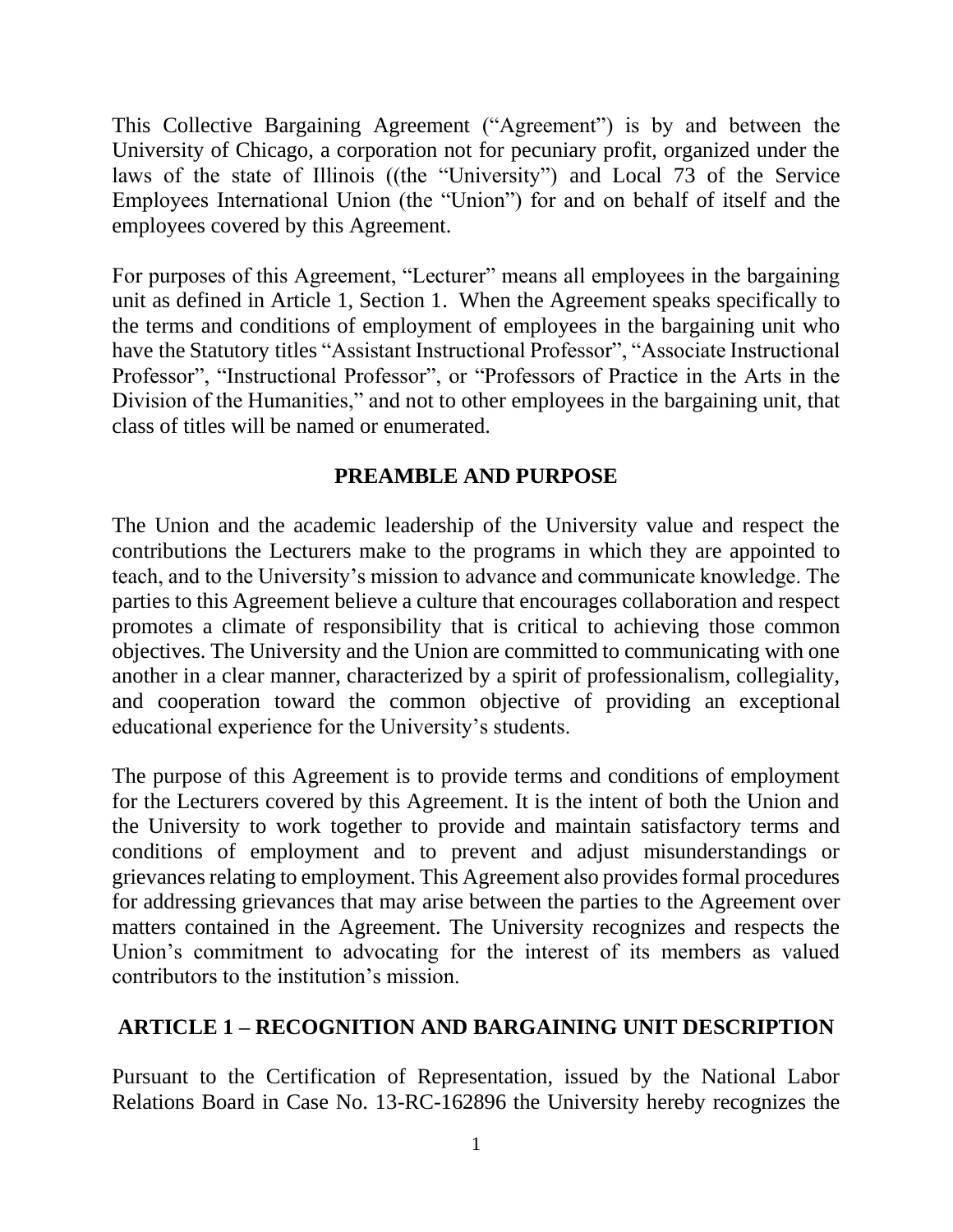Union as the sole and exclusive collective bargaining representative for the purposes of collective bargaining with respect to wages, hours, and other terms and conditions of employment for employees outlined in Section 1 below, and excluding those referred to in Section 2 below.

# **Section 1.**

**Included:** All full-time and part-time non-tenure-track academic appointees, including the non-supervisory Senior Lecturer responsible for the Marathi Language Program, the non-supervisory Senior Lecturer with the lead role in the Practicum in the undergraduate Public Policy Program, the non-supervisory Senior Lecturer responsible for the Persian Language Program, the non-supervisory Senior Lecturer responsible for the applied mathematics component of the undergraduate Biology Program, the non-supervisory Senior Lecturer responsible for Ecology and Evolution Programs for undergraduates not majoring in biology, and the nonsupervisory Senior Lecturer responsible for the introductory and intermediate part of the SALC Hindi Language Program, who are hired to teach at least one for-credit course in a graduate or undergraduate degree-granting program during a given academic year and who are employed and compensated directly by the University of Chicago at its Main campus at 5801 South Ellis Avenue, the Crown Family School of Social Work, Policy, and Practice at 969 East 60<sup>th</sup> Street, the Divinity School at Swift Hall, 1025 East 58<sup>th</sup> Street, the Harris School of Public Policy Studies at 1155 East 60<sup>th</sup> Street.

# **Section 2.**

**Excluded:** All tenured faculty, tenure-track faculty, distinguished service faculty, research appointees, and faculty emeritus (including those with post-retirement employment), all appointees teaching in non-degree granting programs; all appointees teaching at locations other than the facilities or addresses described above; all faculty teaching online courses only; employees who do not teach undergraduate or graduate level credit-earning courses or labs; L.E. Dickson Instructors in the Department of Mathematics; Members of the Society of Fellows in the Liberal Arts holding the academic rank of Collegiate Assistant Professor; Senior Lecturers other than those expressly included above; instructors in the Financial Math and Computer Science Masters Programs; the Pritzker School of Medicine appointees not tenured or on the tenure track; the William B. and Catherine V. Graham School of Continuing Liberal and Professional Studies appointees; the Booth School of Business appointees; the Law School appointees; the Urban Teacher Institute and Urban Teacher Education Program appointees; appointees paid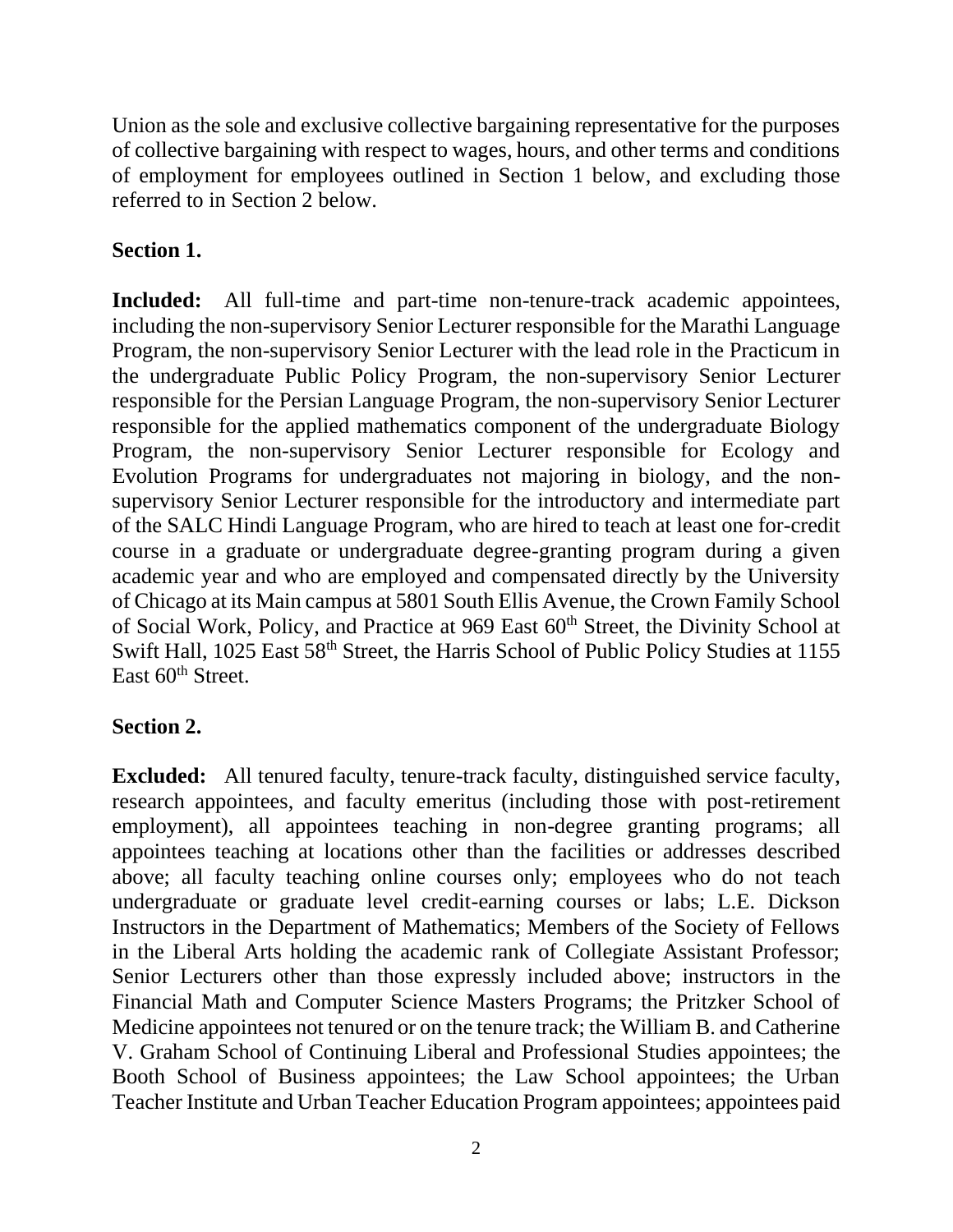by entities other than the University of Chicago (including, but not limited to, government, organizations and academic or research institutions with whom the University has an affiliation agreement); appointees who are employed by national laboratories managed by the University of Chicago, including Argonne National Laboratory and Fermilab; all administrators (including deans, directors, provosts, and chairs who may have teaching assignments); enrolled graduate students including those teaching courses in addition to a stipend; athletic coaches; anyone who is a spouse or a duly registered same-sex domestic partner of a member of Statute 11.1 faculty hired or appointed as part of such faculty members' negotiated recruitment or retention package; all other employees employed by the University, including those who teach a class or course and are separately compensated for such teaching; curators; and managers, confidential employees, office clerical employees, professional employees, guards, and supervisors as defined in the National Labor Relations Act.

#### **Section 3. Inclusion in and Separation from Bargaining Unit.**

An individual shall become a unit member upon the individual's acceptance of the University's offer of employment to teach one or more qualifying courses within the scope of Section 1, and shall remain in the bargaining unit only for as long as the term of appointment set forth in the offer of employment; provided, however, that there will be no break in unit membership if an appointment term of one year or longer is renewed.

#### **ARTICLE 2 – UNION MEMBERSHIP**

#### **Section l.**

All Lecturers shall, within thirty **(30)** calendar days after the date of execution of this Agreement, or within thirty **(30)** calendar days following the beginning of their employment, whichever is the later, either:

**A.** join the Union or

**B.** in the alternative, tender a monthly agency fee to the Union which shall not exceed the amount of initiation fees and monthly dues uniformly required for Lecturers to acquire and retain membership in the Union. The deductions will be made in accordance with Section 3.

**C.** All Lecturers shall, during the term of this Agreement, remain in good standing as members of the Union or continue to pay the required agency fees. The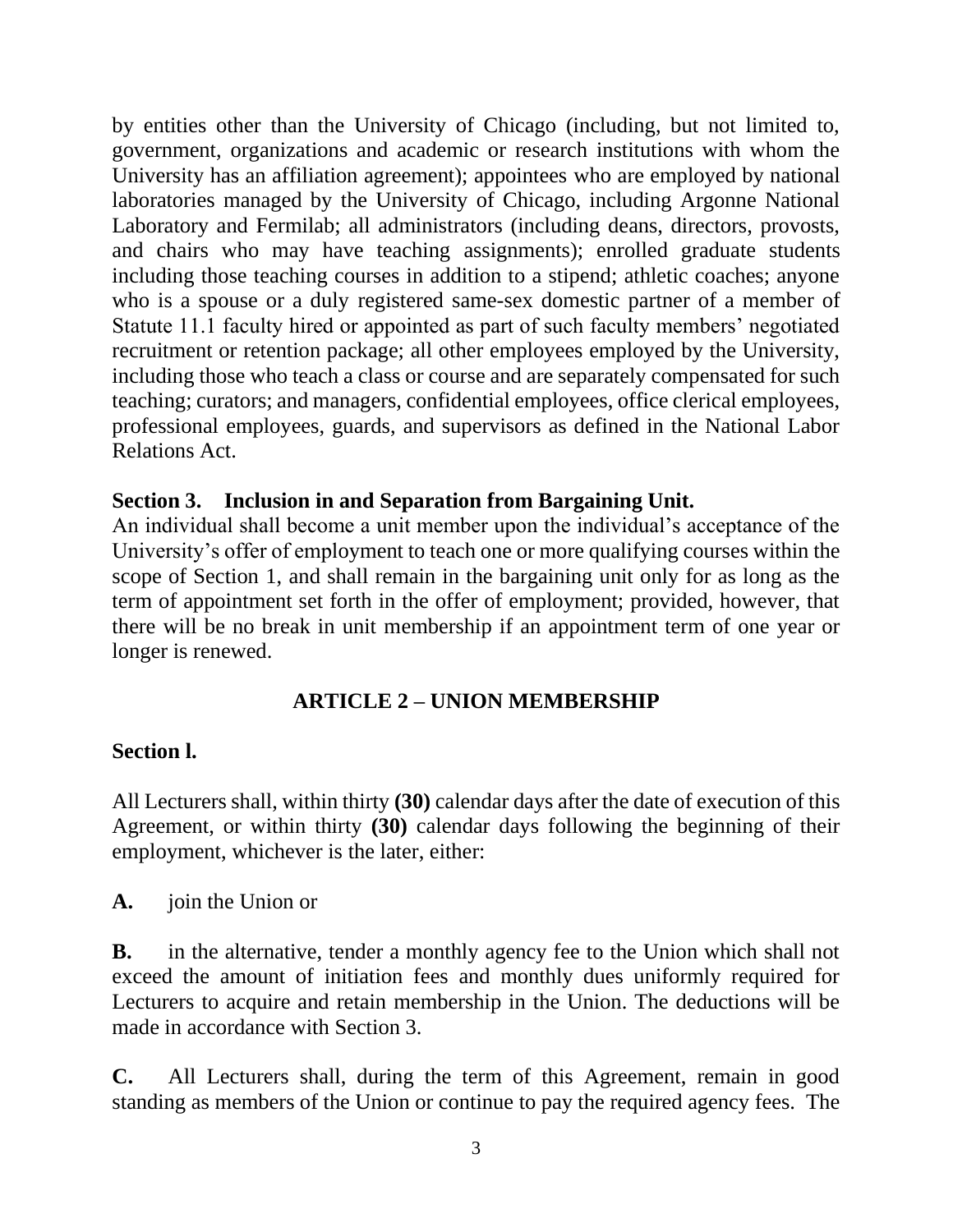Union may request that a Lecturer who fails to join the union, maintain Union membership, or pay a representation fee shall be discharged. If the Union makes such a request, the University shall comply, provided that prior to any discharge, the Lecturer shall be offered an opportunity within thirty (30) calendar days following the written notification from the Union to the University requesting discharge, to pay the required dues, initiation fees, and/or representation fees that have not been tendered. If the Lecturer fails to pay within that thirty (30) day time period, and the Union so verifies in writing, the University shall discharge the Lecturer. However, no such discharge shall take effect during a quarter in which the Lecturer is teaching a course or courses. In such case, the discharge will be at the conclusion of the quarter.

#### **Section 2. Maintenance of Check-Off.**

**A.** The University agrees that as a condition of employment, all Lecturers who are or who become members of the Union, shall continue to pay regular Union dues for the term of this Agreement or any extension or renewal, subject, however, to the provisions of Sections 1 and 3 of this Article.

**B.** Upon confirmation by the Union that a Lecturer covered by this Agreement has authorized check-off of dues or fees, and provided that the Lecturer receives a paycheck in any given pay period, the University shall deduct such dues and fees from wages owed to that Lecturer (excluding salary paid out under the University's Long-Term Disability plan), unless the authorization is revoked by the Lecturer in accordance with the terms set forth on the employee's check-off authorization and contained in this section. Specifically, any Lecturer who wishes to revoke dues check-off must do so by giving written notice to both the University and the Union during the period not less than thirty (30) days and not more than forty-five (45) days before the annual anniversary date of the of the University's authorization or the date of termination of the applicable collective bargaining agreement between the University and the Union, whichever occurs sooner. A Lecturer shall still, as a condition of employment, be required to pay fair share or agency fees to the Union, to the extent permitted by law and this Agreement.

#### **Section 3. Deductions for Union Dues or Monthly Agency Fees.**

**A.** The Union will provide to the University verification that dues deductions have been authorized by the Lecturer. Lecturers may express such authorization by submitting to the Union a written membership application form by submitting to the Union an online deduction for authorization, or by any other means of indicating agreement allowable under state and federal law.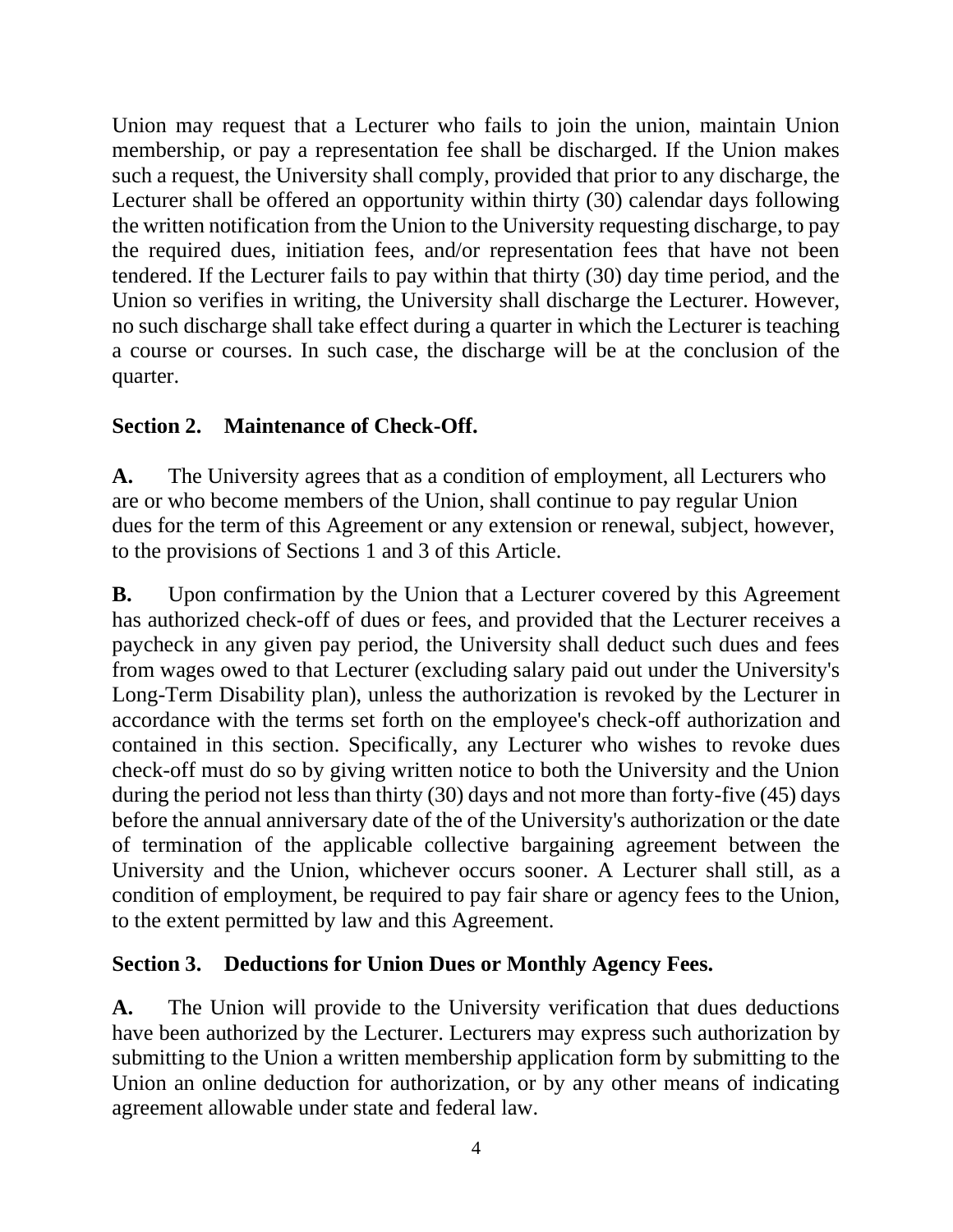The Parties acknowledge and agree that the term "written authorization" and any similar terms used in this Agreement includes authorizations created and maintained by use of electronic records and electronic signatures consistent with state and federal law. The Union, therefore, may use electronic records to verify Union membership, authorization for voluntary deduction of Union dues and fees from wages or payments for remittance to the Union, and authorization for voluntary deductions from wages or payments for remittance to COPE Funds, subject to the requirements of state and federal law. The University shall accept confirmations from the Union that the Union possesses electronic records of such membership and give full force and effect to such authorization as "written authorization" for purposes of this Agreement.

**B.** Lecturers who fail to join the Union, or who properly withdraw from the Union shall be required to pay a monthly agency fee, which shall be deducted by the University from the Lecturer's paycheck and remitted to the Union in accordance with the conditions set forth below. The Union shall certify to the University and the Lecturers, in writing, at least once per year, the agency fee calculation. Lecturers who are subject to the agency fee payments shall have the right to appeal in accordance with applicable laws.

#### **C. Deductions.**

- 1. Deductions will be made from each monthly payroll check/direct deposit, except that, if a Lecturer is included in that payroll but their earnings are not sufficient to cover this deduction, the dues deduction will be made from the next monthly payroll check.
- 2. Deduction authorization and revoking notices to be effective in any given month must be in the possession of Payroll one (1) week before the regular date for issuance of the monthly payroll. Authorizations received late will not be effective until the next month.
- 3. An authorization is automatically revoked if a Lecturer is terminated for any cause from employment in the bargaining unit.
- 4. The University agrees to deduct and transmit to the Union Committee on Political Education (COPE) such sums from the wages of Lecturers who voluntarily authorize such deductions on the forms provided for that purpose by the Union. The transmittal shall be accomplished by a list of the names of the Lecturers from whom such deductions have been made and the amount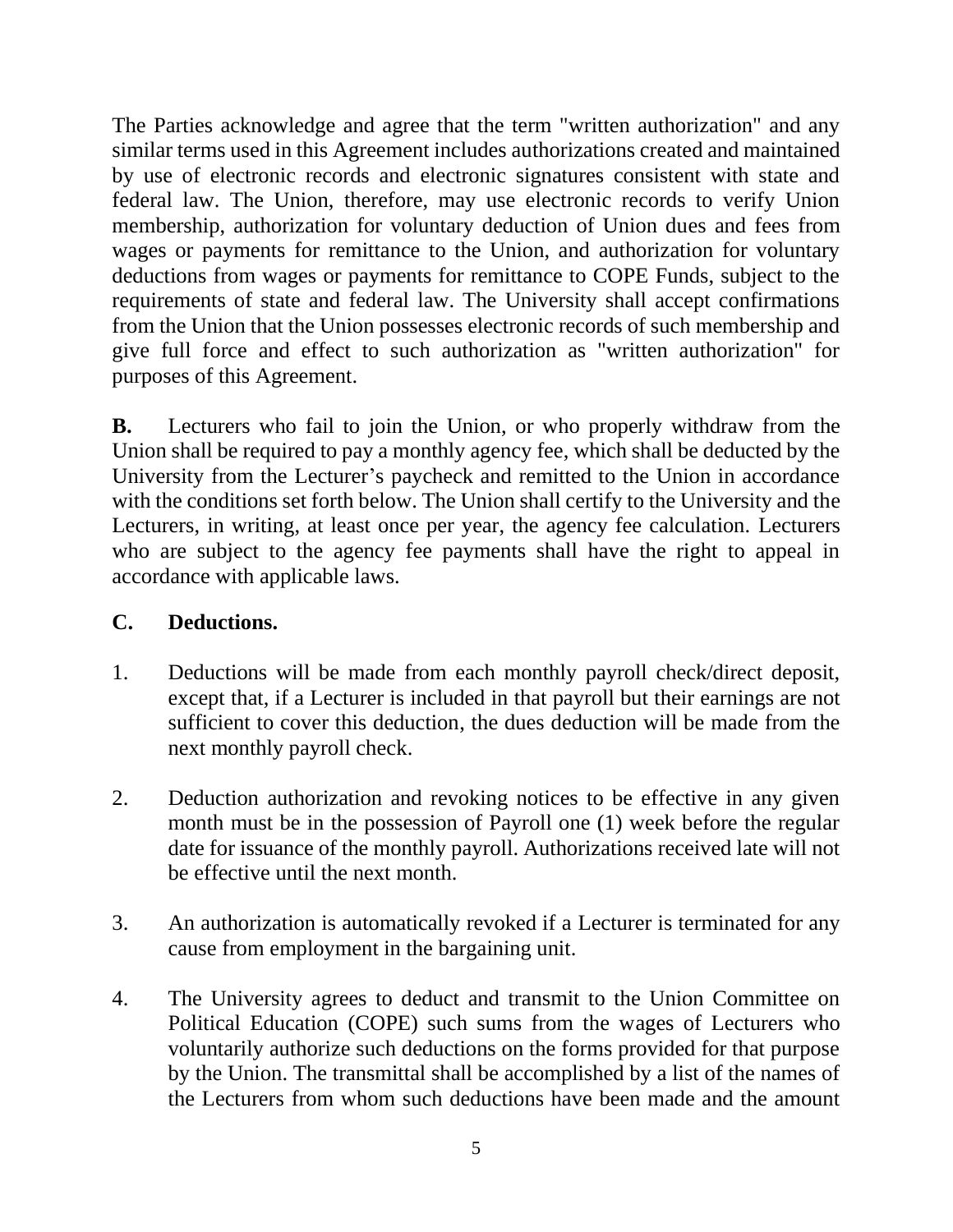deducted for each Lecturer. However, a Lecturer may request termination of the COPE deduction in its entirety, in writing, at any time during the year. It is understood that such withholdings will be transmitted at the same time as the Lecturer's dues withholdings.

**D.** It is understood and agreed that the Union will indemnify the University and hold it harmless from any and all claims which may be made against it by a Lecturer or Lecturers for amounts deducted from wages because of the University's compliance with this Article.

#### **Section 4. Remittance to the Union**

On or about the 1st of the month following the deductions, monies so deducted by the University shall be transmitted by mail or electronically to the Union Treasurer or other Union designee.

At the same time as the University remits all deductions for union dues or representation fees and COPE, the University will also provide the following information:

- **A.** Name and employee I.D. number;
- **B.** Rate of pay and earnings that the dues or representation fee deduction is based on;
- **C.** Month the deduction is based on;
- **D.** Separately listed dues, fees, and COPE deductions; and,
- **E.** If applicable, a reason dues are not deducted.

#### **ARTICLE 3 – MANAGEMENT RIGHTS**

**A.** The Parties recognize that the Bylaws of the University of Chicago ("University Bylaws") and the Statutes of the University of Chicago ("University Statutes") define rights and responsibilities for academic appointees covered by this Collective Bargaining Agreement, among others. Except as specifically abridged, modified, or restricted by this Agreement, neither the University nor the Union intend that any of the terms of this Agreement abridge or diminish the terms and provisions contained in the University Bylaws and/or the University Statutes, as they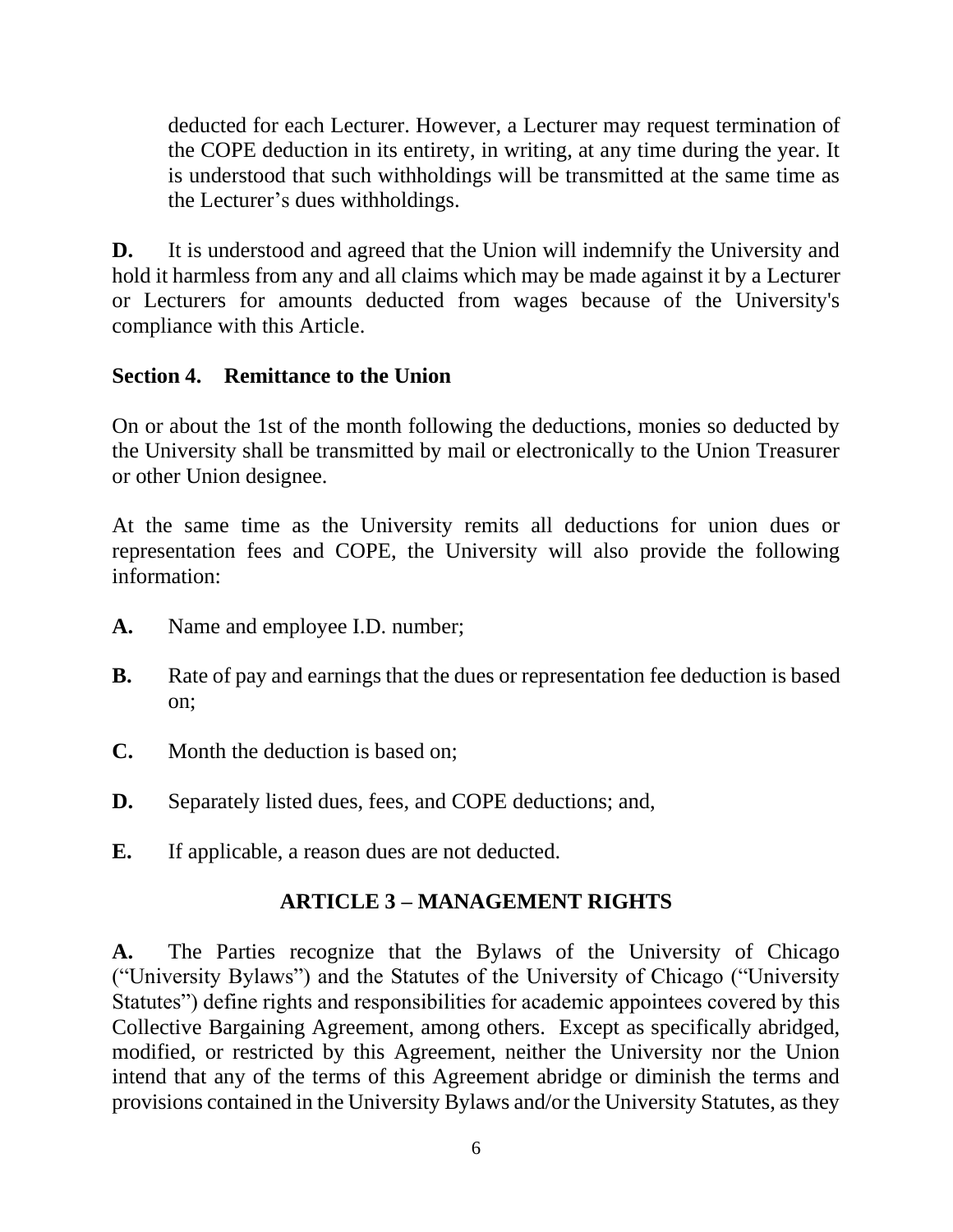apply to Lecturers and as each may be amended from time-to-time by the Board of Trustees, provided, however, that any such amendments do not violate or alter an express written provision of this Agreement. References in this Article to traditional areas of management rights in the workplace do not supplant the provisions of the University Bylaws or the University Statutes.

**B.** Management of the University is vested exclusively in the University. Except as specifically abridged, modified, or restricted by this Agreement, the Union agrees that all powers, rights, and authority of the University, whether written or unwritten, are reserved by the University and that the University, through its administration and academic units, has the right to establish, plan, direct, and control the University's mission, programs, objectives, activities, resources, and priorities; to establish enrollment standards and limits; to establish, administer and modify reasonable policies, procedures, rules, and regulations, and direct and control University operations; to alter, extend, or discontinue existing equipment, facilities, and location of operations; to determine or modify the number, qualifications, scheduling, responsibilities, classification, work load and assignments of Lecturers; to establish, maintain, modify and enforce standards of performance, conduct, order, and safety; to establish, change, modify and cancel courses (or sections of courses); to evaluate, determine the content of evaluations, and determine the processes and criteria by which Lecturers' performance is evaluated; to establish and require Lecturers to observe University policies, procedures, rules and regulations, including any applicable policies, procedures, rules and regulations contained in University handbooks; to discipline or discharge a Lecturer; to appoint employees to positions that are not covered by this Agreement; to establish or modify the academic calendars, including holidays and holiday scheduling and grade submission deadlines; to assign courses and work locations; to schedule hours of instruction and establish dates of service; to determine how and when and by whom instruction is delivered; to determine all matters relating to the recruiting, hiring, appointment, reappointment and non-reappointment, transfer, promotion, demotion and layoff of Lecturers; to establish, reduce, alter, combine or discontinue any job classification, department, unit, operation or service, or portion thereof; to open, close in whole or in part, consolidate, reorganize, relocate and expand any of the University's facilities, operations and programs; to determine all matters relating to the methods, policies and criteria for student admissions, matriculation, course registration, progression and/or retention; to introduce new methods of instruction; to develop and introduce new curricular content, design and delivery; to subcontract all or any portion of any operations.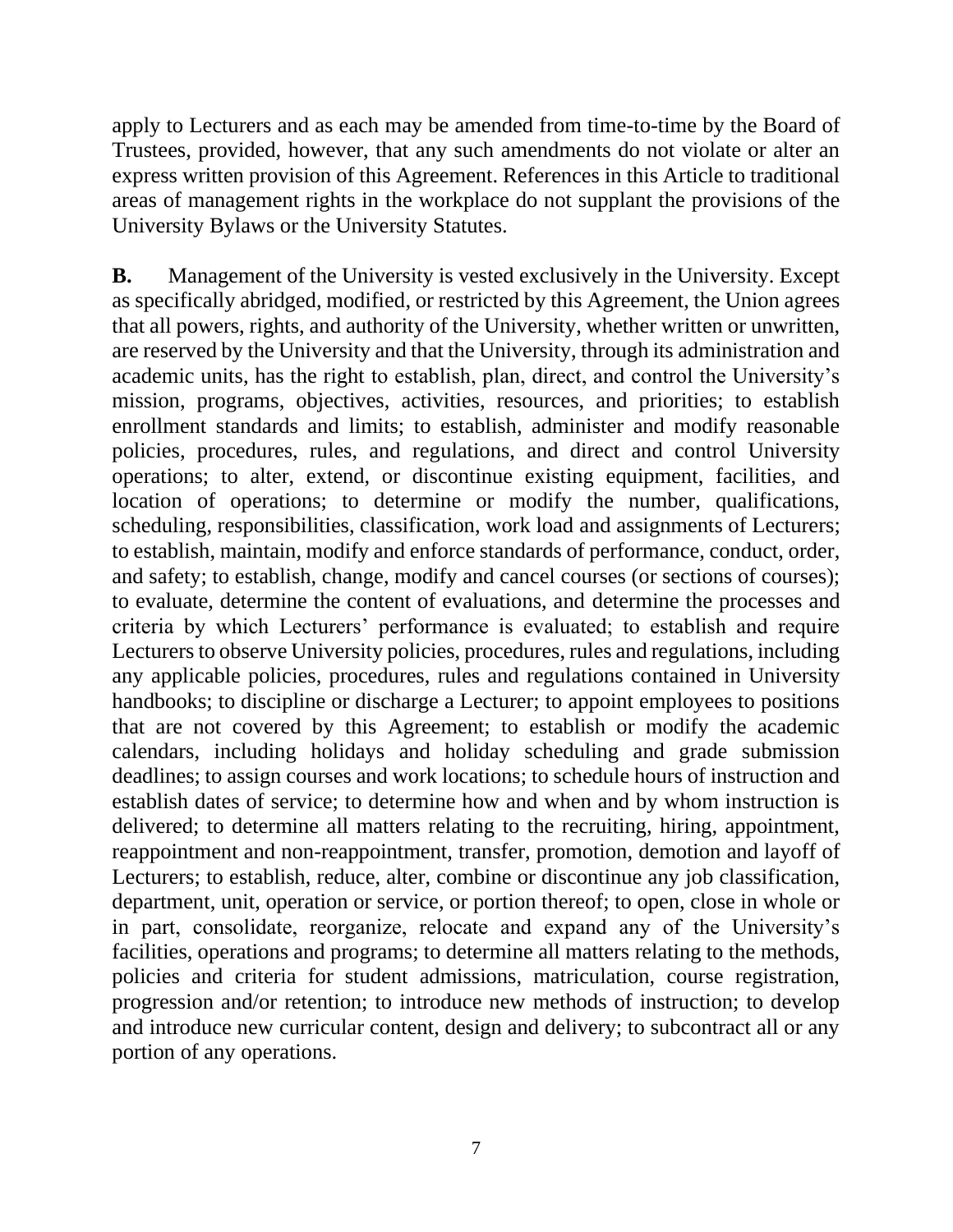**C.** The University retains the sole authority to make all decisions involving academic matters, including but not limited to decisions regarding curricular design, learning objectives of courses, who is taught, what is taught, how it is taught and who does the teaching.

# **ARTICLE 4 – UNION RIGHTS**

**A.** Lecturers shall have access to campus facilities for the purpose of conducting Union meetings relating to the administration of this Agreement, subject to University procedures for employees regarding reservation and use of facilities.

**B.** Union staff shall be permitted to visit the University's facilities for the transaction of necessary Union business relating to this Agreement, so long as there is no disruption of normal business and classroom activities and provided that the Union has first contacted the Labor Relations Director or their designee and identified the visitor by name and the facility to be visited. Both Union staff and Lecturers agree to comply with all University regulations and policies regarding the use of University facilities, including following proper procedures for reserving meeting rooms.

**C.** Each year, the Union shall provide a list of its Lecturers who will represent the bargaining unit in the adjustment of grievances, as set forth in Article 8, Grievance and Arbitration, and in meetings with a grievant or University representative, as well as in attending to other matters relating to the administration of this Agreement ("stewards"). The Union will notify the University of any changes in the personnel of its stewards at least three (3) days in advance of the date on which the new steward becomes authorized to act on behalf of the Union.

**D.** Union stewards shall be given time on the agenda of formal orientation sessions for new Lecturers sponsored by the administration of the appointing academic unit, if any. If no such orientation is given, the University shall make information about union membership available to Lecturers, if such information is provided to the University by the Union.

**E.** Lecturers shall have access to University bulletin boards designated by the University for the purposes of posting notices of meetings and other legitimate and appropriate Union activities. Material posted to University bulletin board space will be appropriate to the workplace and identified as Union literature. The Union shall send a copy of each posted notice to the Labor Relations Director or their designee.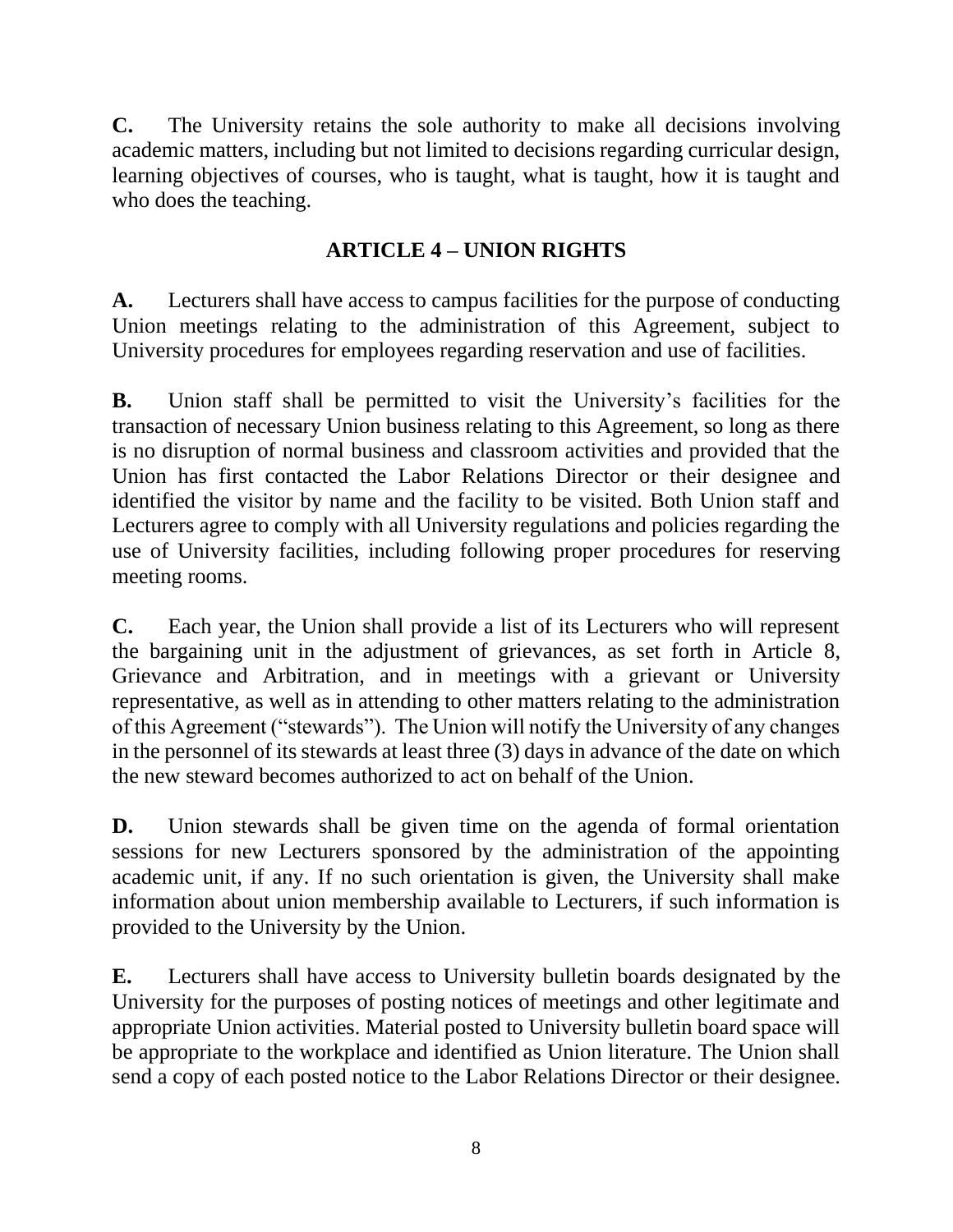The Union shall monitor the bulletin board(s) and shall promptly remove inappropriate or outdated material.

**F.** Thirty-five (35) days after the start of each quarter, the University will provide the Union with a membership list based on the then currently available centralized information. That list shall include university email addresses for all listed members.

# **ARTICLE 5 – LABOR MANAGEMENT COMMITTEE**

**A.** The University and the Union are committed to an ongoing collaborative relationship characterized by candid and effective ongoing communication over matters contained in the Agreement and other matters pertinent to the work responsibilities of Lecturers. To that end, the Parties agree to the creation of a joint labor-management collaboration committee (referred to in this Article as the "Committee").

**B.** The Committee shall consist of no more than five (5) representatives designated by the Union and five (5) representatives designated by the University. Each Party will designate their own representatives to the Committee.

**C.** Matters of mutual concern, including issues tending to cause misunderstandings, shall be considered and recommendations may be made to either the University or the Union, or to both, by the persons present at the Committee Meeting. However, the University shall retain the final authority with respect to adopting recommendations made by Committee members. Meetings of this Committee shall not be used for negotiations for purposes of altering this Agreement or to discuss pending grievances.

**D.** Unless the parties mutually agree otherwise, the Committee shall meet at least once a quarter at a mutually acceptable date and time. Additional meetings may be held by mutual agreement. Two (2) weeks prior to each meeting, designated Committee representatives of the Union and the University shall suggest agenda items to one another.

**E.** The Union recognizes that the University from time to time must address a variety of exigent circumstances that affect its operation. Nothing in this Article shall operate to prevent the parties from meeting or consulting on short notice to address time-sensitive issues that require immediate attention. Upon commencement of each academic quarter, each party shall notify the other of the person designated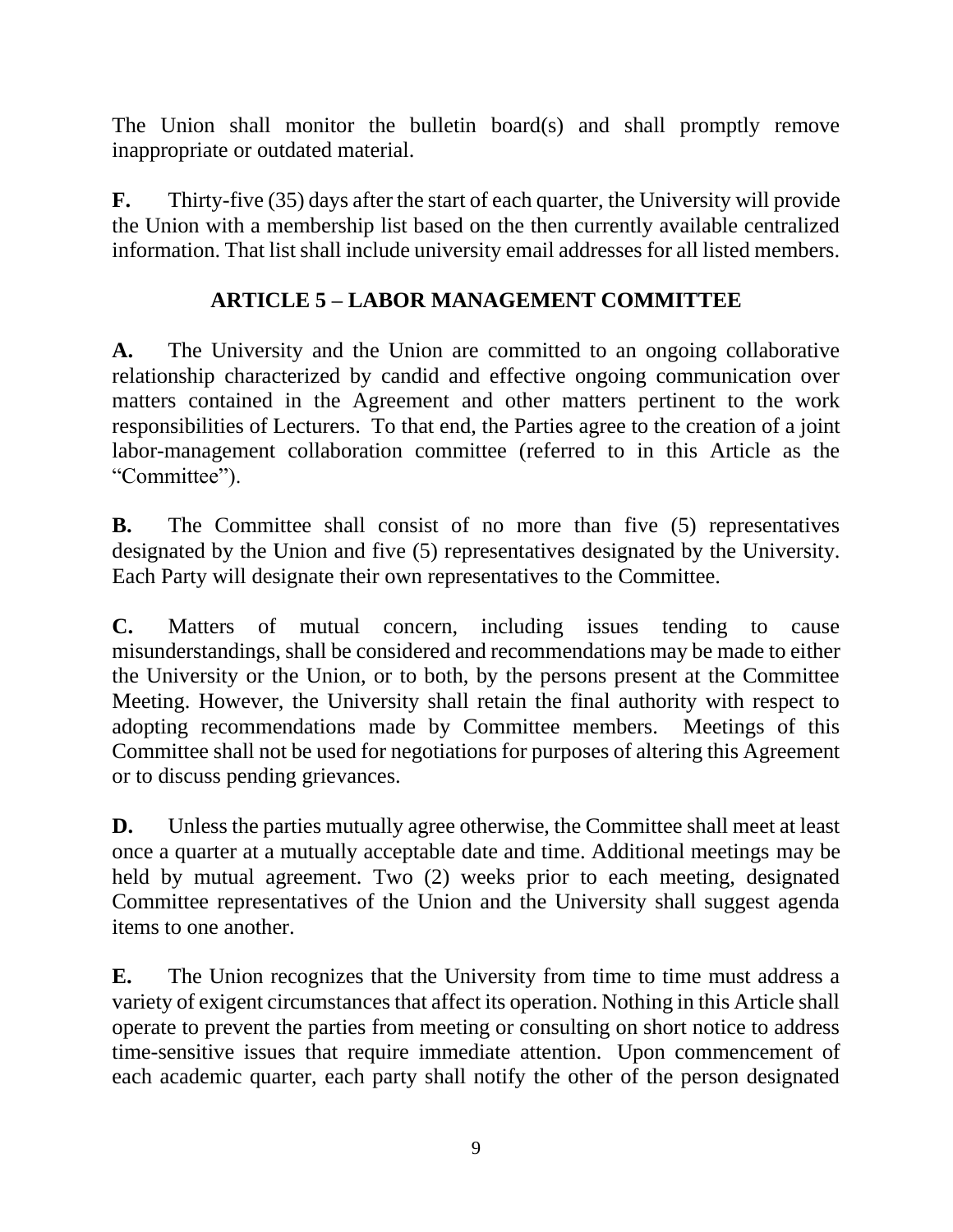from the respective party to contact in the event of such exigent circumstances, and update the other party should the identity of such individual change.

# **ARTICLE 6 – HEALTH AND SAFETY**

#### **Section 1. General**

The Lecturers and the University agree that safe working rules and practices are essential to promote health and reduce accident hazards on the job. Therefore, the Lecturers and the University undertake to promote full recognition by every Lecturer of their responsibility to prevent accidents to themselves and to their fellow employees. In keeping with safety and occupational health standards required by law, the University shall make provisions for the safety and health of Lecturers in the workplace.

#### **Section 2. Employee Compliance with Safety Rules**

All Lecturers shall conform to all health and safety rules of the University, and with OSHA regulations, presently in effect or that may be put into effect from time to time by the University, including participation in appropriate training. Changes to University health and safety rules should be distributed to Lecturers within fourteen (14) calendar days of their adoption and a copy sent to the Union.

#### **Section 3. Safety Equipment**

The University shall continue to make provisions for the health and safety of the employees at the University's expense and to provide protective devices, such as non-prescription safety glasses, clothing and other equipment for proper protection, as determined necessary by the University.

#### **ARTICLE 7 – EQUAL EMPLOYMENT OPPORTUNITY & NON-DISCRIMINATION**

#### **Section 1.**

It is the policy of the University not to discriminate on the basis of personal characteristics and statuses protected by law. This policy, known as the Notice of Nondiscrimination, is published in the Handbook for Faculty and Other Academic Appointees, among other locations maintained by the University, and includes the University's commitment to maintain a work environment free from unlawful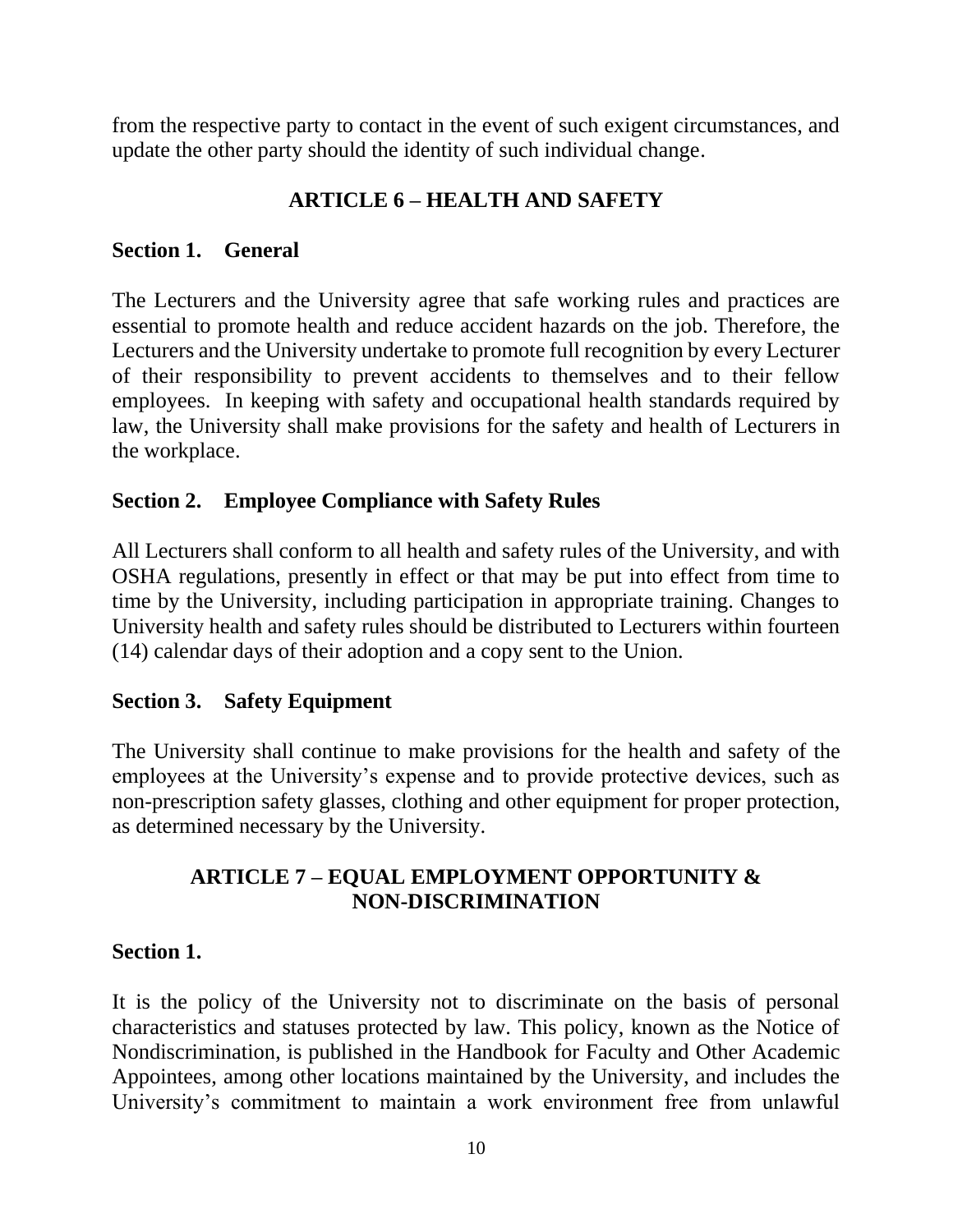harassment. It is also a violation of University policy to retaliate against any individual who, in good faith, files a complaint of discrimination, cooperates in an investigation of alleged discrimination, opposes any practice prohibited by this policy, or exercises any other right protected by federal, state, and local equal employment or affirmative action laws. The University reserves the right to amend its Notice of Nondiscrimination for reasons including, but not limited to, conformity with changes in the law and/or best practices.

#### **Section 2.**

The Union acknowledges that, like other University employees, Lecturers covered by this Agreement are subject to University policies prohibiting discrimination, harassment, and retaliation (referenced in Section 1). The Notice of Nondiscrimination, and any amendments made thereto during the period of this Agreement, will govern and apply to Lecturers covered by this agreement.

#### **Section 3.**

The University shall not discriminate against any Lecturer on any basis prohibited by the National Labor Relations Act.

# **ARTICLE 8 – GRIEVANCE AND ARBITRATION**

#### **Section 1**. **Definition**

**A.** A grievance within the meaning of this Agreement shall be any complaint or dispute arising out of the application, interpretation, or claimed violation of a specific term or provision of this Agreement during the term of this Agreement. This procedure shall be the sole and exclusive means for the resolution of grievances under this Agreement.

The parties further agree, however, that if a Lecturer is named in a complaint or asserts their own complaint under Title IX of the Education Amendments of 1972, the matter will be processed through the procedures required by statute and administrative regulations and guidance, as implemented by the University, and the University will make final determinations and take action consistent with its statutory and regulatory obligations. The University's determination shall be final and non-grievable under this Article.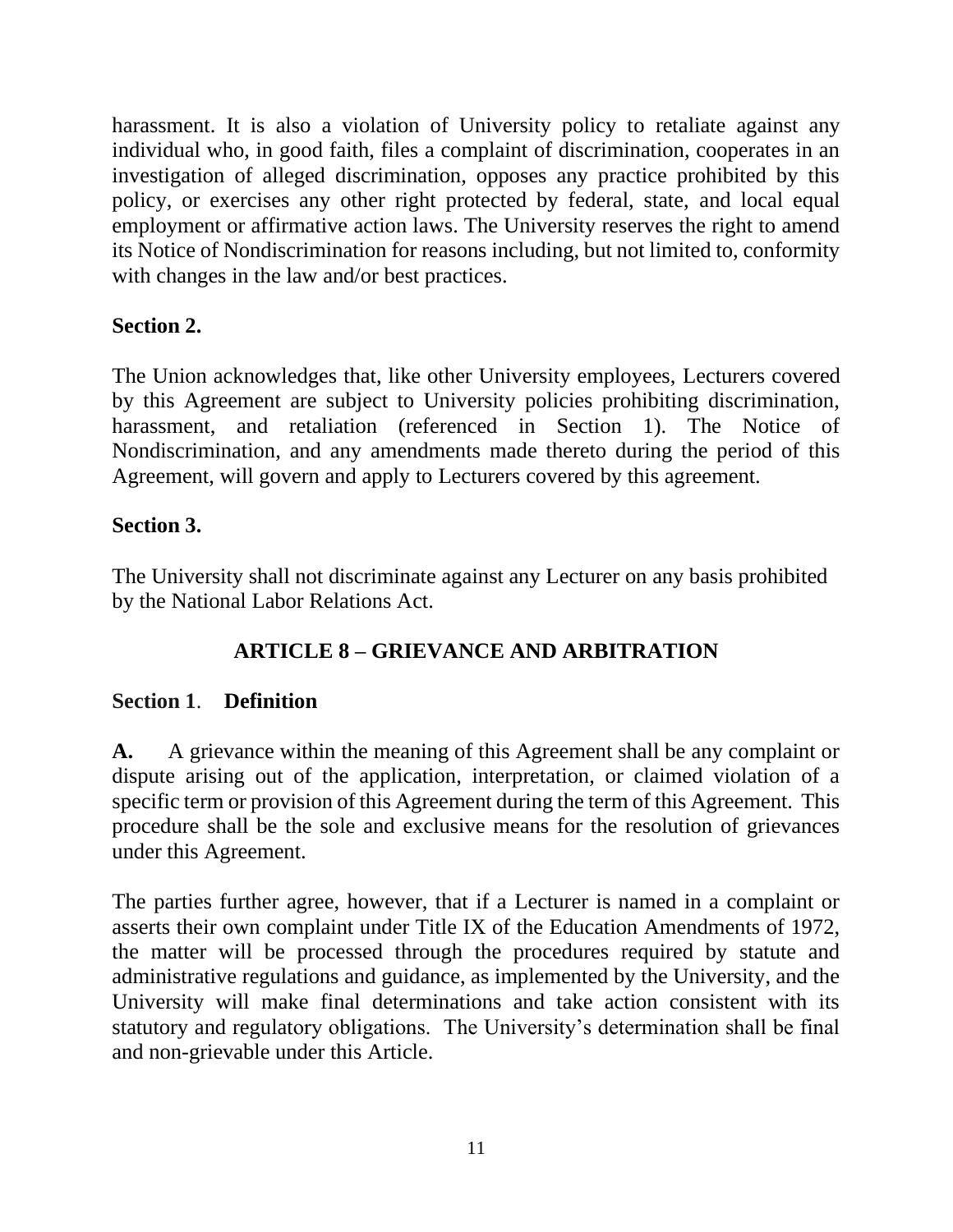**B.** The availability of the formal procedures of this Article notwithstanding, an aggrieved Lecturer and a Union representative may choose to attempt to resolve an issue or disagreement informally through discussion between the Lecturer and a Union representative, and the appropriate University representative. However, such discussions will not extend the deadlines for filing a written grievance, subject to Section 2.B of this Article.

**C.** Nothing in this Agreement shall prevent a Lecturer from resolving any problem consistent with this Agreement and the law, with or without the presence of a Union representative. In the event an individual Lecturer and the University settle a dispute without the written and express agreement of the Union, that settlement will not create a precedent for either party in the interpretation or application of this Agreement.

# **Section 2**. **Grievance Procedure Rules**

**A.** An aggrieved Lecturer or the Union shall present a grievance within thirty (30) calendar days of when the aggrieved Lecturer knew or reasonably could have been expected to know of the circumstances giving rise to the grievance. The grievance must be specified in writing, on a form mutually agreed upon by the parties, and must include the nature of the grievance, the provision(s) of the Agreement at issue, the date of the alleged action, the names of the Lecturer affected and the relief requested.

**B.** Time limits at each step may be extended by written mutual consent of the parties.

**C.** At any step of the process, grievances may be withdrawn.

**D.** Only the Union may advance a grievance to arbitration.

**E.** Any grievance may be initiated with the Provost as described at Step 3 in Section 3 below, by written mutual agreement of the Union and the Provost or their designee.

**F.** The parties shall schedule grievance meetings so as to avoid canceling or rescheduling courses or requiring substitution. However, if a Lecturer must miss a class because they must attend a grievance meeting, the Lecturershall be responsible for following the procedures in place in their academic unit for rescheduling a class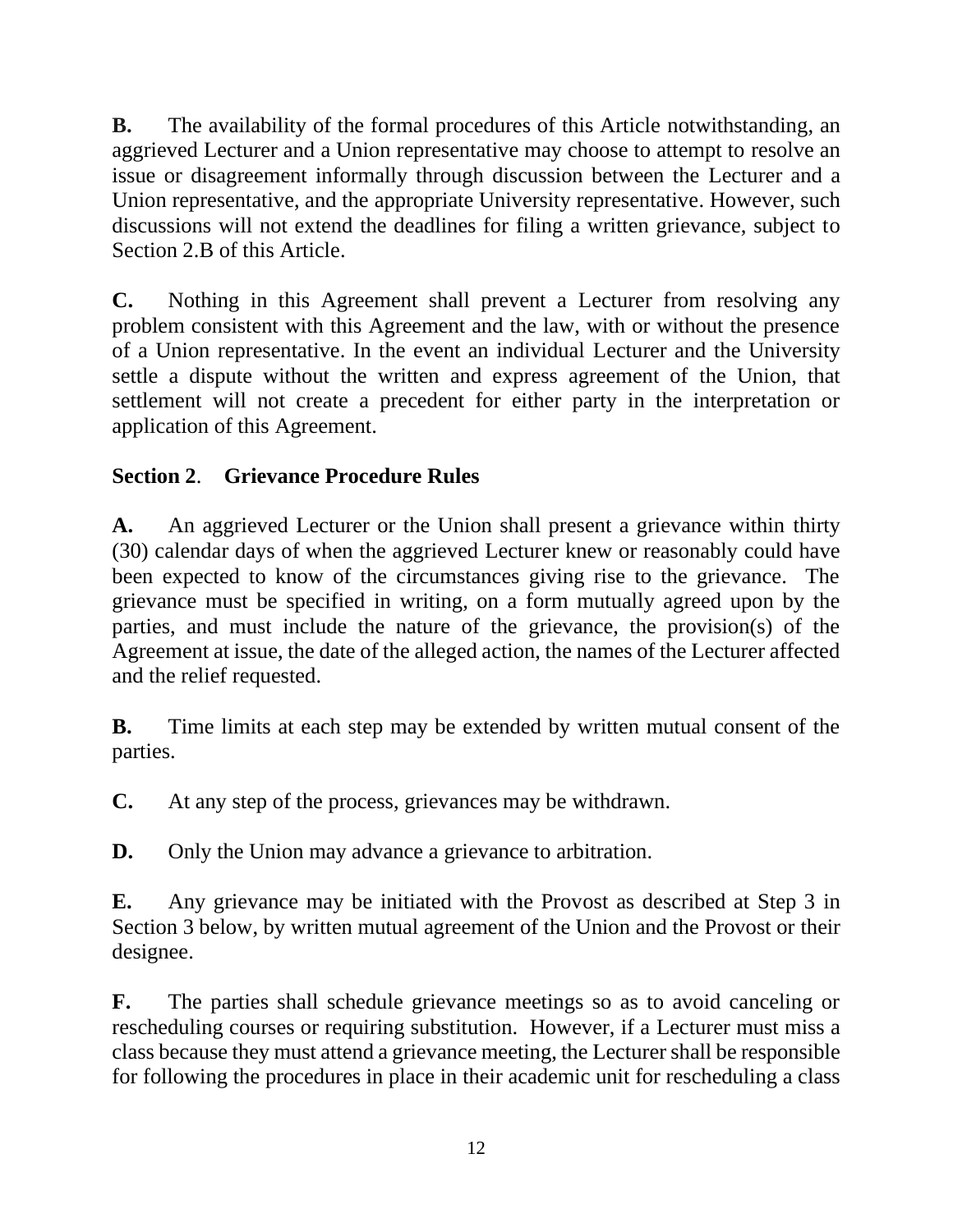or obtaining a suitable replacement to teach the class. In such circumstances, there will be no loss of compensation from the University for that Lecturer.

# **Section 3**. **Grievance Procedure**

The following steps shall be followed in the processing of grievances:

**Step 1:** A grievance must be submitted in writing to the Lecturer's designated Supervisor (or designee) and the Department Chair, Deputy Dean, or Master, as the case may be and if different from the Supervisor, within thirty (30) calendar days of when the aggrieved Lecturer knew or reasonably could have been expected to know of the circumstances giving rise to the grievance. The grievance shall be dated and signed by the Lecturer or the Union representative and comply with the requirements set forth above in Section 2.A. Within twenty (20) calendar days of submission of the written grievance, the Supervisor (or designee) shall meet at a mutually convenient time and place with the Lecturer and the Union representative(s), if any, in an attempt to resolve the grievance. The grievance answer will be sent to the parties, in writing, within fourteen (14) calendar days of the meeting.

**Step 2:** Grievances not resolved at Step 1 may be appealed in writing by the Union or the Lecturer to the Dean of the Lecturer's designated academic unit, including but not limited to School/Division or College, fourteen (14) calendar days following issuance of the Step 1 answer, or within fourteen (14) calendar days of the deadline for the Step 1 response, if not received. The appeal will set forth in writing the factual or other reason(s) for the appeal. The Dean or their designee shall conduct a meeting within twenty-one (21) calendar days of receiving the appeal, and at a mutually convenient place and time on a business day, for the purpose of attempting to resolve the grievance. The Dean (or designee) shall send a written answer to the parties within twenty-one (21) calendar days following this meeting.

**Step 3:** Grievances not resolved at Step 2 may be appealed in writing by the Union or the Lecturer to the Provost or their designee within twenty-one (21) calendar days following the issuance of the Step 2 answer. The appeal shall set forth in writing the factual or other reason(s) for the appeal. Within twenty-one (21) calendar days of receiving an appeal, the Provost or their designee(s) shall hold a meeting at a mutually convenient place and time on a business day for discussion of the grievance. The Provost, or their designee, shall send a written answer to the parties within twenty-one (21) calendar days following this meeting. Any grievance filed by the Union on behalf of two or more Lecturers, or involving the dismissal of a Lecturer or a grievance against a Dean, may be initiated at Step 3.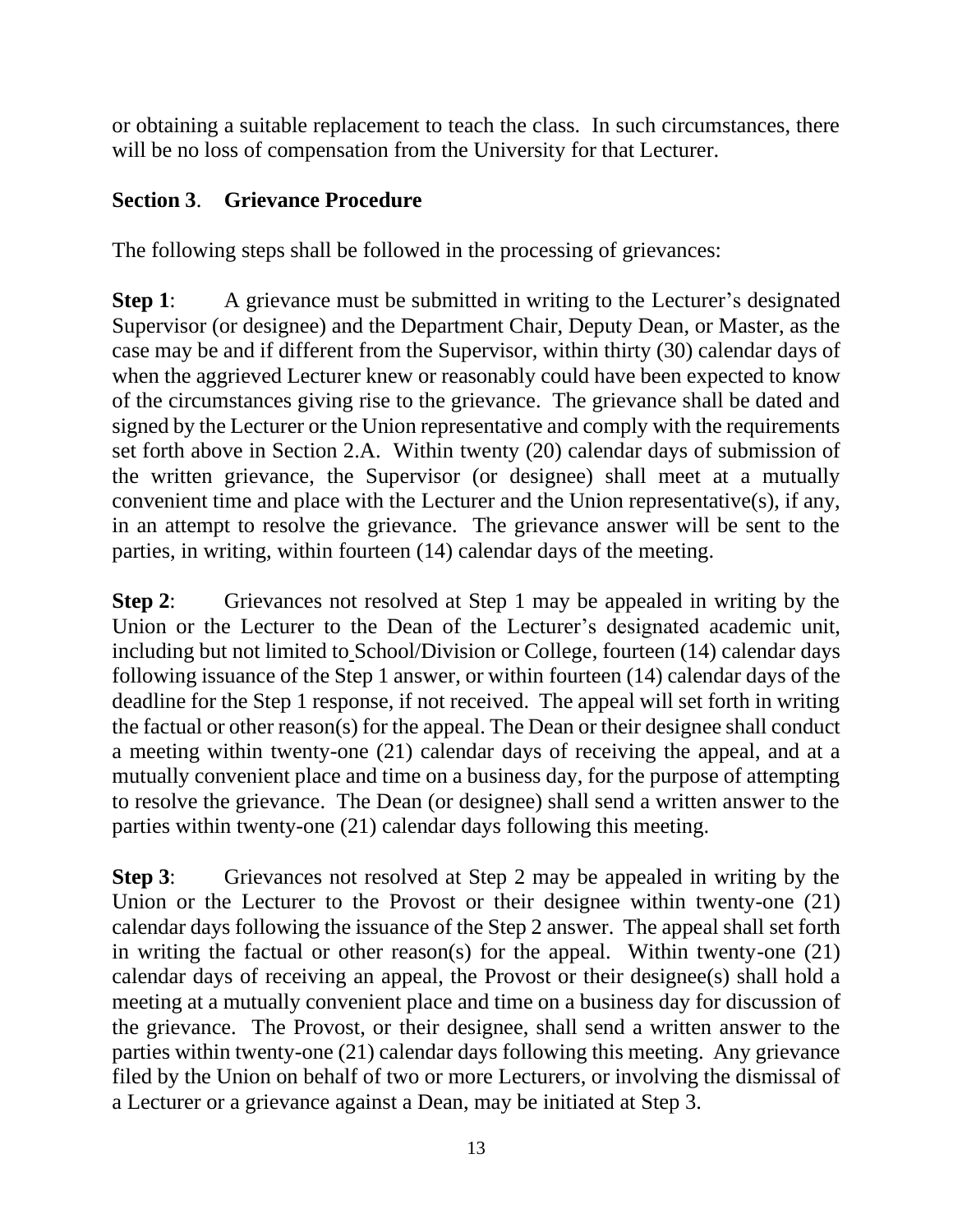**Step 4:** A grievance not resolved at Step 3 may be referred in writing by the Union for arbitration, provided that the Provost receives written notice of intent to arbitrate within thirty (30) calendar days following the issuance of the Step 3 answer. Such notice shall identify the grievance and the issue(s) and set forth the provisions of the Agreement involved and the remedy desired.

**A.** Following the written notice to the Provost, the University and the Union shall attempt to select an arbitrator. If an arbitrator is not selected within fourteen (14) days following receipt of the written notice, the parties shall request that the Federal Mediation and Conciliation Service (FMCS) furnish each party with an identical panel of seven (7) arbitrators who are members of the National Academy of Arbitrators, none of whom are employed by the University or the Union. Either party, before striking any names, will have the right to reject one (1) panel of arbitrators. If none of the arbitrators on the list are mutually agreeable, the arbitrator shall be selected from the list by alternately striking names, with the parties alternating which strikes first. The Union will be the first party to make the first strike.

**B.** The arbitrator will be notified of his/her selection by a joint letter from the University and the Union requesting that they set a time and place for the hearing, subject to availability of the University and Union representatives.

**C.** Not more than one (1) grievance may be submitted to or be under review by any one arbitrator at any one time unless the parties agree otherwise.

**D.** In grievances involving the corrective action/discipline or dismissal of a Lecturer, the arbitrator shall, in no case, have the authority to grant a remedy that includes an appointment or re-appointment of any duration and any financial remedies may not exceed the amount of compensation for the term of appointment the Lecturer held at the time the grievance was filed.

**E.** The decision of the arbitrator on any grievance submitted under this article shall be final and binding on all the parties.

**F.** The fees and expenses of the arbitrator, and the cost of any hearing transcript, shall be borne equally by the Union and the University. Each party shall be responsible for its own costs of presenting its case to the Arbitrator.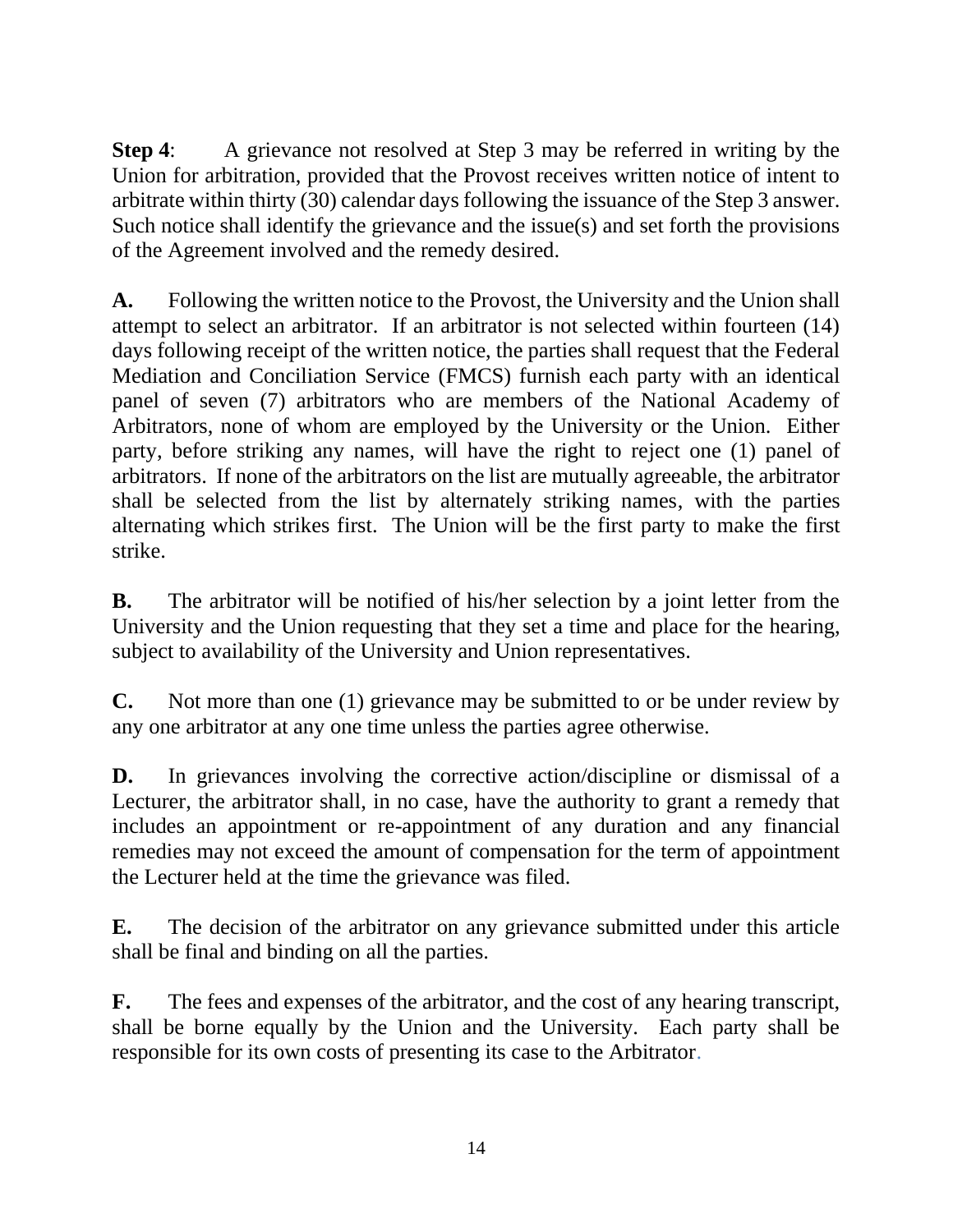**G.** The Arbitrator shall have no authority to add to, subtract from, or modify, in any way, the provisions of this agreement.

#### **Section 4. Procedural Arbitrability.**

If either the University or the Union timely raises an issue of procedural arbitrability at any time, the arbitrator shall hear and decide the issue of procedural arbitrability before hearing any evidence or statement regarding the merits of the grievance. The arbitrator shall not be automatically disqualified from hearing the substance of the grievance by reason of determining arbitrability.

#### **ARTICLE 9 – DISCIPLINE**

#### **Section 1**.

The University reserves the right to take corrective action during the term of appointment, including but not limited to oral or written counseling, reprimand, and suspension for just cause. Further, the University may discharge a Lecturer during the term of appointment for just cause. A Lecturer may grieve such an action, suspension, or discharge through the provisions of Article 8 (Grievance and Arbitration) only within the time limits set forth in that section and any remedy that may be awarded to the Lecturer shall not extend beyond the terminal date of the original appointment or exceed the compensation amount the Lecturer would have earned from the date of discipline through the end of the original appointment. Just cause shall mean that there is a reasonable basis for the University's action, supported by the preponderance of evidence, and which basis is not arbitrary, capricious, or illegal, in light of all the circumstances.

#### **Section 2**.

At the discretion of the University, a Lecturer may be placed on paid administrative leave to permit the University to investigate alleged misconduct that may result in discipline. Being placed on administrative leave is not itself a disciplinary action and is not subject to the just cause standard.

#### **Section 3.**

The University will not discipline a Lecturer solely for engaging in activity that is protected by Section 7 of the National Labor Relations Act.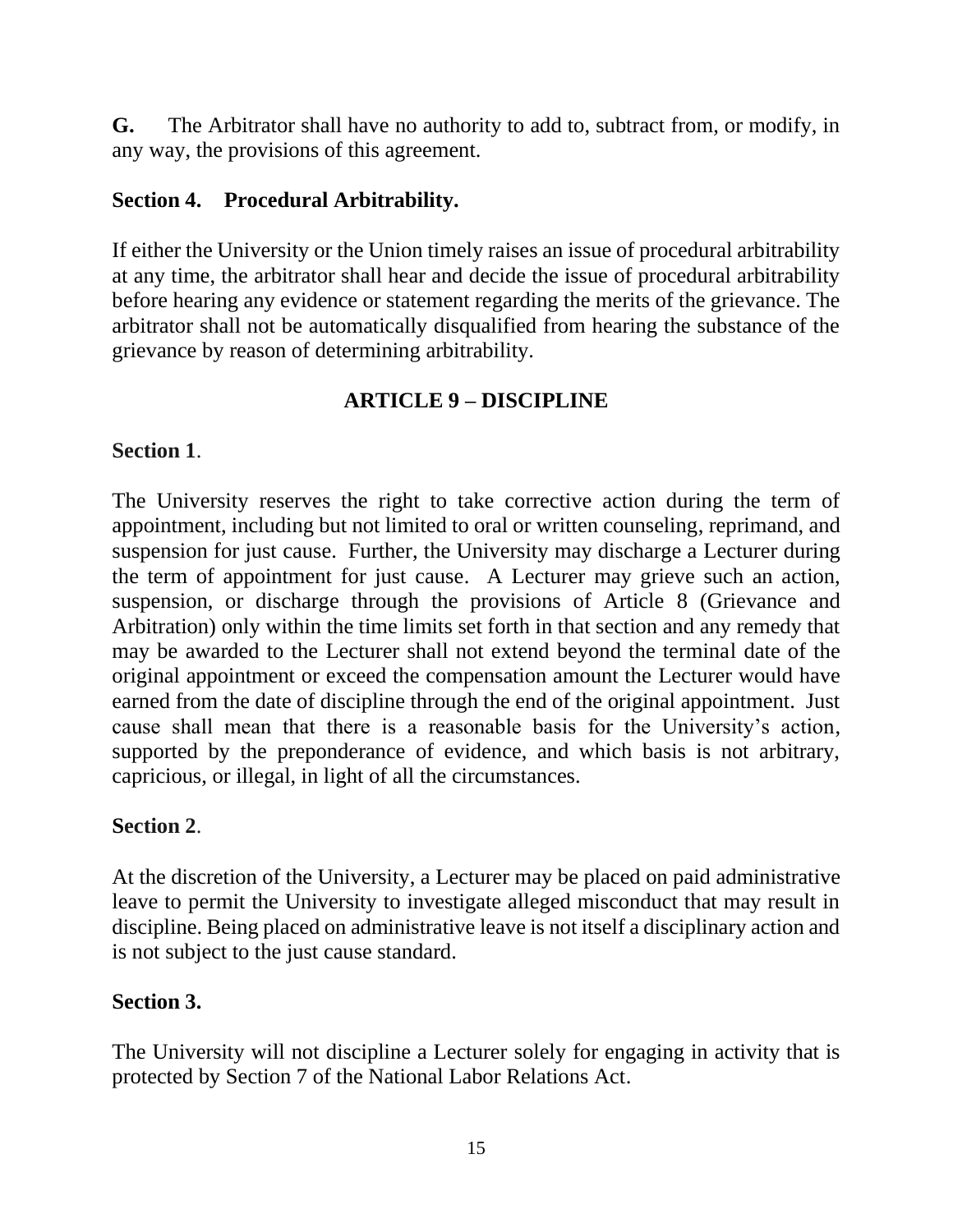#### **Section 4.**

If the University calls a disciplinary meeting with a Lecturer that the Lecturer reasonably believes could lead to their being disciplined or discharged, the Lecturer shall have the right to request the attendance of a union representative at such meeting. The University will honor such request in accordance with the law under the National Labor Relations Act.

#### **ARTICLE 10 – CLASSIFICATION AND PROGRESSION**

#### **Section 1. Teaching Tracks.**

Appointments to teach during the regular portion of the academic year (autumn, winter, and spring quarters) are defined in this Article.

Lecturer appointments may be made into a position in one of the following Teaching Tracks, except as provided in Article 14, Assistant, Associate, and Professor of Practice in the Arts (PPA) Appointments. Each Teaching Track is mutually exclusive of the other, and Lecturers do not matriculate into one track by virtue of length of service in another track or any other consideration, except as provided below.

At the end of the term of appointment, employment by the University ceases unless the appointment is renewed, and failure to give or receive a notice of termination shall not give rise to any contrary presumptions or implications either as to (1) promotion, or (2) reappointment.

#### **Teaching Track A#** - **Part-time Appointments**

Part-time appointments are intended for appropriately credentialed non-tenure-track part-time academic appointees who are responsible primarily for contributing to the University's teaching mission. The criteria for progression are set forth in Article 16, Performance Reviews.

Lecturer 1A: The Lecturer 1A title is intended for non-tenure track appointees who teach on a per course basis in the Harris School of Public Policy, the Crown Family School of Social Work, Policy, and Practice, and the Divinity School.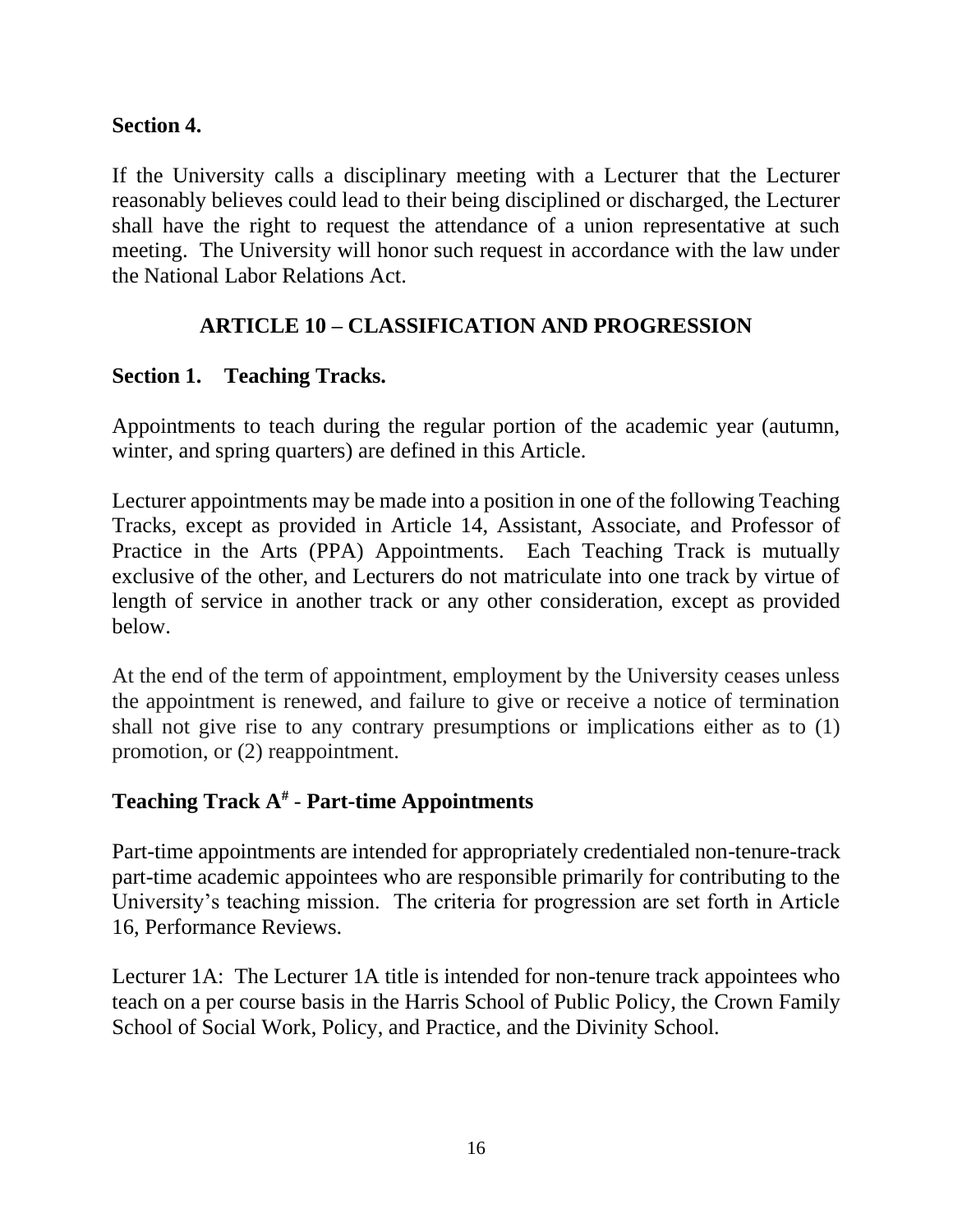| <b>Appointment</b> | <b>Term</b>                                                               | <b>Qualifications</b>                                                                                            | <b>Timing for Progression</b>                                                                                                                                                                                                                                                                                                                                                                                                                                                                                                                                                                                                                         |
|--------------------|---------------------------------------------------------------------------|------------------------------------------------------------------------------------------------------------------|-------------------------------------------------------------------------------------------------------------------------------------------------------------------------------------------------------------------------------------------------------------------------------------------------------------------------------------------------------------------------------------------------------------------------------------------------------------------------------------------------------------------------------------------------------------------------------------------------------------------------------------------------------|
| Lecturer 1A        | One or two<br>quarters over<br>a given<br>academic<br>year,<br>renewable. | <b>Terminal degree</b><br>and/or<br>professional<br>experience in<br>relevant field.                             | Should a Lecturer 2 position<br>become available in the Harris<br>School of Public Policy, the<br>Crown Family School of<br>Social Work, Policy, and<br>Practice, or the Divinity<br>School, a qualified Lecturer<br>who applies for such a<br>position shall receive good<br>faith consideration. Should<br>circumstances, unforeseen<br>prior to the start of the autumn<br>quarter, arise during the course<br>of the academic year such that<br>an appointee is unable to teach<br>a previously scheduled course,<br>the School may offer the<br>course to a Lecturer 1A<br>without converting the<br>position to a Lecturer 1B or<br>Lecturer 2. |
| Lecturer 1B        | One, two, or<br>three<br>a given<br>academic<br>year,<br>renewable.       | Normally<br>requires a<br>quarters over   terminal degree<br>and/or teaching<br>experience in<br>relevant field. | (1)<br>If a Lecturer has taught<br>a minimum of 3 courses per<br>year on per course basis, , for<br>2 consecutive academic years,<br>the University will conduct a<br>review to determine whether<br>that Lecturer has met the<br>progression criteria set forth in<br>Article 16, Performance<br>reviews. If the University's<br>review determines that the<br>Lecturer has met the<br>Progression criteria, the<br>University will offer that<br>Lecturer a Lecturer 2                                                                                                                                                                              |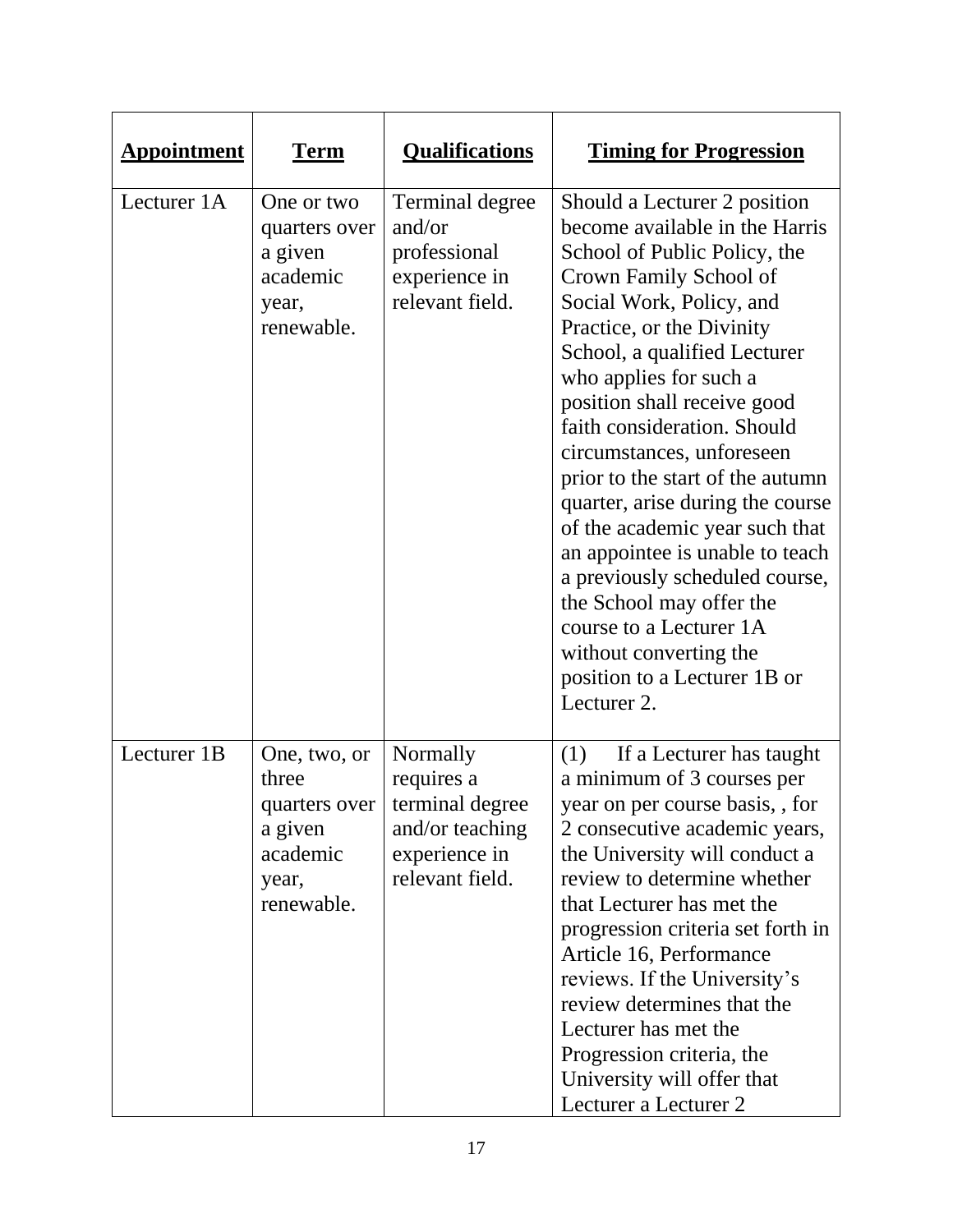|  | appointment and will assign      |
|--|----------------------------------|
|  | the appropriate additional       |
|  | courses or other duties.         |
|  |                                  |
|  |                                  |
|  | If a Lecturer 1B has<br>(2)      |
|  | been employed in 3               |
|  | consecutive academic years       |
|  | and has taught a minimum of      |
|  | 6 courses and if as of April 15  |
|  | courses appropriate to the       |
|  | Lecturer's qualifications or     |
|  |                                  |
|  | experience are available for     |
|  | assignment in the following      |
|  | academic year, the University    |
|  | will review to determine         |
|  | whether that Lecturer has met    |
|  | the progression criteria set     |
|  | forth in Article 16,             |
|  | <b>Performance Reviews</b>       |
|  |                                  |
|  |                                  |
|  | If the University's review       |
|  | determines that the Lecturer     |
|  | has met the progression          |
|  | criteria, the University will    |
|  | offer that Lecturer a Lecturer 2 |
|  | appointment and will assign      |
|  | the appropriate additional       |
|  | courses.                         |
|  |                                  |
|  | If appropriate courses are not   |
|  |                                  |
|  | available as of April 15 but     |
|  | become available at a later      |
|  | date, the University may         |
|  | assign courses to the Lecturer   |
|  | according to the terms of        |
|  | section 11.5.B. If a Lecturer    |
|  | 1B has met the conditions for    |
|  | consideration for progression    |
|  | to Lecturer 2 under 10.2 but is  |
|  |                                  |
|  | not reviewed for progression     |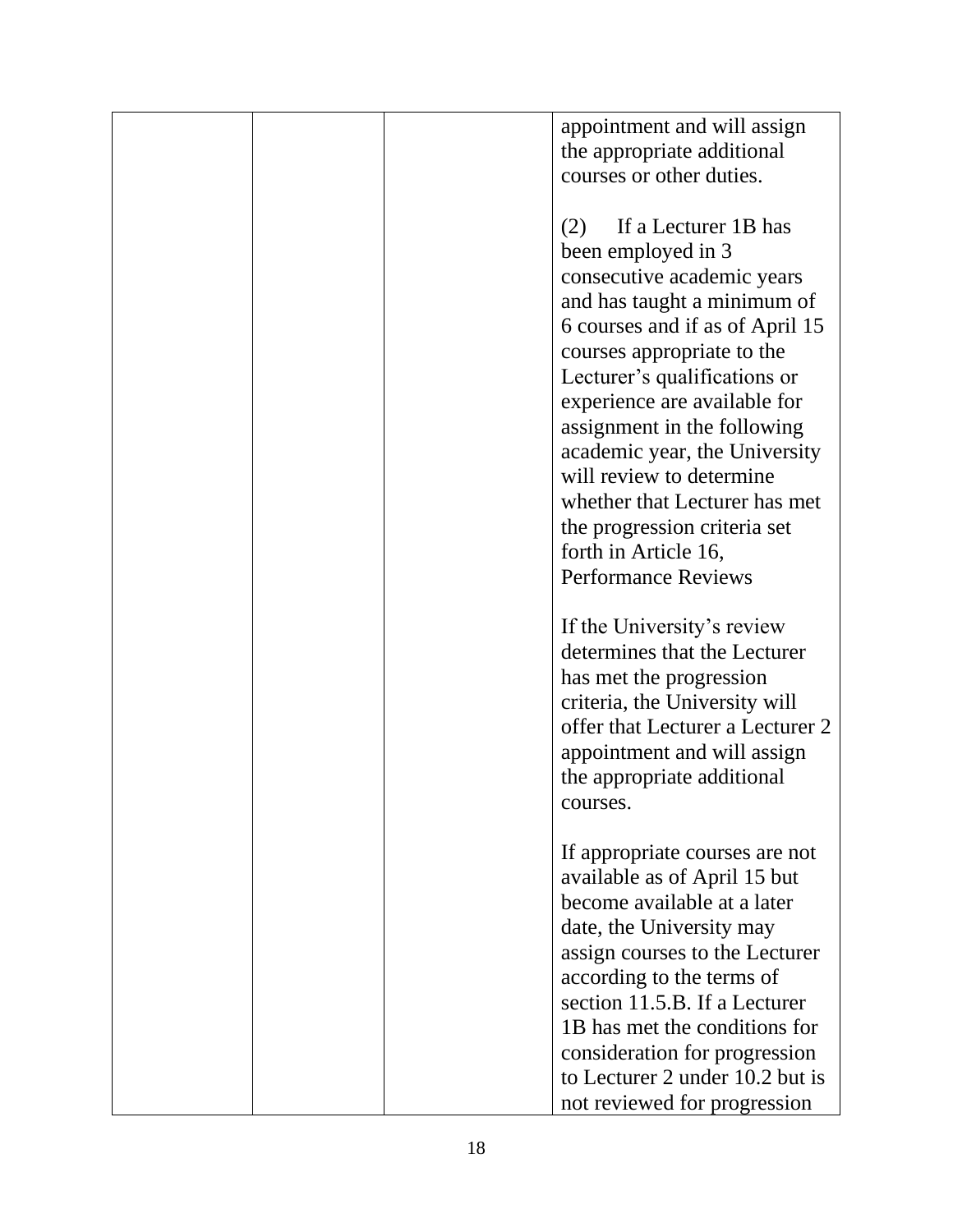|  | due to a lack of courses         |
|--|----------------------------------|
|  | available as of April 15, that   |
|  |                                  |
|  | Lecturer shall be offered any    |
|  | appropriate courses which        |
|  | become available after           |
|  | September 1, prior to the        |
|  |                                  |
|  | course assignment procedure      |
|  | outlined in Article 13.3. If the |
|  | resulting assignment             |
|  | corresponds to the course load   |
|  | of a Lecturer 2 (less            |
|  | professional development),       |
|  |                                  |
|  | and provided the University      |
|  | reasonably believes the          |
|  | courses will continue to be      |
|  | available for assignment to      |
|  | that Lecturer in the following   |
|  | academic year, then that         |
|  | Lecturer shall be reviewed for   |
|  |                                  |
|  | progression as soon as           |
|  | practicable. Upon completion     |
|  | of a successful progression      |
|  | review, title, corresponding     |
|  | responsibilities, and benefits   |
|  | of a Lecturer 2 shall be         |
|  | effective the first day of the   |
|  |                                  |
|  | quarter following acceptance     |
|  | of the Lecturer 2 appointment    |
|  | terms. Such lecturers            |
|  | successfully progressed to       |
|  | Lecturer 2 shall receive a one-  |
|  | time payment of 5% of their      |
|  |                                  |
|  | per course pay for each course   |
|  | taught between September 1       |
|  | of the Academic Year in          |
|  | which the courses are assigned   |
|  | and the effective date of the    |
|  | Lecturer 2 appointment.          |
|  |                                  |
|  |                                  |
|  |                                  |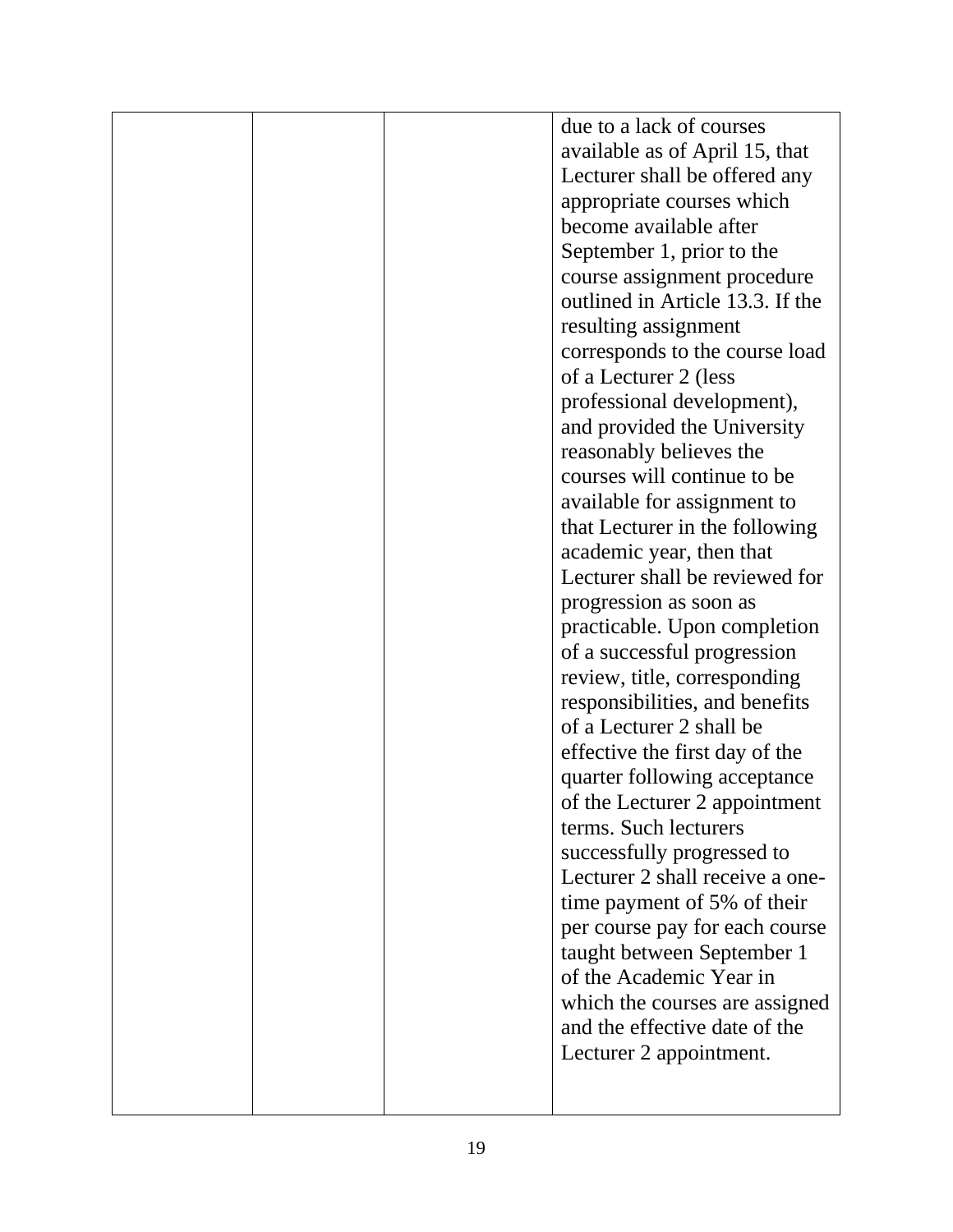| Lecturer 2 | Assigned      | Normally        | Reviewed for two-year           |
|------------|---------------|-----------------|---------------------------------|
|            | compensable   | requires a      | appointments, no later than     |
|            | duties in the | terminal degree | after one one-year              |
|            | 3 quarters of | and/or teaching | appointment. Reviewed for       |
|            | the academic  | experience in   | three-year appointments no      |
|            | year, for a   | relevant field. | later than after completing one |
|            | minimum       |                 | two-year appointment.           |
|            | one-year      |                 |                                 |
|            | appointment,  |                 |                                 |
|            | renewable.    |                 |                                 |

#### **Teaching Track B - Full-time Appointments**

Track B is the progressive career trajectory for committed and appropriately credentialed non-tenure-track full-time academic appointees who are responsible primarily for contributing to the University's teaching mission.

The criteria for progression are set forth in Article 16, Performance Reviews. A fulltime Lecturer 3 who does not progress in the sixth year will have a terminal year seven appointment.

Should a full-time Track B position become available, qualified Lecturers who apply for such a position shall receive good faith consideration.

After the appointment of a Lecturer with a Track B appointment has been renewed one (1) time, at the time of the next renewal, should the Lecturer receive a satisfactory performance review, the criteria for which are set forth in Article 16, Performance Reviews, and should courses be available for assignment to the Lecturer in the responsible academic unit, then that Lecturer shall have the presumption of reappointment.

| <b>Appointment</b>                      | <b>Term</b>                                                                                                                          | Qualifications <sup>^</sup>       | <b>Timing for</b><br><b>Progression</b>                            |
|-----------------------------------------|--------------------------------------------------------------------------------------------------------------------------------------|-----------------------------------|--------------------------------------------------------------------|
| Assistant<br>Instructional<br>Professor | One, two, or three<br>year terms.<br>Typically, initial<br>terms of<br>appointment will be<br>for one, two, or<br>three years. These | Normally<br>requires a<br>$PhD.*$ | Reviewed for<br>progression no later<br>than<br>in the $6th$ year. |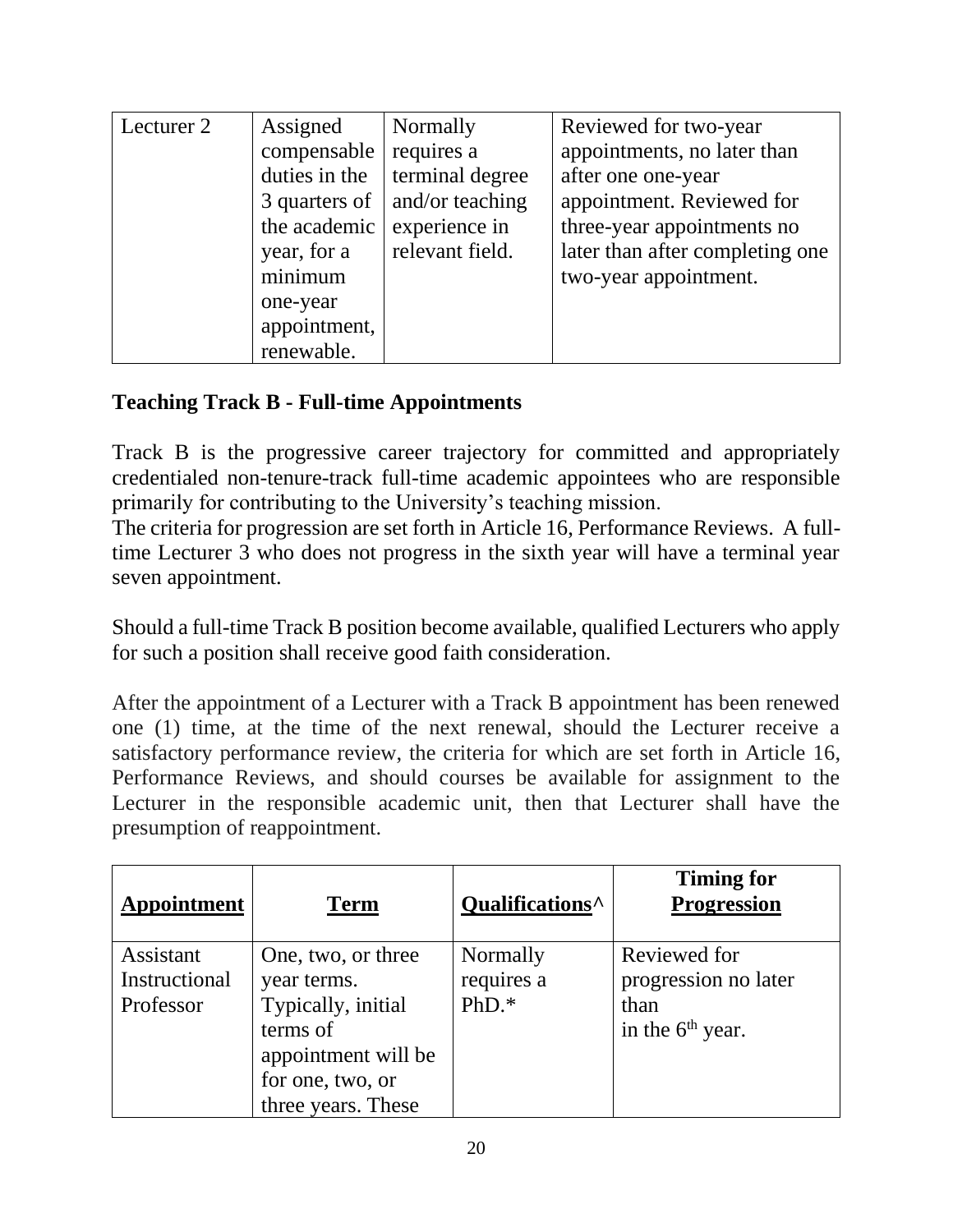|                                         | appointments shall<br>add up to $six(6)$<br>years total. In no<br>case shall someone<br>be on a one-year<br>appointment for<br>more than two $(2)$<br>years, with the<br>exception of a one-<br>year term for the<br>terminal seventh<br>year or in<br>conjunction with a<br>performance<br>improvement plan.<br>Renewable for a<br>maximum total of<br>seven years. |                                                                                                                    |                                                                                                                                                |
|-----------------------------------------|----------------------------------------------------------------------------------------------------------------------------------------------------------------------------------------------------------------------------------------------------------------------------------------------------------------------------------------------------------------------|--------------------------------------------------------------------------------------------------------------------|------------------------------------------------------------------------------------------------------------------------------------------------|
| Associate<br>Instructional<br>Professor | 4 years,<br>renewable with no<br>limit on the number<br>of terms.                                                                                                                                                                                                                                                                                                    | Normally<br>requires a PhD<br>in related field<br>and minimum 6<br>years of<br>relevant                            | May be reviewed for<br>progression no earlier<br>than the final year of<br>their first term as<br><b>Associate Instructional</b><br>Professor. |
|                                         |                                                                                                                                                                                                                                                                                                                                                                      | teaching<br>experience.                                                                                            |                                                                                                                                                |
| Instructional<br>Professor              | 5 years, renewable<br>with no limit on the<br>number of terms.                                                                                                                                                                                                                                                                                                       | Normally<br>requires a PhD<br>in related field<br>and minimum 9<br>years of<br>relevant<br>teaching<br>experience. | N/A                                                                                                                                            |

# **Section 2. Teaching Fellows**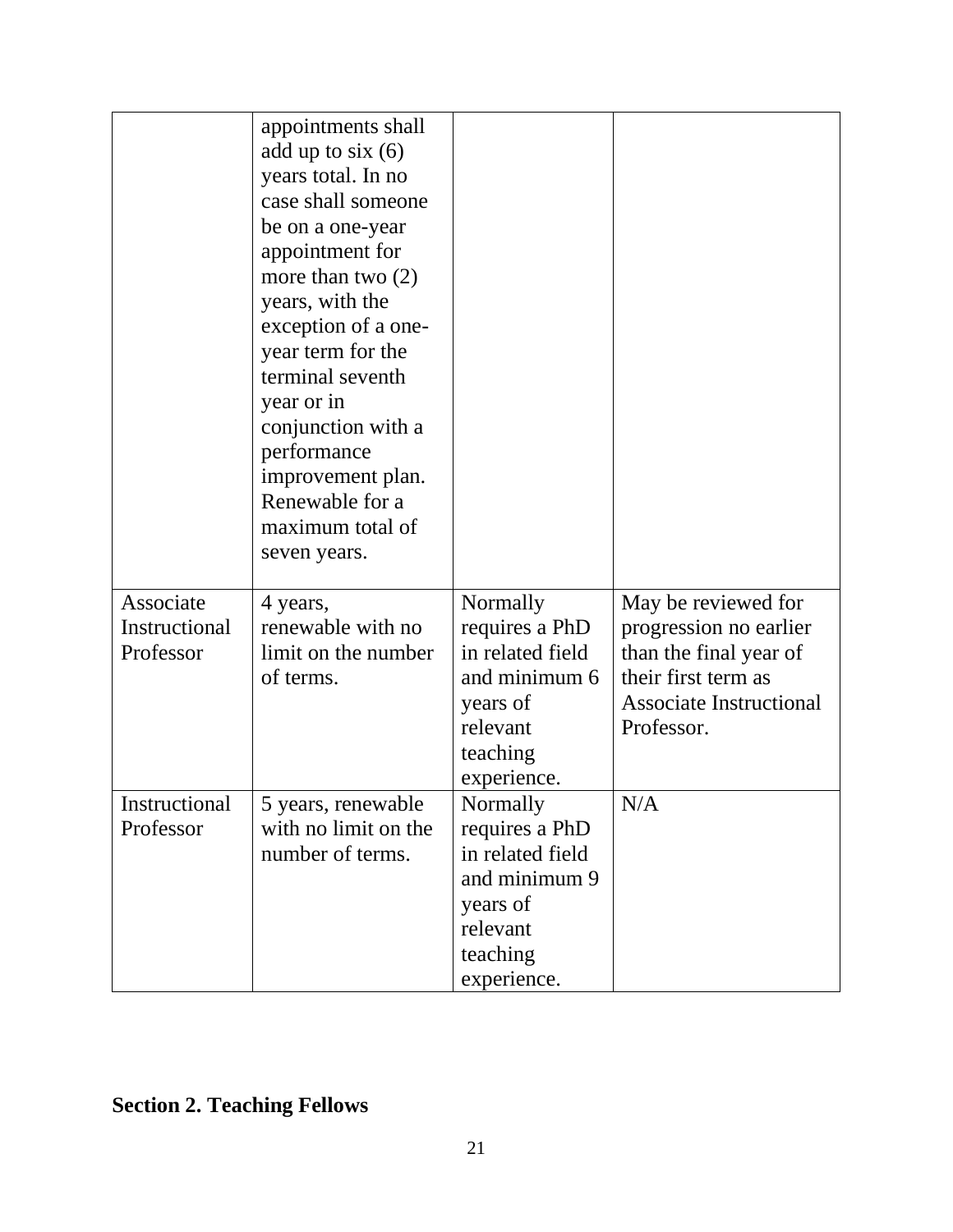#### 1. Introduction

- a. The position of Teaching Fellow was conceived and designed both as a kind of extension of graduate school with the intention to provide an incentive to University of Chicago graduate students to finish their PhD degrees in a timely manner (applications will be limited or judged on the basis of this criterion) and as a way to allow the University's graduates to improve their CVs, both in teaching and research, while they are on the job market.
- b. The Teaching Fellow positions are open only to the University's own current and very recent PhD students and are intended as transitional between graduate student status and full-time academic employment, typically in tenure-track jobs.
- c. These positions are full-time but will allow the Teaching Fellows time to prepare tenure-track and other job applications and to travel in connection with such applications (annual conferences, campus visits, etc.), time for which they are not compensated by the University.
- 2. Workload
	- a. These positions involve teaching 4 courses per year, making progress on research (revising the dissertation for publication, writing articles, presenting at professional conferences, and other research activities potentially unrelated to their teaching); and developing competencies that further the Teaching Fellows professional goals. Depending on curricular needs, the academic unit will make reasonable efforts to assign the Teaching Fellow one course of their own design which meets those curricular needs. One course equivalent may consist of duties set forth in Article 11, Section 4(B)(a-d), (g), (i), (k), (m-o), and (q). The University will not abuse its discretion in considering a request from a Teaching Fellow for a reduction in the workload assigned; however, the University's decision in response to such requests shall be final.

These positions require the development of a teaching portfolio (typically with the guidance of the Chicago Center for Teaching).

- A. Teaching Fellows are appointed to a terminal two-year term, other than in the Department of Visual Arts where Teaching Fellows will be appointed to a terminal one-year term
- B. Teaching Fellows will be assigned work consistent with the clauses above;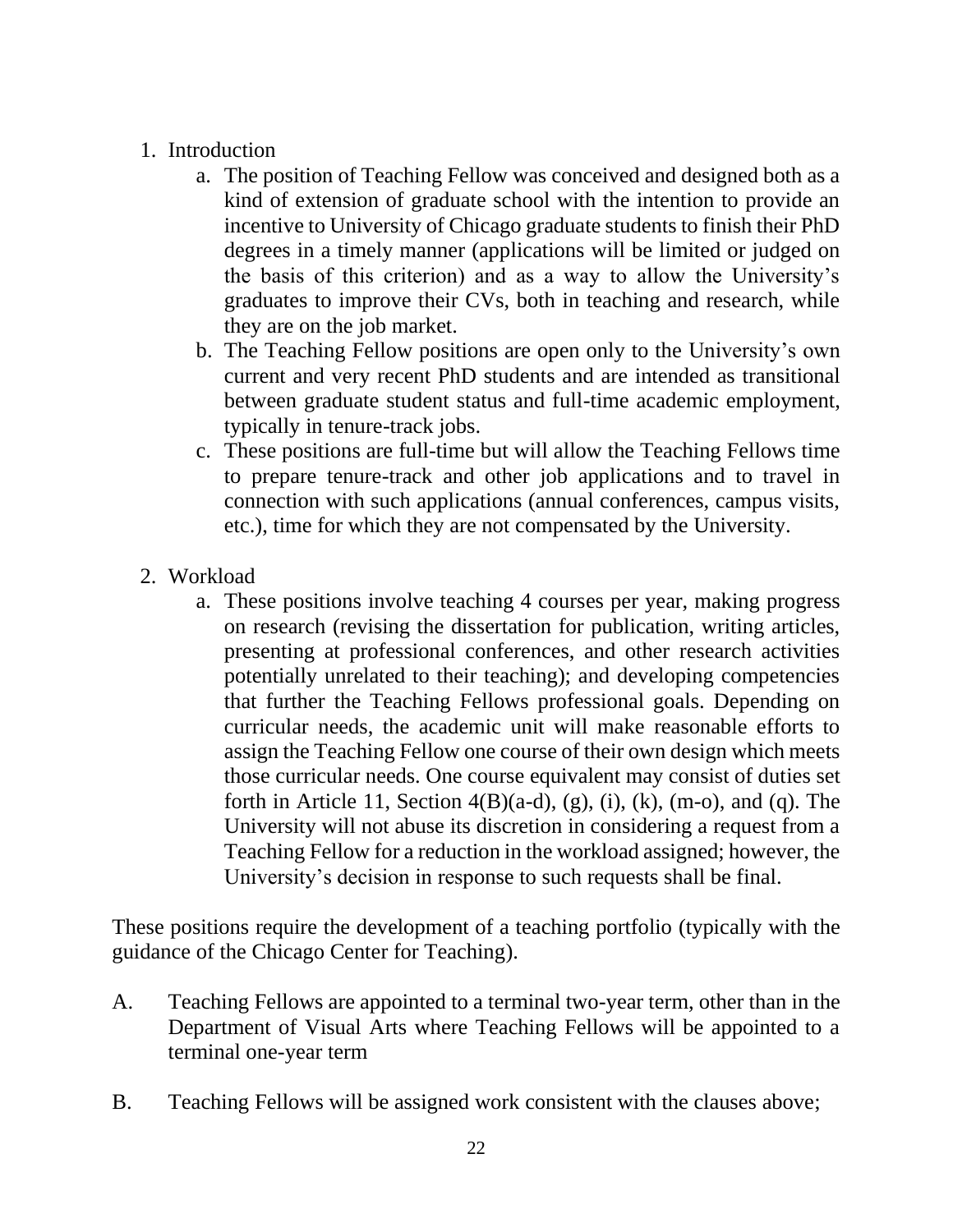| Rank                             | AY 2021- | AY 2022- | AY 2023- |
|----------------------------------|----------|----------|----------|
|                                  | 2022     | 2023     | 2024     |
| Lecturer 2<br>Teaching<br>Fellow | \$46,920 | \$48,093 | \$49,536 |

C. Teaching Fellows will be paid on the following schedule:

- D. Teaching Fellows are eligible for a minimum annual allowance of \$1000 to be used to support the Lecturer's professional development. Professional development allowance funds awarded to Teaching Fellows do not fall within the definition of "Compensation" as that term is defined by the University's Contributory Retirement Plan, and thus such allowance funds do not count toward the University's contribution under such Plan. Unused funds shall not roll over from year to year.
- E. Teaching Fellows will be classified as Lecturer 2 in the University's system of record but will not be entitled to progression to multi-year contracts.

#### **Section 3. Instructional Professor Phased Retirement**

A Track-B lecturer who is an associate instructional professor or an instructional professor and who has at least fifteen years of full-time service at the University of Chicago, may submit a request for a renewable one-year Lecturer 2 appointment to their department chair or program head for submission to the Division and Provost. This appointment may be renewed for one (1) additional one-year term at the mutual agreement of the instructional professor and the department. Nothing in this provision precludes a unit from allowing the Lecturer 2 to participate in meetings or serve on committees. The Lecturer 2 will receive 50% of their full-time annual salary at the time of approval of the request for the duration of the one-year appointment.

#### **Section 4. Temporary Positions**

Nothing in this Article prevents the University from filling a temporary teaching need not to exceed two years with a non-renewable appointment, provided that the University include the non-renewable term of employment in the posting for the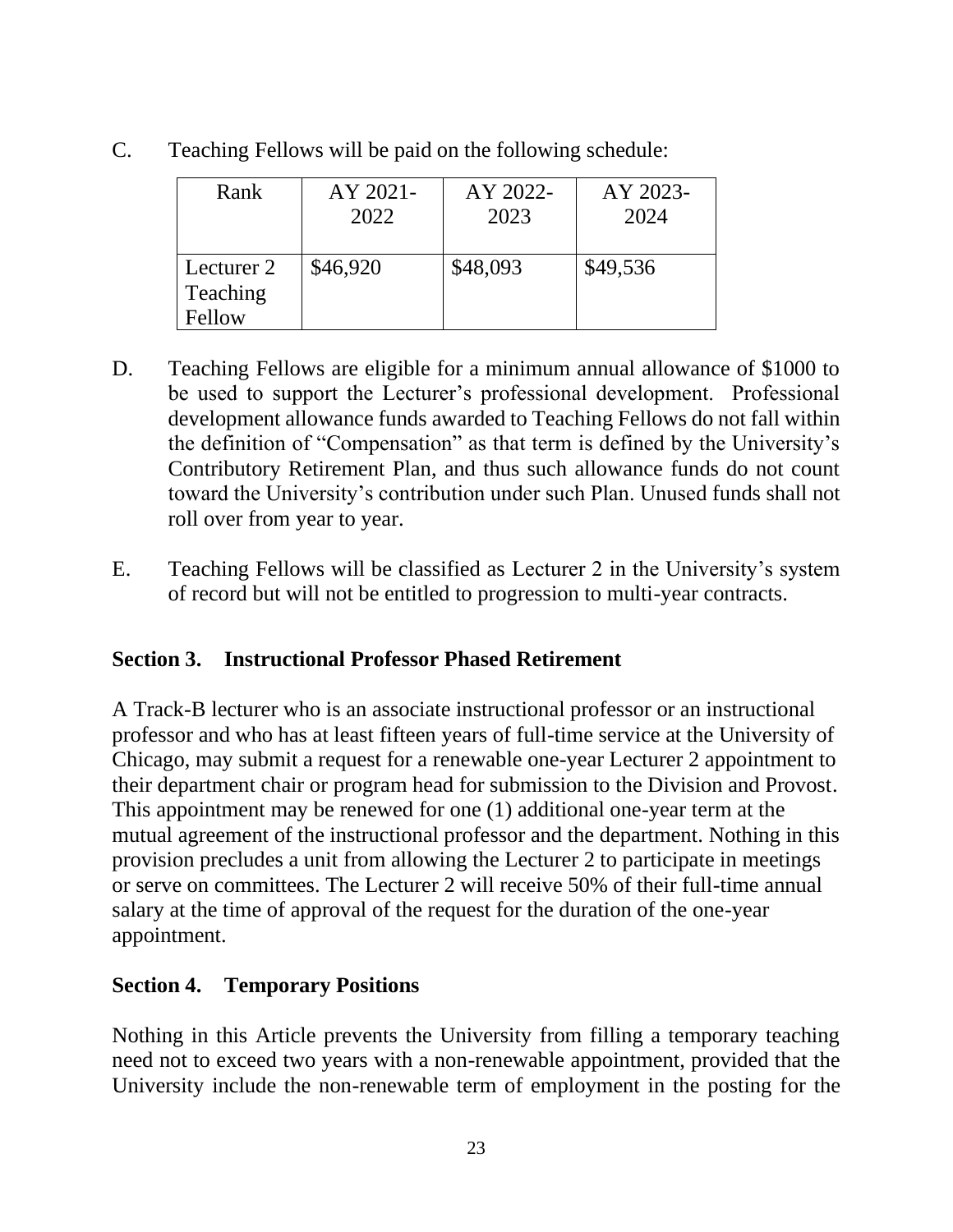position. These appointments will be made to fulfill non-recurring programmatic needs, such as external grant-funded teaching positions, coverage for sabbaticals and leaves, and other temporary teaching assignments. Such position will be classified as appropriate, but because the position is non-renewable the incumbent will not be eligible for progression.

Concurrently with posting such positions, the University shall notify the Union and shall provide evidence of the need for a temporary position.

**^** Academic programs, at their discretion, may consider an appropriate degree, other than a PhD, and relevant teaching and/or professional experience as meeting qualifications for these positions.

**\*** Academic units may, at their discretion, require at least one year teaching experience for this entry level position. Such requirement, if any, will be made known in the job posting.

**#** For Teaching Track A, outside employment, including teaching appointments at other institutions, shall not constitute a conflict of commitment; provided that appointees in Track A fulfill their institutional responsibilities to the University, which includes disclosure of outside employment, including academic appointments at other institutions.

#### **ARTICLE 11 – WORKLOAD, COURSES, DUTIES**

#### **Section 1. General**

This article applies to all Lecturers except Professors of Practice, with respect to their appointments to teach during the regular portion of the academic year (fall, winter and spring), exclusive of summer appointments. These Lecturers are appointed primarily to contribute to the University's teaching mission. Such appointments require Lecturers to perform academic duties as set forth herein. Lecturers are expected to perform their duties well and to maintain high standards of professional ethics.

Relatedly, the parties are committed to continued meaningful involvement of Lecturers in the intellectual life of the University. Thus, the University welcomes and encourages the participation by Lecturers in workshops, seminars, exhibits, colloquia, and similar events sponsored by the academic units and open to all members of the University. The University also welcomes and encourages the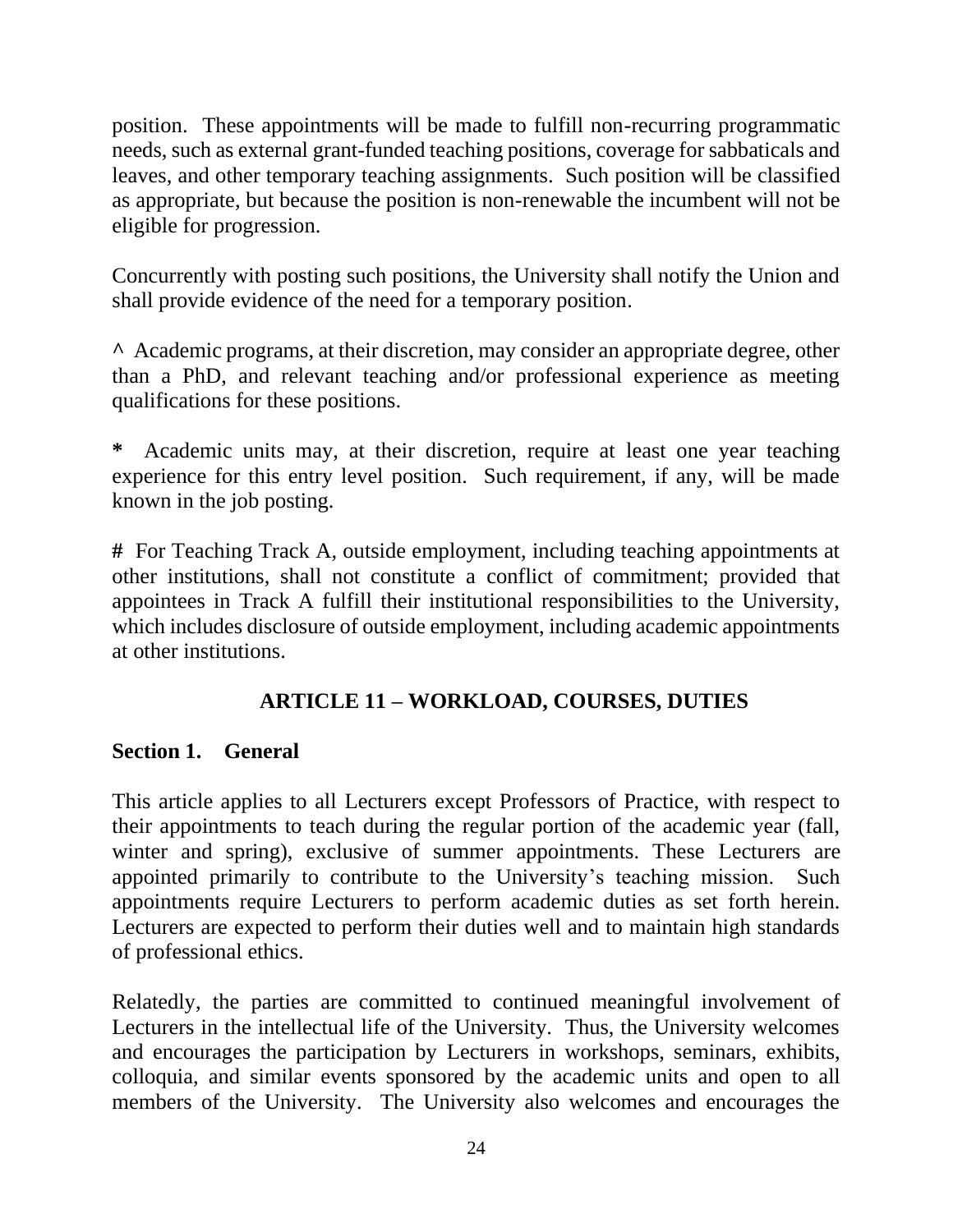participation by Lecturers in appropriate workshops, seminars, conferences, and similar opportunities outside of the University.

# **Section 2: Definition: Courses**

**A.** For purposes of this Agreement, a "course" is defined as the basic unit of academic progress toward the degrees granted by the University; this basic unit confers 100 units of credit toward that progress. Independent studies (including reading and research studies) that are designated as such at the time that students enroll in them, are excluded from the definition of "course" but may be considered as a factor in determining full-time workload as set forth in Section 3.

**B.** A "course" is most commonly delivered in the course of a single quarter, but may be taught over a longer or shorter period of time.

**C.** If a course has multiple sections, each credit-bearing section shall be considered a distinct course under Section 2(A) of this Article and for purposes of determining workload as set forth in Section 3 of this Article.

**D.** A course as defined in Section 2(A) of this Article will involve some combination of duties set forth in Section 4(A) of this Article, but will not include the duties set forth in Section 4(B) of this Article.

**E.** A course as defined in Section 2(A) of this Article and inclusive of duties set forth in Section 4(A) of this Article, shall account for 13 hours of effort per workweek; provided, however that such accounting of effort may be adjusted upward taking into consideration the academic discipline; high course enrollments; contact hours; instructor of record duties; student needs; laboratory teaching; field work; clinical duties; studio sessions; and discussion sections.

# **Section 3: Definition of Full Time Workload**

**A.** The University and the Union agree that it is a complicated matter, affected by the nature of each academic unit and its programs as well as other factors particular to each field of study, to construct positions across the University all of the components of which together comprise a full-time position.

**B.** The University has the right in its reasonable discretion to set the workload of all Lecturers subject to the specific limitations in this Article. In no case will the University offer positions the scope of which has been determined in an arbitrary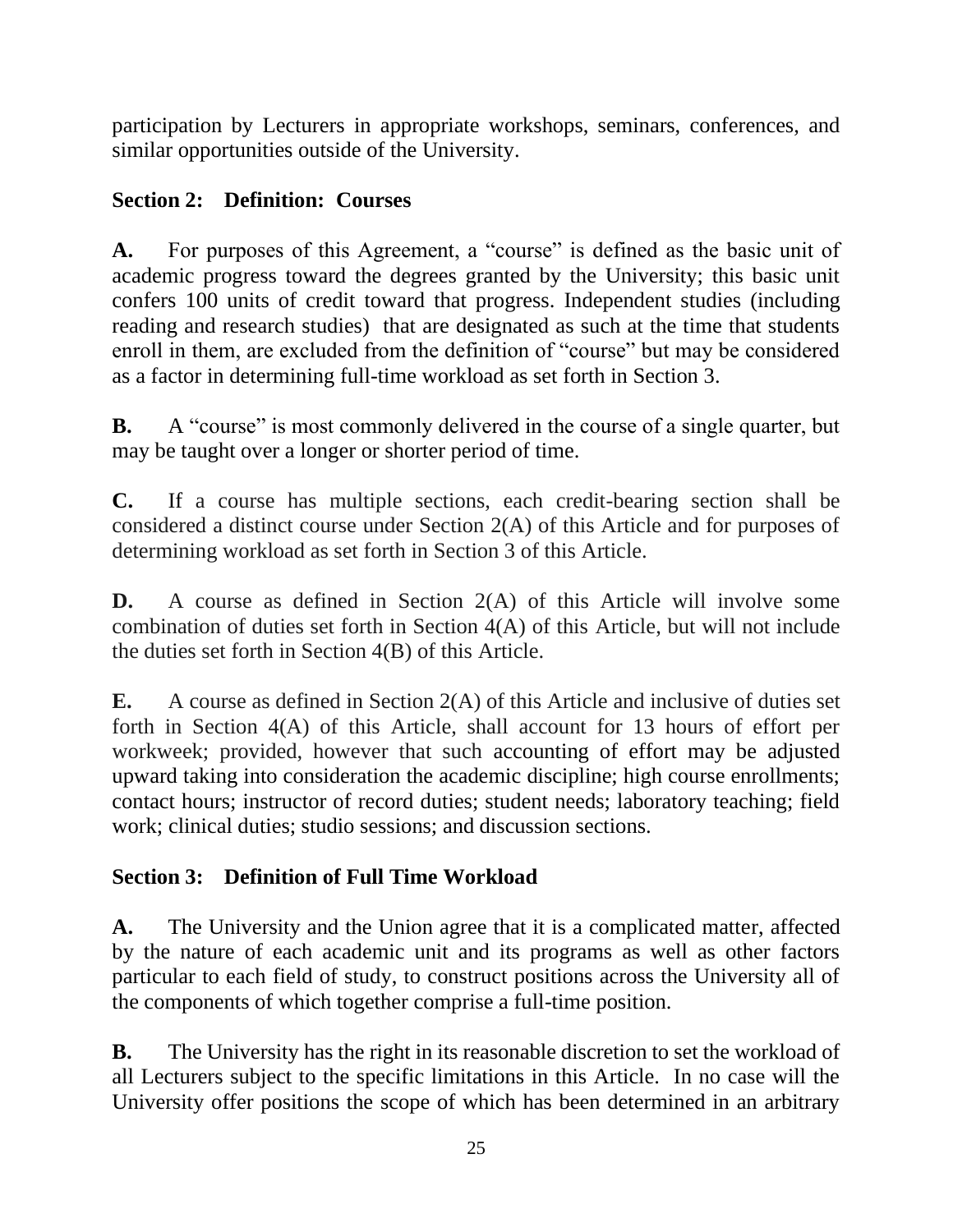and capricious manner. The University will determine the number and nature of specific tasks and broad responsibilities that comprise the workload of a Track B appointment, which will include responsibilities in the areas of teaching, academic advising, service to the department, program, Division, School and University and other duties as set forth in this Article. Every Track B Lecturer is expected to take the initiative to identify, report and when appropriate address the needs of the program or programs in which they participate. Every Track B Lecturer is expected to accept assignments throughout the work week during the normal hours of business at the University, provided that this provision not be interpreted to mean that Track B Lecturers are expected to be present on campus five days per week. However, Track B Lecturers are expected to fulfill their assigned duties during the full term of their appointment, even when classes are not in session.

**C.** The parties to this Agreement recognize that Track B Lecturers frequently have a level of engagement that flows from their having been assigned duties as set forth in Section 4.B of this Article. In view of that engagement, and subject to section 2E, and provided that the assigned courses do not have low enrollments as described in MOU regarding Low Enrollment Language Lecturers, an assignment of six (6) courses during the regular portion of the academic year (i.e., Autumn, Winter, and Spring quarters), along with the time necessary to maintain mastery in the subject matter of these courses through professional development, shall constitute approximately 7/9ths of the workload of a Track B Lecturer.

**D.** In determining the full workload of a Track B Lecturer (including the additional 2/9ths of work), the University, in its reasonable discretion, will take into consideration the courses assigned in section 3C, any instructional factors set forth in Section 2E, any team-teaching duties, the assignment of independent studies as set forth in Section 2A and any duties assigned from those listed in section 4.B of this Article. If the University determines that a Track B Lecturer assigned six (6) courses does not have a full-time workload, the University may assign one additional course to the Track B Lecturer.

If, in its reasonable discretion, the University determines that the courses assigned in section 3C, the duties assigned from Section 4B and the other factors listed in section 2E comprise more than a full-time workload of a Track B Lecturer, then the University shall reduce the number of courses assigned to that Lecturer.

Furthermore, the University will not abuse its discretion in considering a request from a Lecturer for a reduction in the number of courses assigned as part of the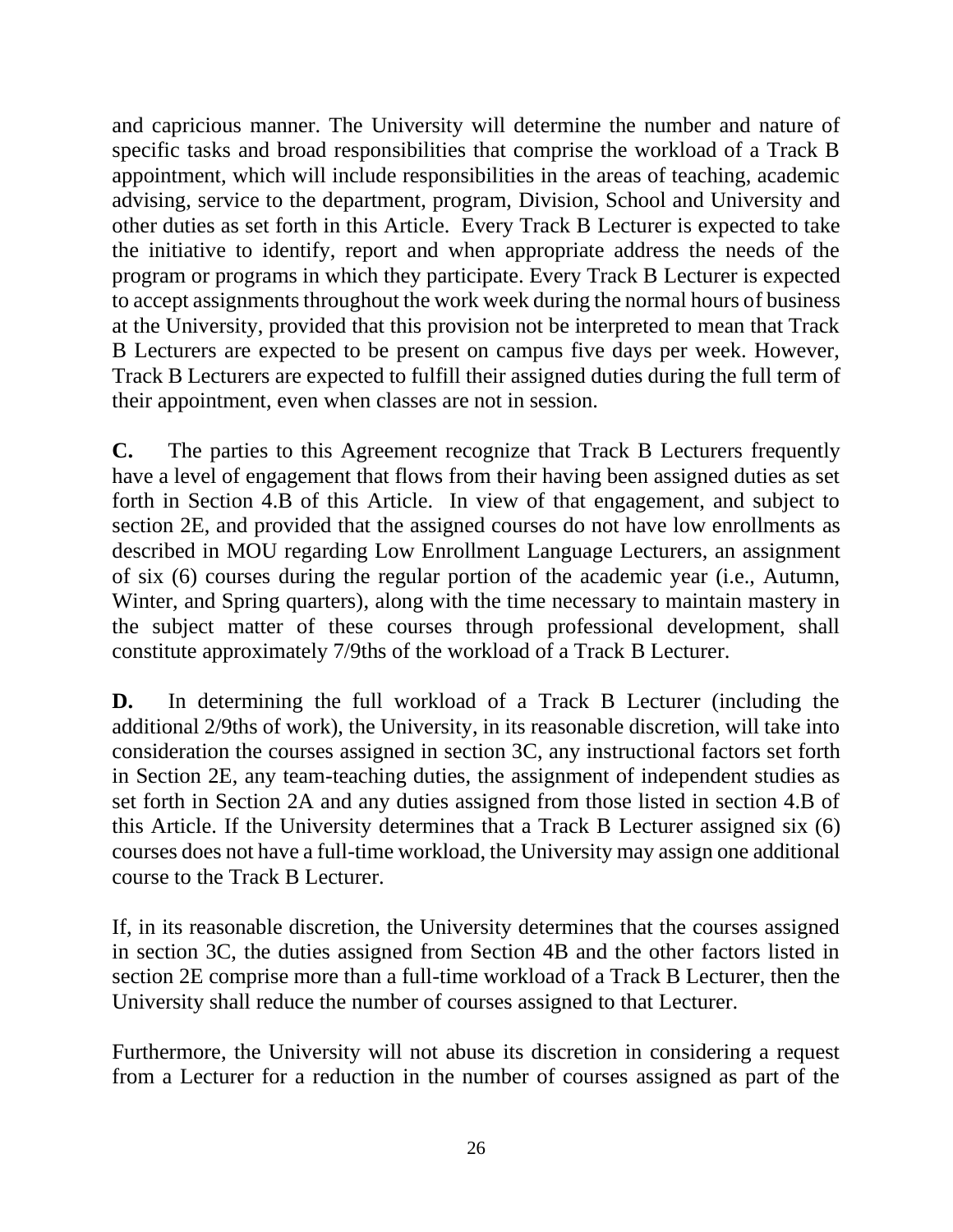appointment based on these duties and these factors; however, the University's decision in response to requests for course reductions shall be final.

Nothing in this Article prevents a Track B Lecturer from accepting additional course assignments above seven (7), at a compensation rate of at least one-ninth (1/9) of the Lecturer's annual salary or the per course compensation of a Lecturer 1B, whichever is greater; however, nothing in this Article obligates a Lecturer to accept the additional course(s).

**E.** Lecturers who currently teach fewer than 6 (six) courses shall not see an increase in their number of courses assigned during their current appointment (provided that the appointment is not without stated length of term).

# **Section 4: Duties**

**A.** For purposes of this Agreement, duties related to the teaching of a course include the following types of activities:

- 1. Preparing to deliver classroom, studio, or lab instruction;
- 2. Delivering classroom, studio, or lab instruction at days, times, and locations determined by the University;
- 3. Meeting classes on time and holding classes for the full scheduled period;
- 4. Developing a course syllabus, or modifying or implementing an established course syllabus, that fulfills the curricular role of the course as determined by the University;
- 5. Developing coursework and assignments, or modifying or implementing established coursework and assignments, that further the educational goals established in the course syllabus;
- 6. Developing tools for evaluating student progress, or modifying or implementing established tools for evaluating student progress, relative to the educational goals of the course;
- 7. Grading student work and providing constructive feedback to students in a timely fashion;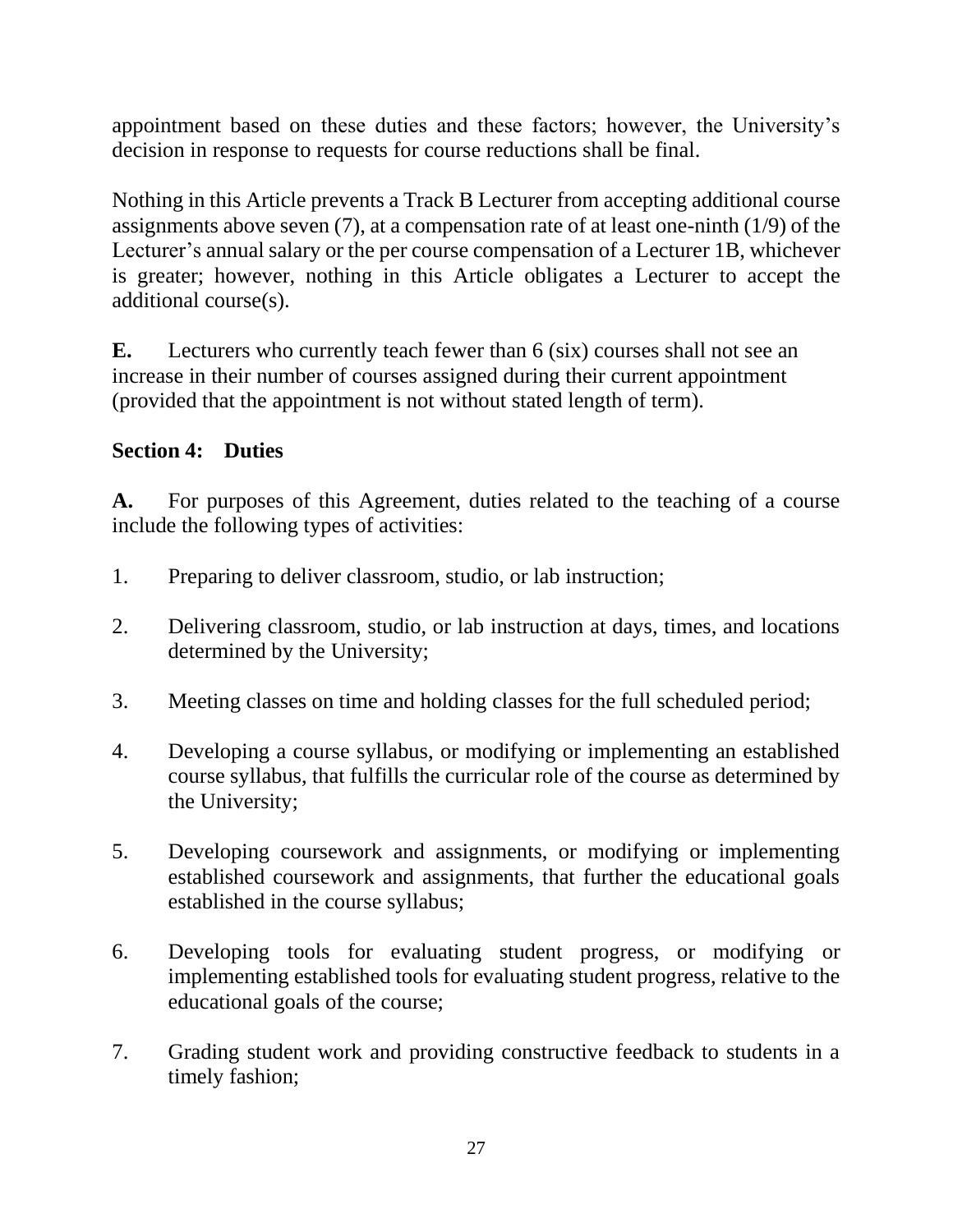- 8. Submitting student grades on the schedule established by the Registrar;
- 9. Responding in a timely fashion to electronic communication from students, colleagues and supervisors;
- 10. Maintaining and attending office hours, in accordance with unit guidelines, for which the academic unit offering the course is responsible for making suitable space available to the Lecturer;
- 11. As directed, providing guidance and support for the work of any course assistants, graders, interns, language assistants, lab assistants or other personnel assigned to a course;
- 12. Following all guidelines and directives of the academic unit offering the course, with respect to its specific expectations for teaching the course, grading, and meeting and consulting with colleagues, that are communicated to the Lecturer before the beginning of the quarter in which the course is to be taught, unless such guidelines and directives violate or alter any of the terms or conditions set forth in this Agreement;
- 13. Attending training related to fire and safety, sexual assault and harassment, diversity, among other topics, as required by the University for all employees;
- 14. Attending course-specific pedagogical meetings as may be required by the academic unit(s) in which the Lecturer is appointed; and
- 15. Preparing student recommendation letters.

**B.** The University may assign non-classroom instructional or service duties. For purposes of this Agreement, such duties will qualify as course equivalents, in whole or in part, and will be considered in determining workload consistent with Section 3D. Such duties include the following:

a. Advising student organizations;

b. Proposing and designing course materials for courses the designing Lecturer has not yet been assigned to teach;

c. Serving on decision-making committees, as may be required by the academic unit(s) in which the Lecturer is appointed.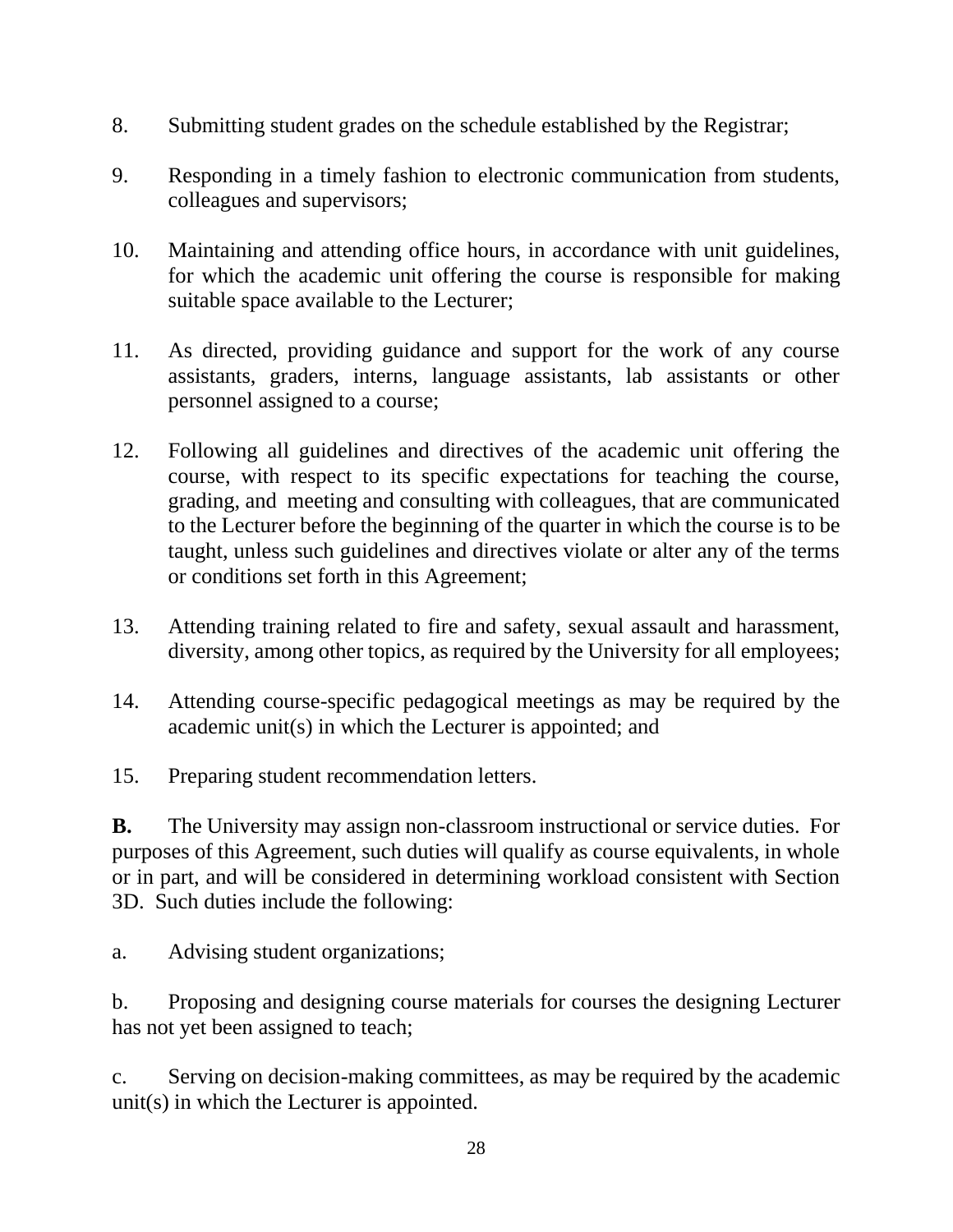d. Coordinating the work for courses with multiple sections and personnel;

e. Developing and managing a program of instruction;

f. Program development and/or coordination;

g. Serving as a designated advisor on undergraduate or graduate theses or projects;

h. Chairing committees;

i. Organizing conferences or workshops;

j. Overseeing language assessments and language, or other, placements;

k. Critiquing works of art, performances, designs and the like executed by students as part of program requirements, as may be required by the academic unit(s) in which the Lecturer is appointed;

l. Developing, administering and grading graduate language exams as part of program requirements;

m. Mentoring or precepting students not enrolled in a course for which the Lecturer is responsible;

n. Providing career counseling to students as appropriate in view of the specific credentials and experience of the Lecturer;

o. Independent Studies;

p. Assisting in the delivery of instruction in a course for which the Lecturer is not the instructor of record; and

q. Producing scholarship, engaging in outreach, and artistic practice.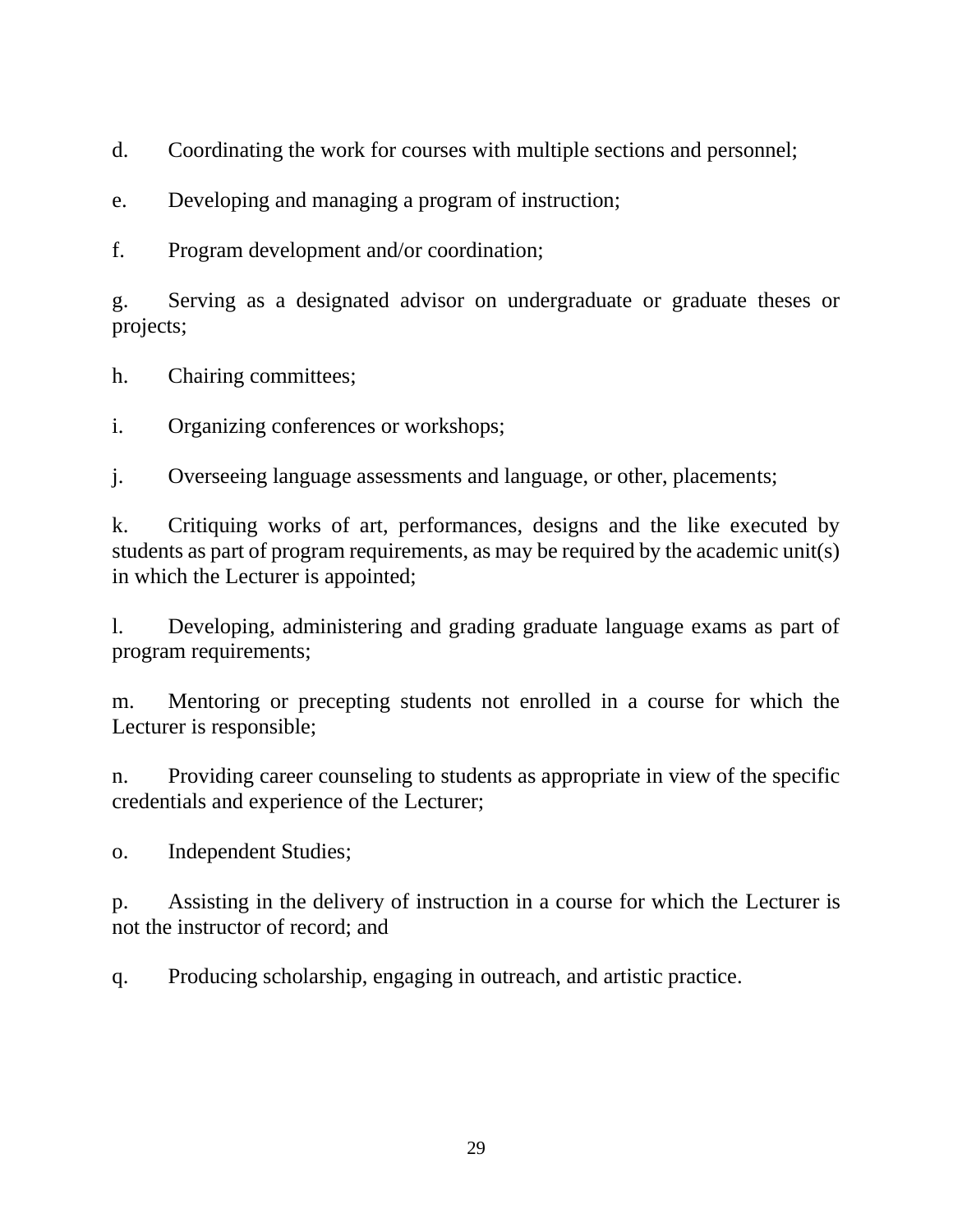#### **Section 5: Track A Workload**

a. A Lecturer with a Track A Lecturer 1A appointment may teach no more than three (3) courses during the regular portion of the academic year (i.e., Autumn, Winter, and Spring quarters).

b. A Lecturer with a Track A Lecturer 1B appointment may teach no more than four (4) courses during the regular portion of the academic year (i.e., Autumn, Winter, and Spring quarters).

c. A Lecturer with a Track A Lecturer 2 appointment may teach no more than five (5) courses during the regular portion of the academic year (i.e., Autumn, Winter, and Spring quarters).

### **Section 6: Course Cancellation**

A course cancellation shall not affect the Track or Rank of a Lecturer.

### **Section 7: Course Parameters**

a. Language instruction courses will be capped at a student enrollment of 15.

b. The enrollment caps for Core courses taught by Lecturers shall not differ from the enrollment caps for Core courses taught by Statute 11.1 Faculty.

c. For unanticipatedly high enrollments in courses not covered in Section 7(a) and (b), the University will provide the same accommodations as those provided to Statute 11.1 Faculty.

d. A Lecturer may request an alteration of the time(s) and the day(s) during which the hours of classroom work occur for any course that the Lecturer has been assigned to teach so long as the altered time(s) and day(s) conform to the canonical hours established by the University, which may change from time to time in the University's sole discretion; however, nothing in this Article requires the University to grant such request. The University's decision about when, from among the canonical periods, a class is to be taught shall not give rise to a grievance.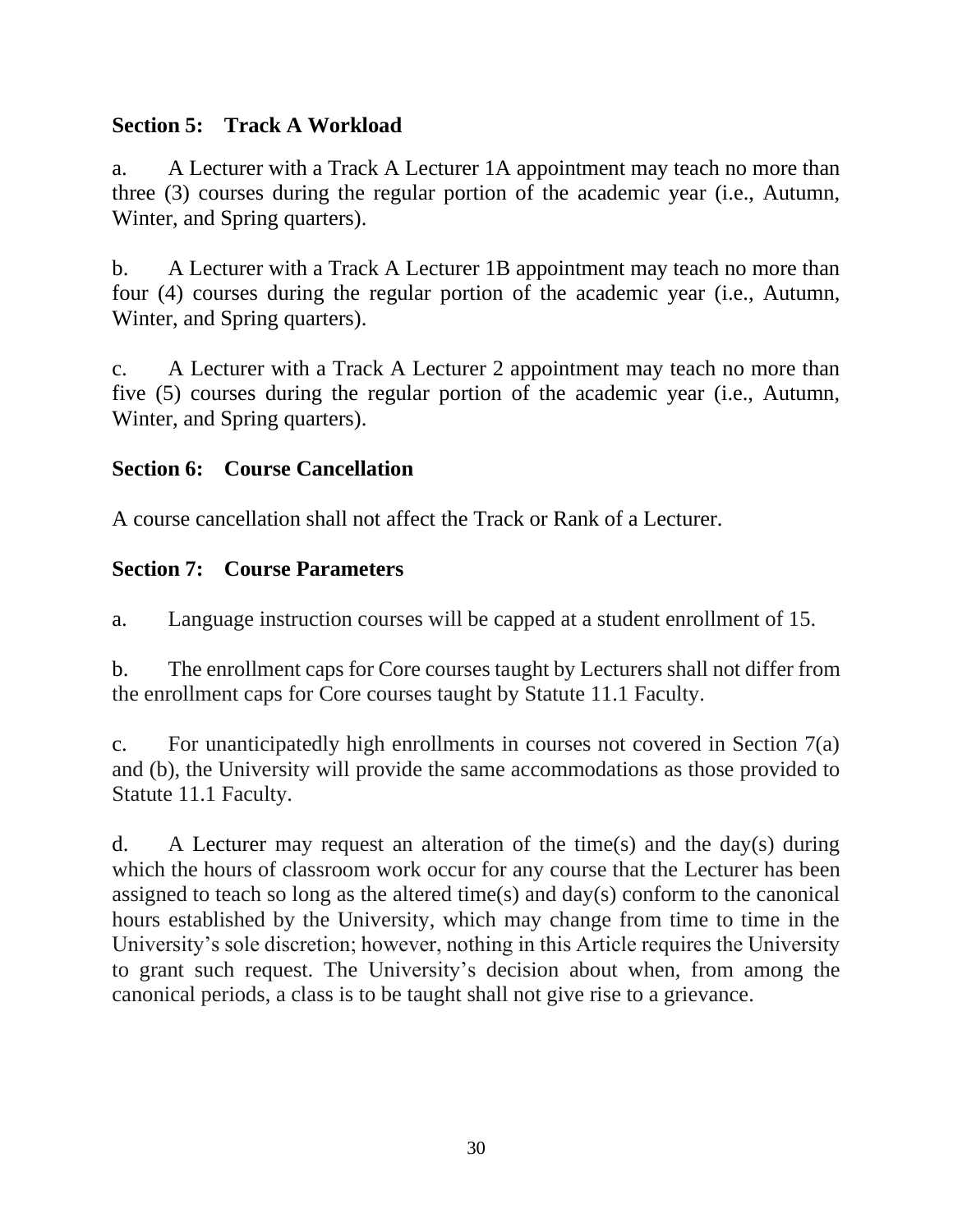#### **Section 8: New Courses**

a. Any course not offered during the previous six (6) academic years shall be considered a new course.

b. A Lecturer may propose a new course to their academic unit, subject to approval by the Chair (or Program Director) of the academic unit and the Dean of the relevant unit. If the academic unit approves the course, the Lecturer shall be given the right of first refusal to teach the course for the first time that it is offered. In such a case, the maximum enrollment of the course and all other matters pertaining to the course shall be determined by the academic unit, in consultation with the Lecturer. If the academic unit and the Lecturer cannot come to an agreement on the maximum enrollment and other matters, then the University may decide not to offer the course.

### **ARTICLE 12 – APPOINTMENTS**

### **Section 1. General Provisions**

The University retains the right to hire individuals to provide instructional services to its students. The University shall make every effort to hire highly-qualified individuals to perform such services, in accordance with the University's policies and legal obligations. This article applies to appointments and all renewals of appointments of all Lecturers other than Professors of Practice in the Arts.

### **Section 2. Appointments**

An appointment or a renewal of appointment shall be made consistent with Article 10 Classification and Progression. Appointments may be proposed only by the Dean of the academic unit, or their designee, and must be approved by the Provost.

### **Section 3. Multi-Section Course Reduction**

If there is a reduction in the number of Lecturers in a Department or Program due to a lack of sections in a multi-section course to assign, and there is more than one qualified Lecturer in the affected group who has taught the same course (as defined by course number and title) in any one of the two (2) previous academic years, then the reduction in workforce resulting from non-reappointment shall be in order of the Track and Rank of the Lecturer beginning with Track A Lecturer 1A or 1B, then Lecturer 2, then Lecturer 3, and so on. If the decision of whose appointment will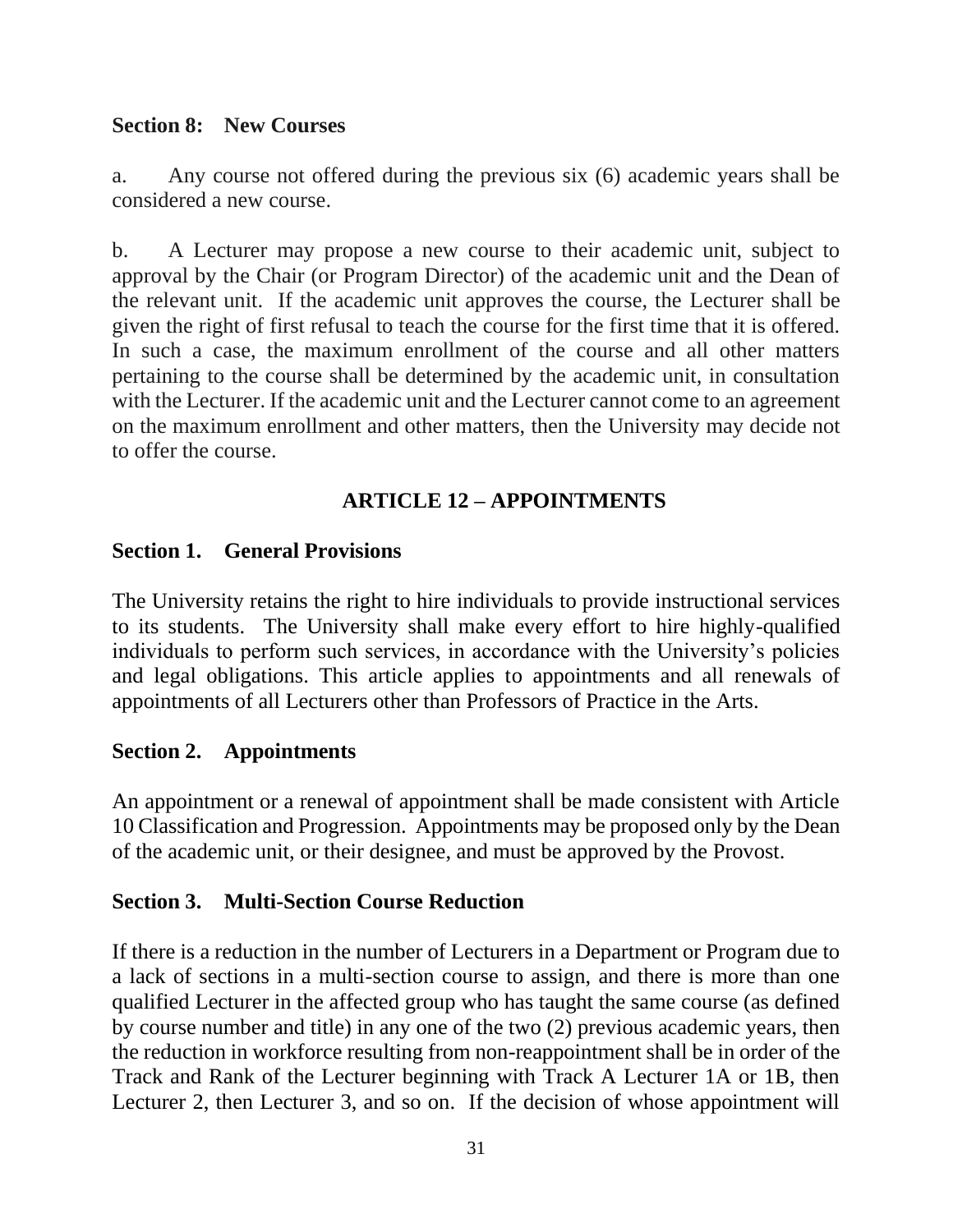not be renewed is between two or more qualified Lecturers in the same Track and Rank, then the Lecturer with the shorter length of service will not have their appointment renewed, provided the reappointed Lecturer has an equal or better performance review.

The Union reserves the right to demand effects bargaining in such situations.

### **Section 4. Letters of Appointment**

An appointment or renewal of appointment shall be offered to an individual by written notification as described in Section 5 Offer of Appointment, and shall include the following items:

1. The academic rank of the position;

- 2. The public title;
- 3. The term of the appointment (effective dates);

4. The name of the academic unit(s) in which the individual is appointed and will perform their duties;

5. Work load, inclusive of number of courses assigned;

6. Course assignments, if available. For appointments for a term of less than one year, the University will identify specific course assignments in the Letter of Appointment. For appointments for a term of one year or longer, the University may identify specific course assignments in the Letter of Appointment or may designate in the Letter of Appointment the areas of teaching expertise in which the chair or director of the program may assign courses to the Lecturer;

7. The total base salary;

- 8. Whether the position is funded, in whole or in part, by external sources;
- 9. Other compensation, if any;

10. Any duties assigned to the individual other than those enumerated in Article 11 Workload, Courses, Duties, Section 4A;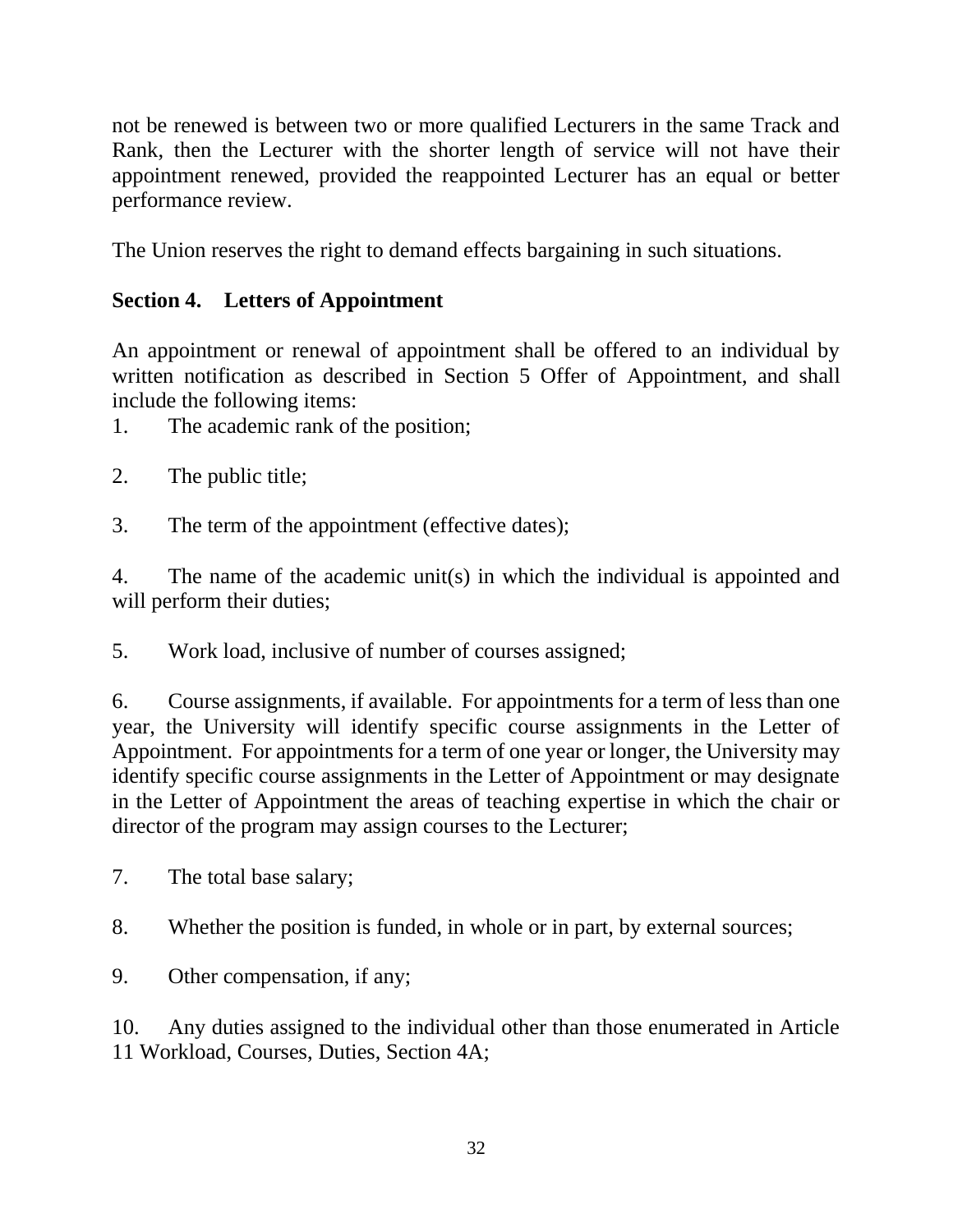11. The name and position of the person(s) in the academic unit to whom the individual reports;

12. The due date of any annual report that may be required by the unit;

13. Notice that the appointment is to a position within the bargaining unit, and that the individual shall be a member of the bargaining unit upon their acceptance of the offer; and

14. A deadline for a response to the offer of an appointment and a statement that failure to accept the appointment or renewal of appointment before the deadline shall be deemed a rejection of the offer unless the individual has requested and received a written extension of this deadline. Such deadline shall be no less than fourteen (14) calendar days after the issuance of the Letter of Appointment.

# **Section 5. Offer of Appointment**

1. An offer of appointment shall be made by electronic mail, using the email address supplied by the individual to the University.

2. The University shall issue the Letter of Appointment set forth in Section 4 to a Lecturer 1A no later than August 1.

3. The University shall issue the Letter of Appointment set forth in Section 4 to a Lecturer 1B no later than thirty (30) calendar days prior to the start of the appointment.

4. The University shall issue the Letter of Appointment set forth in Section 4 to a Lecturer appointed by the University to a term of one (1) year or more no later than sixty (60) calendar days prior to either the start of the appointment or the beginning of the Fall Quarter, whichever is sooner.

5. The parties recognize that unanticipated circumstances may require the University to issue a Letter of Appointment outside of the notice periods set forth in this Section. Such circumstances may include, but are not limited to:

- a. A new course becomes available after the above deadlines have passed;
- b. A new section becomes available after the above deadlines have passed;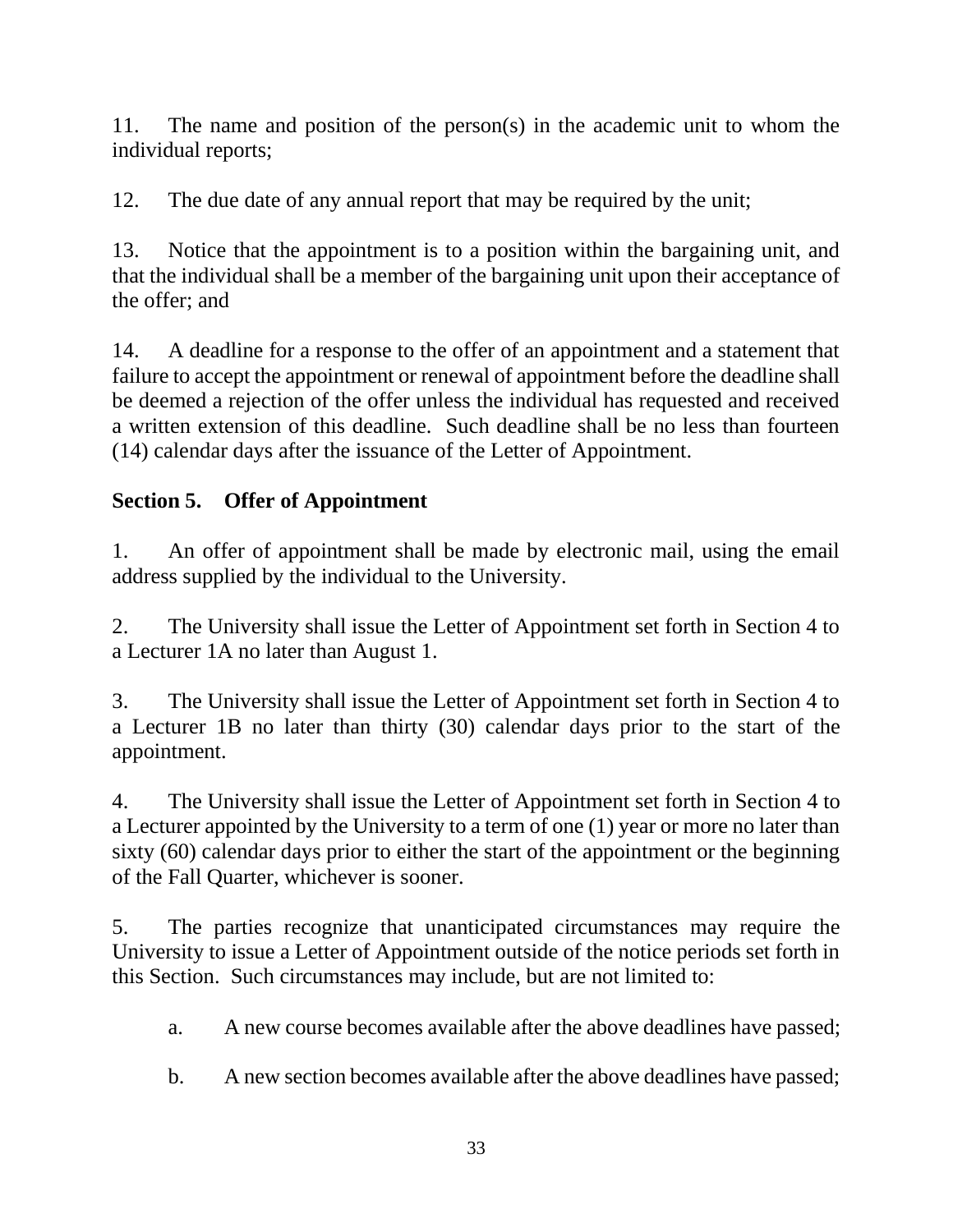c. A vacancy is created by the unexpected absence, resignation or death of another academic appointee after the above deadlines have passed;

d. An opening occurs as a result of an individual's having declined an offer of appointment;

e. The University has the opportunity to engage an exceptionally qualified scholar, practitioner, or artist.

Under these circumstances, the University may offer an appointment after the notice deadlines set forth here without violating this Section.

### **Section 6. Inability to Fulfill the Terms of an Accepted Appointment**

An individual who has accepted an appointment but who learns before the start of the appointment, or in the midst of their appointment, that they cannot fulfill the terms of the appointment shall inform the University within two (2) days of learning of their inability to fulfill the terms of the appointment.

#### **Section 7. Academic Curriculum Oversight**

Nothing in this Agreement shall prevent the University from modifying the title, description, or content of the course that a Lecturer has been appointed to teach. Nothing in this Agreement shall prevent the University from changing the grade assigned to a student by a Lecturer.

Syllabi, examinations, tests, essay prompts, and all materials, in any medium, created by a Lecturer for use in any course described in the Letter of Appointment shall be treated in the same manner as those created by faculty appointed under Statute 11.1 with respect to intellectual property rights.

### **Section 8. Probationary Appointments for New Hires**

A Lecturer shall have a probationary period for their first three (3) quarters of employment or the first two (2) years of employment, whichever condition is met sooner. Lecturers shall have a new probationary period after three (3) consecutive academic years without an appointment. During this time, a Lecturer's employment may be terminated at any time, if in the University's sole discretion the Lecturer is not performing their duties in a satisfactory manner. Decisions made under Section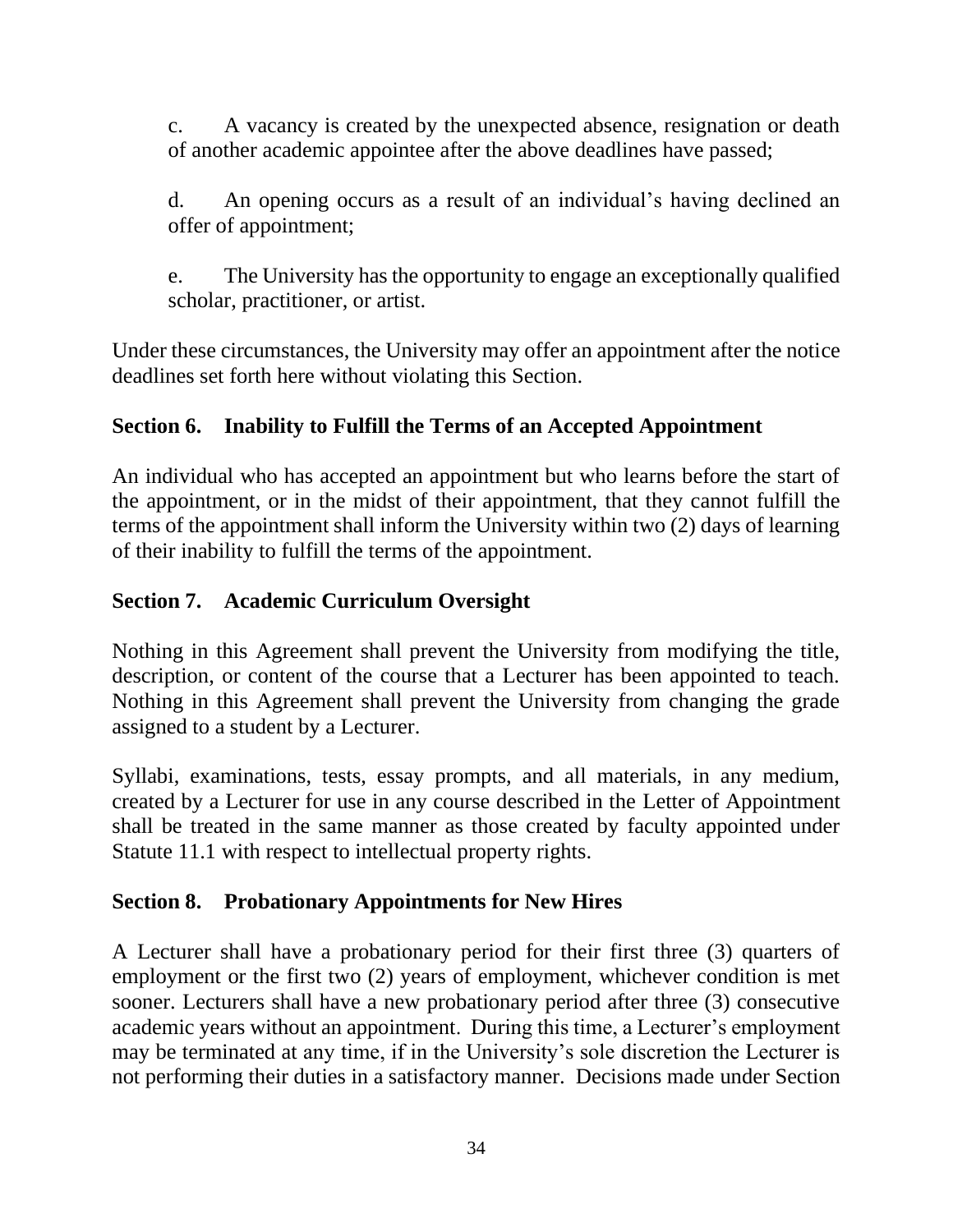8 of this Article are not subject to just cause standards and/or the Grievance and Arbitration provisions of this Collective Bargaining Agreement.

### **ARTICLE 13 – LECTURER 1B AND LECTURER 2 NON-REAPPOINTMENT**

#### **Section 1.**

As set forth in Article 10, Classification and Progression, no appointment or assignment creates any right, interest or expectancy in any further appointment or assignment beyond its specified term. Notwithstanding the foregoing, commencing with the first Fall Quarter after ratification of this Agreement, the University will give priority consideration to the renewal of appointment and assignment of a Lecturer 1B or Lecturer 2 to a course where the Lecturer has taught the same course, as defined by course number (excluding independent studies), during two (2) of the previous four (4) academic years. If the Dean in the offering academic unit determines that courses with different course numbers have substantially similar course content, they will be treated as the same courses for purposes of this Article.

#### **Section 2.**

Priority consideration means the University will renew a Lecturer 1B or a Lecturer 2 appointment and assignment as set forth above unless one or more of the following circumstances applies:

a. Unsatisfactory teaching performance as indicated in the Lecturer 1B or Lecturer 2's performance review, subject to just cause standards;

b. Misconduct, failure to meet responsibilities, or violation of University policy, subject to just cause standards;

c. Rejection of the appointment by the Lecturer 1B or Lecturer 2;

d. A decision by the University to no longer offer the courses taught by the Lecturer in two (2) of the previous four (4) academic years when there are no other courses available to be taught that the Lecturer is qualified to teach, as determined by the University;

e. The course has historically been taught on a rotating basis between one or more Lecturer 1Bs.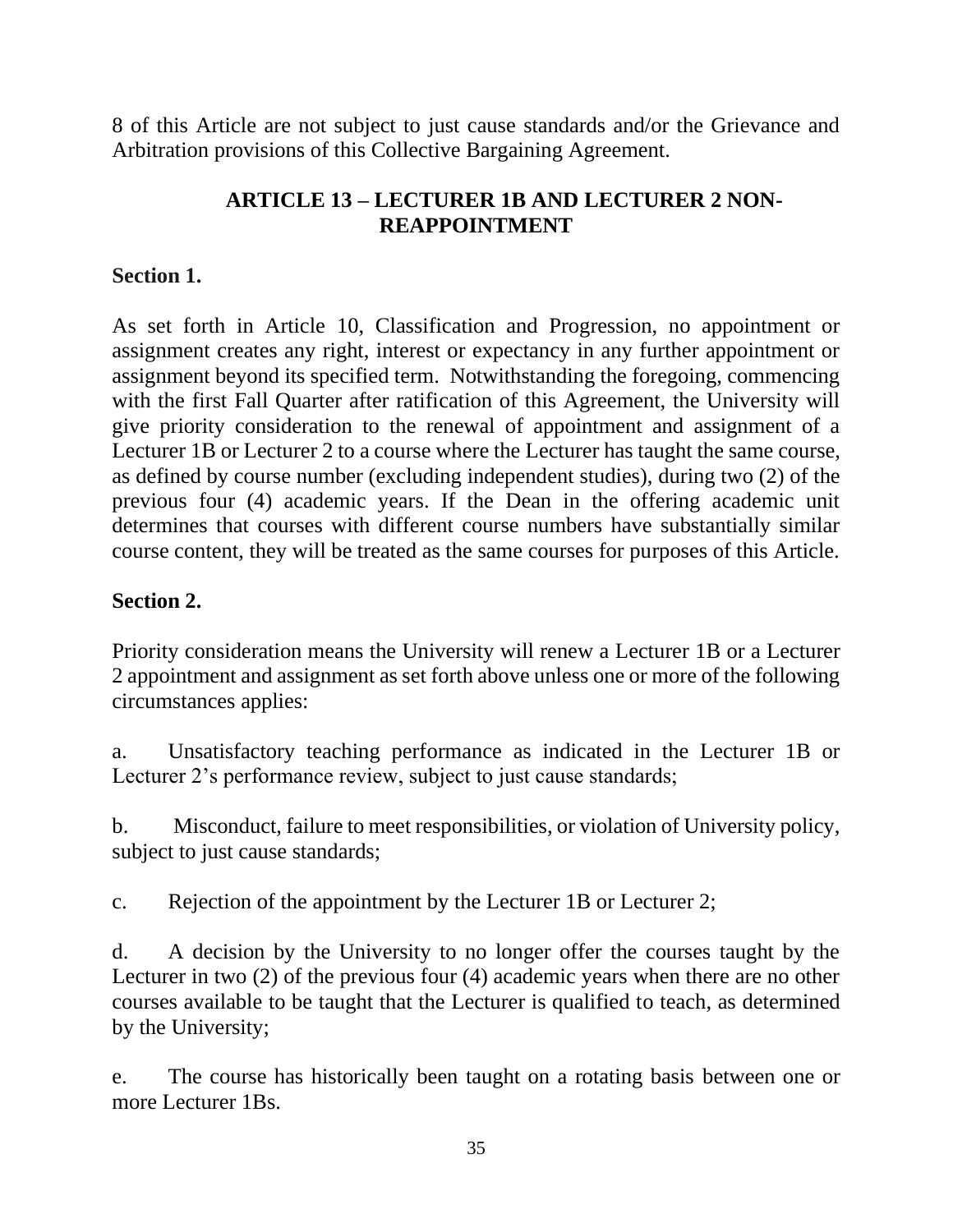f. Elimination or downsizing of an academic unit or program and/or merging of an academic unit or program within another academic unit or program which eliminates the course taught by the Lecturer 1B or Lecturer 2 when there are no other courses available to be taught that the Lecturer is qualified to teach, as determined by the University;

g. Elimination, decrease, or modifications in course offerings due to changes in curriculum requirements, or major or minor program requirements, which eliminate the course taught by the Lecturer 1B or Lecturer 2 when there are no other courses available to be taught that the Lecturer is qualified to teach, as determined by the University;

h. The hiring of a Track B Employee, Statute 11.1 tenured or tenure-track Faculty member, or a bona fide spousal hire, that has the effect of reducing the need for a Lecturer 1B or Lecturer 2's services;

i. The assignment of a graduate student when the assignment is necessary to fulfill degree requirements; or

j. Financial exigency.

Non-reappointment based on factors (d), (f), (g), (h), (i), and (j) are at the University's reasonable discretion. Such decisions shall not be grievable except for the factual basis on which such decisions are based. The Union may request effects bargaining if a Lecturer 1B or Lecturer 2 is not reappointed under these subsections.

## **Section 3. Newly Available Additional Courses**

An academically qualified, non-probationary Lecturer who has been employed in a Track A appointment (other than a Teaching Fellow appointment) in at least one of the preceding three (3) quarters of the academic year shall have the right of first refusal to teach any additional sections of courses or individual courses that become available within the same appointive unit after the date that Letters of Appointment have been issued (consistent with Article 12, Appointments) prior to any Track B Lecturer or newly hired Lecturers, provided the Track A Lecturer has a satisfactory performance review. Because more than one Track A Lecturer may be qualified for the same course, the academic unit will, by email communication, simultaneously call for assignments from all qualified Track A Lecturers, provide a due date for responses, and assign the course to the Lecturer who first responds in the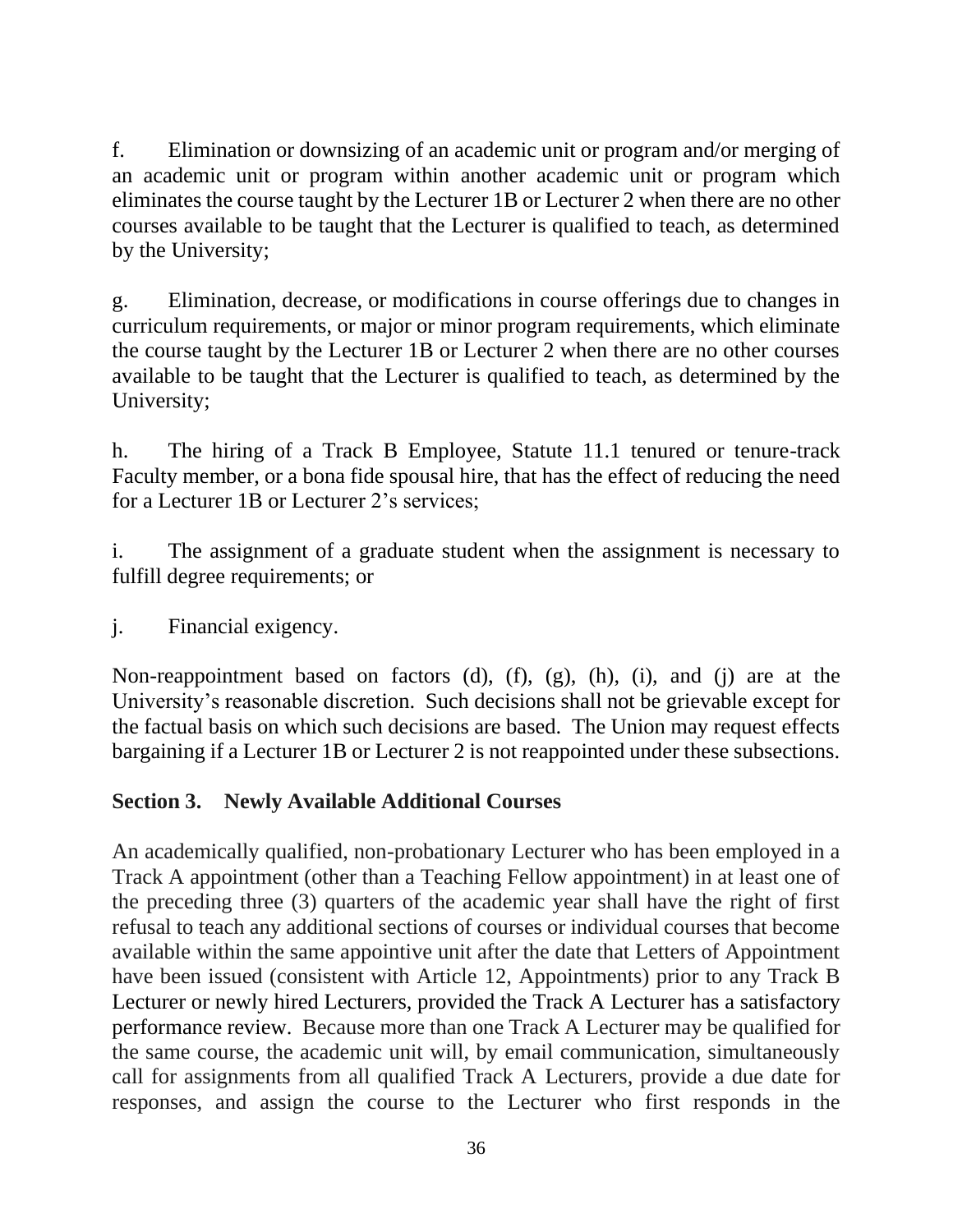affirmative. If no responses are received within the time period provided for in the call for assignments, the academic unit shall offer the course to other lecturers who have previously taught substantially similar courses successfully in the past who are currently employed prior to assigning the course to an individual outside the bargaining unit, subject to any workload limitations set forth in Article 11, Workload, Courses, Duties.

### **ARTICLE 14 – ASSISTANT, ASSOCIATE, AND PROFESSOR OF PRACTICE IN THE ARTS (PPA) APPOINTMENTS**

The Professors of Practice in the Arts are covered by separate statutes and policies, with separate procedures for renewal and advancement and with specific rights and responsibilities within the University. Therefore the terms of appointment, renewal, and promotion of Professors of Practice are covered by this separate Article.

Assistant, Associate, and Full Professors of Practice in the Arts (PPA) appointments are appropriate when there is a programmatic and intellectual place in the community for individuals who are accomplished practitioners in their fields, outstanding instructors of both undergraduate and graduate students, and participating citizens in the Department and Division. These individuals must have the following: evidence of excellence, recognition and high-quality output in the art form of their fields; a PhD, appropriate terminal degree, or equivalent professional experience; and demonstrated excellence in teaching. These appointment ranks are non-tenured positions.

## **Section 1. PPA Appointment Ranks and Term Information**

## **A. Assistant Professor of Practice in the Arts**

1. Term: Four years, renewable for an additional three years (in some cases a shorter additional term after renewal may prove more appropriate, provided such recommendations have been preceded by consultation with the relevant Dean); must be promoted to Associate Professor of Practice in the Arts or terminated after second term. The University shall notify the Assistant PPA of its promotion decision by December 15 of the final year of appointment, such that the final year of that appointment will be terminal if the PPA is not promoted.

2. Qualifications: Evidence or promise of excellence, recognition and high quality artistic output in the area of expertise; PhD, MFA, or other terminal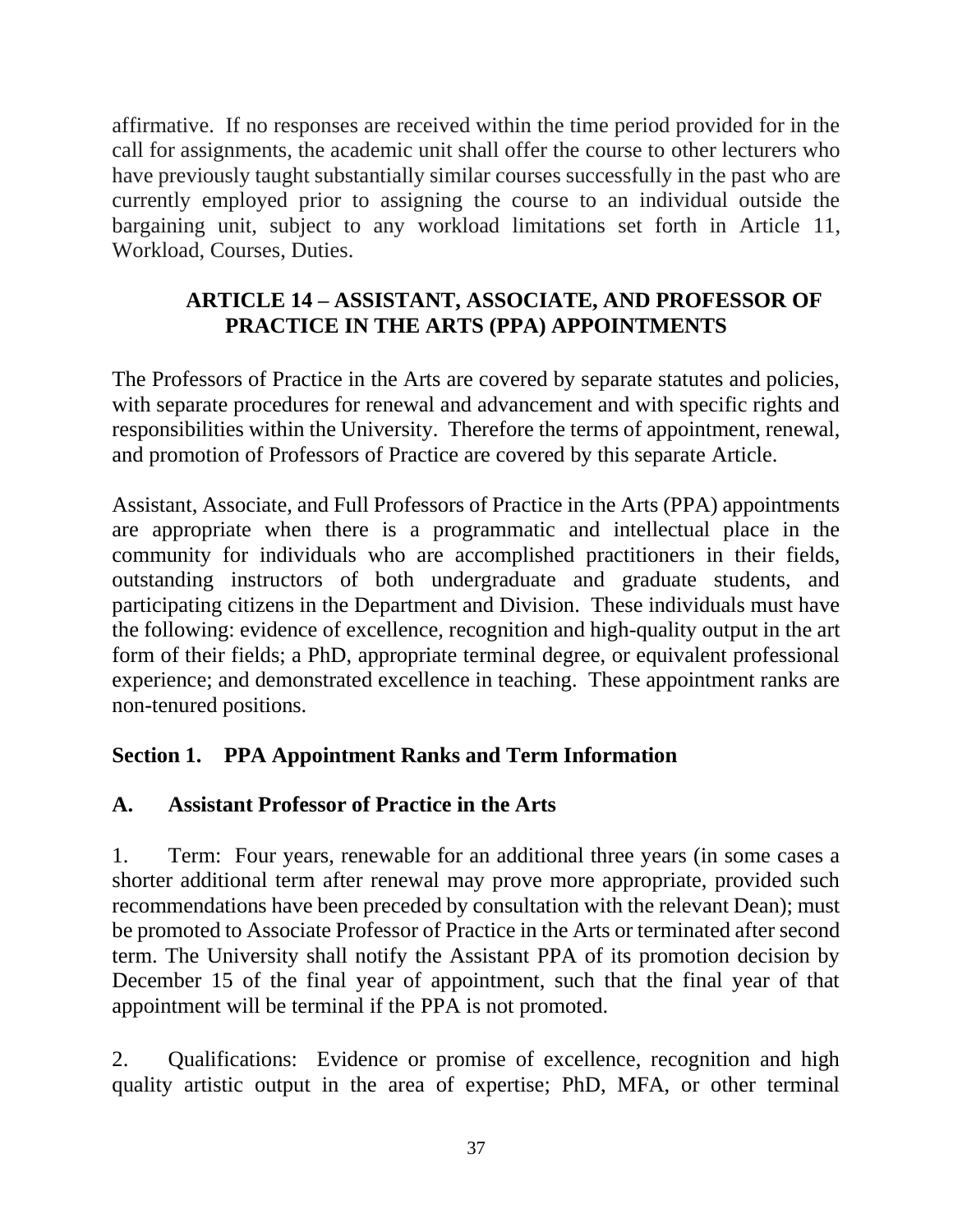professional degree; evidence that the individual will be an effective teacher in their field; engagement and service to the pedagogical and intellectual work of the Department or appointive unit, the Division of the Humanities, the College, and the University.

# **B. Associate Professor of Practice in the Arts**

1. Term: Five years and renewable without limit.

2. Qualifications: Demonstrated excellence, recognition and high quality artistic output in the area of expertise; promise of continued excellence and high-quality artistic output in the area of expertise five or more years beyond the PhD, MFA, or other terminal degree; evidence of significant professional development since the degree; demonstrated exemplary ability to teach the skills of their field; engagement and service to the pedagogical and intellectual work of the department or academic unit, the Division of the Humanities, the College, and the University.

# **C. Professor of Practice in the Arts**

1. Term: Five years and renewable without limit

2. Qualifications: Professional achievement of the highest quality; broad recognition by experts in the relevant artistic field as evidenced by, e.g., reviews, exhibitions, performances, invitations to present; promise of continued production and excellence in the area of expertise; engagement and service to the pedagogical and intellectual work of the department or academic unit, the Division of the Humanities, the College, and the University.

# **Section 2. PPA Academic Responsibilities and Restrictions**

PPAs teach the full regular faculty course load, currently four courses per year. Additional responsibilities include service such as departmental or Divisional committees, student advising, etc. Professor of Practice in the Arts may serve on or chair committees, serve as director of undergraduate and graduate studies, may be invited to supervise and participate in BA, MA, and MFA theses and exams, may be invited to participate in, but not supervise PhD theses and exams, and may vote on Department or Unit matters in the following areas:

1. All student matters, including but not limited to admissions, aid, curriculum, exams, and thesis advising;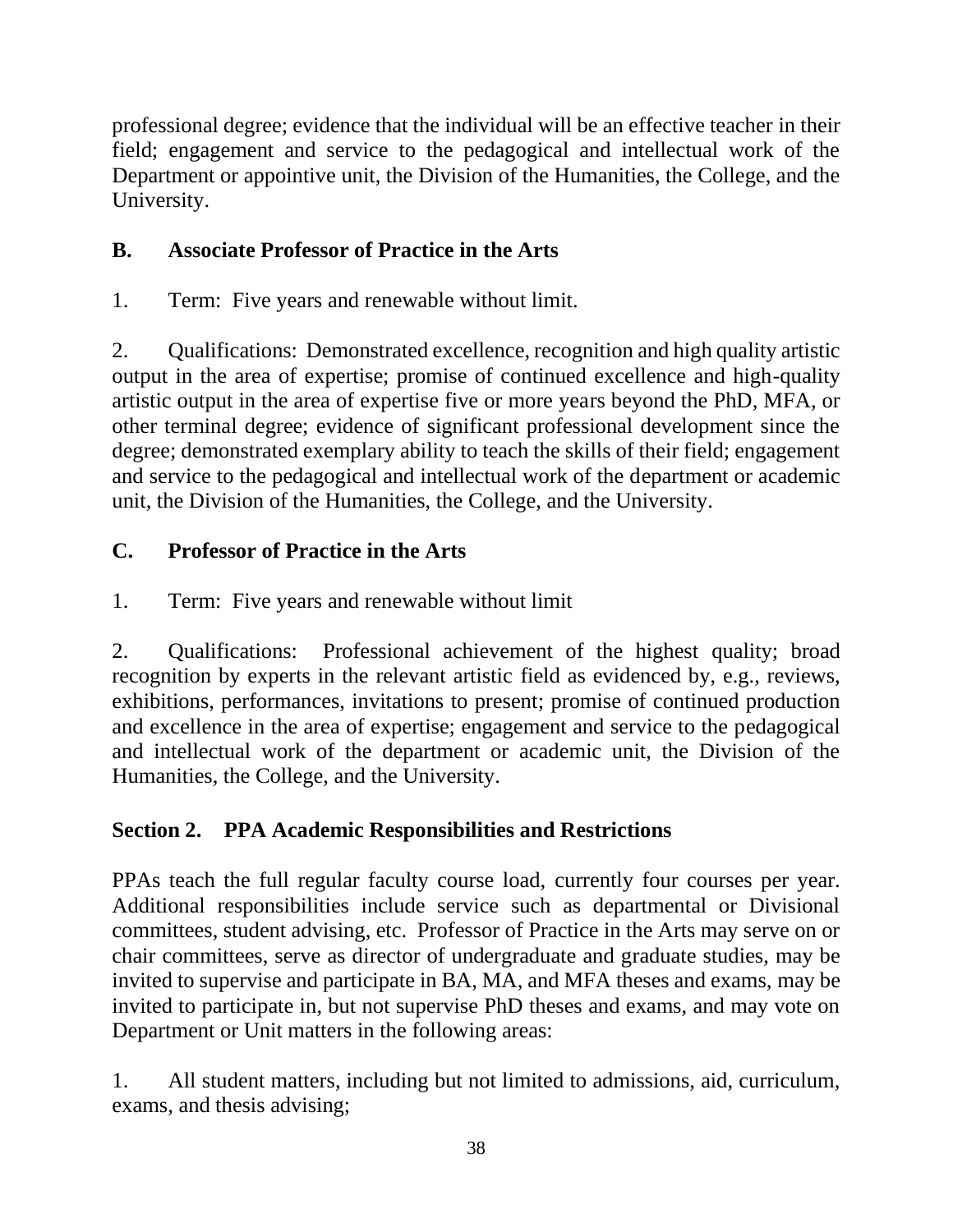2. Most Department/unit faculty and governance matters;

3. Recommendation of who is to serve as department Chair;

4. Serve on search committees.

Additionally, PPAs may not:

1. Serve as members of the University Senate;

2. Vote in the Department or Division on appointment, renewal, tenure, or promotion decisions for tenure-track and tenured faculty;

3. Chair search committees for tenure-track, tenured faculty, or Professors of Practice in the Arts;

4. Serve on review committees for other Professors of Practice in the Arts at or above their rank;

5. Vote in the Department or Division on renewal or promotion decisions for Professor of Practice in the Arts above their own rank;

6. Serve on the Humanities Policy Committee; or

7. Serve as principal advisors on PhD exams or dissertations

### **Section 3. PPA Institutional Resources**

Professors of Practice are eligible to compete and apply for prizes, funding and research opportunities from all internal sources including international centers in the same manner as tenured and tenure track faculty with the exception of the Franke Institute. Nothing in this provision requires the University to create funding opportunities for practitioners of the arts or to set aside any funding opportunities exclusively for such practitioners.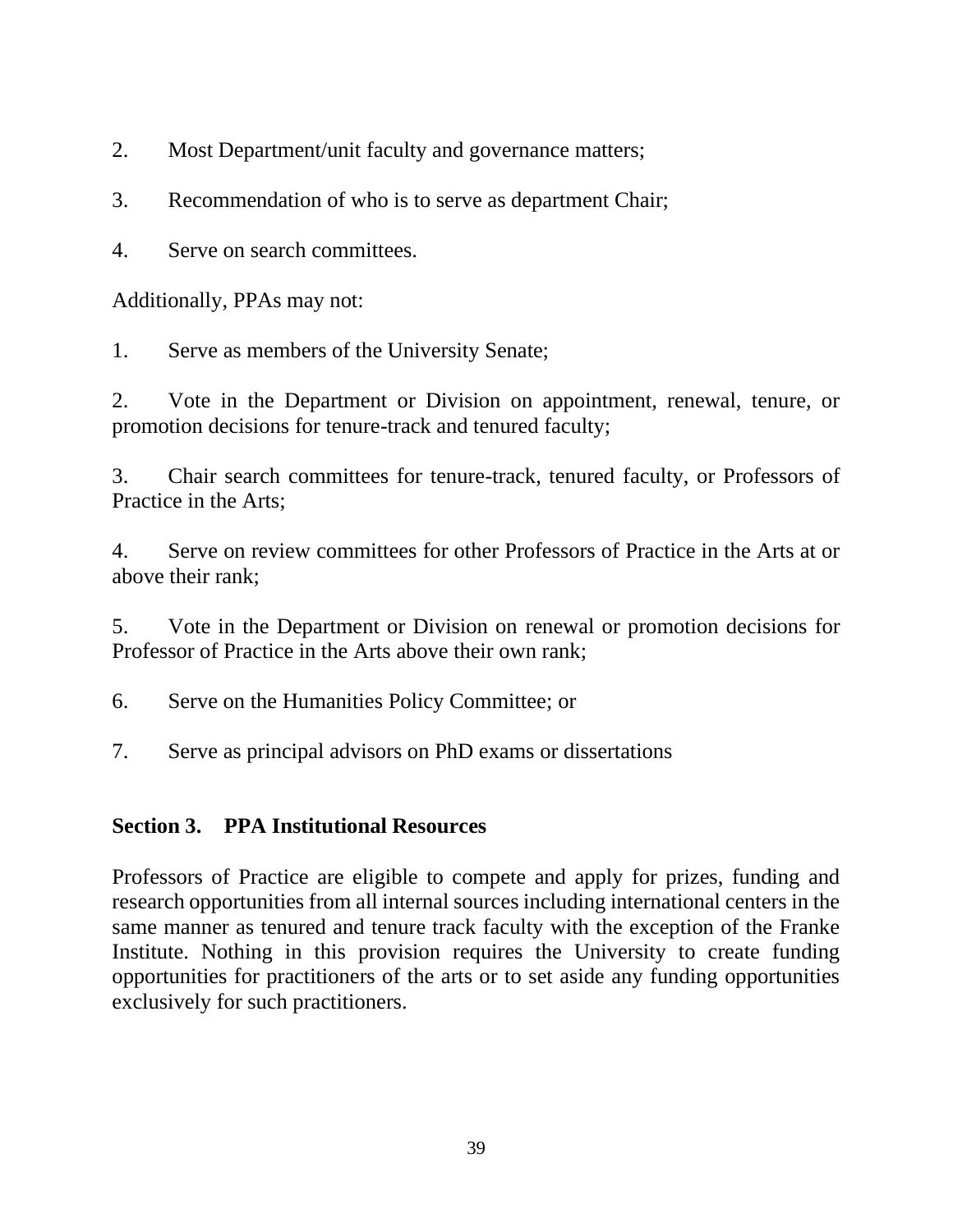### **Section 4. Review, Renewal, and Promotion of Professors of Practice in the Arts**

The procedures for hiring and appointing Professors of Practice at all ranks closely replicates the procedures for the appointment of tenure-track faculty, but there are important distinctions to the renewal and promotion procedures.

### **A. Assistant Professor of Practice in the Arts**

The Assistant Professor of Practice in the Arts is appointed for an initial four-year term, renewable for one additional three-year term (in some cases a shorter additional term after renewal may prove more appropriate, provided such recommendations have been preceded by consultation with the relevant Dean), and thereafter eligible to be considered for promotion to Associate Professor of Practice in the Arts or terminated and separated from employment with the University, with the seventh year of appointment serving as a terminal year.

1. **Renewal** depends on the teaching needs of the unit, an evaluation of the individual's contributions to the program, and continued budgetary authorization. There should also be a reasonable belief, at the time of renewal, that promotion to Associate PPA is likely at the end of the second term. Like all academic appointments, renewal is contingent upon final divisional and provostial approval.

a. The Chair's memo, which should reflect the criteria specified below, and should report on departmental deliberations and specific votes, indicating the names of those attending the meeting or voting by proxy. Members of the Faculty and Associate and Full PPA in the department discuss the case and vote.

b. Two internal supporting letters and (if available) a renewal committee's recommendation.

c. All course observations the unit has conducted over the duration of their appointment. All course observations will be conducted in accordance with the provisions in Article 16.5.

d. A cover letter from the candidate that focuses on artistic production, intellectual contributions, and teaching to the University of Chicago.

e. The candidate's current CV.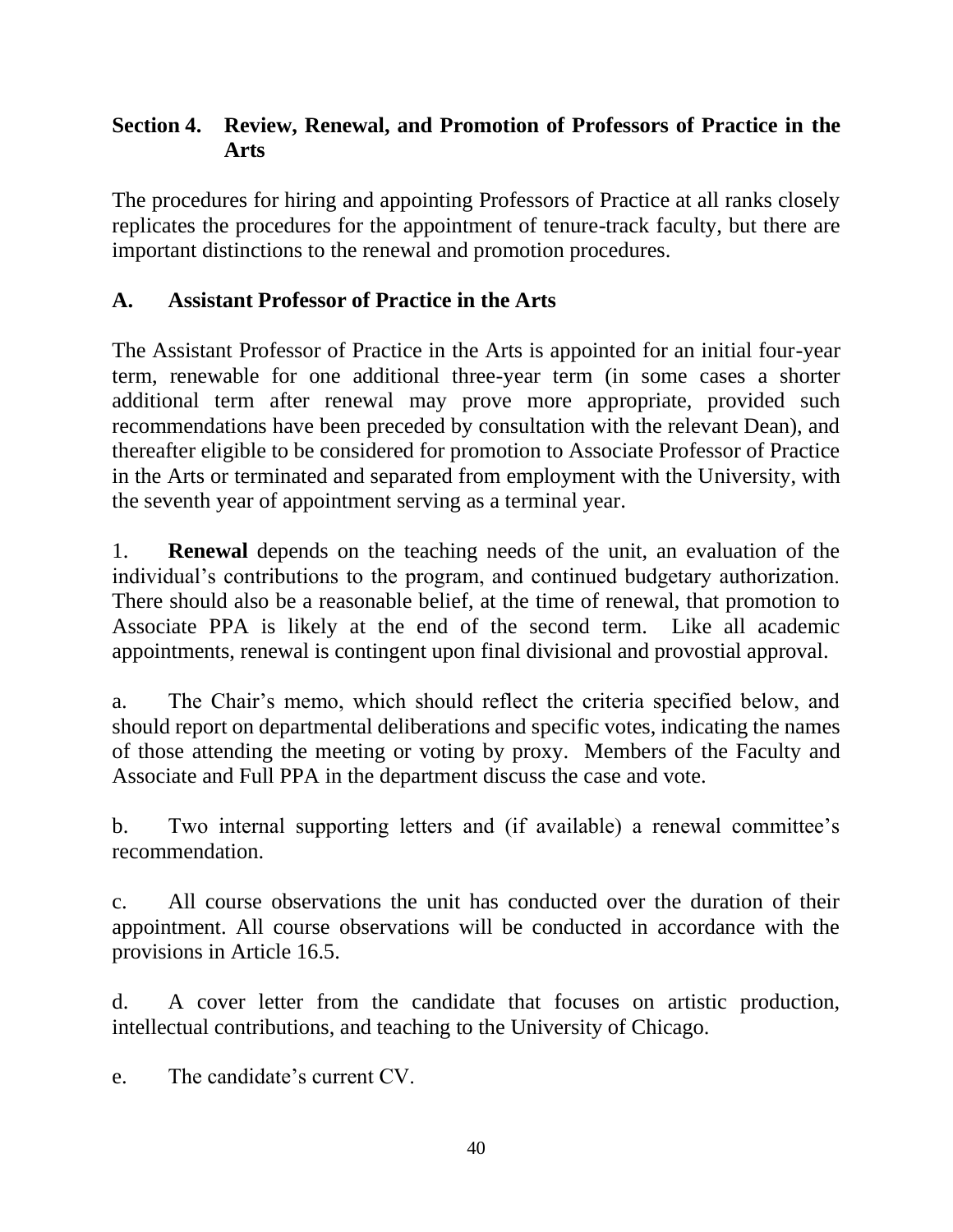- f. All annual reports from the candidate's current term of appointment.
- g. Teaching evaluations.
- h. Sample work from the portfolio, with an emphasis on recent work.

i. Reviews of the candidate's recent work or other evidence of recognition if available.

The evaluation process begins during the Spring quarter in the penultimate year of the candidate's term. At that time the Chair of the Department appoints a renewal committee, advises the candidate on assembling material for the dossier, and solicits a minimum of two internal reviewers who will assess the case. (External reviewers are not necessary.) By the end of the Spring quarter, the Department conducts a review of the candidate's dossier, the available internal letters, and the renewal committee's preliminary report. Should a Department determine that it cannot recommend renewal, the Chair will schedule a meeting with the Dean to discuss the notification process before contacting the candidate about the decision. By July 1, the Department submits the candidate's preliminary file (items (d)-(i)) to the Dean's and College Master's offices. In the Fall, the Department, having read the final version of both the letters and the renewal committee's report, should meet to discuss the case and decide on its recommendation. Submission date to the Dean's office for the complete renewal file (items (a)-(i)) is October 15. Candidates will be notified of the Provost's decision on December 15th. The Dean reviews the PPA renewal case, and sends the case to the Provost for approval. (The Policy Committee does not participate in PPA reviews.)

2. **Promotion** to the rank of Associate Professor of Practice in the Arts depends on the individual's accomplishments and stature in the field, and on an evaluation of the individual's contributions to the program. Like all academic appointments, promotion is contingent upon final divisional and provostial approval.

Criteria for promotion include both the individual's contribution to the specific program and the individual's ongoing professional accomplishments that enhance the reputation of the department and the arts profile of the University. Demonstrated excellence, recognition and high-quality artistic output in the area of expertise; promise of continued excellence and high-quality artistic output in the area of expertise; evidence of significant professional development since the degree; demonstrated exemplary ability to teach the skills of their field; engagement and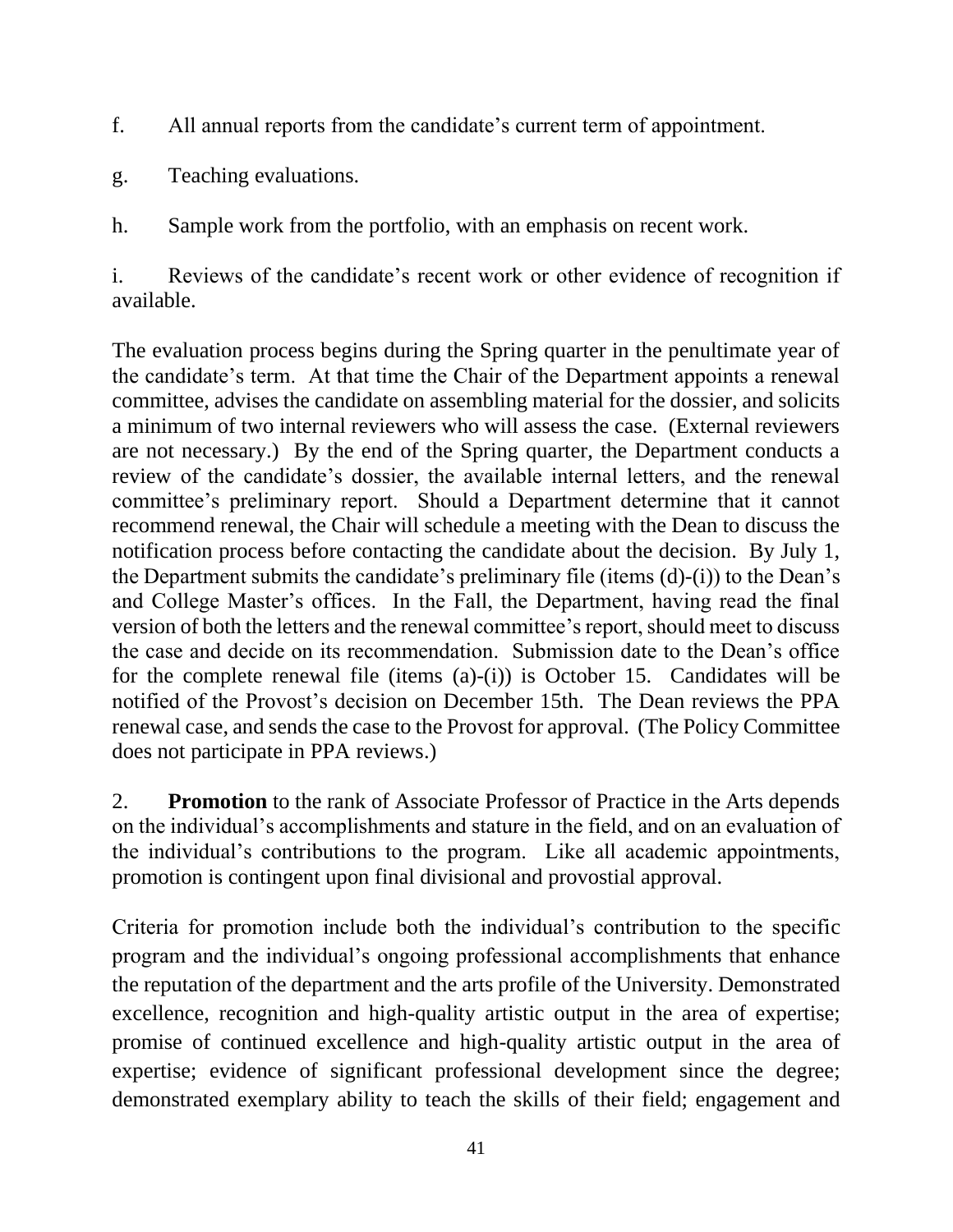service to the pedagogical and intellectual work of the department or academic unit, the Division of the Humanities, the College, and the University.

Evaluation for promotion requires external letters (between four and eight) from experts in the field (some combination of fellow artists, critics, and scholars). External letters should address the work (in particular recent work) and the stature of the artist in the field. The promotion review also requires internal letters (at least three, one of which – solicited from outside the candidate's home department or program – should speak to the individual's contribution to the arts more generally).

The promotion file is analogous to the renewal file, with the addition of an extra internal letter and of the external letters. Moreover, in the case of promotion the candidate's cover letter and the Chair's memo should address the candidate's profile beyond the University along with the candidate's teaching and intellectual contributions to the University. Members of the Faculty and Associate and Full PPA in the department discuss the case and vote. The promotion schedule replicates the renewal schedule, with the submission date of October 15. Candidates will be notified by the Dean of the Provost's decision on December 15th.

## **B. Associate Professor of Practice**

The Associate Professor of Practice, like the Full Professor of Practice, may be appointed to a five-year term, renewable without limit.

1. **Renewal** depends on the teaching needs of the unit, an evaluation of the individual's contributions, and continued budgetary authorization. Like all academic appointments, renewal is contingent upon final divisional and provostial approval.

Criteria for renewal include both the individual's contribution to the specific program and the individual's ongoing professional accomplishments that enhance the reputation of the department and the arts profile of the University. Demonstrated excellence, recognition and high-quality artistic output in the area of expertise; promise of continued excellence and high-quality artistic output in the area of expertise; evidence of significant professional development since the previous review; demonstrated exemplary ability to teach the skills of their field; engagement and service to the pedagogical and intellectual work of the department or academic unit, the Division of the Humanities, the College, and the University.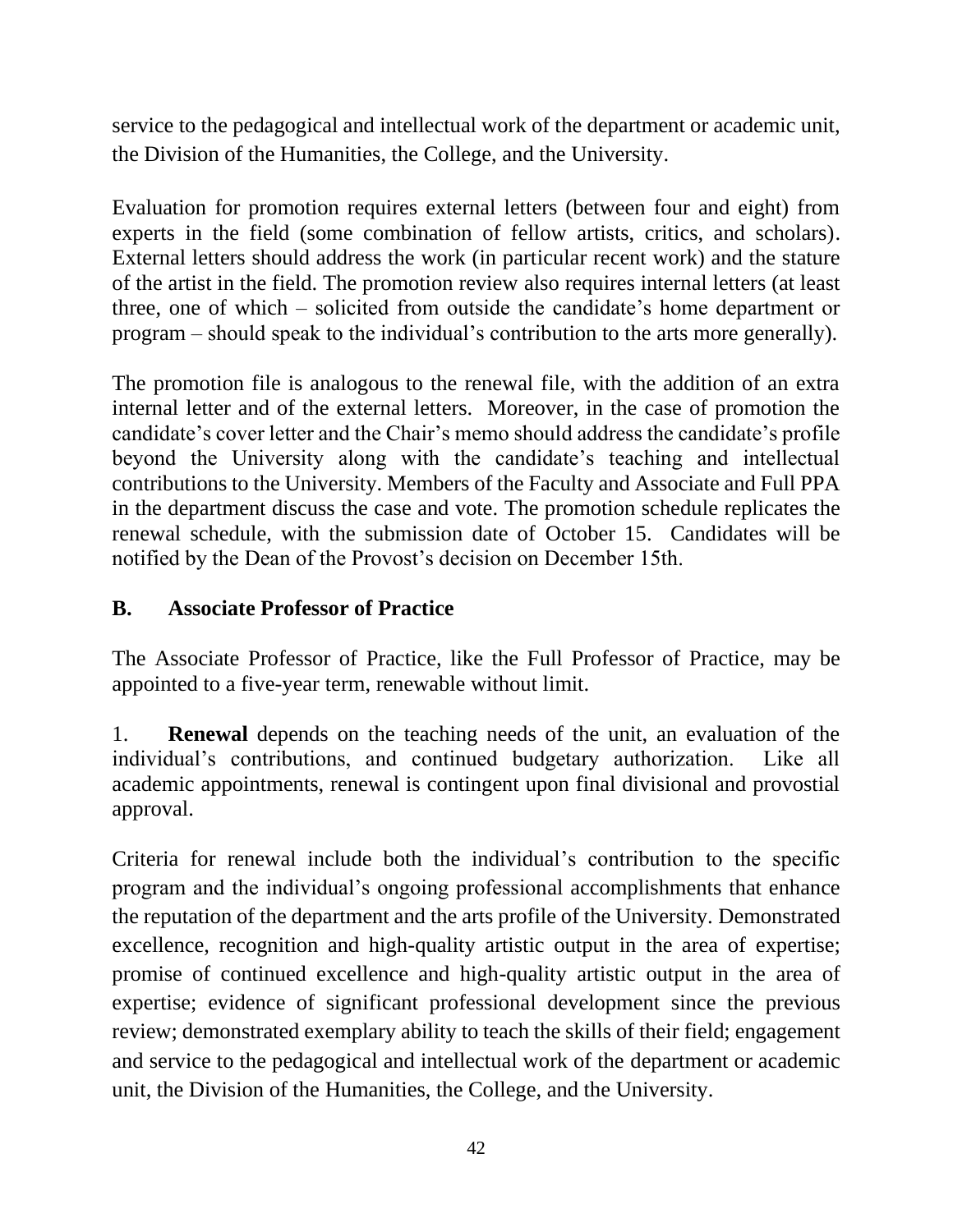As with the renewal of the Assistant Professor of Practice, this renewal does not require external letters. The procedures, the file, and the schedule replicate those described above.

2. **Promotion** to the rank of Full Professor of Practice in the Arts depends on the individual's accomplishments and stature in the field, and on an evaluation of the individual's contributions to the program. Like all academic appointments, promotion is contingent upon final divisional and provostial approval.

Criteria for promotion include both the individual's contribution to the specific program and the individual's ongoing professional accomplishments that enhance the reputation of the department and the arts profile of the University. Professional achievement of the highest quality; broad recognition by experts in the relevant artistic field as evidenced by, e.g., reviews, exhibitions, performances, invitations to present; promise of continued production and excellence in the area of expertise; engagement and service to the pedagogical and intellectual work of the Department or appointive unit, the Division of the Humanities, the College, and the University.

Evaluation, in this case, requires external letters (between four and eight) from experts in the field (some combination of fellow artists, critics, and scholars). External letters should address the work (in particular recent work) and the stature of the artist in the field. The promotion review also requires internal letters (at least three, one of which – solicited from outside the candidate's home department or program – should speak to the individual's contribution to the arts more generally.)

The promotion file is analogous to the renewal file described above, with the addition of an extra internal letter, and of the external letters. Moreover, in the case of promotion the candidate's cover letter and the Chair's memo should address the candidate's teaching and intellectual contributions to the University. Members of the Faculty and Full PPA in the department discuss the case and vote. The promotion schedule replicates the renewal schedule, with the submission date of October 15. Candidates will be notified of the Provost's decision on December 15th.

### **C. Full Professor of Practice**

The Full Professor of Practice may be appointed to a five-year term, renewable without limit.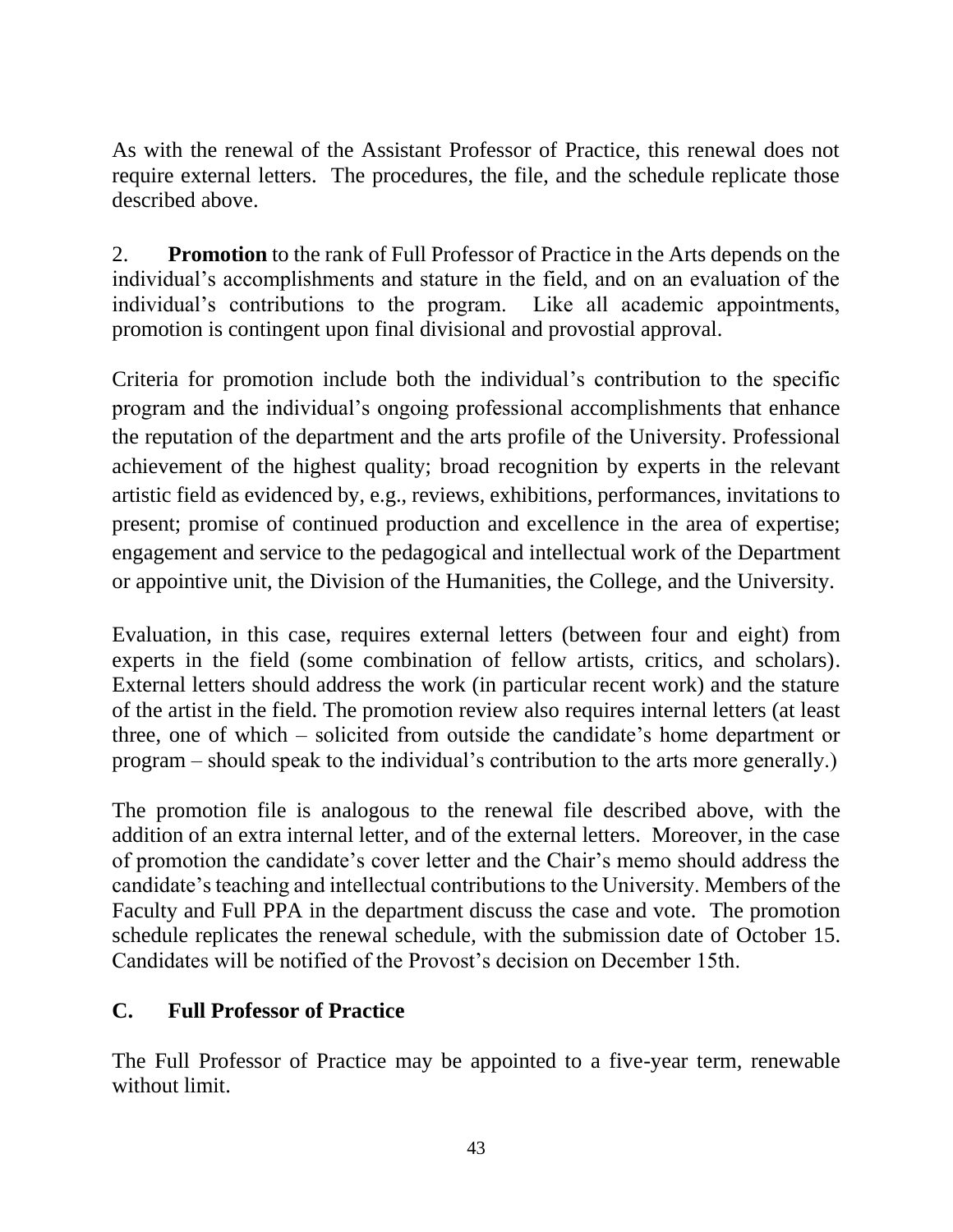1. **Renewal** depends on the teaching needs of the unit, an evaluation of the individual's contributions to the program, and continued budgetary authorization. Like all academic appointments, renewal is contingent upon final divisional and provostial approval.

Criteria for renewal include both the individual's contribution to the specific program and the individual's ongoing professional accomplishments that enhance the reputation of the department and the arts profile of the University. Professional achievement of the highest quality; broad recognition by experts in the relevant artistic field as evidenced by, e.g., reviews, exhibitions, performances, invitations to present; promise of continued production and excellence in the area of expertise; engagement and service to the pedagogical and intellectual work of the Department or appointive unit, the Division of the Humanities, the College, and the University.

As with the renewal of the Assistant and Associate Professors of Practice, this renewal does not require external letters. Members of the Faculty and Full PPA in the department discuss the case and vote. The procedures, the file, and the schedule replicate those described above for the Associate Professor of Practice.

## **ARTICLE 15 – SUMMER QUARTER COURSE ASSIGNMENTS**

### **Section 1. General**

No Lecturer with an appointment during the regular portion of the academic year shall be required to teach a course during the Summer quarter, unless the Lecturer has accepted an offer to teach such a course or has accepted a four-quarter appointment.

Summer quarter course assignments are made separate and apart from appointments to teach during the regular portion of the academic year. For Lecturers who have jobs that end in any given academic year before the following Summer quarter starts, such Lecturers may be eligible to apply for a summer quarter course job, which is separate and apart from their employment during the regular portion of the academic year.

The description of the bargaining unit found in Article 1 Recognition shall determine the unit membership of any individual who does not have an appointment to teach during the regular portion of the academic year and who receives an assignment to teach a course during the Summer quarter.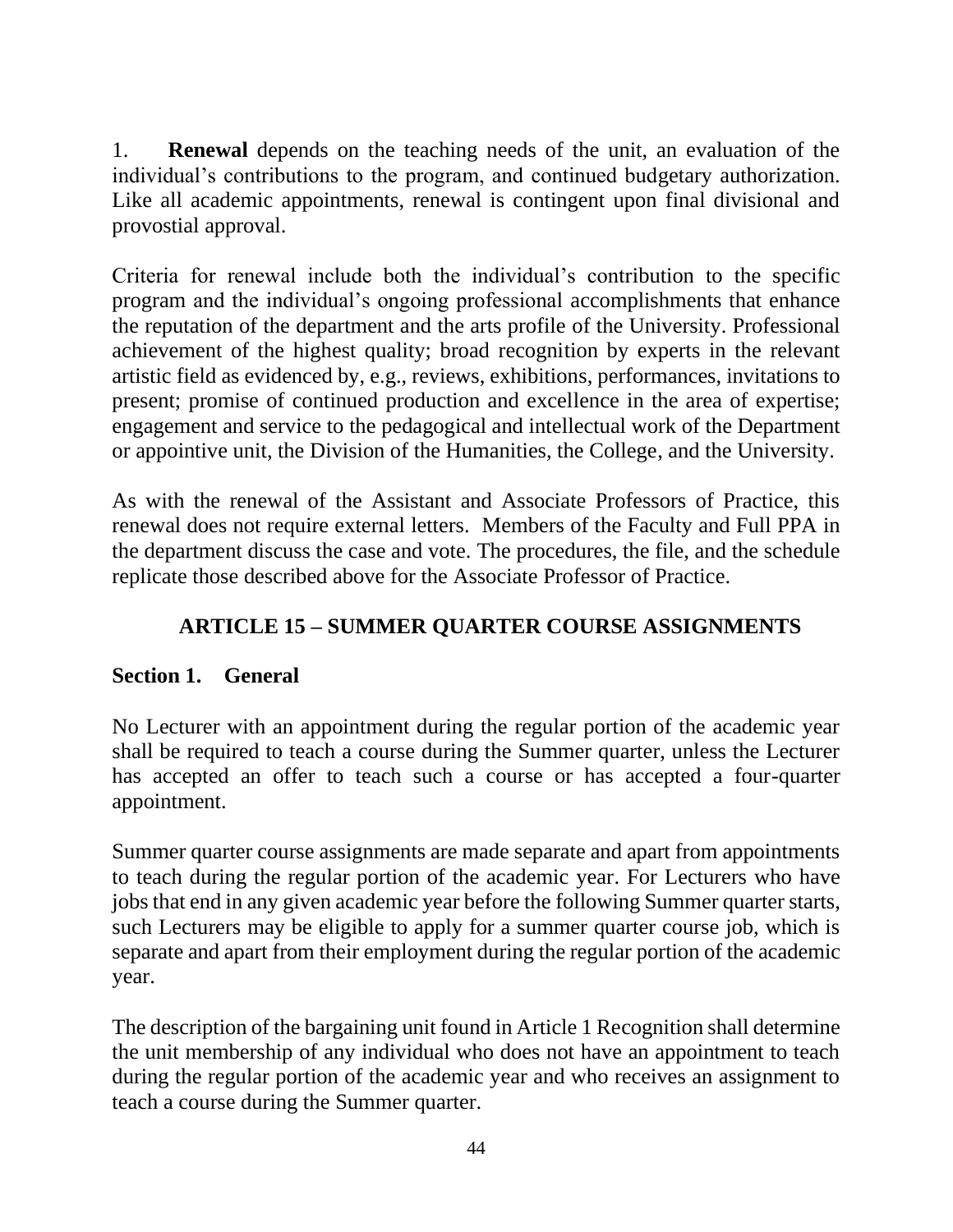Any Lecturer with an appointment during the regular portion of the academic year who teaches a course during the Summer quarter in an academic unit covered by this Agreement shall be subject to all the terms and conditions of this Agreement, except as set forth herein.

The parties agree that two courses with the same title and credit are not substantially the same course if offered in an accelerated pace during the eightweek Summer quarter.

## **Section 2. Appointments and Title**

If an academic unit covered by the Recognition Clause makes an offer of a course assignment to a Lecturer to teach during the Summer quarter, and such assignment is not part of the original Letter of Appointment, the assignment shall be made by a modification or amendment of the Letter of Appointment as described in Article 12, Appointments. This letter shall be sent to the Lecturer on a date consistent with date on which assignments are offered by letter to non-bargaining-unit individuals.

Summer quarter course assignments have no effect on the title, classification or eligibility for progression of a Lecturer who teaches during the regular portion of the academic year.

A Lecturer who teaches in an academic unit covered by this Agreement only during the Summer quarter shall receive the title Lecturer 1B, or 1A if assigned to teach in Crown, Harris or the Divinity School, and shall not be assigned any duties in addition to those required by the course(s) that they teach during the Summer quarter, unless by mutual agreement.

### **Section 3. Compensation**

Beginning with the Summer 2019 quarter, compensation for assignments during the Summer quarter shall be at least the per-course compensation for a Lecturer 1A or Lecturer 1B designated in Article 21 Salary and Per-Course Compensation, provided that Track B Lecturers will be paid at 1/9 of their annual base salary up to a cap determined annually by the Summer Program, but the cap will be no less than \$10,000 per course.

Primary or co-instructors of record who teach in special programs during the summer that meet for a greater or fewer number of contact hours than a comparable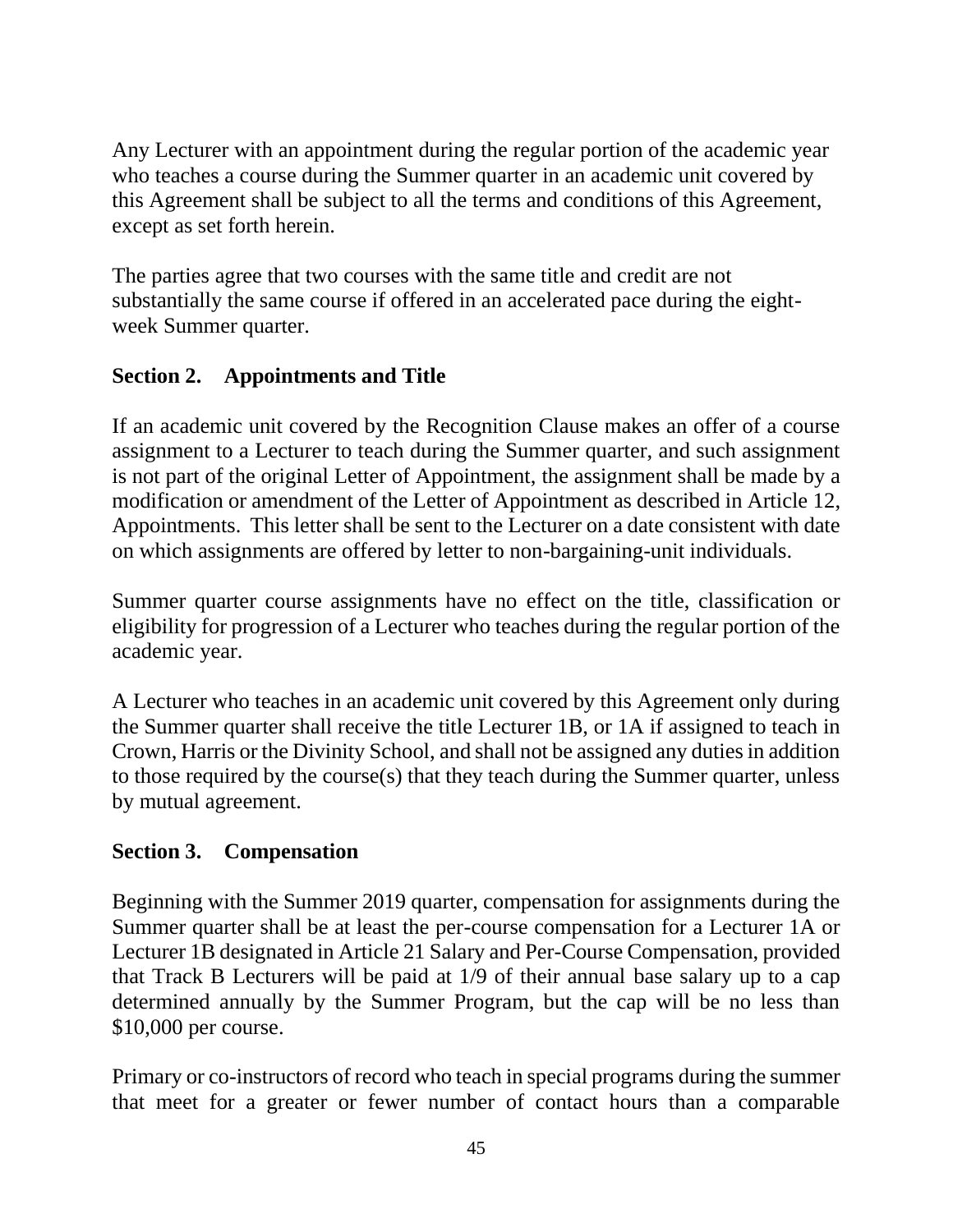undergraduate course offered during the regular portion of the academic year will have their compensation adjusted proportionally.

If a course assignment is cancelled after the Lecturer has accepted it, the cancellation provisions in Article 22 shall apply.

## **ARTICLE 16 – PERFORMANCE REVIEWS**

# **Section 1. Purpose and Applicability**

The purpose of a Lecturer's performance review is to support excellence in teaching by ensuring that the Lecturer's efforts align with the University's teaching mission and expectations for teaching practices of the highest quality, to ensure adherence to academic and professional standards, to assess overall performance and to encourage continued professional growth of the Lecturer.

As set forth herein, this article applies to all Track A and Track B Lecturers for purposes of improving instruction, determining the retention of Lecturers, determining progression under Article 10, Classification & Progression, in deciding upon teaching assignments, and for purposes of discipline and /or nonreappointment as set forth in Article 9, Discipline, Article 12, Appointments and Article 13, Lecturer 1B and Lecturer 2 Non-Reappointment.

## **Section 2. General Considerations**

The guidelines and procedures described in this article shall be the sole and exclusive methods for reviewing the performance of a Lecturer. New Lecturers shall receive this information upon the start of their initial appointment. If the University does not conduct a performance review, then there shall not be any disciplinary action taken against the Lecturer (other than Lecturer 1As) for reasons of teaching performance. Nothing in this Article precludes the University from taking disciplinary action for reasons of misconduct or policy violations.

## **Section 3. Timing of Performance Reviews**

**A.** The University will determine the frequency of performance reviews in each academic unit, provided, however, that: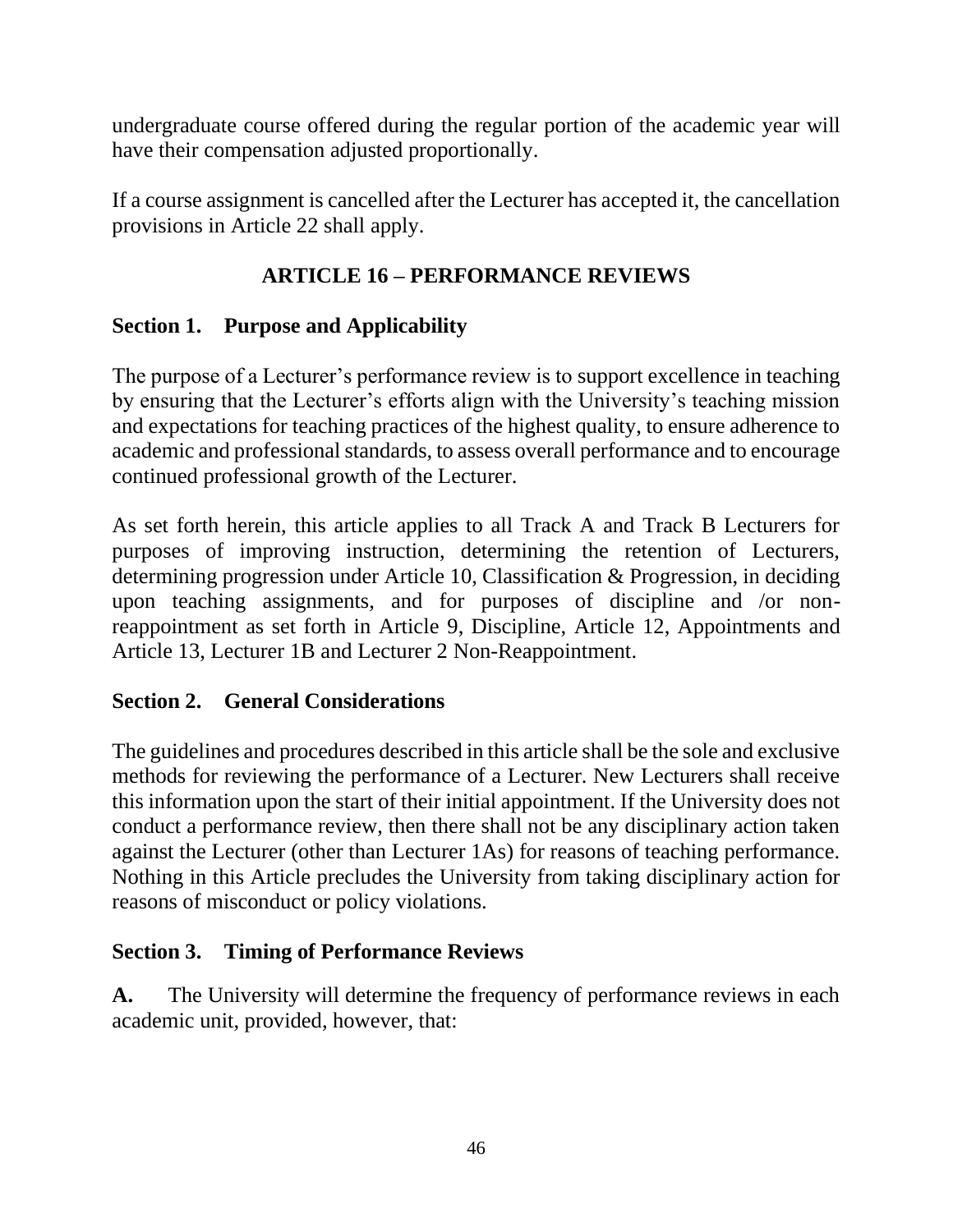1. The Crown Family School of Social Work, Policy, and Practice, the Harris School of Public Policy and the Divinity School may, in the University's discretion, opt out of providing performance reviews to Lecturer 1As;

2. The University will review the performance of Lecturer 1Bs before the expiration of the Lecturer 1B's probationary period, and will provide the Lecturer with a written report summarizing the results of such review within twenty-one  $(21)$ days of the completion of the review. Lecturer 1Bs eligible to be reviewed for progression to Lecturer 2 according to Article 10, shall be provided a written report indicating whether the Lecturer has met the progression criteria no later than July 1 of that year.

3. The University will review the performance of Track A Lecturer 2s and Track B Lecturers of all ranks during the final year of their appointment and provide the Lecturer with a written report as outlined in Section 4 below no later than May 15.

4. When a Lecturer is eligible to be considered for progression under Article 10, Classification and Progression, the University shall, during the academic year in which they are eligible to be considered for progression, review the Lecturer's performance for purposes of determining satisfaction of the Progression Criteria set forth in Section 4 below and shall provide the Lecturer with a written report as outlined in Section 4 below no later than May 15 of that year.

**B.** Nothing in this Article shall preclude the University from providing additional feedback or guidance to a Lecturer at any other time during the Lecturer's appointment regarding their performance.

**C.** In addition to providing feedback as part of the review procedures set forth in this Article, if a Lecturer's department chair or supervisor has concerns about the performance of a Lecturer at any time, they shall share those concerns with the Lecturer, and document those concerns for inclusion on the Lecturer's personnel file. A Lecturer's written response, if any, shall be included in the Lecturer's personnel file.

## **Section 4. Criteria for Performance Reviews and Progression**

**A.** The specific criteria for the performance of teaching duties set forth in Article 11 Workload, Courses, Duties, may include, as determined by the University and implemented by the relevant unit, the following: command of the subject matter, ability to organize material and convey it effectively to students, successful planning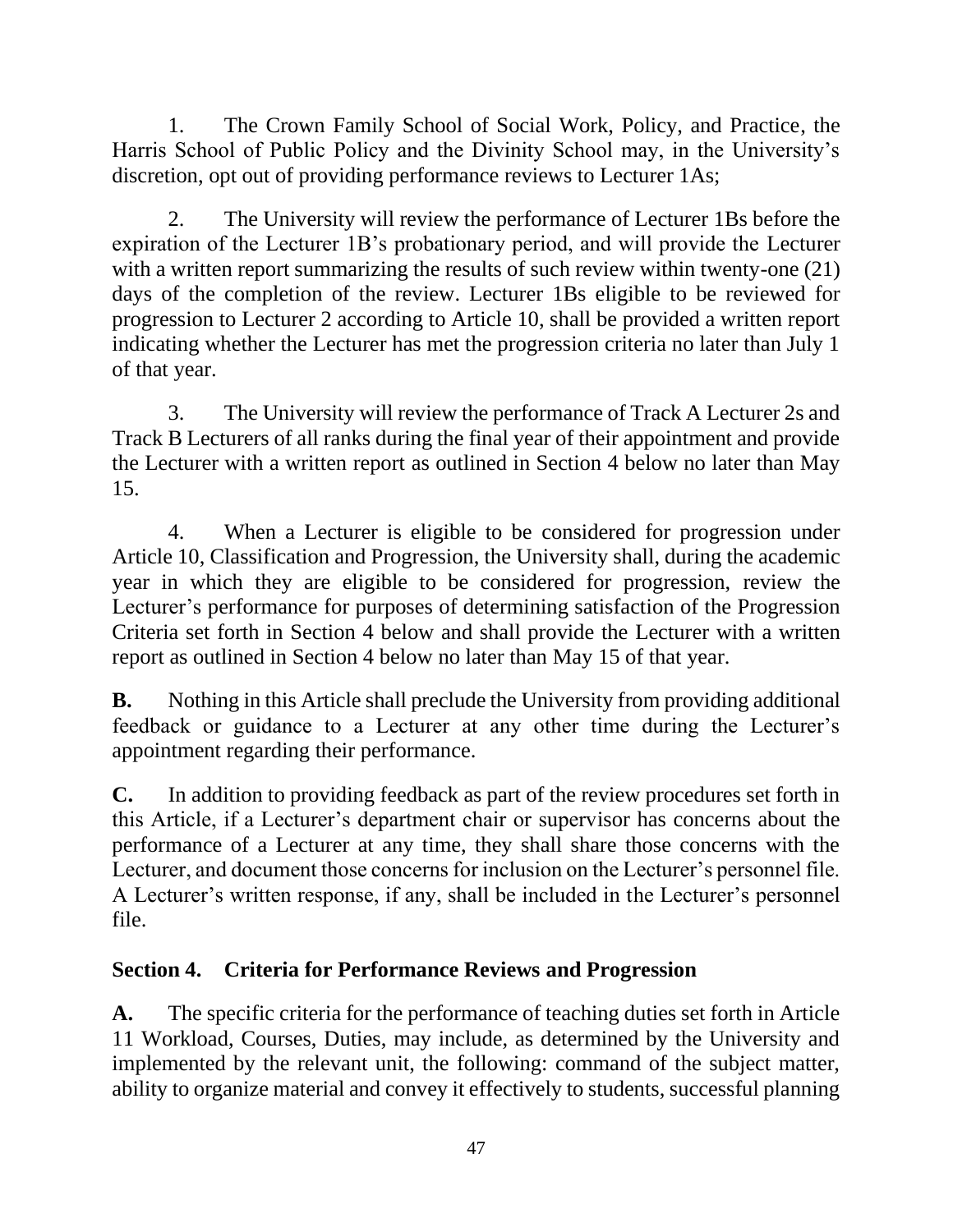of courses and course material, ability to communicate course and curricular goals, ability to assist students in meeting learning objectives, effective interaction with students, appropriate assessment and evaluation of student learning and communication to students about their progress, collaboration with peers, oversight, direction and support of teaching assistants (as assigned to a Lecturer) and proficiency and growth in the subject field and in teaching methods.

**B.** Upon the start of their initial appointment, the University will provide the Lecturer with the reappointment and progression criteria used in their unit and a description of what constitutes fulfillment of those performance criteria. The criteria will remain publicly available throughout a Lecturer's appointment and prior to the start of each academic year, the University will notify all Lecturers of any changes to the criteria.

**C.** The University is committed to providing its students with instruction of the highest caliber and expects that Lecturers maintain excellence in the performance of their duties. Consistent with those principles, reappointment and progression within Track A or within Track B depend on the individual's accomplishments in the classroom, professional development, and on the performance of other assigned duties, if any. Criteria for promotion include the individual's contribution to the specific program where they are assigned to teach, professional accomplishments that enhance the student learning experience and the promise of continued contributions to the University's teaching mission, as demonstrated through the evaluation process conducted for the academic year prior to the progression action. The Lecturer's supervisor will include a statement in that performance review indicating whether the progression standard has been met so that the Lecturer has adequate notice and opportunity to respond.

**D.** Fulfillment of the above criteria is demonstrated through the evaluation process conducted in the academic year prior to the reappointment or progression action. The University will include specific statements in the performance review with feedback on the Lecturer's performance and will indicate whether the Lecturer's performance has fulfilled the criteria for reappointment or progression. Reappointment and progression are contingent on final divisional and provostial approval. In cases of non-reappointment or non-progression a designee of the cognizant dean and the Lecturer's supervisor will meet with the Lecturer to discuss the reasons for the decision. After receiving this written report and meeting with the cognizant dean and supervisor, the Lecturer will have the opportunity to schedule a meeting with the Provost or their designee.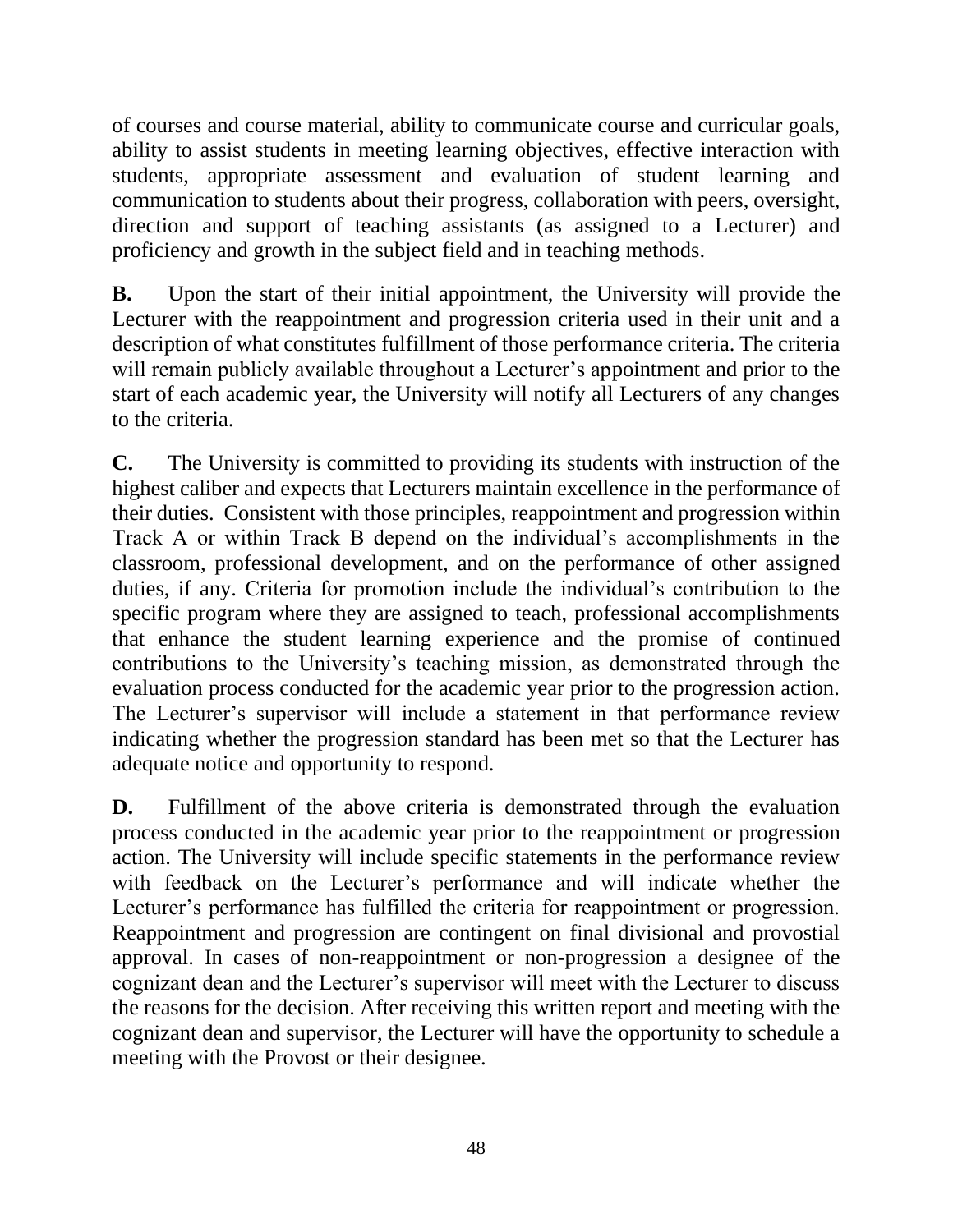**E.** Where applicable, a Lecturer shall also be subject to a review of their performance of non-classroom or service duties, as assigned in the Appointment Letter and/or as set forth in Article 11, Workload, Courses, Duties, Section 4.B. If no such review is conducted, the University stipulates that the performance of any such duties by the Lecturer meets the expectations for reappointment or progression.

**F.** The University shall evaluate the performance of a Lecturer's teaching duties (as set forth in Article 11, Workload, Courses, Duties, Section 4.A.) by considering the following primary sources of evaluation: classroom observations, student feedback (and the Lecturer's response to such feedback, if any), and a Lecturer's annual report. Additional sources may include the following: syllabi and applicable course materials, current CV, student assessment methods, letters from departmental faculty and other University of Chicago faculty as appropriate, letters requested by the academic unit from students familiar with the Lecturer's work, if any; compliance with instructional and non-instructional obligations (e.g., grading, student feedback), and adherence to academic and professional standards.

**G.** The University shall notify the Lecturer of the identities of the individuals performing the review three (3) weeks prior to the start of the review. If the University has good cause to substitute, it may do so and will inform the Lecturer of the change in a timely manner.

**H.** The Lecturer may submit a response to any review, and that response shall be appended to the review and included in their personnel file.

## **Section 5. Classroom Observations**

A classroom observation shall be part of a Lecturer's performance review in accordance with the following procedures:

**A.** Each academic unit will identify an observer who has training, knowledge of the subject matter (to the extent possible), and experience appropriate to observe the Lecturer, and notify the Lecturer of the identity of the observer at least fourteen (14) calendar days in advance of a scheduled observation.

**B.** The time and date of the observation shall be designated in advance by mutual agreement between the observer and the Lecturer.

**C.** Observations shall be for full class periods, unless otherwise agreed to by both the observer and the Lecturer.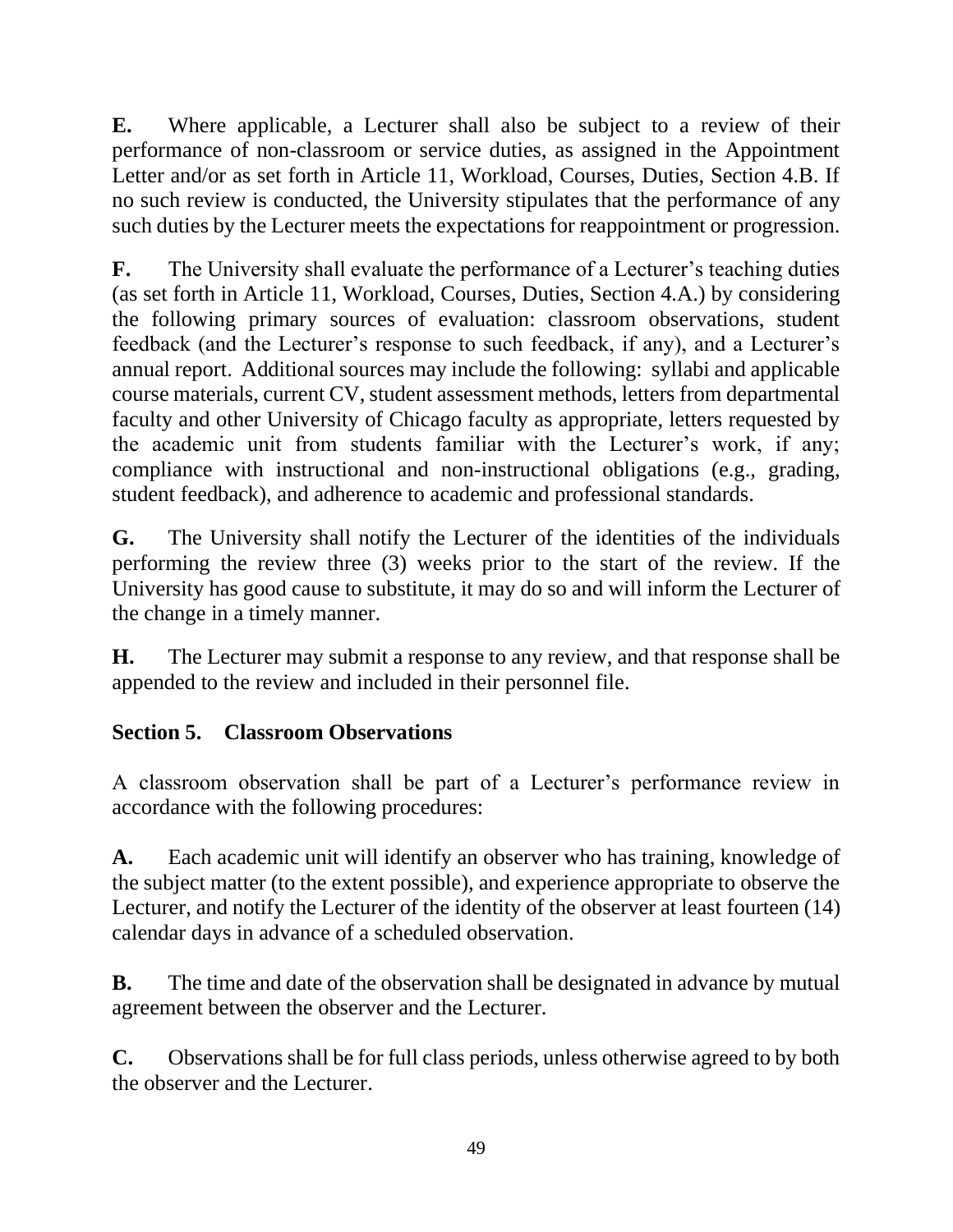**D.** The observation may take place in person or, if the University, the observer and the Lecturer agree, through video recording.

**E.** Prior to the observation, the Lecturer may provide to the observer the framework, plan, and intent of the class.

**F.** The observer will prepare a written report within two (2) weeks of the classroom observation and submit a copy of the report to the academic unit head and the Lecturer. Upon request of the Lecturer or the observer, the observer will meet with the Lecturer within two (2) weeks of submitting the report to discuss the Lecturer's performance in the classroom during the observation and the content of the observation report.

**G.** A Lecturer may prepare a written response to the observer's written report within two (2) weeks of the Lecturer's receipt of the report and submit it to the observer and academic unit. Any such response shall be maintained as part of the report materials. The academic unit shall review the response with the Lecturer and may decide to conduct a new observation, or let the written report stand without modification.

**H.** In situations where a Lecturer is not the sole instructor or where teaching duties may be nontraditional and unsuited for classroom observation, the Lecturer and the academic unit shall, after first providing notice to the Lecturer, implement an appropriate substitute for classroom observation or forego the observation.

## **Section 6. Student Feedback**

**A.** Every Lecturer shall have the opportunity to receive feedback from undergraduate students (unless no undergraduate students enroll in their courses), using University-approved course evaluation schedules, processes and forms, which may also include program-specific questions. Insofar as units make such processes and forms available for graduate students, Lecturers will have the opportunity to receive feedback from those students as determined by the unit. At the request of a Lecturer, any evaluation form(s) used by the academic unit will be made available to them before courses begin in a given quarter.

**B.** A Lecturer may add questions to the student feedback form in the same manner as Statute 11.1 Faculty.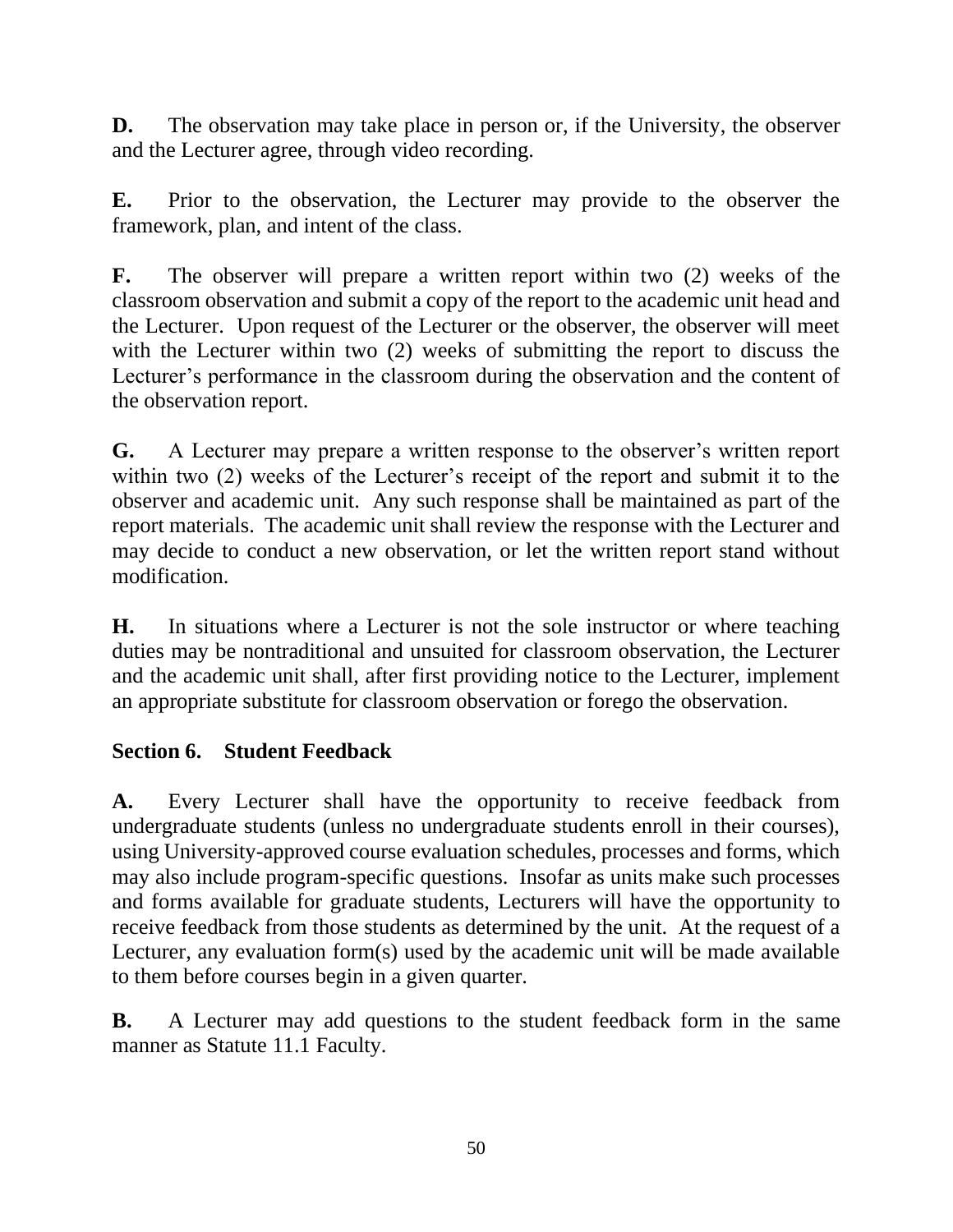**C.** Academic units shall give to a Lecturer the complete results of student feedback within thirty-five (35) calendar days following the end of the quarter. If distribution of evaluations is by paper copies, the units will provide paper copies to the Lecturer at no charge. If distribution is electronic, the Lecturer shall be notified of their availability online. The safeguards for the preservation of the anonymity of students who submit feedback shall be the same for courses taught by Statute 11.1 Faculty.

## **Section 7. Annual Reports**

**A.** A Lecturer's annual report identifies and summarizes the Lecturer's activities, achievements, and/or professional growth relevant to their assigned duties, and any other information the Lecturer believes that the University should consider to be a contribution to the University's mission.

**B.** The due date of the annual report will be stated in the Lecturer's letter of appointment, in accordance with Article 12.4. The Lecturer may choose to submit a supplement to the annual report; however, not submitting a report where one is not required shall not be prejudicial. If the University has included in the terms of the appointment the date on which an annual report is due, no further notice shall be required.

**C.** If the University does not require an annual report, a Lecturer may submit an annual report to the academic unit and this report shall be considered as part of their performance review.

**D.** If, based on any annual report, the University believes improvement is needed in one or more areas, the University shall provide written feedback on a Lecturer's annual report, and provide it to the Lecturer not less than thirty-five (35) calendar days after the submission of the report.

**E.** Failure to submit a required annual report may result in an unsatisfactory review.

## **Section 8. Professors of Practice**

Professors of Practice are subject to distinct evaluative and progression criteria, as set forth in Article 14. However, should the relevant academic unit determine that any Professor of Practice should be required to participate in a classroom observation, Section 5 shall apply. Sections 10-12 herein also shall apply to Professors of Practice.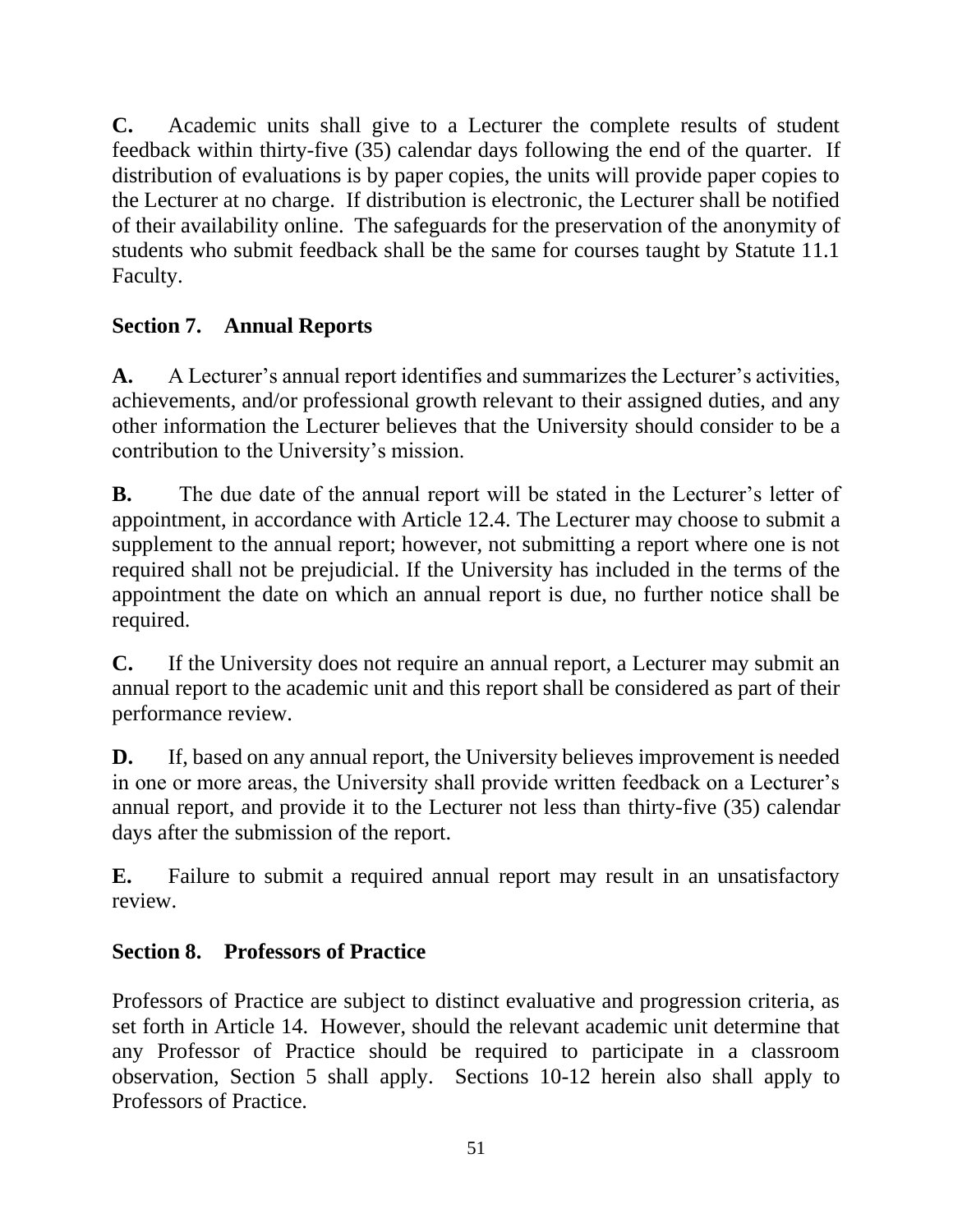#### **Section 9. Unsatisfactory Performance**

If a performance review indicates that a Lecturer's performance is unsatisfactory, the University may take disciplinary action against the Lecturer, including implementing a performance improvement plan, declining to renew the appointment of the Lecturer at the conclusion of the existing appointment, or terminating the appointment of the Lecturer.

#### **Section 10. Performance Improvement Plan**

Any performance improvement plan offered under Section 10 will be overseen by a supervisor who is a member of the Faculty (or their delegate) who will work with the Lecturer during the course of the improvement period. At the midway point of the plan, the supervisor and the Lecturer will review the Lecturer's progress in fulfilling the terms of the plan. The supervisor will then write a report regarding the Lecturer's progress in meeting plan objectives and include in the report a recommended outcome. The report will be provided to the Lecturer, and the Lecturer may provide a response to the report. The report and a response, if any, from the Lecturer, will go to the Dean of the academic unit for a decision on the outcome.

#### **Section 11. Formative Evaluations**

The University has resources to assist those assigned to teach to become more effective, and to learn and adopt best practices. Evaluations of teaching made for the purposes of professional development will not be used for performance evaluation. However, the University may institute mentoring programs and include in their expectations for a position that the Lecturer will participate in programs that the University makes available.

### **ARTICLE 17 – ACADEMIC FREEDOM**

The parties acknowledge that the University is committed to the pursuit of truth, the advancement of learning, and the dissemination of knowledge. To this end, they agree to abide by the principles of academic freedom as expressed in the following statements:

Lecturers are simultaneously citizens, members of a learned profession, and employees of the University. As such,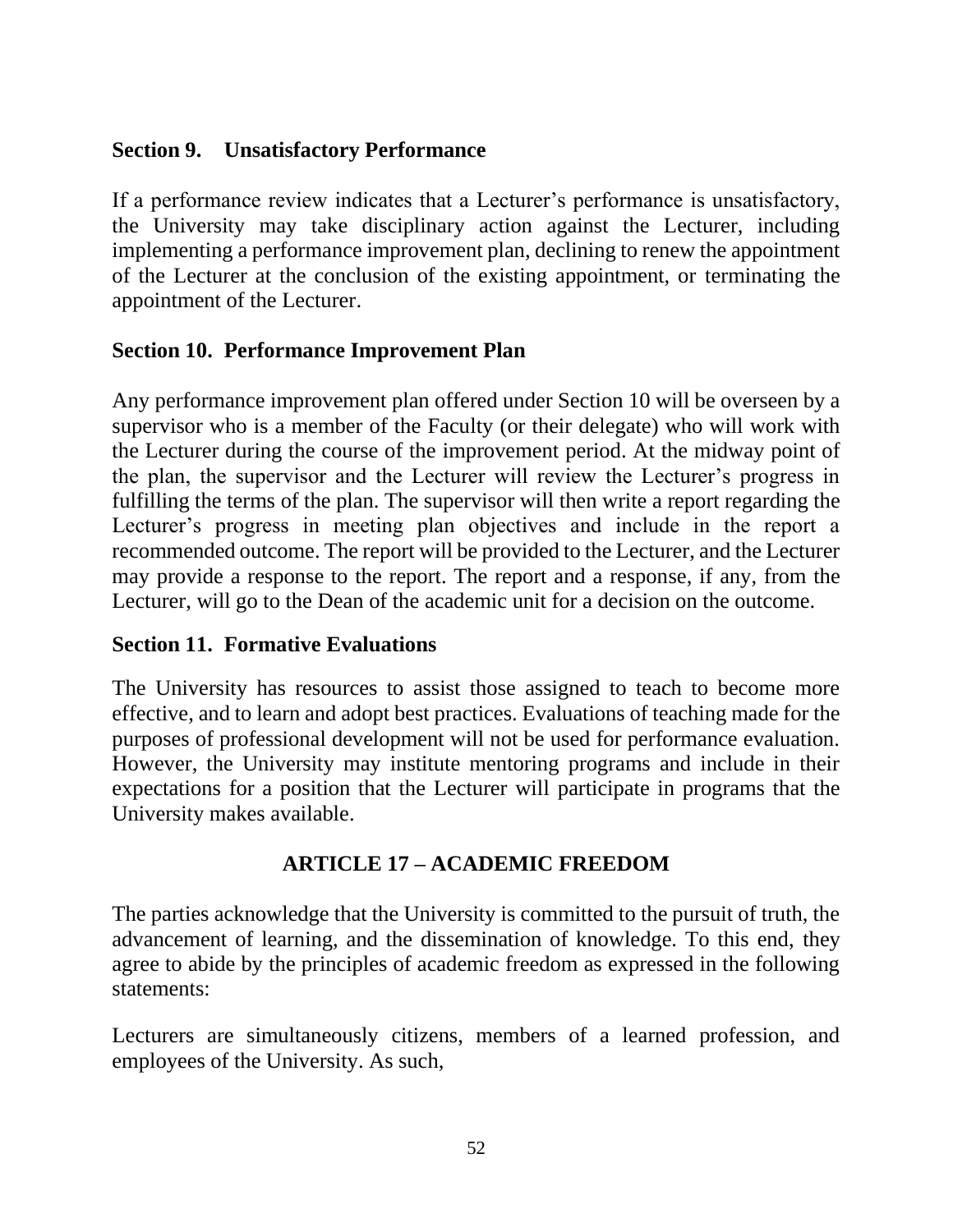**1.** Lecturers are entitled to freedom in discussing their subject, which may include material considered controversial, but they should be careful not to persistently introduce into their teaching material that has no relation to their subject.

**2.** When they speak or write as citizens, Lecturers should be free from institutional censorship or discipline. Lecturers are entitled to full freedom in research and in the publication of the results, subject to the adequate performance of their assigned duties; but research for pecuniary return should be based upon prior arrangement with the University.

**3.** Academic freedom confers the right to criticize the society at large and, in a reasonable manner, the University. As members of a learned profession and employees of the University, Lecturers should remember that the public may judge their profession and the University by their utterances. Hence they should at all times be accurate, should exercise appropriate restraint, should show respect for the opinions of others, and should make every effort to indicate that they are not speaking for the University.

# **ARTICLE 18 – ACCESS TO RESOURCES AND SERVICES**

The parties have a common interest in ensuring that Lecturers have access to the information and support services necessary to fulfill their duties.

## **Section 1. General**

The University will make available the following resources and services to Lecturers, at no cost to the Lecturers, during the course of their appointment for purposes of fulfilling the duties of their appointment:

**A.** Information about a course to be taught by a Lecturer, which may include the syllabus, course goals, and course objectives;

**B.** Existing handbooks, policies, guidelines, or procedures related to teaching, placing book orders, and submitting grades;

**C.** Existing University-sponsored pedagogical and scholarly resources, training programs on teaching methods, grading criteria, and curriculum development;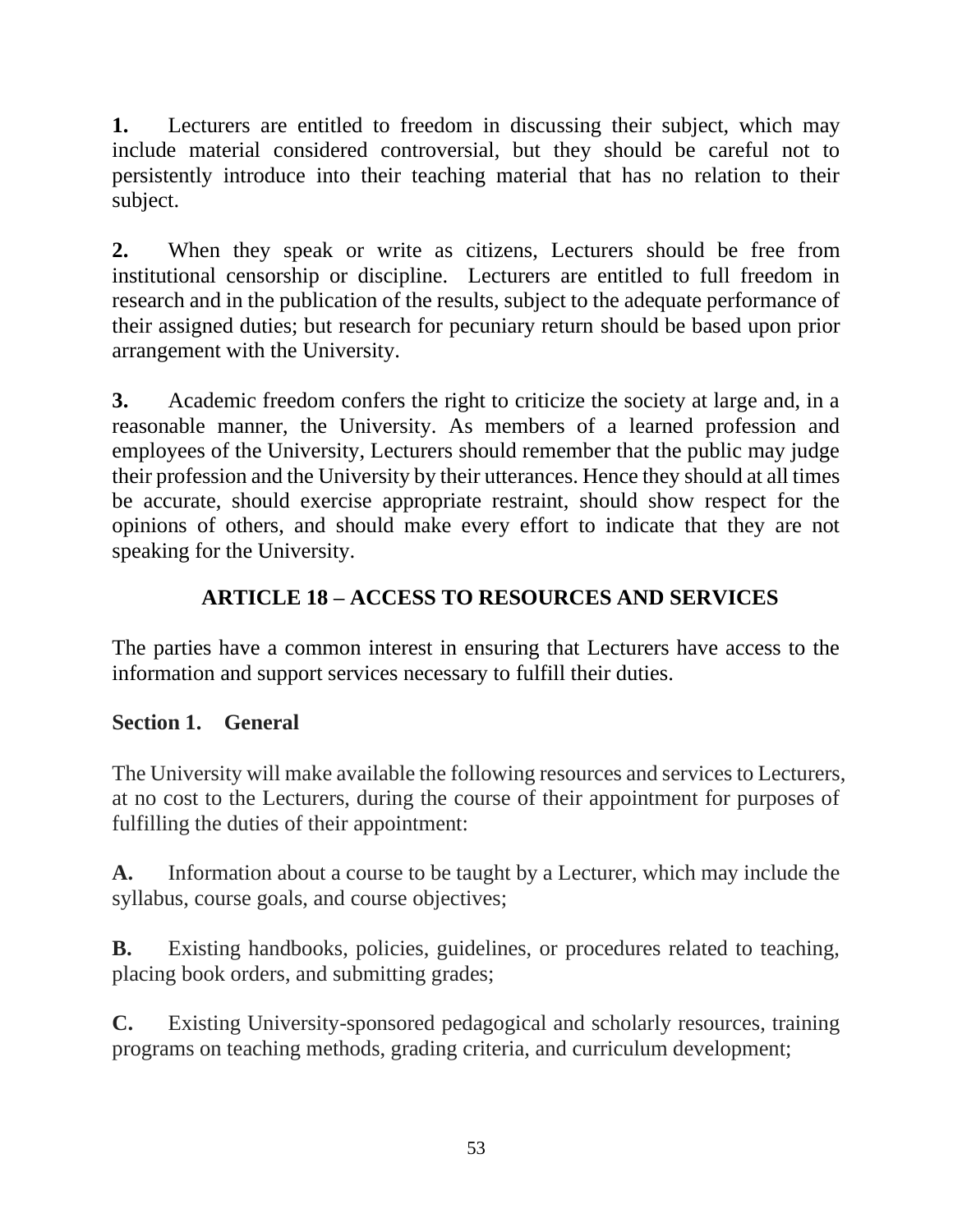**D.** For Lecturers 3, 4, and 5, the University will issue computers on the same schedule as other employees in the appointive unit;

**E.** Access to a computer for a Lecturer with an appointment as Lecturer 1A, Lecturer 1B, or Lecturer 2;

**F.** Photocopying and printing necessary to perform assigned duties;

**G.** Necessary office supplies;

**H.** Available classroom technologies;

**I.** Office space for a Lecturer to prepare for class, meet with students, and have a secure location to store materials necessary to perform their assigned duties;

**J.** Access to the University's library services, including but not limited to research databases, Scan & Deliver, and borrowing privileges, Interlibrary Loan, UBorrow, and BorrowDirect as set forth in the Library's Policy on Access & Privileges, as may be amended from time to time;

**K.** Internet access and standard online resources necessary to perform assigned duties;

**L.** An @UChicago.edu email address.

In accordance with University policies, which may be amended from time to time, a Lecturer who has accepted multiple discontinuous appointments shall continue to have access to email, library, and online services (as set forth in Paragraphs J-L) for a period of up to twelve (12) months between appointments.

The University will provide Lecturers an @UChicago.edu email address during academic terms in which they are teaching at the University and for so long as the University anticipates the Lecturer will be assigned to teach a course at the University that would begin within thirteen (13) months of the end of the Lecturer's most recent course assignment. This email address will be used by the University for communications with Lecturers. Use of University email addresses will be in accordance with University's Policy on Information Technology Use and Access, as it may be amended from time to time.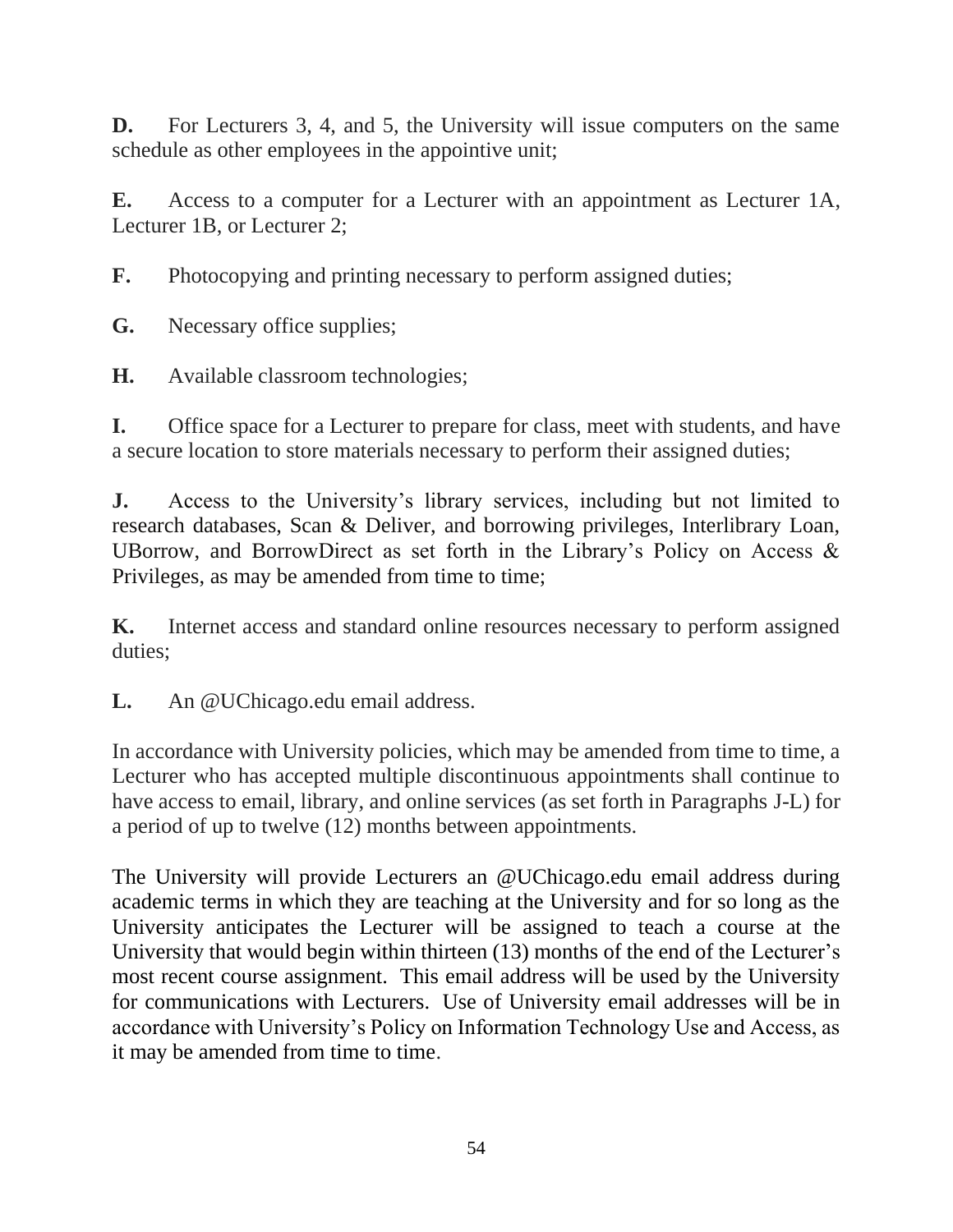#### **Section 2. Institutional Review Boards.**

With the relevant Dean's approval, a Lecturer may submit research projects for Institutional Review Board (IRB) approval during the term of their appointment. As part of such submission, the Lecturer will have access to the same materials and support as Statute 11.1 Faculty.

### **Section 3. Principal Investigator Eligibility**

Lecturers may be eligible to serve as principal investigator solely under the following conditions: (1) as co-investigator with an individual of appropriate rank, or (2) as principal investigator with approval from the Office of the Executive Vice President for Research, Innovation and National Laboratories. The procedure for application for principal investigator status is managed by University Research Administration (URA). Upon approval, principal investigators shall be granted access to resources to prepare, submit, and administer the grant in the same manner as Statute 11.1 Faculty.

### **Section 4. Teaching Awards**

Nothing in this Agreement precludes a Lecturer from being nominated for and receiving any teaching awards for which they are eligible, including the Llewellyn John and Harriet Manchester Quantrell Award, as those awards exist from time to time.

### **ARTICLE 19 – INCLUSION IN THE ACADEMIC COMMUNITY**

**Section 1.** Recognizing the differences among Divisions, Schools, and departments, including their size, structure, location within the University's structure, and needs, and recognizing the wide range of duties that Lecturers are asked to perform within those units, the University allows the leadership of academic units to invite Lecturers to participate in each unit's work. Such participation may include participating and/or deliberating in Division, School or department level meetings and decision-making committees, to provide feedback on curricular issues relevant to courses they teach or have taught.

Lecturer's participation in these types of meetings and activities may vary depending on the purpose of the meeting or activity. Divisions, the College, Schools, and departments shall independently exercise discretion as to who will be invited to meetings and activities sponsored by that academic unit, subject to approval by the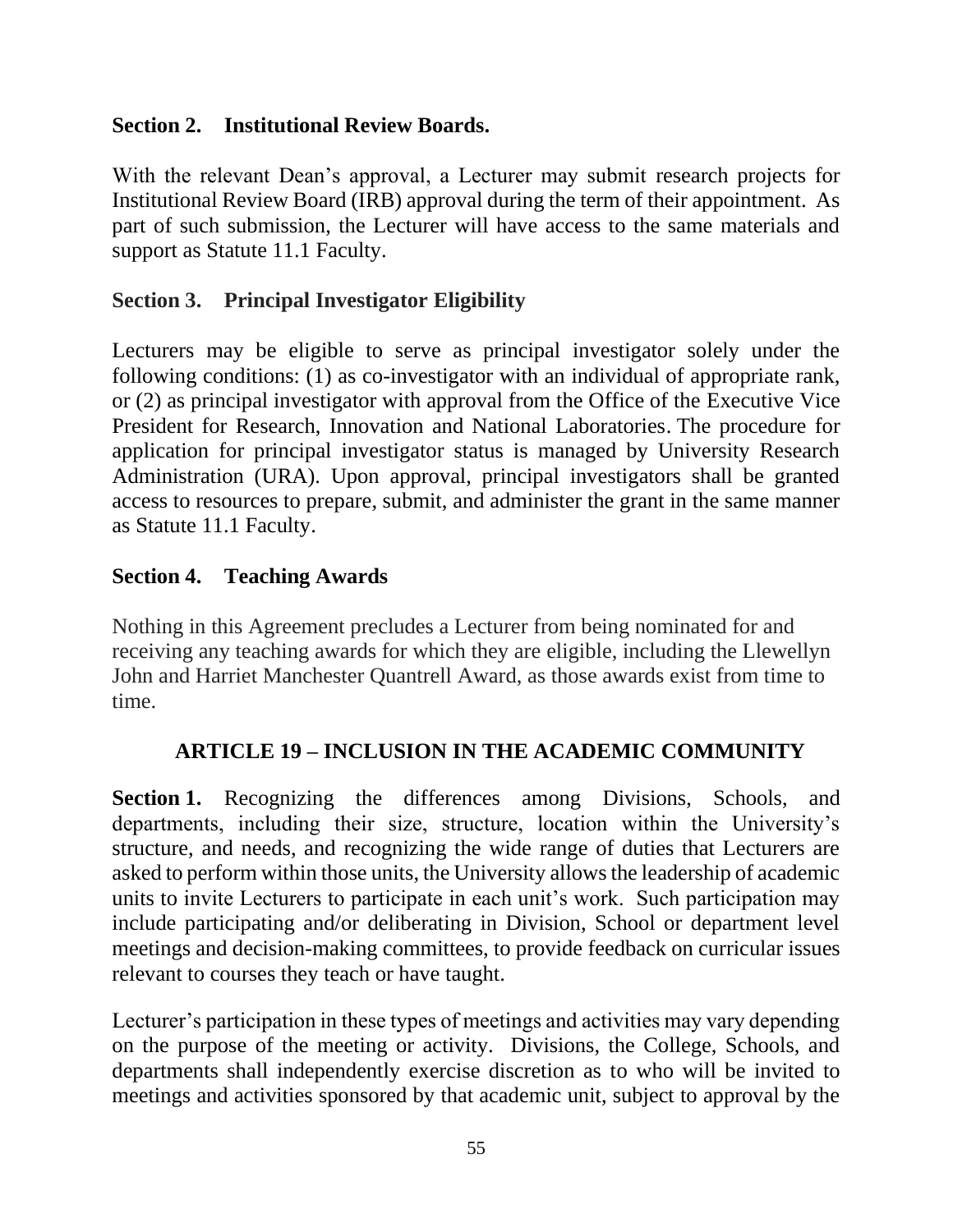Chair or the Master of each Lecturer's primary unit. Nonetheless, a Lecturer who serves on a decision-making committee shall be permitted to attend and participate in any meeting of that committee and shall be permitted to vote on any decision made by that committee. A "decision-making committee" is one that makes decisions that neither require approval at a higher level nor require resources not under the control of the committee.

**Section 2.** Lecturers may submit suggestions to their academic unit to establish a new course or to change or modify any course to which a Lecturer has been assigned. However, failure by the academic unit to evaluate or adopt such suggestions shall not be grievable. Each department, School, Division, or Collegiate Division may institute a formal mechanism for the submission of course suggestions, but the lack of a formal mechanism shall not be construed as prohibiting a Lecturer from submitting suggestions to their Chair or Master.

**Section 3.** Lecturers will not be obligated to participate in any activities identified herein, and will not be separately compensated if they choose to participate in any activity identified herein.

# **ARTICLE 20 – PROFESSIONAL DEVELOPMENT**

## **Section 1. General**

The Union and the University agree and understand, as set forth in Article 11 Workload, Courses, Duties, that Lecturers with annual appointments are expected to engage in professional development activities and that their pay rates include compensation for (1) maintaining current subject-matter expertise in their respective instructional areas and (2) maintaining currency in best practices for student learning for purposes of delivering current knowledge in and out of the classroom.

Notwithstanding the foregoing, and notwithstanding that the University makes available certain professional development activities at no cost, the University shall commit funding for reimbursement of approved, allowable expenses to Lecturers as set forth in Sections 2-4 below, provided each Lecturer can demonstrate that a particular activity advances the Lecturer's performance of their teaching duties, as set forth in Section 5.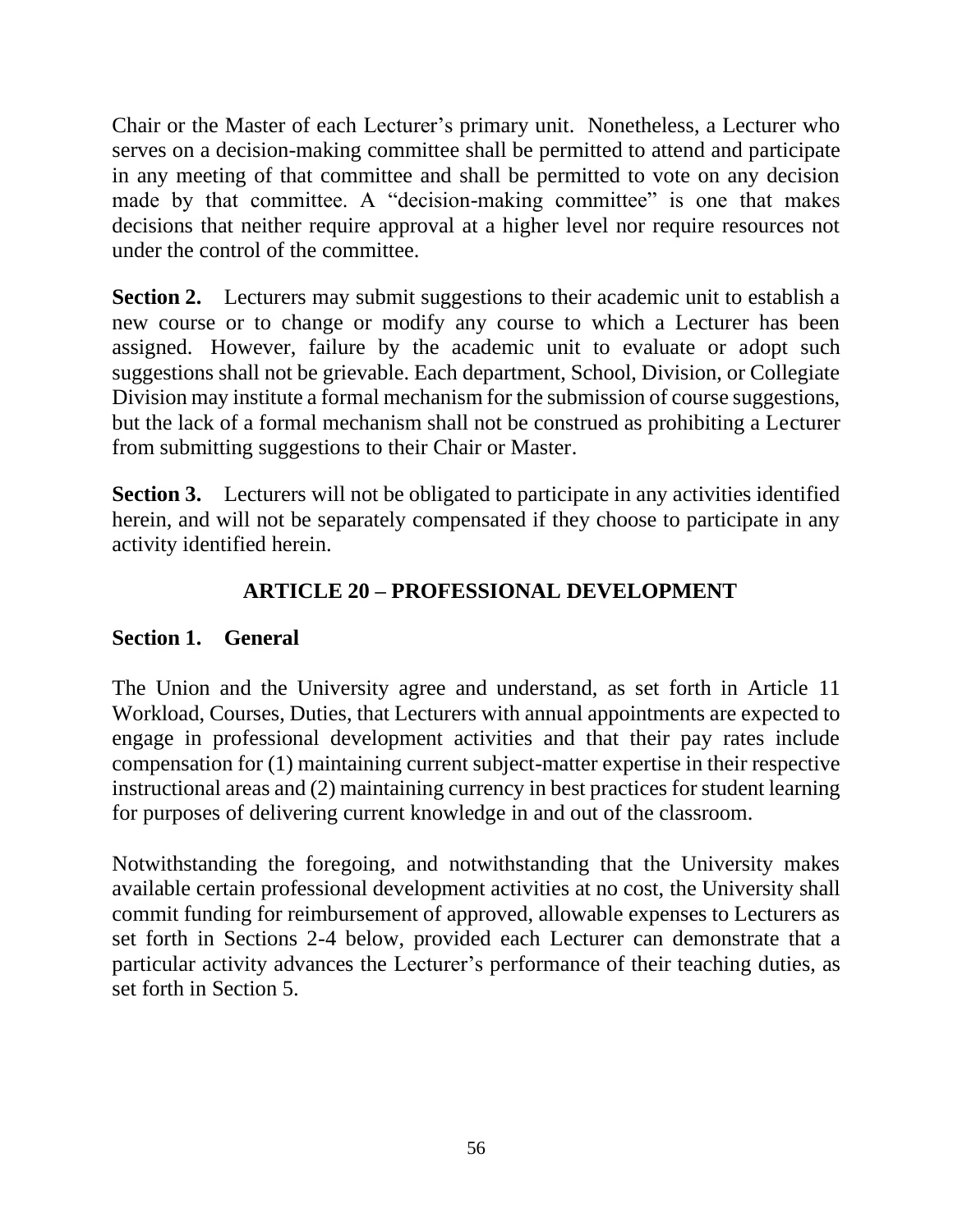#### **Section 2. Individual Professional Development Accounts**

#### **A. SSD, SSCD, PSD, Harris School, and BSCD**

Each Lecturer with an appointment of twelve (12) months or longer in SSD, SSCD, PSD, Harris School, and BSCD shall be eligible for a minimum annual allowance to be used to support the Lecturer's professional development as follows:

[Lecturer 2] - \$500 [Lecturer 3] - \$1000 [Lecturer 4] - \$2000 [Lecturer 5] - \$3000

#### **B. Crown Family School of Social Work, Policy, and Practice**

1. Each full-time Lecturer with an appointment of twelve (12) months or longer in SSA shall be eligible for a minimum annual allowance of \$1000 to be used to support the Lecturer's professional development.

2. Beginning with the 2018-2019 fiscal year, the SSA shall establish a Professional Development Fund in the amount of \$10,000 to support the professional development of Lecturers appointed in Crown through the Crown Professional Development Program. This Fund shall be replenished at the start of each fiscal year; any unused funds shall not roll over.

**C.** Professional development allowance funds awarded under this Section 2 do not fall within the definition of "Compensation" as that term is defined by the University's Contributory Retirement Plan, and thus such allowance funds do not count toward the University's contribution under such Plan. Unused funds shall not roll over from year to year.

#### **Section 3. Group Professional Development Account HCD/HD.**

**A.** Beginning with the 2021-2022 fiscal year, the HCD/HD shall establish a Professional Development Fund in the amount of \$20,000 to which Lecturers 2, 3, 4, and 5 may apply for reimbursement of expenses related to their continued professional development. This Fund shall be replenished at the start of each fiscal year; any unused funds shall not roll over.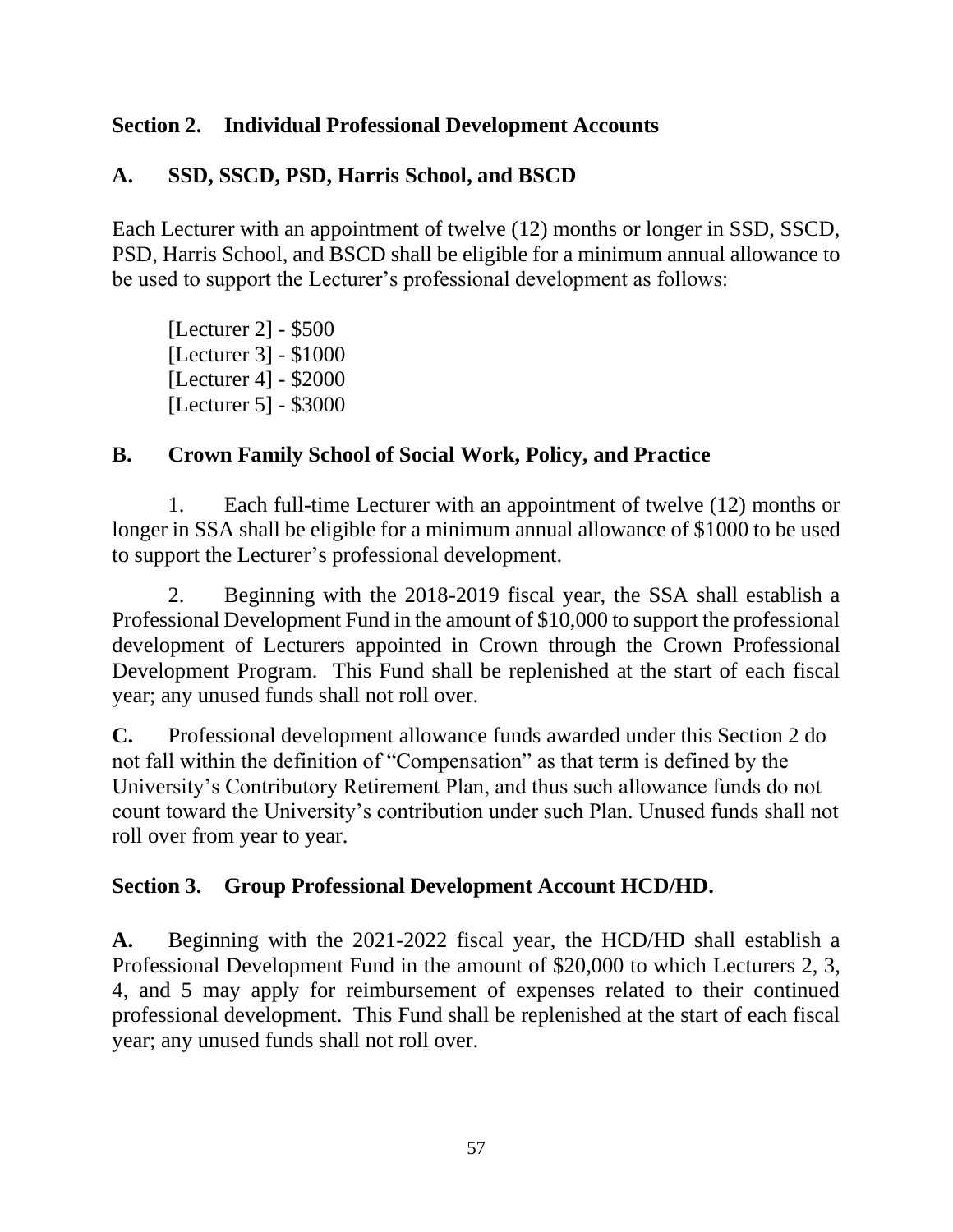**B.** Professional development allowance funds awarded under this Section 3 do not fall within the definition of "Compensation" as that term is defined by the University's Contributory Retirement Plan, and thus such allowance funds do not count toward the University's contribution under such Plan. Such Unused funds shall not roll over from year to year.

## **Section 4. Group Professional Development Account (Consortium for Language Teaching and Learning "CLTL").**

**A.** For the duration of this Agreement, the College and the Humanities Division will provide a fund of \$25,000 annually to support the professional development of language lecturers ("CLTL Professional Development Fund"), which is jointly administered by the Humanities Division and the Humanities Collegiate Division. Language Lecturers 2, 3, 4, and 5 may apply for reimbursement of expenses related to individual curricular projects and professional development from the CLTL Professional Development Fund using established procedures, which the University may change from time to time.

**B.** Professional development allowance funds awarded under this Section 4 do not fall within the definition of "Compensation" as that term is defined by the University's Contributory Retirement Plan, and thus such allowance funds do not count toward the University's contribution under such Plan. Such Unused funds shall not roll over from year to year.

## **Section 5. Eligibility for Professional Development Funds.**

In order to be awarded the funds set forth in Sections 2, 3, and 4 above, a Lecturer must apply for such funding, in the manner required by the academic unit awarding the funding, identifying the nature of the proposed activity, how such activity will enhance the Lecturer's pedagogy or subject matter expertise in their respective fields, how the activity advances the University's teaching mission and the Lecturer's performance of their teaching duties, along with the expected expense of such activity.

## **Section 6. Professional Development Leave.**

## **A. Leave**

Every seventh year, a Lecturer shall be eligible to apply for a paid professional development leave of up to one (1) year if the Lecturer secures external funding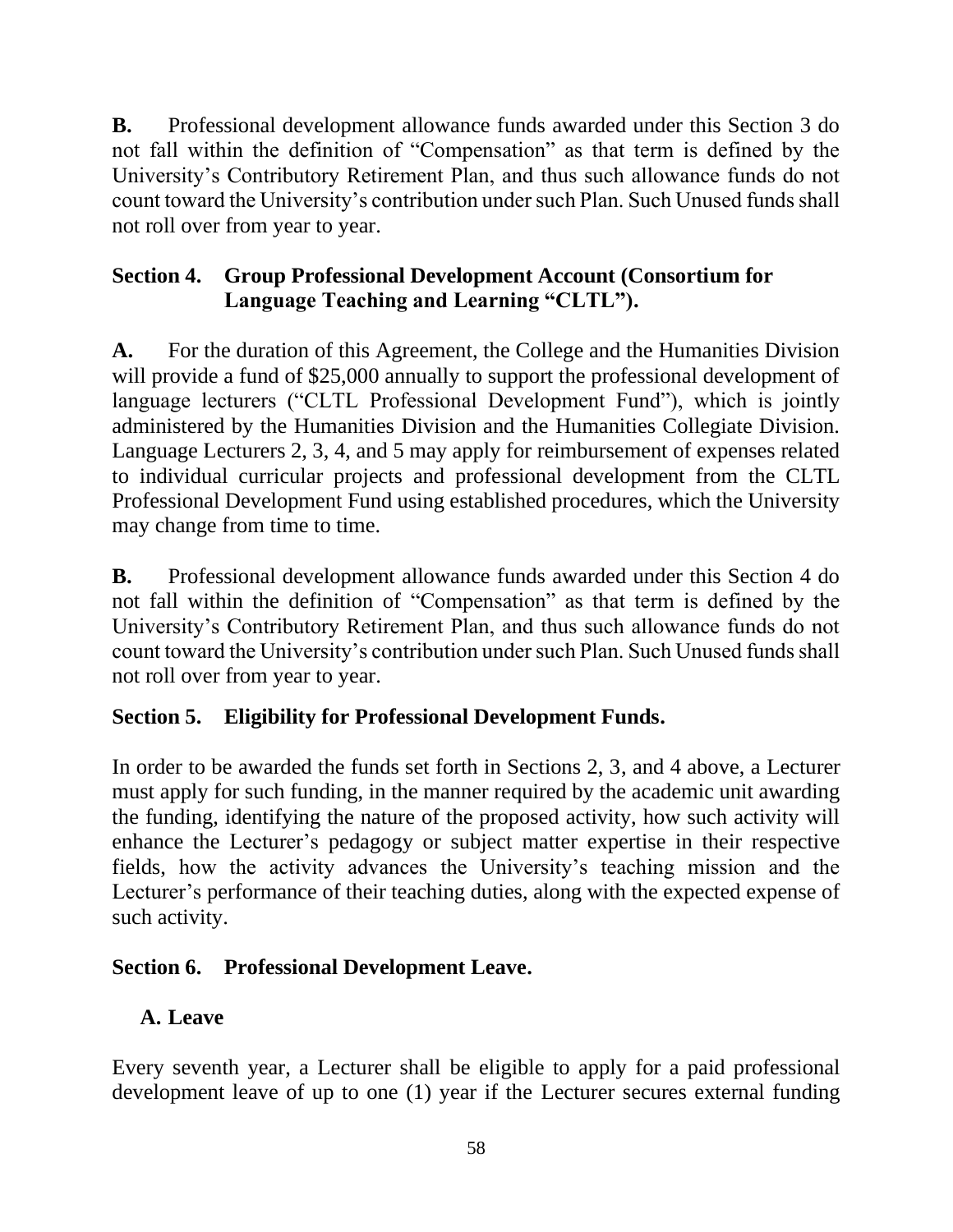equal to or greater than their salary and benefits. The eligible Lecturer must apply for their Professional Development Leave by written request using the processes applicable to Statute 11.1 Faculty in the relevant Division, and, if granted, such leave will be taken under such terms and conditions applicable to Statute 11.1 Faculty in the relevant Division, except as otherwise provided herein. The decision to deny a leave request shall not be grievable.

The eligible Lecturer must apply for their Professional Development Leave by written request to the relevant Dean by January 15 of the academic year preceding the year in which the leave is requested. Such request must include a description of the nature of the proposed activity, how such activity will enhance the Lecturer's pedagogy or subject matter expertise in their respective fields, how the activity advances the University's teaching mission and the location where the professional development activity will occur. The decision to deny a leave request shall not be grievable.

### **B. Course Reduction**

Beginning in AY 2021-22, full-time Lecturers with four or more years of service shall be eligible to apply for a one-course teaching reduction for the purpose of creating high-quality instructional material that could not be created without the course reduction. Lecturers accrue service for each consecutive academic year spent in-residence meeting their full responsibilities.

The eligible Lecturer must apply for their course reduction by written request to the relevant Dean by January 15 of the academic year preceding the year in which the course reduction is requested. The Lecturer may apply for subsequent course reductions at the earliest following four year of continuous service after the year in which a course reduction was granted. Such requests must include a description of the nature of the proposed activity, what materials will be generated by the extra time afforded, why such materials could not have been created without the course reduction, and how the activity advances the University's teaching mission.

### **Section 7. Maintenance of Professional Development Support**

If at the time of contract ratification, a Lecturer has been provided with an individual professional development benefit that is more than what is proposed in this Article, or a different type of professional development benefit, the University will preserve that benefit for the term of this Agreement. Nothing in this Section precludes a Lecturer from seeking additional funds for which they may be eligible. Nothing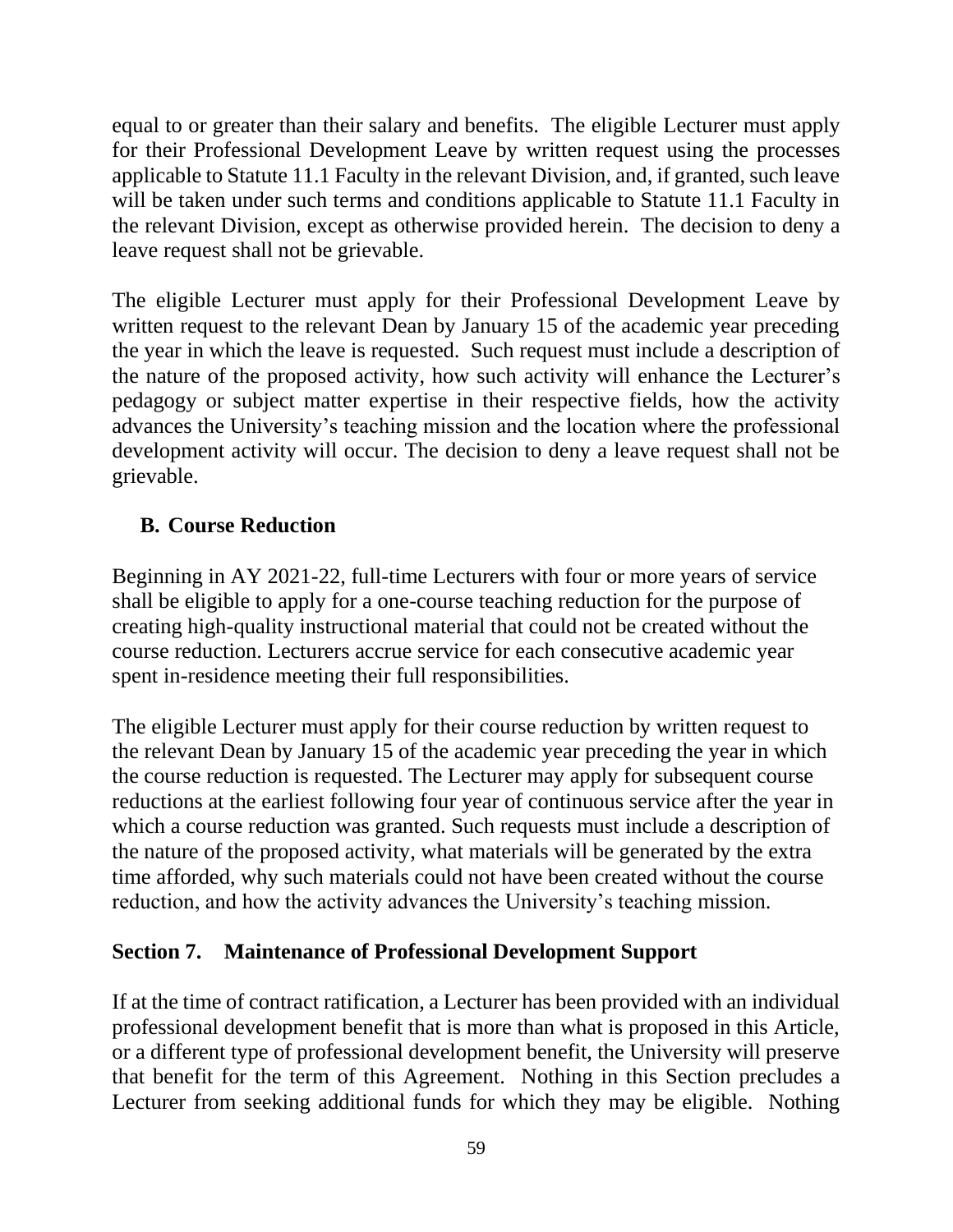contained in this Article prevents Divisions, Schools or Departments from offering Lecturers professional development support in addition to the minimums prescribed by this Article.

### **ARTICLE 21 – SALARY AND PER COURSE COMPENSATION**

#### **Section 1. Track A Per Course Rates/Minimum Salaries**

**A.** Post-ratification, classification as Lecturer 1A or 1B shall be determined on the basis of the current academic unit in which the Lecturer is assigned a majority of their courses. At its discretion, the University may choose to offer a Lecturer 2 appointment to a Lecturer who is not otherwise eligible for such an appointment, provided that such classification does not obstruct the appointment of any other Lecturer who is eligible for a Lecturer 2 appointment.

The minimum per course compensation for a Lecturer 1A or a Lecturer 1B shall be as follows:

|                        | AY 2021- | AY 2022- | AY 2023-2024 |
|------------------------|----------|----------|--------------|
|                        | 2022     | 2023     |              |
| Lecturer 1A   $$7,140$ |          | \$7,319  | \$7,538      |
| $&$ 1B                 |          |          |              |
|                        |          |          |              |

**B.** The minimum salary for a Lecturer 2 shall be as follows:

| Workload | 4 Courses or Course | 1.5 Courses or Course             |  |
|----------|---------------------|-----------------------------------|--|
|          | Equivalents         | Equivalents                       |  |
| Salary   | L1B Rate times 4.5  | L <sub>1</sub> B rate times $5.5$ |  |

**C.** The minimum salary for any Lecturer 2 with seven (7) or more years of service in a bargaining unit position shall receive the salary calculation described in section C above plus an additional 2%.

**D.** If the University desires to assign additional work to a Lecturer 1A or 1B that is outside of the scope of the terms of their appointment, the University will meet with the Lecturer 1A or 1B to mutually determine an appropriate compensation amount for such duties. If there is no agreement on the appropriate compensation, the Lecturer 1A or 1B will not be required to perform the work; Lecturer 1As and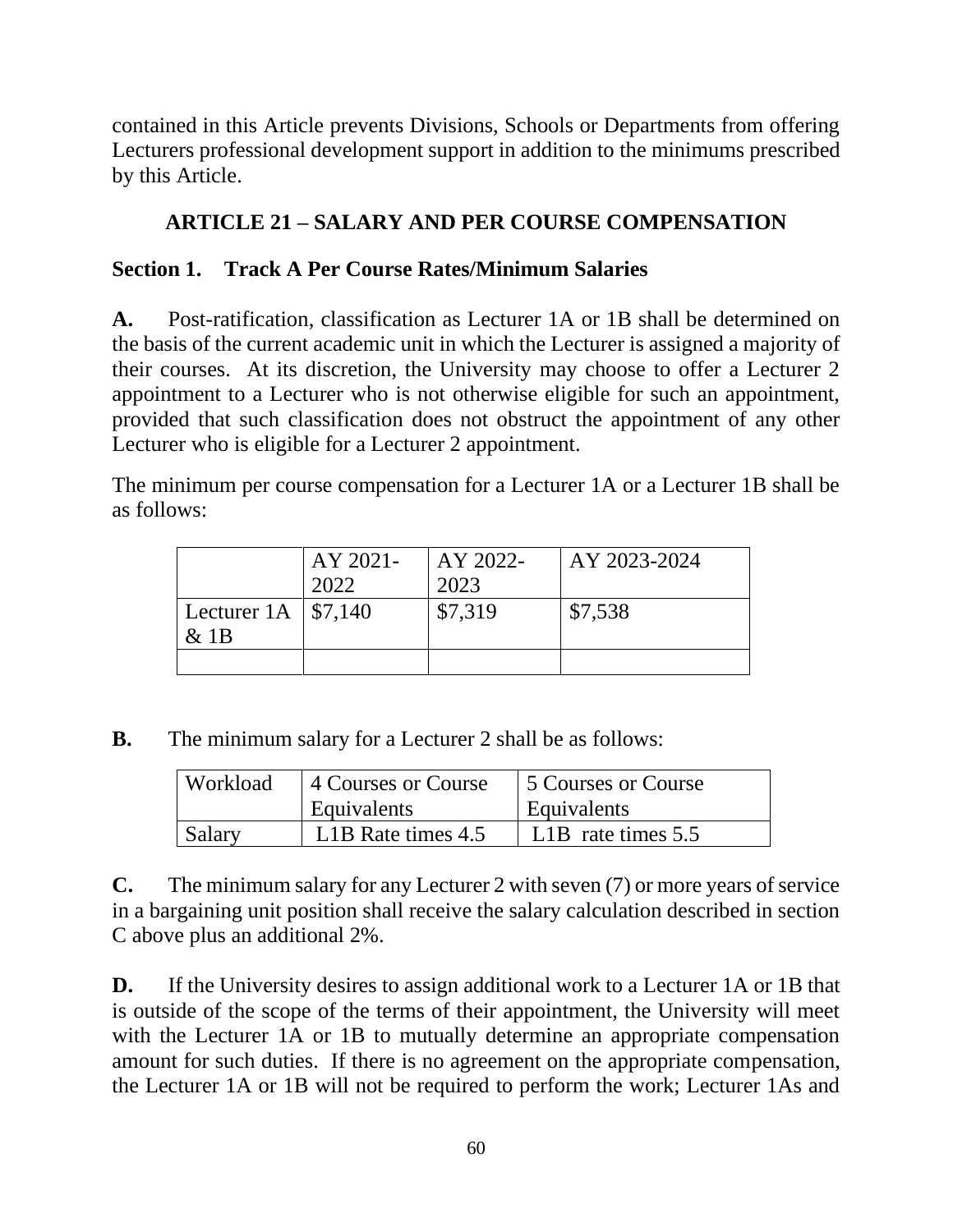1Bs will not suffer any adverse consequence solely based on the refusal to accept an assignment of additional work.

#### **Section 2. Track B Minimum Salaries**

**A.** This section concerns full-time Lecturers other than those with the title Professor of Practice in the Arts.

 After the initial placement, any Lecturer 3 or Lecturer 4 promoted to the next highest rank shall be placed at the minimum salary of the promoted-to rank or receive a four percent (4%) increase over their current rate of pay, whichever is greater.

| Rank          | AY 2021- | AY 2022- | AY 2023- |
|---------------|----------|----------|----------|
|               | 2022     | 2023     | 2024     |
|               |          |          |          |
| Assistant     |          |          |          |
| Instructional |          |          |          |
| Professor     | \$61,082 | \$62,609 | \$64,487 |
|               |          |          |          |
| Associate     |          |          |          |
| Instructional |          |          |          |
| Professor     | \$65,969 | \$67,618 | \$69,646 |
|               |          |          |          |
| Instructional |          |          |          |
| Professor     | \$71,400 | \$73,185 | \$75,381 |
|               |          |          |          |

**B.** The rank and minimum salary for a Track B Lecturer shall be as follows:

## **Section 3.**

**A.** If the current salary or per course compensation of any Lecturer exceeds that specified in this article, the salary or per course compensation of that Lecturer shall be eligible for a merit increase not to be less than 2% and not to exceed 4%, Decisions regarding merit increases are not grievable.

**B.** Nothing in this agreement shall preclude the University from offering any Lecturer compensation higher than that specified in this Article.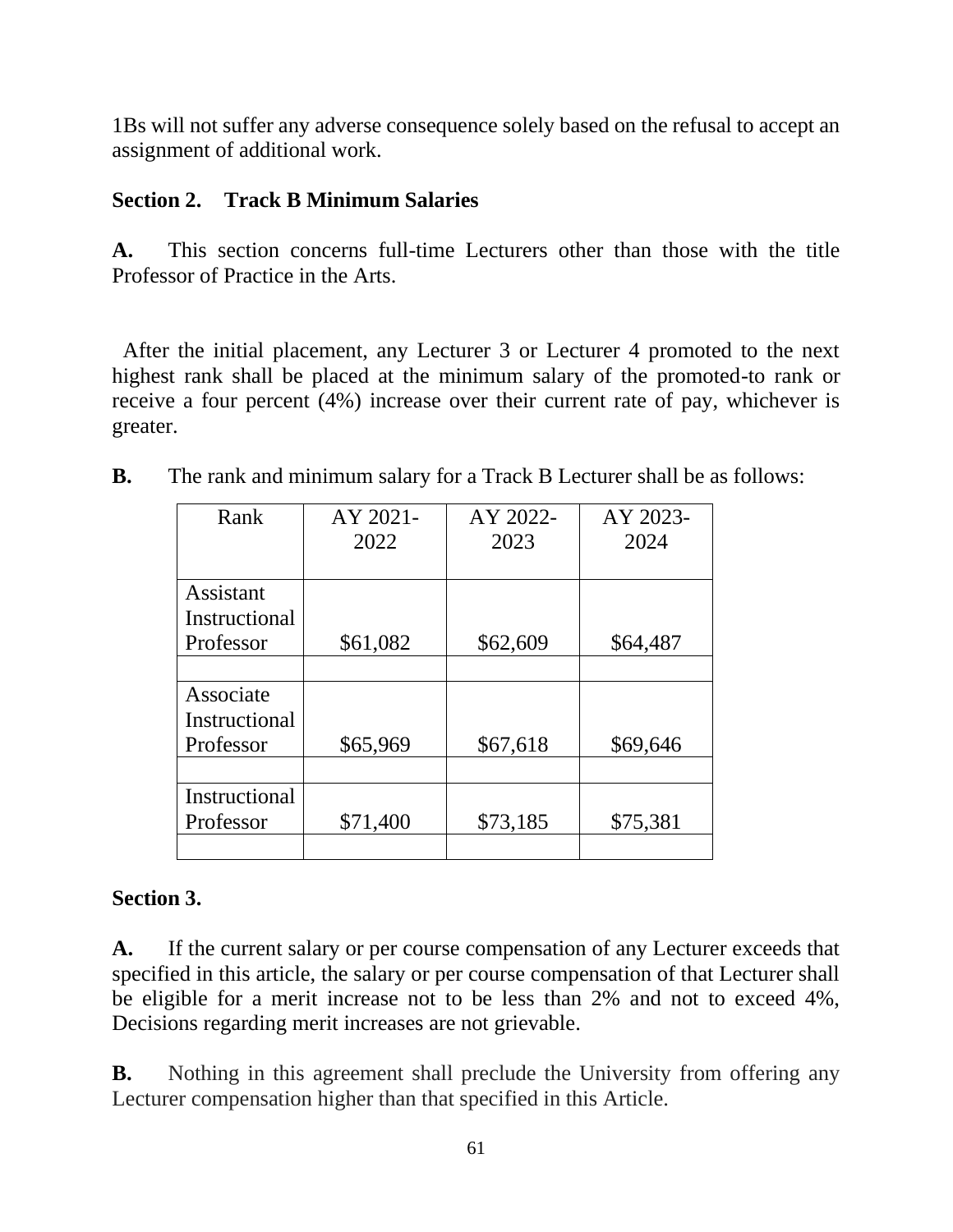### **ARTICLE 22 – CANCELLATION FEES FOR LECTURER 1As, 1Bs**

A Lecturer 1A or 1B who timely accepts an offer of appointment or assignment of a course will be paid a cancellation fee equivalent to twenty-five percent (25%) of the total course rate if the course assignment is cancelled within twenty-one (21) calendar days of the start of the course or after the first scheduled day of class. The University may assign the affected Lecturer an alternative course or course equivalent that the Lecturer is qualified to teach or perform rather than paying the course cancellation fee. If the Lecturer rejects the alternative assignment, the Lecturer shall not be entitled to the cancellation fee.

#### **ARTICLE 23 – PPA COMPENSATION, PROFESSIONAL DEVELOPMENT**

#### **Section 1. Compensation**

**A.** The minimum salary and minimum annual increases for a full-time Professor of Practice in the Arts shall be as follows:

| Rank                       | AY 2021- | AY 2022- | AY 2023- |
|----------------------------|----------|----------|----------|
|                            | 2022     | 2023     | 2024     |
|                            |          |          |          |
| <b>Assistant Professor</b> | \$72,870 | \$74,692 | \$76,932 |
| of Practice in the         |          |          |          |
| <b>Arts</b>                |          |          |          |
| Associate Professor        | \$78,699 | \$80,667 | \$83,087 |
| of Practice in the         |          |          |          |
| Arts                       |          |          |          |
| Professor of               | \$84,995 | \$87,119 | \$89,733 |
| Practice in the Arts       |          |          |          |

**B.** If the current salary of any Professor of Practice in the Arts exceeds that specified in this article, that Professor of Practice in the Arts shall be eligible for a merit increase not to be less than 2% and not to exceed 4%.

#### **Section 2. Professional Development.**

**A.** Each Professor of Practice in the Arts shall be provided with a minimum allowance of \$3,000 per year to be used to support professional development and/or artistic practice.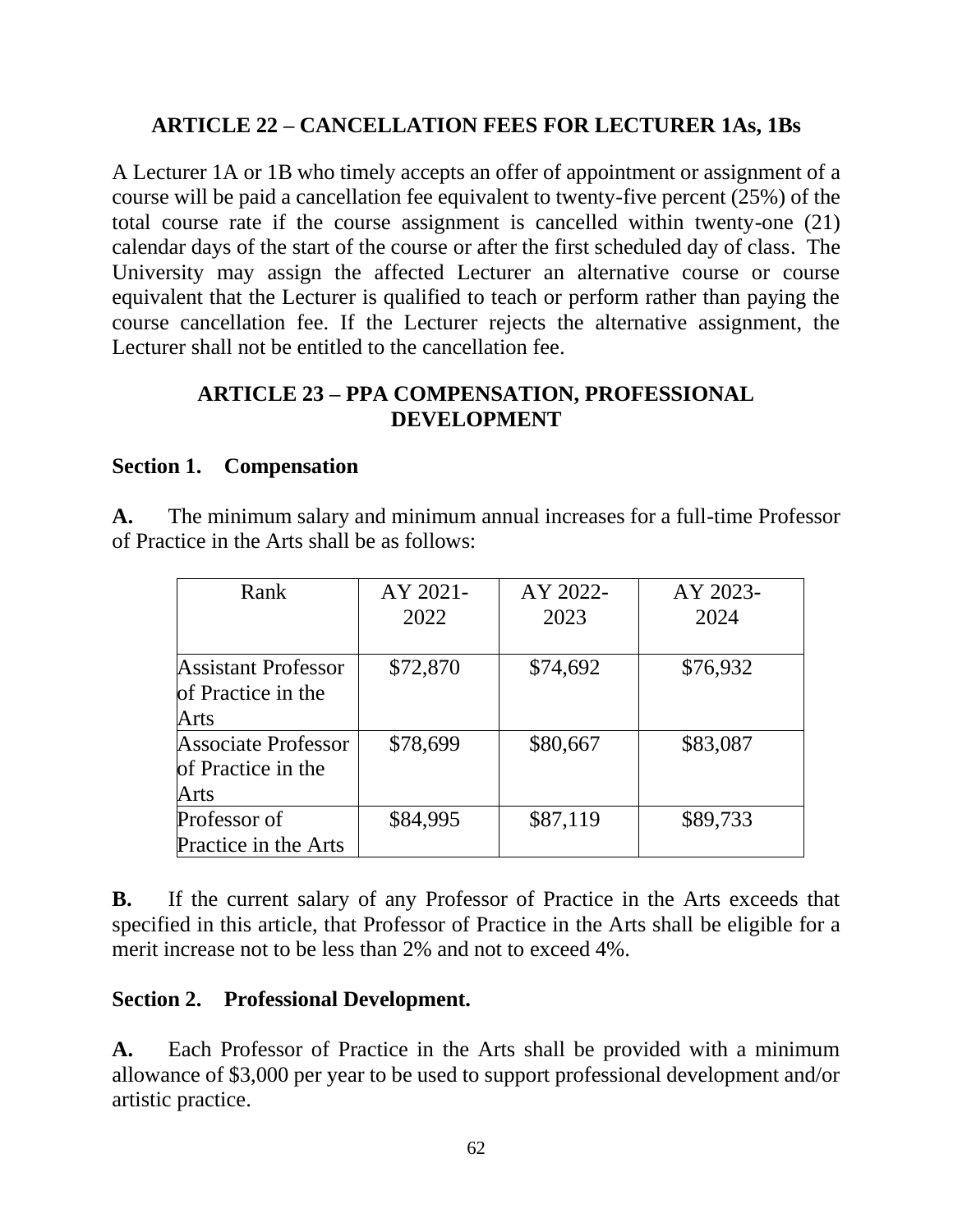**B.** If, at the time of contract ratification, a Professor of the Practice has been provided with an individual professional development benefit that is more than what is proposed in this Article, or a different type of professional development benefit, the University will preserve that benefit for the term of this Agreement. Nothing in this Section precludes a Professor of the Practice from seeking additional funds for which they may be eligible. Nothing contained in this Article prevents Divisions, Schools or Departments from offering Professors of the Practice professional development support in addition to the minimums prescribed by this Article.

**C.** A Professor of Practice in the Arts shall receive an additional College research allowance of \$2000 for the first section of the College Core that they teach, and an additional \$4,000 for the second section of the College Core that they teach for up to \$6,000 per academic year.

**D.** Professors of the Practice in the Arts shall be eligible for a one course teaching reduction every fourth year for purposes of creating high-quality artistic output. The request for a teaching reduction must be supported by the description of the artistic endeavors, and how such endeavors will enhance the Professor's pedagogy or subject matter expertise in their respective field.

**E.** Professors of the Practice shall be eligible for the leave of absence set forth in Article 20, Professional Development, Section 6, under the same terms and conditions set forth therein.

## **ARTICLE 24 – UNIVERSITY OF CHICAGO BENEFITS**

Lecturers are eligible for the following benefits according to the terms and conditions set forth in the applicable plan documents and summary plan descriptions which are summarized at<http://humanresources.uchicago.edu/benefits/index.shtml> and also summarized by Employee type below. In the event of a conflict between the summary below and the plan documents / summary plan descriptions, the plan documents / summary plan descriptions will control: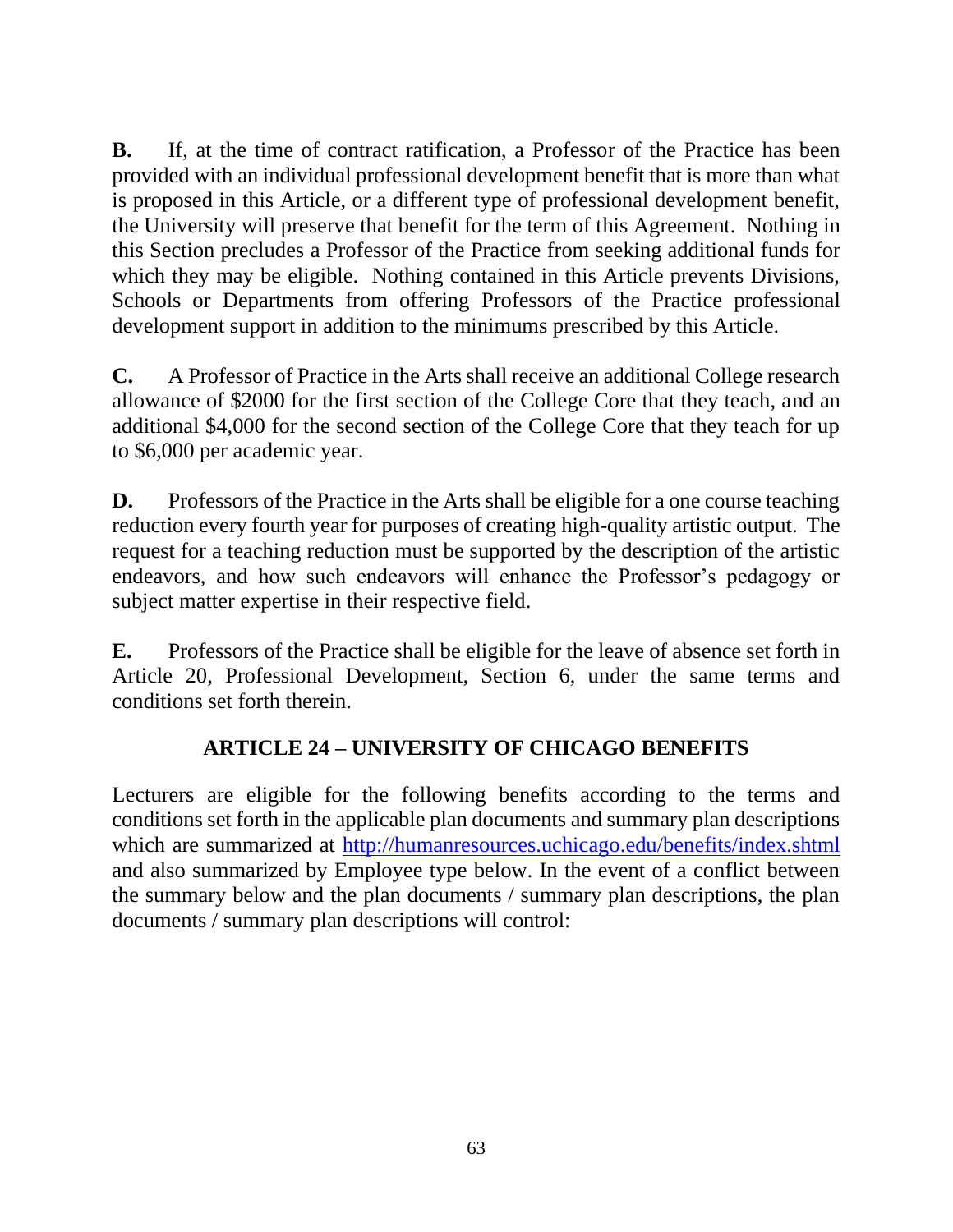| <b>Benefit Plan</b>          | Track B     | Teaching  | Track A L1A                  | All Other      |
|------------------------------|-------------|-----------|------------------------------|----------------|
|                              | Lecturer;   | Fellows   | and L1B (with                | <b>Track A</b> |
|                              | Professor   | and       | 2 consecutive                | $L1A$ , and    |
|                              | of Practice | Track A   | appointments                 | L1B            |
|                              |             | L2        | and 50%                      |                |
|                              |             |           | $\text{effort}$ <sup>1</sup> |                |
| <b>Child Care Referral</b>   |             |           |                              |                |
|                              |             |           |                              |                |
| <b>Child Care Affiliates</b> |             |           |                              |                |
|                              |             |           |                              |                |
| <b>Elder Care Referral</b>   |             |           |                              |                |
|                              |             |           |                              |                |
| <b>Staff &amp; Faculty</b>   |             |           |                              |                |
| <b>Assistance Program</b>    |             |           |                              |                |
|                              |             |           |                              |                |
| <b>Sick Leave</b>            |             |           |                              |                |
|                              |             |           |                              |                |
|                              |             |           |                              |                |
| <b>Child Bereavement</b>     |             |           |                              |                |
| Leave                        |             |           |                              |                |
|                              |             |           |                              |                |
| <b>FMLA</b> (per statute)    |             |           |                              |                |
|                              |             |           |                              |                |
| <b>Other leaves required</b> |             |           |                              |                |
| by law (military leave,      |             |           |                              |                |
| VESSA,                       |             |           |                              |                |
| workers'                     |             |           |                              |                |
| compensation)                |             |           |                              |                |
|                              |             |           |                              |                |
| Parental Leave <sup>2</sup>  |             |           |                              |                |
|                              |             |           |                              |                |
| <b>Holidays</b>              |             |           |                              |                |
|                              |             |           |                              |                |
| <b>Vacation</b>              | $\bullet$   | $\bullet$ |                              |                |
|                              |             |           |                              |                |
| <b>Personal Leave</b>        | $\bullet$   | $\bullet$ |                              |                |

 $\frac{1}{1}$  See notes at end of Article.

<sup>2</sup> See notes at end of Article.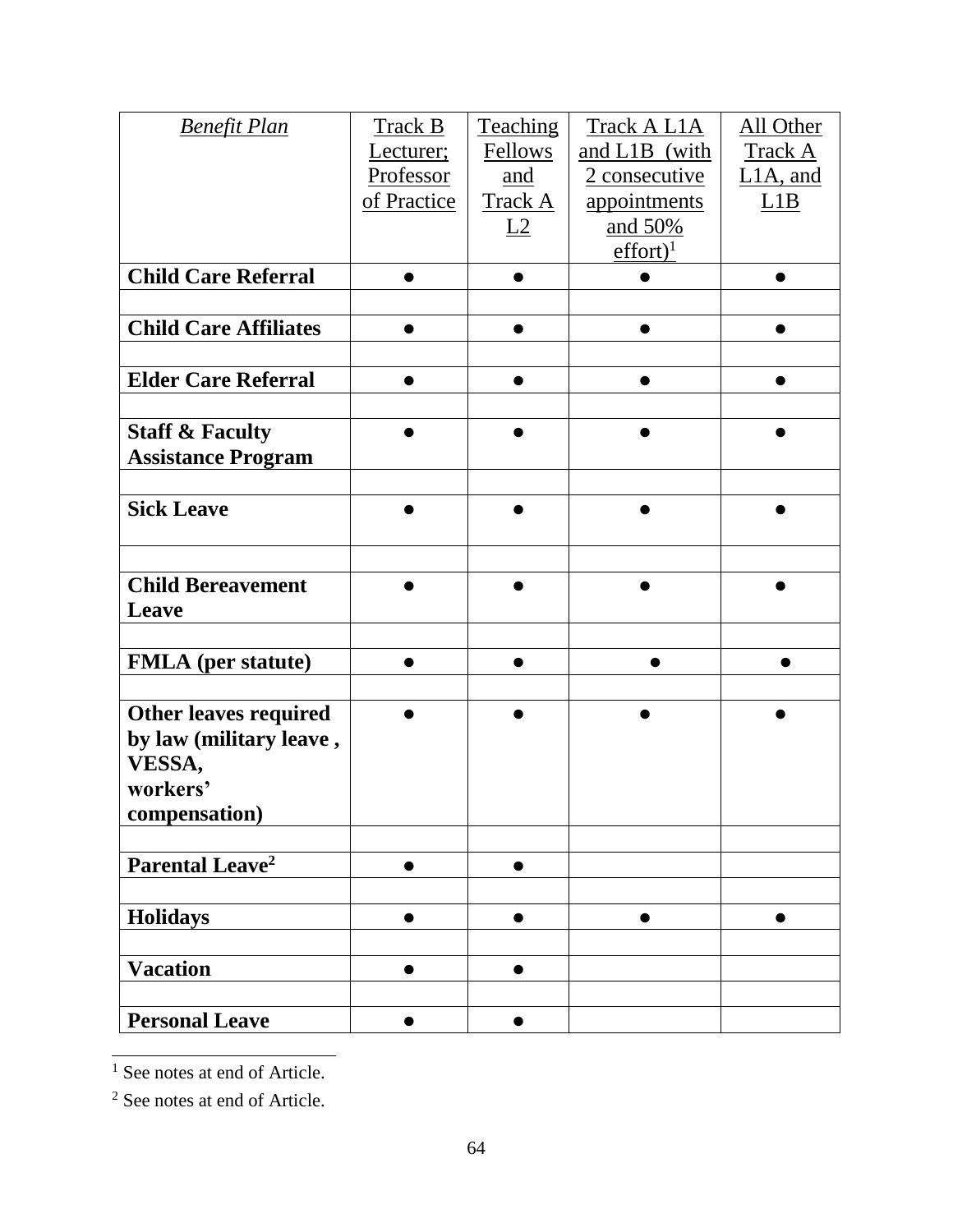| <b>Benefit Plan</b>                         | Track B     | Teaching | Track A L1A           | All Other    |
|---------------------------------------------|-------------|----------|-----------------------|--------------|
|                                             | Lecturer;   | Fellows  | and L1B (with         | Track A      |
|                                             | Professor   | and      | <u>2 consecutive</u>  | $L1A$ , and  |
|                                             | of Practice | Track A  | appointments          | L1B          |
|                                             |             | L2       | <u>and 50%</u>        |              |
|                                             |             |          | $effort$ <sup>1</sup> |              |
|                                             |             |          |                       |              |
| <b>Short Term Disability</b>                |             |          |                       |              |
|                                             |             |          |                       |              |
| <b>Long Term Disability</b>                 |             |          |                       |              |
|                                             |             |          |                       |              |
| <b>Long Term Care</b>                       |             |          |                       |              |
| <b>Insurance</b>                            |             |          |                       |              |
|                                             |             |          |                       |              |
| <b>Medical (part time</b>                   |             |          |                       | Eligible for |
| and full time rates                         |             |          |                       | cash         |
| apply)                                      |             |          |                       | subsidy      |
|                                             |             |          |                       | (see notes   |
| Maroon Plan                                 |             |          |                       | below)       |
|                                             |             |          |                       |              |
| <b>Maroon Savings Choice</b><br>Plan        |             |          |                       |              |
| University of Chicago                       |             |          |                       |              |
| <b>Health Plan</b>                          |             |          |                       |              |
| <b>HMO</b> Illinois                         |             |          |                       |              |
|                                             |             |          |                       |              |
| <b>Dental</b>                               |             |          |                       |              |
| <b>MetLife Copay</b>                        |             |          |                       |              |
| MetLife PPO                                 |             |          |                       |              |
|                                             |             |          |                       |              |
| <b>Vision</b>                               |             |          |                       |              |
| <b>VSP</b> Base                             | $\bullet$   |          |                       |              |
| <b>VSP Premier</b>                          |             |          |                       |              |
|                                             |             |          |                       |              |
| <b>Flexible Spending</b><br><b>Accounts</b> |             |          |                       |              |
| <b>Health Care</b>                          | $\bullet$   |          |                       |              |
| Dependent Care                              |             |          |                       |              |
|                                             |             |          |                       |              |
|                                             |             |          |                       |              |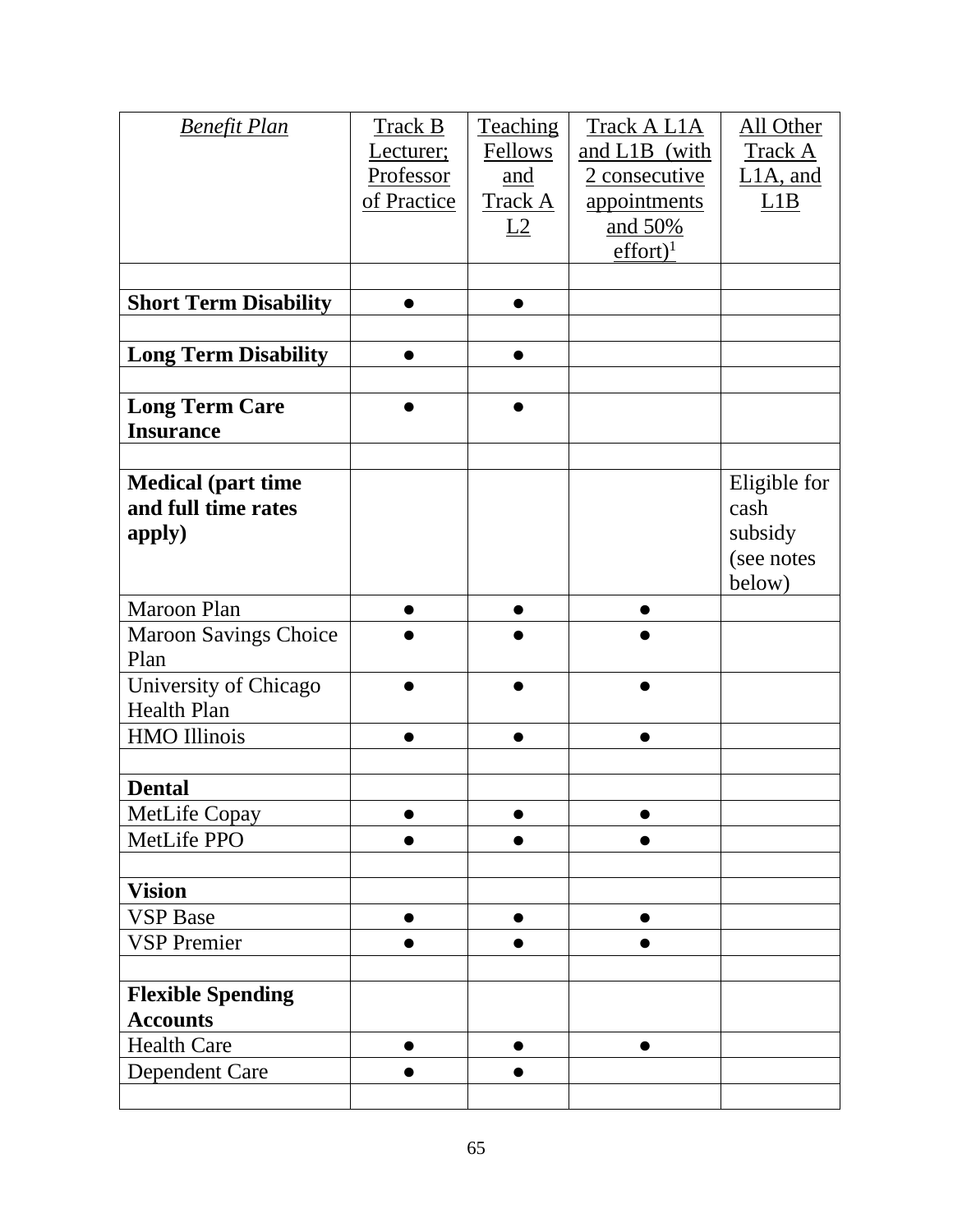| <b>Benefit Plan</b>                 | Track B     | <b>Teaching</b> | Track A L1A           | All Other   |
|-------------------------------------|-------------|-----------------|-----------------------|-------------|
|                                     | Lecturer;   | Fellows         | and L1B (with         | Track A     |
|                                     | Professor   | and             | 2 consecutive         | $L1A$ , and |
|                                     | of Practice | Track A         | appointments          | L1B         |
|                                     |             | L2              | and 50%               |             |
|                                     |             |                 | $effort$ <sup>1</sup> |             |
| <b>Health Savings</b>               |             | $\bullet$       |                       |             |
| <b>Account (Only with</b>           |             |                 |                       |             |
| <b>Maroon Savings Choice</b>        |             |                 |                       |             |
| plan)                               |             |                 |                       |             |
| <b>Life Insurance</b>               |             |                 |                       |             |
| <b>Basic</b>                        |             |                 |                       |             |
| Supplemental                        |             |                 |                       |             |
| Spouse                              |             |                 |                       |             |
| Child(ren)                          |             | $\bullet$       |                       |             |
| <b>Personal Accident</b>            |             |                 |                       |             |
|                                     |             |                 |                       |             |
| <b>Business Travel</b>              |             |                 |                       |             |
| <b>Accident Insurance</b>           |             |                 |                       |             |
|                                     |             |                 |                       |             |
| <b>Adoption Assistance</b>          |             |                 |                       |             |
| Program                             |             |                 |                       |             |
|                                     |             |                 |                       |             |
| <b>Educational</b>                  |             |                 |                       |             |
| <b>Assistance Plan</b> <sup>3</sup> |             |                 |                       |             |
| <b>Lab School Tuition</b>           |             |                 |                       |             |
| Benefit                             |             |                 |                       |             |
| (sliding scale for benefit)         |             |                 |                       |             |
| depending on family                 |             |                 |                       |             |
| income)                             |             |                 |                       |             |

<sup>&</sup>lt;sup>3</sup> Individuals with the title Senior Lecturer ("Legacy Senior Lecturers") on the date of ratification will retain their eligibility for the Faculty Children's Scholarship Plan (FCSP). The University reserves the right to modify, suspend or terminate the FCSP plan, provided that any such modification, suspension or termination is generally applicable to other similarly-eligible University employees who are eligible to participate in the plans on like terms. The Union expressly waives its right to negotiate concerning any such changes. If a Legacy Senior Lecturer takes a position outside the bargaining unit, they forfeit any grandfathering rights set forth here, even if the Legacy Senior Lecturer subsequently returns to the bargaining unit.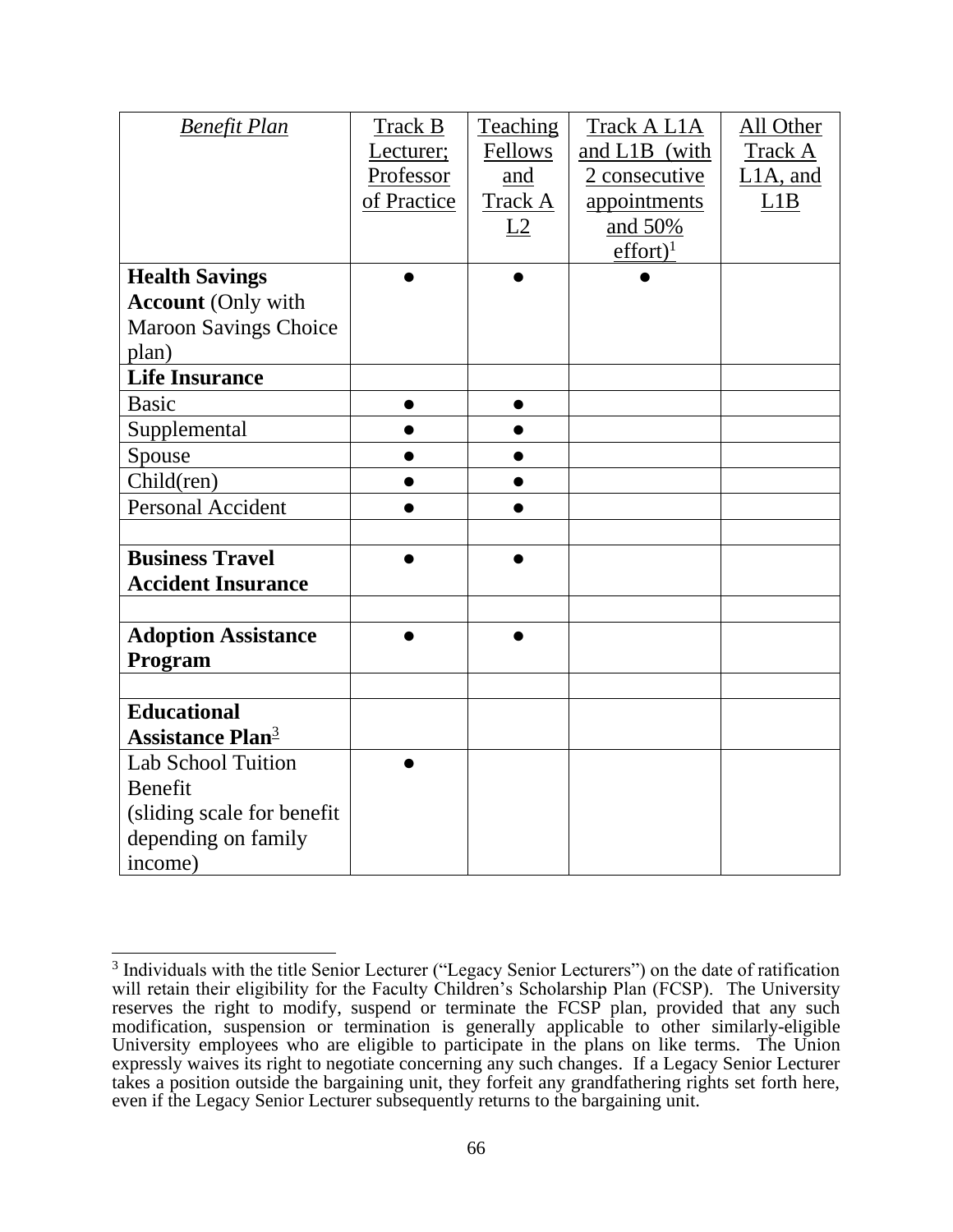| <b>Benefit Plan</b>                             | Track B<br>Lecturer;<br>Professor<br>of Practice | <b>Teaching</b><br>Fellows<br>and<br>Track A<br>L2 | Track A L1A<br>and L1B (with<br>2 consecutive<br>appointments<br>and 50%<br>$effort$ <sup>1</sup> | All Other<br><b>Track A</b><br>$L1A$ , and<br>L1B |
|-------------------------------------------------|--------------------------------------------------|----------------------------------------------------|---------------------------------------------------------------------------------------------------|---------------------------------------------------|
| University of Chicago<br><b>College Tuition</b> |                                                  |                                                    |                                                                                                   |                                                   |
| Remission                                       |                                                  |                                                    |                                                                                                   |                                                   |
|                                                 |                                                  |                                                    |                                                                                                   |                                                   |
| <b>Commuter Benefits</b>                        |                                                  |                                                    |                                                                                                   |                                                   |
|                                                 |                                                  |                                                    |                                                                                                   |                                                   |
| <b>Faculty and Staff</b>                        |                                                  |                                                    |                                                                                                   |                                                   |
| <b>Loan Programs (full</b>                      |                                                  |                                                    |                                                                                                   |                                                   |
| time only)                                      |                                                  |                                                    |                                                                                                   |                                                   |
|                                                 |                                                  |                                                    |                                                                                                   |                                                   |
| <b>Retiree Medical Plan</b>                     |                                                  |                                                    |                                                                                                   |                                                   |
| (per eligibility rules)                         |                                                  |                                                    |                                                                                                   |                                                   |
|                                                 |                                                  |                                                    |                                                                                                   |                                                   |
| <b>Retirement Plans</b>                         |                                                  |                                                    |                                                                                                   |                                                   |
| <b>CRP</b>                                      |                                                  |                                                    |                                                                                                   |                                                   |
| <b>SRP</b>                                      |                                                  |                                                    |                                                                                                   |                                                   |
| 457(b)                                          |                                                  |                                                    |                                                                                                   |                                                   |

**Notes on Track A L1A and L1B (who are assigned at least 3 courses over at least 2 consecutive quarters) ("Health Insurance Eligible Track A Lecturers"):**

**1.** Effective January 1, 2019, the University will offer Health Insurance-Eligible Track A Lecturers health insurance, dental insurance and vision insurance as shown in the chart above. Eligibility criteria are as follows:

a. Lecturer must be employed as a Health Insurance-Eligible Track A Lecturer on date of ratification and still employed in that capacity on January 1, 2019

b. Lecturer's appointment must span at least two (2) consecutive academic quarters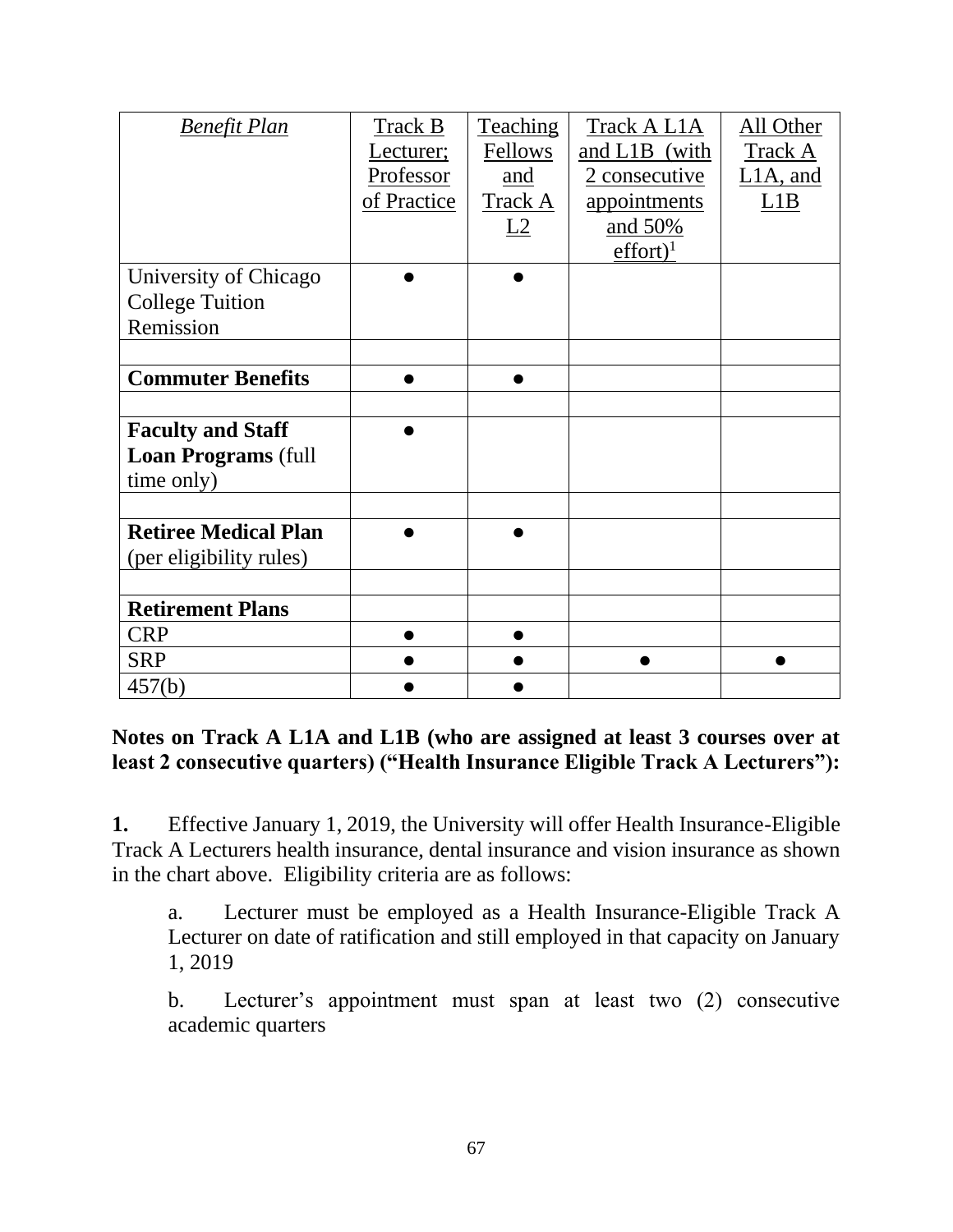c. Lecturer's appointment must be 50% or more effort, which is defined as having an appointment with assignments to teach at least 3 courses (or course-equivalent duties) over two consecutive quarters

d. Lecturer must not otherwise be eligible for University of Chicago benefits

**2.** Once eligible for health, dental and vision insurance, the Health Insurance-Eligible Track A Lecturer will remain eligible until their employment ends or until they no longer meet the eligibility criteria above, whichever occurs first.

**3.** Initial enrollment for Health Insurance-Eligible Track A Lecturers employed as of date of ratification will occur no later than January 1, 2019. The University will provide the Union with advance notice of the initial enrollment process.

**4.** Following ratification, the University and the Union will confer for the purpose of agreeing to a list of Health Insurance-Eligible Track A Lecturers. The University and the Union will revise this list, if necessary prior to January 1, 2019.

**5.** Track A Employees who do not meet the above eligibility criteria and who are not otherwise covered by another employer-sponsored plan may apply for a cash subsidy of up to \$350 per academic year in which the Track A Employee has an appointment, for purposes of offsetting healthcare costs.

## **Notes on Parental Leave:**

For those who are eligible for Parental Leave as shown in the chart above, the Parental Leave benefit will be the same as Parental Leave for Faculty as stated in the Faculty/OAA Handbook: https://provost.uchicago.edu/handbook/clause/parentalleave-full-time-faculty-and-senior-lecturers Lecturer returning from Parental Leave will not be assigned three (3) courses in the quarter immediately following their quarter of Parental Leave, unless Parental Leave is taken in the Spring Quarter, but will be required to fulfill their appointed course load.

The University reserves the right to modify, suspend or terminate these benefit plans, to change plan documents and to add new plans, provided that any such modification, suspension or termination is generally applicable to other similarlyeligible University employees who are eligible to participate in these plans on like terms. The Union expressly waives its right to negotiate concerning any such changes. Any questions or disputes concerning insurance plans or benefit plans must be resolved in accordance with the dispute resolution procedures contained in those plans, and such questions or disputes are not subject to the grievance-arbitration procedure in this Agreement.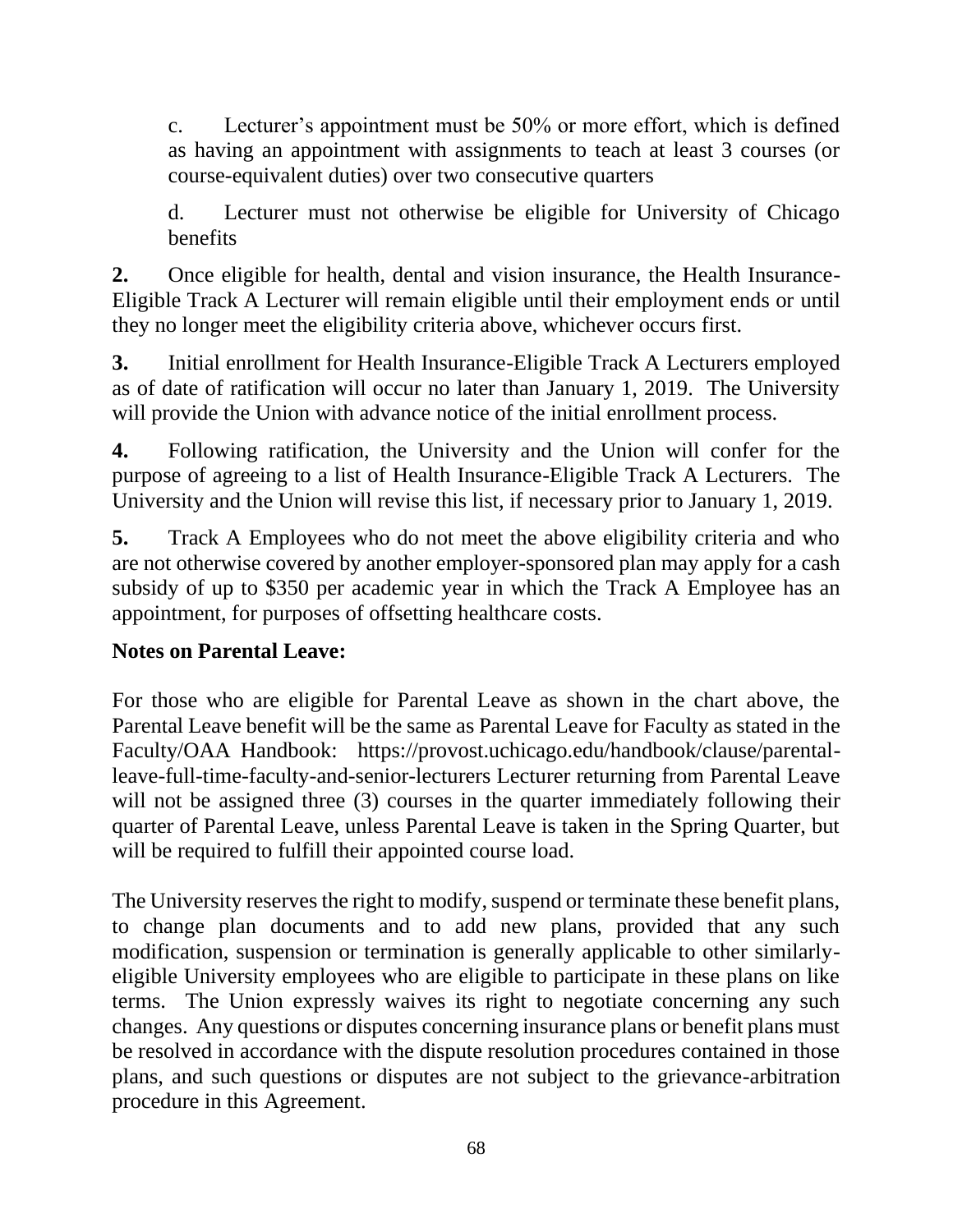## **ARTICLE 25 – IMMIGRATION STATUS**

### **Section 1. General**

The University welcomes, and benefits from, talented educators, scholars and students from around the world.

## **Section 2. Temporary Immigration Status**

If, after receiving an offer of employment, the candidate informs the University a sponsored visa is needed for lawful work status, the University shall determine in its reasonable discretion whether to sponsor the candidate and which nonimmigrant visa is appropriate under all of the relevant circumstances, including but not limited to whether the need for the teaching will persist and the length of offered appointment. The University's decision to sponsor any temporary immigration status does not guarantee the Lecturer's continued employment with the University, and there is no guarantee that any visa status can be obtained for a sponsored Lecturer, as the process depends upon factors outside of the University's control.

## **Section 3. Permanent Immigration Status**

The University shall sponsor a current Lecturer for Legal Permanent Residency (LPR) if the University determines in its reasonable discretion that sponsorship advances the University's plans to continue employment of the Lecturer, considering the relevant circumstances as determined by the University. If the University sponsors a Lecturer for LPR, the University shall pay for all associated costs of the sponsorship and application process for the Lecturer's application.

Nothing in this Article precludes a Lecturer from pursuing LPR status without University sponsorship. The University's sponsorship for permanent immigration status does not guarantee the Lecturer's continued employment with the University, and there is no guarantee that any visa status can be obtained for a sponsored Lecturer, as the process depends upon factors outside of the University's control.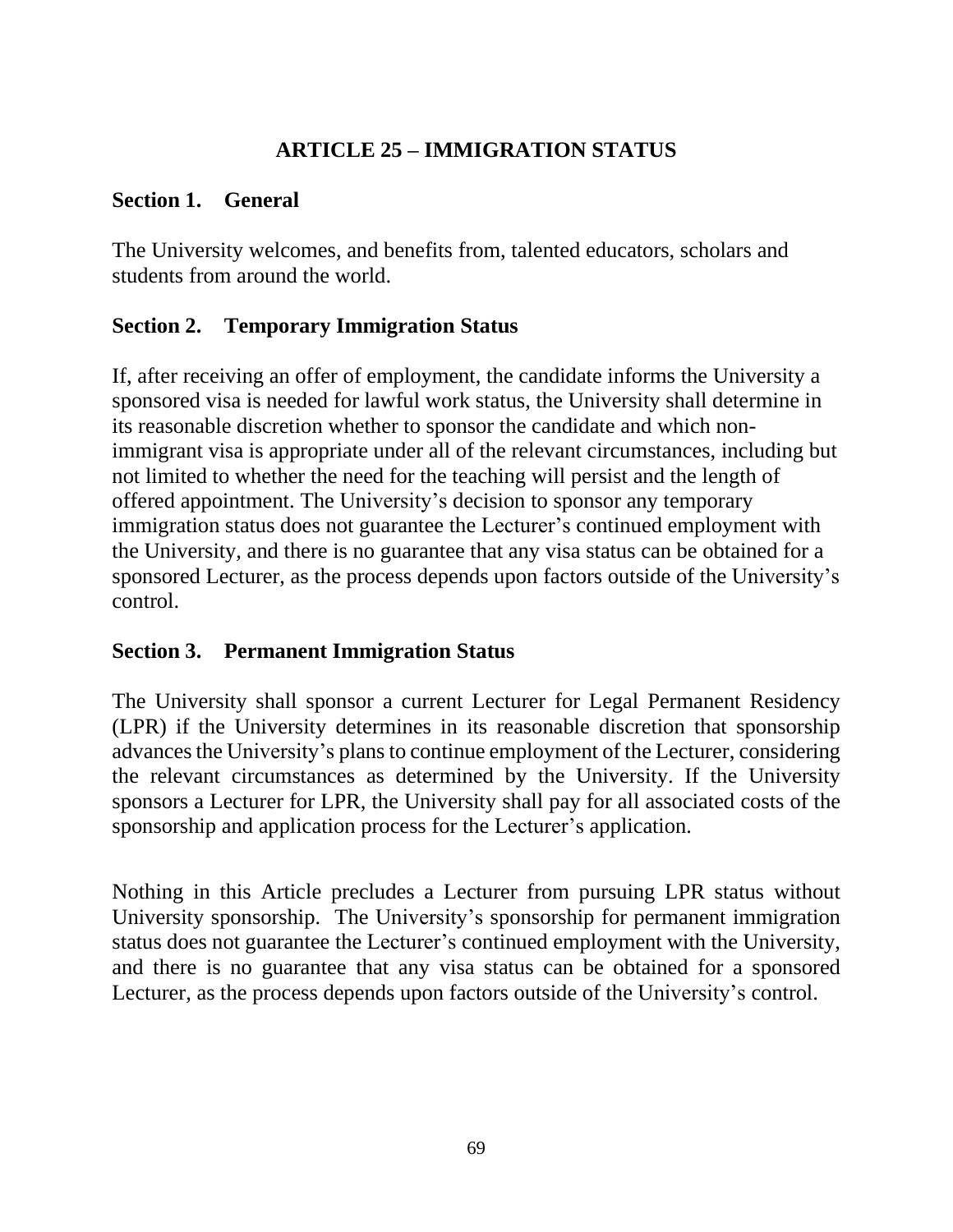## **Section 4. Procedures for Sponsorship**

**A.** Lecturers on a H1B visa who desire LPR sponsorship must send written notification of the expiration date of the visa to the Associate Director of the Office of International Affairs (or designee), with a copy to the appointive unit, sufficiently in advance of the expiration of their visa to permit successful LPR processing without requiring premium processing. The University has no obligation to sponsor a Lecturer who, in its reasonable discretion, has not given sufficient advance notice to permit successful processing of the application.

**B.** Requests for sponsorship of an eligible Lecturer must be in writing and endorsed by the responsible Dean or Director, subject to the approval of the Office of the Provost.

**C.** Once the University has decided to sponsor a Lecturer for LPR, only it, and not an eligible Lecturer, may initiate the sponsorship process with USCIS.

**D.** The University will provide notice of sponsorship to the Union, when applicable.

## **Section 5. Travel Outside of the United States**

Every Lecturer is solely responsible for the consequences of decisions to leave the United States. Any Lecturer who is unable to return to work because they are not authorized to leave a foreign country or to enter the United States may request an unpaid leave of absence for up to one (1) year in order to resolve any issues preventing their return to the United States. Such requests will be considered by the University in its reasonable discretion.

## **Section 6. Access to Grievance Procedure**

Lecturers on University-sponsored, nonimmigrant visas shall have the opportunity to file a grievance at Step 2 of the grievance procedure and challenge the University's decision regarding termination or appointment. However, decisions made under Sections 2-5 of this Article shall not be grievable.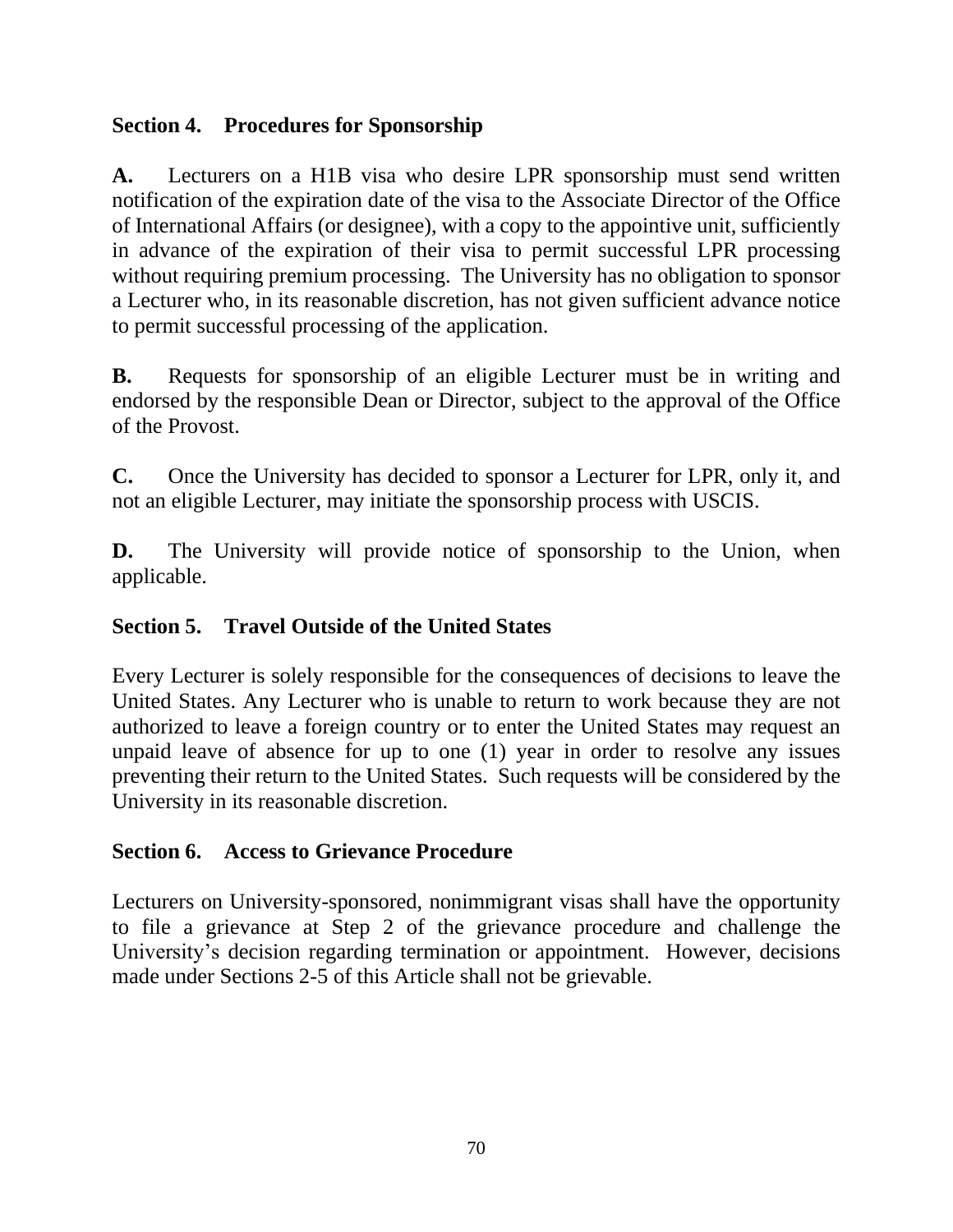## **Section 7. Outside Legal Counsel**

Outside legal counsel may represent the University and the sponsored Lecturer in immigration matters only if the University's Office of Legal Counsel provides prior written authorization.

## **Section 8. Hold Harmless**

The Lecturer and the Union shall hold harmless the University and waive any and all claims, damages, losses, expenses or other cause of action for failure to secure any immigrant or nonimmigrant status for the candidate or Lecturer.

## **ARTICLE 26 – NO STRIKES /LOCKOUT**

## **Section 1.**

During the term of this Agreement, neither the Union nor a Lecturer will:

- a. instigate, promote, sponsor, engage in, or condone any strike, sympathy strike, slowdown, concerted stoppage of work, observation of picket lines at or near University premises;
- b. withhold or delay any grades or academic evaluations as a form of concerted activity (as defined under the National Labor Relations Act); or
- c. commit any other interference with or stoppage of work by a Lecturer.

## **Section 2**.

In the event of a violation of Section 1 of this Article, the Union agrees to take reasonable steps that are within its power to induce Lecturers engaged in a strike or work stoppage in violation of the terms of this Agreement to return to work.

## **Section 3.**

In the event of a violation of Section 1 of this Article, the University may immediately pursue, in any court of competent jurisdiction, whatever remedies are available to it. Any Lecturers engaging in any activity in violation of Section 1 of this Article are subject to immediate discharge.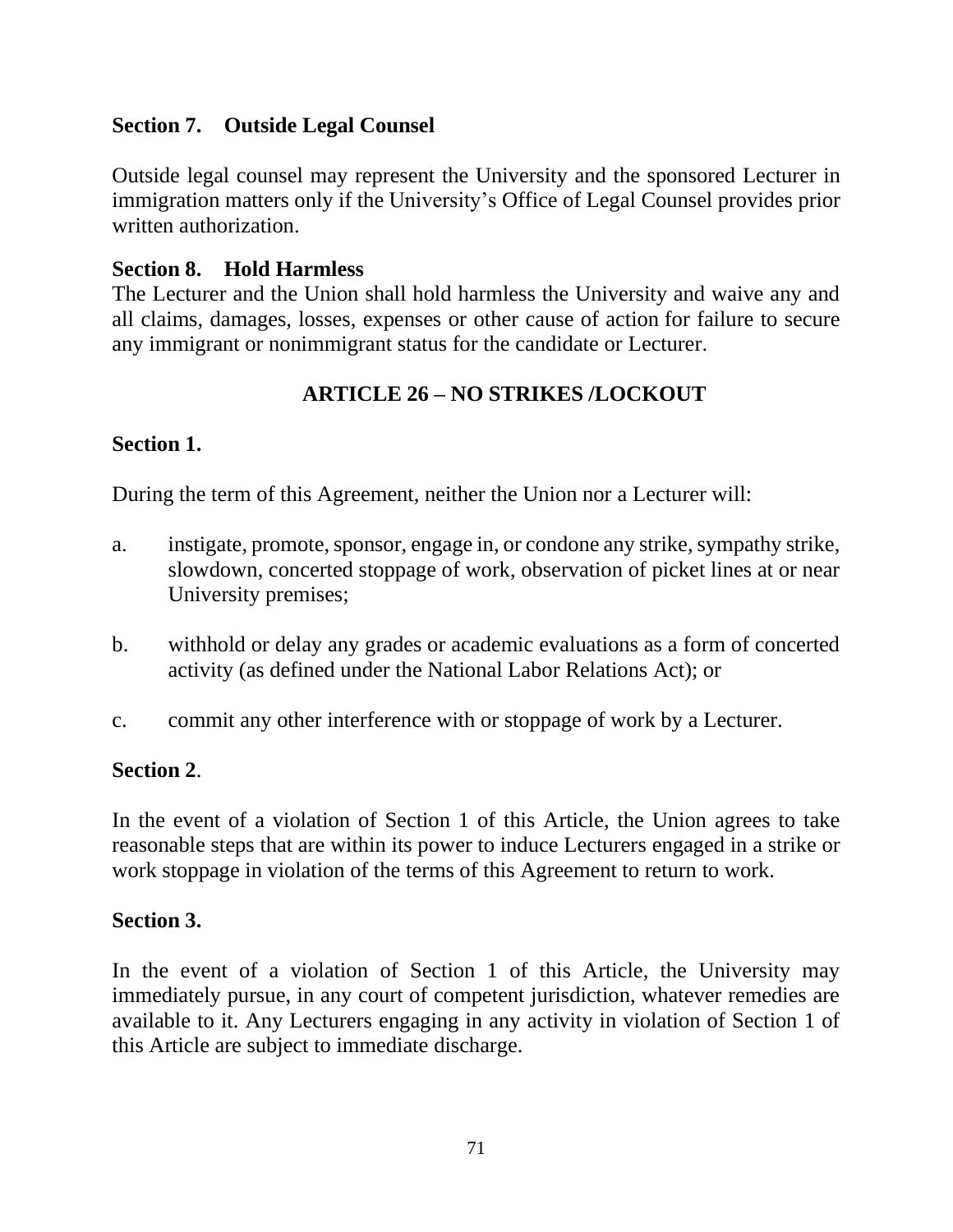## **Section 4.**

During the term of this Agreement, the University agrees that it shall not lock out any of the Lecturers covered by this Agreement.

## **Section 5.**

In the event of a violation of Section 4 of this Article, the Union may immediately pursue, in any court of competent jurisdiction, whatever remedies are available to it.

## **Section 6.**

The prohibition against strikes and lockouts shall be absolute and shall apply regardless of whether a dispute is subject to arbitration under the grievance arbitration provisions of this Agreement.

# **ARTICLE 27 – SEVERABILITY**

In the event any of the provisions of this Agreement are or shall become invalid, illegal, or unenforceable by reason of any Federal or State Law, Local Ordinance, Decision of any Court, or Ruling of any Federal or State Board, Agency, or other governmental entity such invalidity, illegality, or unenforceability shall have no force and effect and this Agreement shall be construed as if such provision(s) were not a part thereof, it being understood, however, that all other provisions of this Agreement shall not be affected thereby.

In such event, upon thirty (30) days' notice from either side, the parties agree to bargain over any provision that has been invalidated.

## **ARTICLE 28 – TERM OF AGREEMENT**

## **Section 1.**

This Agreement shall be effective upon the first date on which both parties have executed this Agreement ("Effective Date") and shall remain in full force and effect from the Effective Date through April 30, 2021. It shall continue from year to year thereafter unless written notice to terminate this Agreement is served by either party upon the other by certified mail, return receipt, and such notice is received no later than ninety (90) calendar days prior to the expiration date in which event this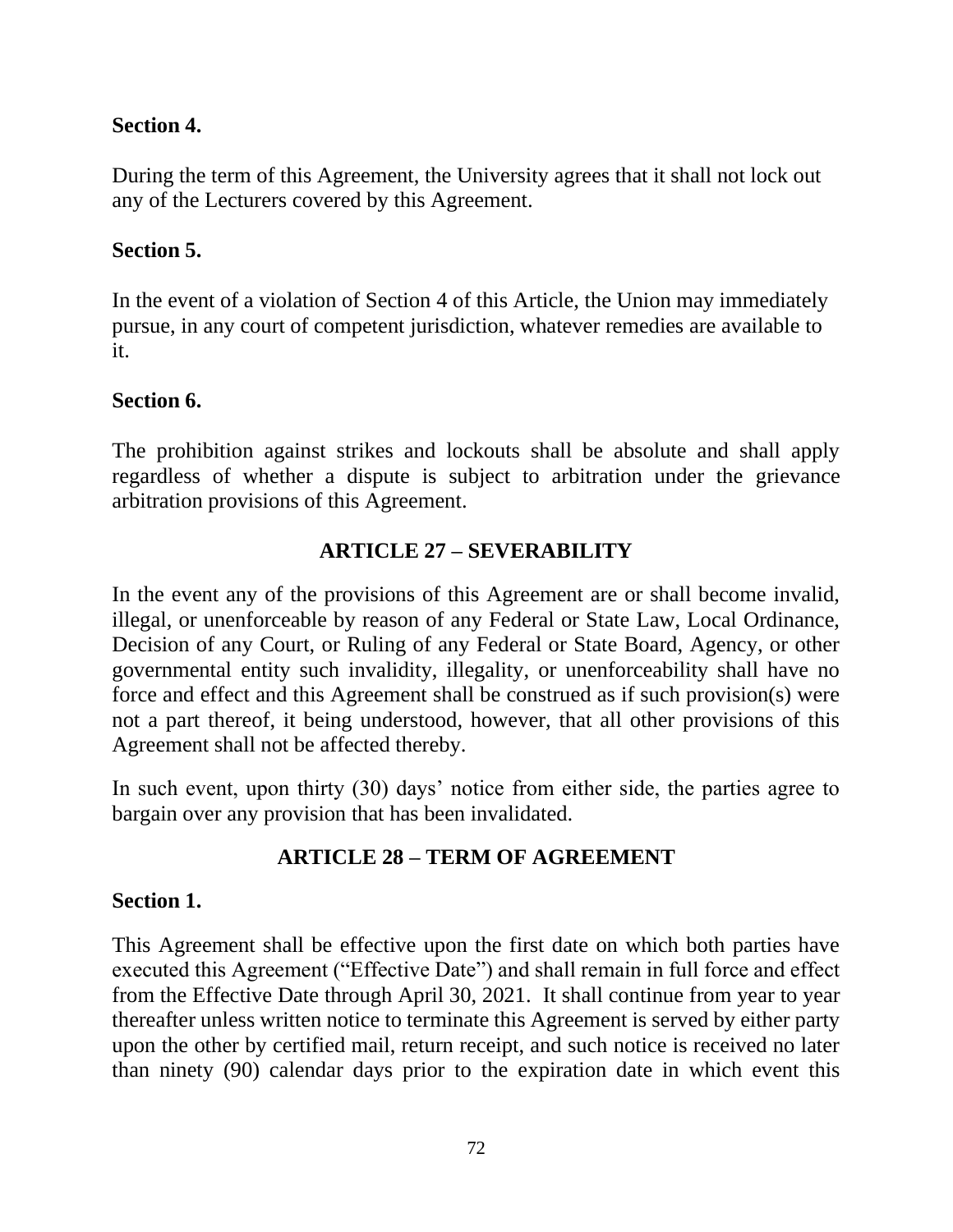Agreement shall terminate at midnight of April 30, 2021, unless renewed or extended by mutual written agreement signed by the parties.

#### **Section 2.**

This Agreement may be reopened for bargaining during its term only upon the mutual agreement of the parties to do so expressed in writing; and there shall be no duty incumbent on either party to make such agreement except as otherwise provided in Article 27, Severability.

For the University:

For the Union:

11/29/2021

Date

Date

11/30/2021

 $\sqrt{\mu}$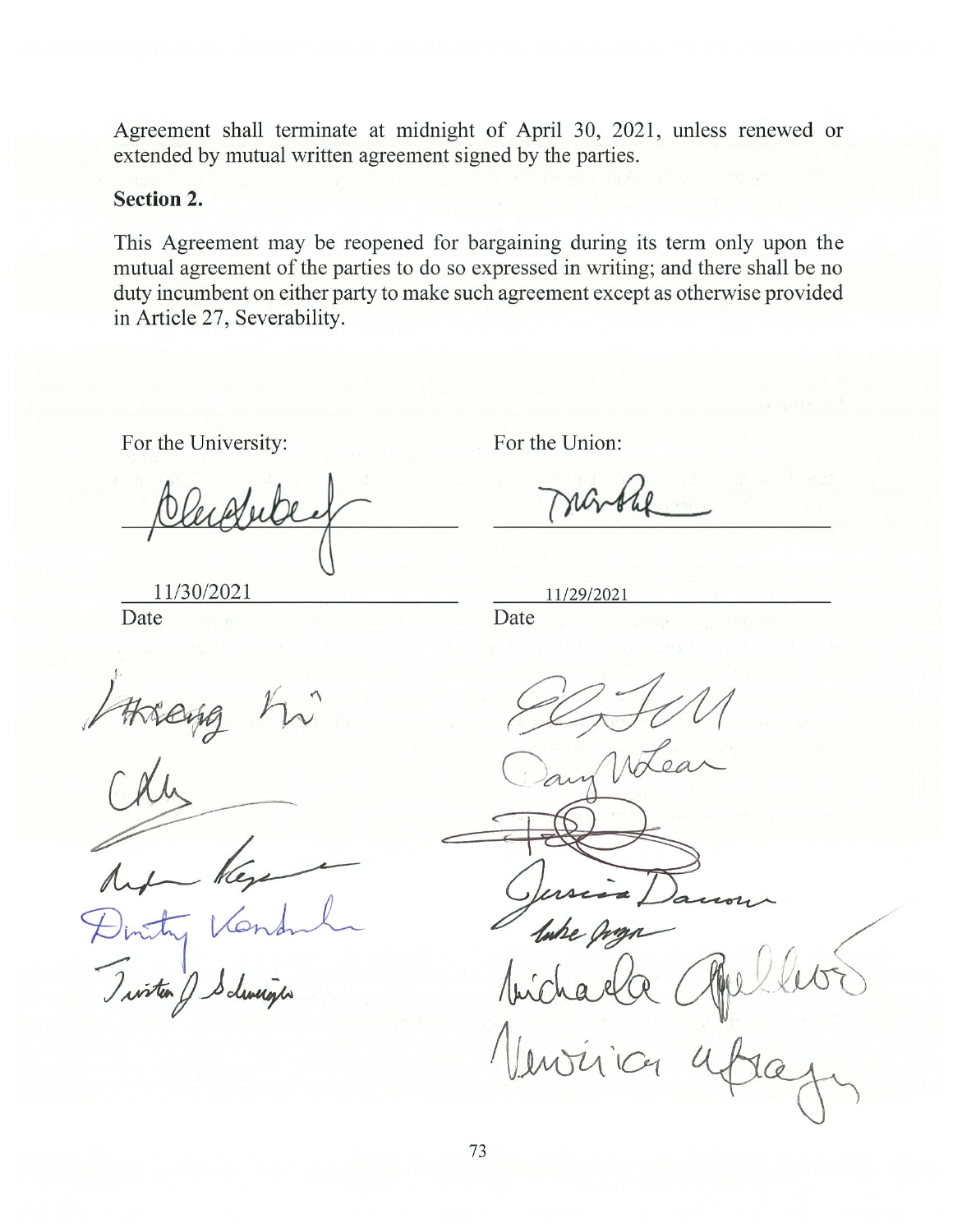#### **Memorandum of Understanding Between SEIU Local 73 and The University of Chicago**

For purposes of the spousal exclusion in the recognition clause, the parties understand that a bona fide spousal hire, who is excluded from the unit, is defined as a spouse or duly registered same-sex domestic partner (hereafter "spousal hire") of a member of 11.1 faculty (hereafter "faculty member") who meets one or more of the following criteria:

- 1. The faculty member and the spousal hire are in separate units, and the faculty member's unit funds the position for the spousal hire;
- 2. The candidate being offered the faculty member position requires, and the spousal hire is offered a position, or the faculty member or the spousal hire is provided with written assurances regarding a position, prior to the time that the faculty member accepts the offer;
- 3. The faculty member demands, and the spousal hire is provided with an offer or written assurances regarding a position in exchange for being retained by the University.

The University shall notify the Union and shall provide documentation justifying its decision to exclude a spousal hire from the bargaining unit at the time the spousal hire is first hired and at every time the spousal hire is reappointed. The Union agrees to maintain any and all such documentation in confidence, and under no circumstances will the Union be entitled to compensation information for a spousal hire.

The appointment letter provided to the spousal hire shall include a statement that they will not be included in the bargaining unit and shall include a link to, or information about where to find, the Collective Bargaining Agreement.

For the University:

11/30/2021

For the Union:

11/29/2021

Date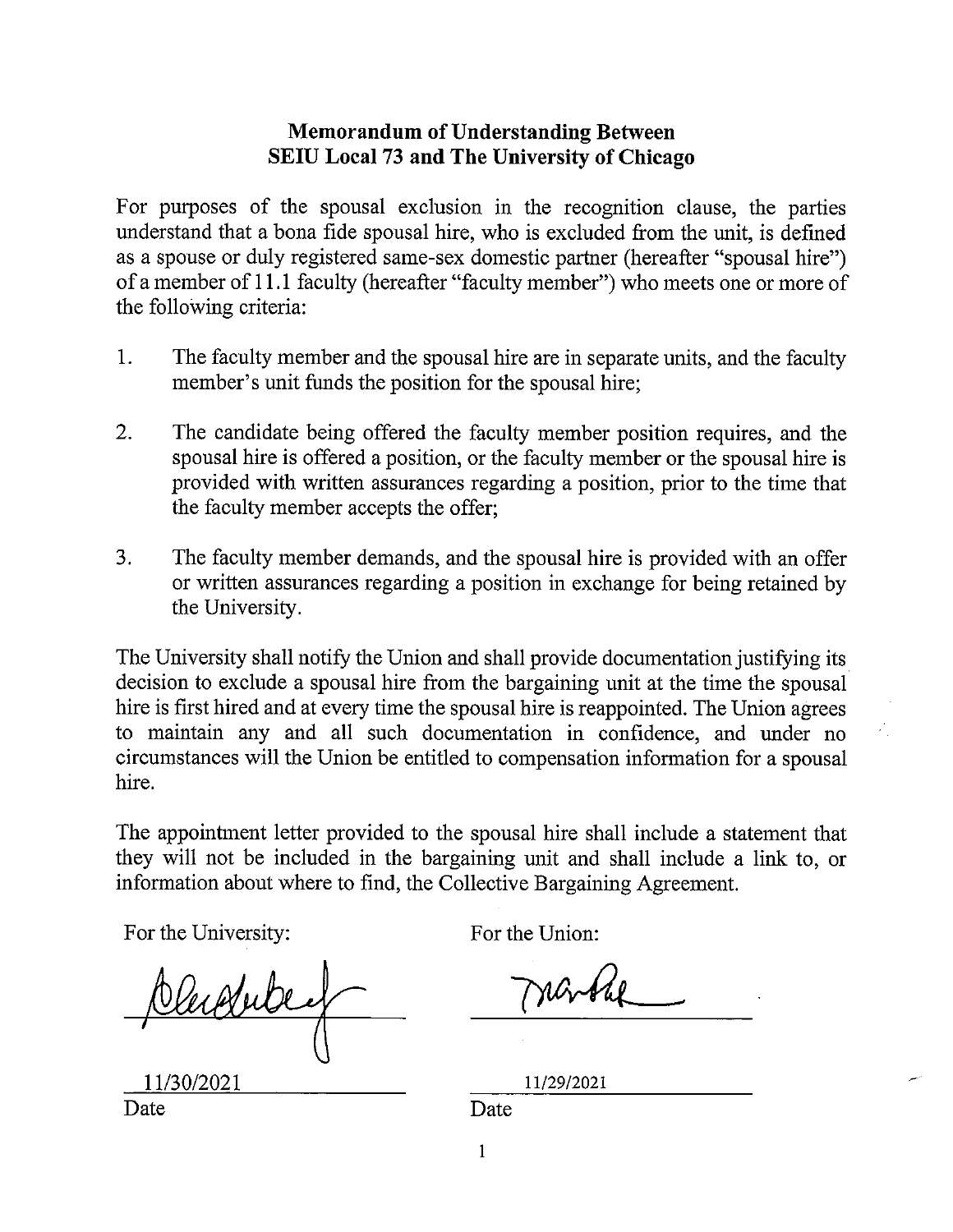## **Memorandum of Understanding Regarding Workload of Low Enrollment Language (LEL) Lecturers**

WHEREAS, for purposes of this MOU, low-enrollment language ("LEL") Lecturers are defined as Lecturers who, during the term of their appointment, teach fewer than thirty (30) students in an academic year;

WHEREAS, the University currently desires to offer LEL courses in order to support the research of Statute 11.1 Faculty in related fields and to fulfill programmatic educational needs determined by the University;

WHEREAS, the University continues, during the term of this Agreement, to determine in its sole discretion, that the delivery of any LEL course is necessary to support the research of Statute 11.1 Faculty; and

WHEREAS, the Union and the University agree that there exists a need for a suitably refined set of employment possibilities for Track B Employees who teach LEL courses;

NOW WHEREFORE, Status as LEL Lecturer is determined upon ratification and thereafter at the review for reappointment. If enrollments are below thirty (30) students in the previous year for one-year appointments and in two years out of three for appointments of three (3) years or longer, then the Track B Employee will be subject to the terms of this MOU.

If a Lecturer meets the criteria of this MOU, then the Lecturer shall be assigned additional work as follows:

- 1. 4B duties that are equivalent to a course; or
- 2. A seventh  $(7<sup>th</sup>)$  course outside of the language instruction that the Lecturer is qualified to teach; or
- 3. Teach three (3) levels of the language in up to nine (9) courses without additional compensation; or
- 4. Any additional assignment of work agreed upon by the Lecturer and the academic unit.

Nothing in this MOU precludes the University from exercising its management right to determine what is taught, including determining whether to continue offering any given language.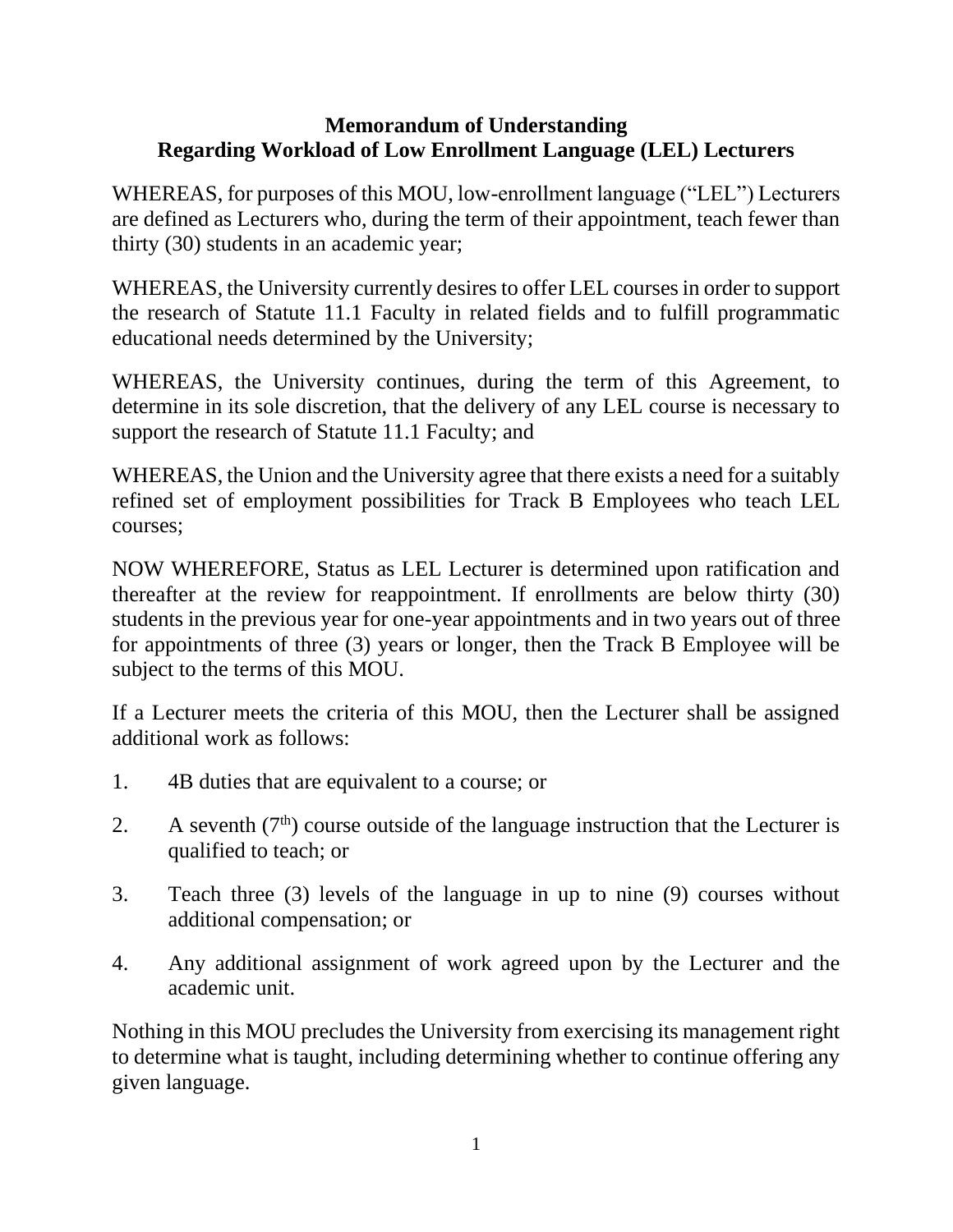For the University: Per Adu he  $\oint$ 11/30/2021 Date

 $\sim 10^7$ 

For the Union:

marke

11/29/2021

Date

 $\hat{\mathcal{A}}$ 

 $\mathcal{L}(\mathcal{A})$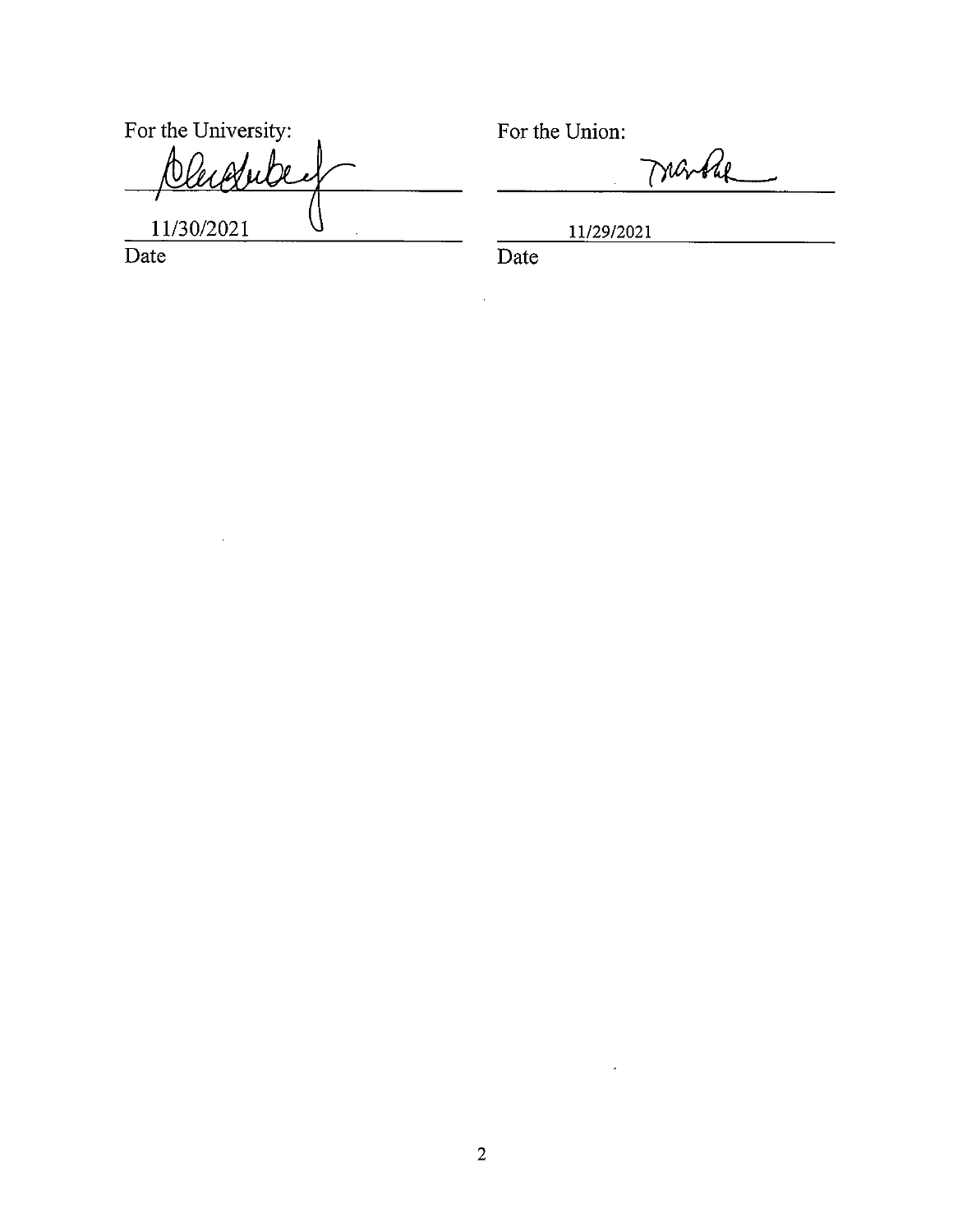### **Memorandum Of Understanding** between The University of Chicago ("University") and SEIU Local No. 73 ("Union")

### Regarding Lecturer 1A Load in the Crown Family School of Social Work, **Policy, and Practice**

The parties to this Agreement acknowledge and agree that the Crown Family School of Social Work, Policy, and Practice may assign a Lecturer 1A up to one course in each of the three quarters of the regular portion of the academic year and acknowledge and agree further that such assignments do not convert the Crown Lecturer 1A into any other Lecturer rank within the bargaining unit.

The signatories to this Memorandum acknowledge full understanding and acceptance of the foregoing terms.

For the University:

For the Union:

11/30/2021 Date

11/29/2021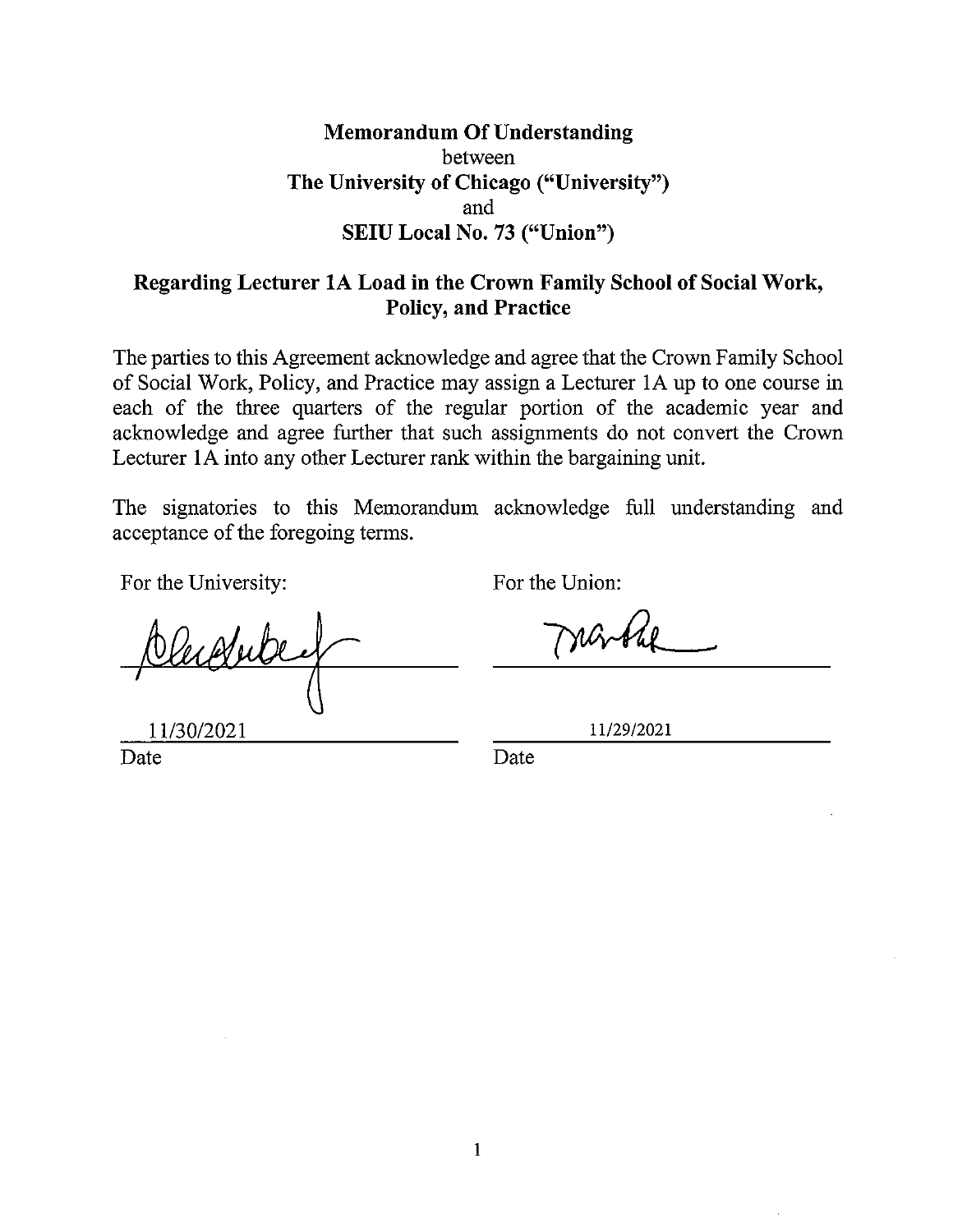### **Memorandum Of Understanding** between The University of Chicago ("University") and SEIU Local No. 73 ("Union")

The parties agree that the rank and minimum salaries for Track B Lecturers in the Biological Sciences Collegiate Division ("BSCD") shall be as follows:

| Rank                                    | AY 2021-22 | AY 2022-23 | AY 2023-24 |
|-----------------------------------------|------------|------------|------------|
| Assistant<br>Instructional<br>Professor | \$69,655   | \$71,396   | \$73,538   |
| Associate<br>Instructional<br>Professor | \$75,227   | \$77,108   | \$79,421   |
| Instructional<br>Professor              | \$81,245   | \$83,276   | \$85,774   |

The signatories to this Memorandum acknowledge full understanding and acceptance of the foregoing terms.

For the University:

For the Union:

Obudube,

11/29/2021

11/30/2021

Date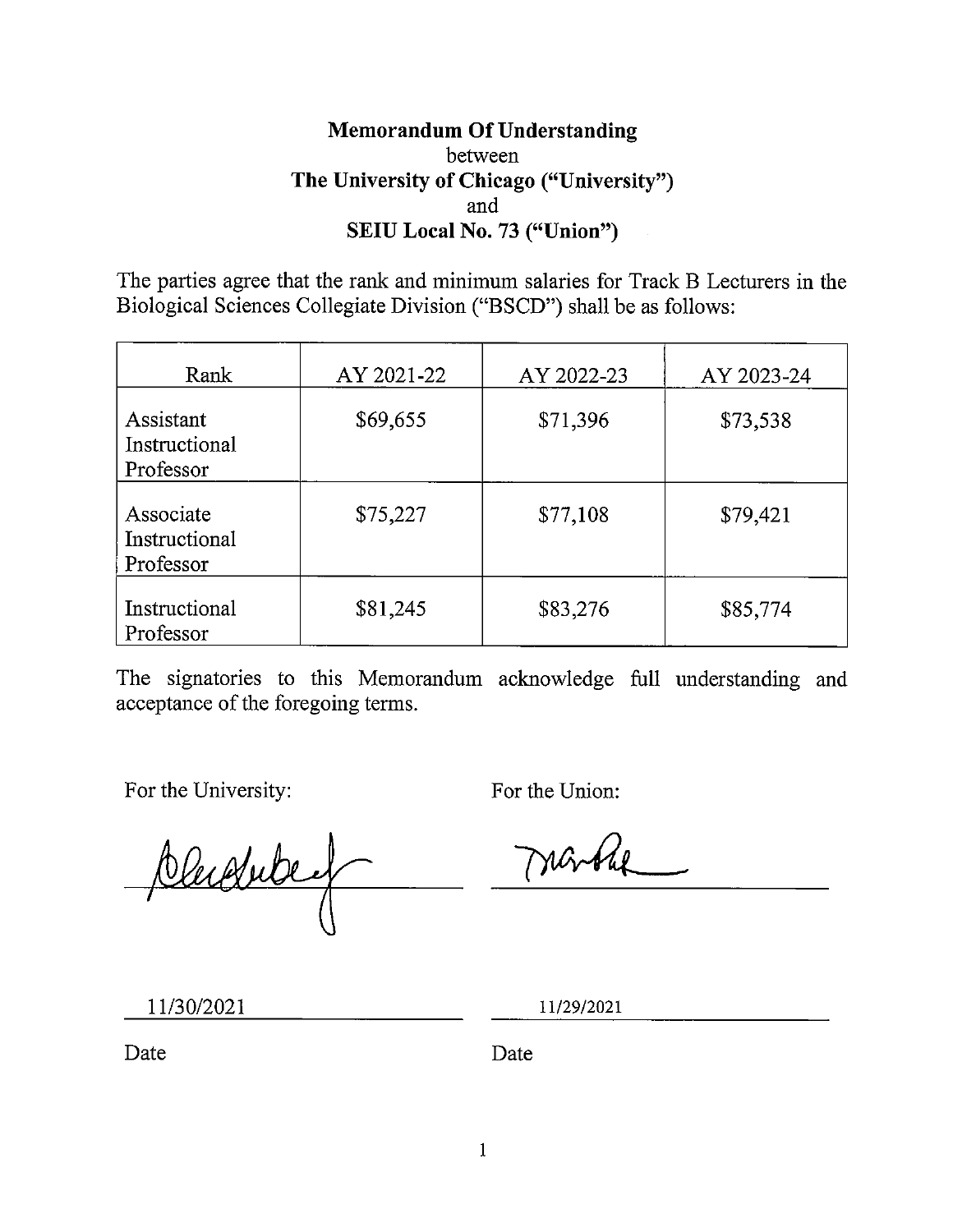#### **Memorandum of Understanding** between **SEIU Local 73 ("Union")** and The University of Chicago ("University") **Regarding Teaching Fellows Assigned to Work in MAPSS**

The University may offer Teaching Fellows to work in the Master of Arts Program in the Social Sciences (MAPSS) program. The University and the Union agree the terms and conditions of this position shall fall under the provisions of Article 10. Section 2 of the CBA with the following exception:

Teaching Fellows assigned to the Master of Arts Program in the Social Sciences (MAPSS) shall be assigned the following duties in each year of their two-year appointment:

Year one and two of the TF appointment -4 courses

- a. MAPSS core course
- b. A course in the Program or a Department
- c. Advising for a thesis group (approximately 18 students)
- d. Serving on up to two program committees.

While (d) does not equal one course, (c) and (d) together will equate to two courses.

It is understood and agreed that the parties are entering into this MOU on a onetime, non-precedent-setting basis. Neither this MOU, the discussion that led to it, nor its underlying terms will be admissible in any grievance/arbitration, case, or any other legal proceeding. It will not be used as precedent or past practice for other bargaining unit members.

For the University:

For the Union:

Cleagube

11/30/2021

11/29/2021

Date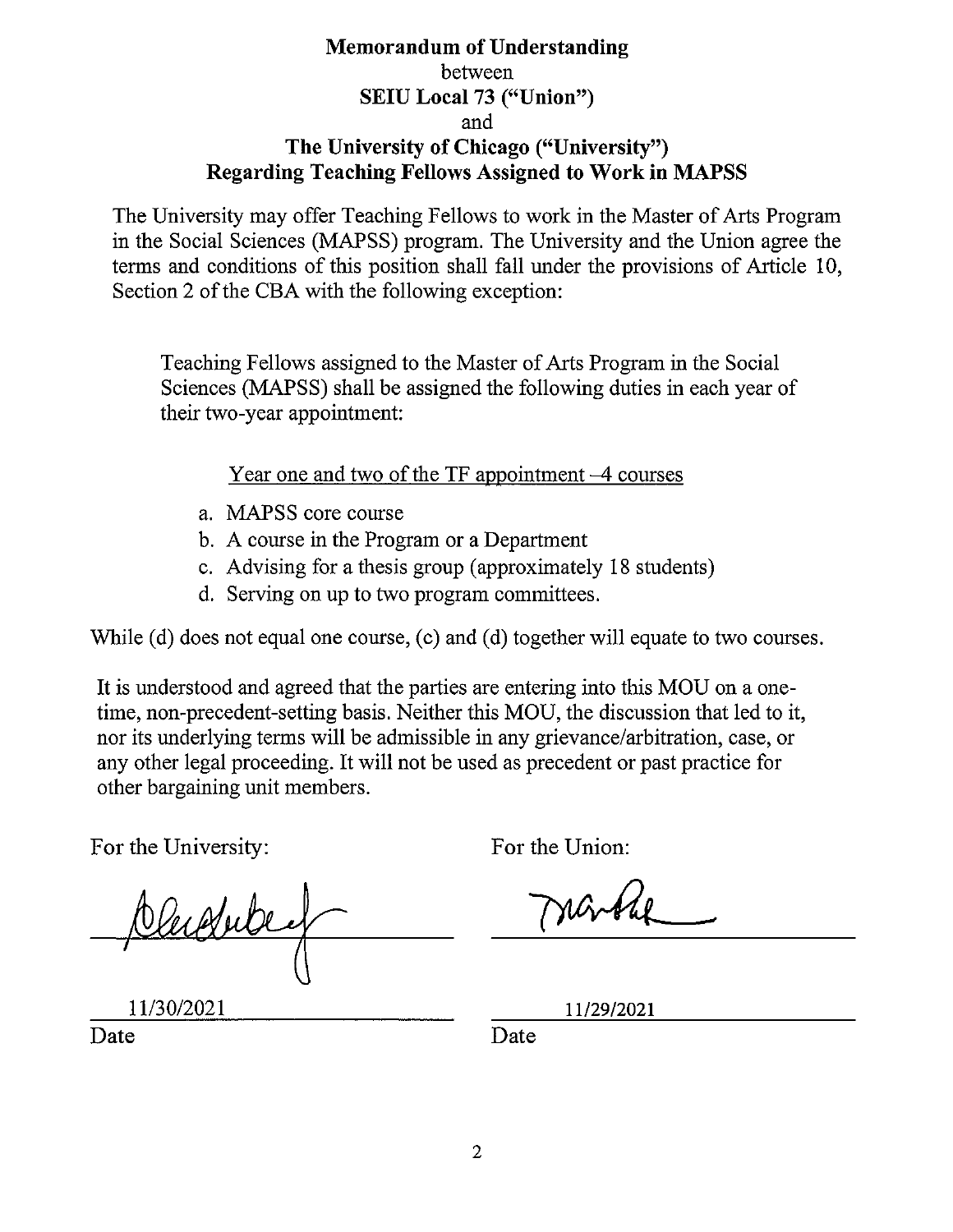### **Memorandum of Understanding** between **SEIU Local 73 ("Union")** and The University of Chicago ("University") **Regarding Teaching Fellows Assigned to Work in MAPH**

The University may offer Teaching Fellows to work in the Master of Arts Program in the Humanities (MAPH) program. The University and the Union agree the terms and conditions of this position shall fall under the provisions of Article 10, Section 2 of the CBA [new TF section of the CBA] with the following exception:

Teaching Fellows assigned to the Master of Arts Program in the Humanities (MAPH) shall be assigned the following duties over their two-year appointment:

- 2. Year one and two of the TF appointment -4 courses/course equivalents
	- a. MAPH core course 1 section
	- b. Thesis prep course  $-1$  section Winter
	- c. Thesis prep advising  $-1$  course equivalent Spring
	- d. d.i and d.ii together represent the equivalent effort of one course.
		- i. Academic and Career Counseling for a thesis group no more than 12 students. This assignment accounts for the counseling a TF provides related to general academic life at the University, beyond the specific work on the theses of the TF's thesis group, which is accounted for in (b) and (c) above.
		- ii. Assisting with organizing and leading the program's social and academic events.

When a conflict exists, the above provisions shall supersede the provisions of Article 10, Section 2 of the CBA [new TF section of the CBA].

It is understood and agreed that the parties are entering into this MOU on a onetime, non-precedent-setting basis. Neither this MOU, the discussion that led to it, nor its underlying terms will be admissible in any grievance/arbitration, case, or